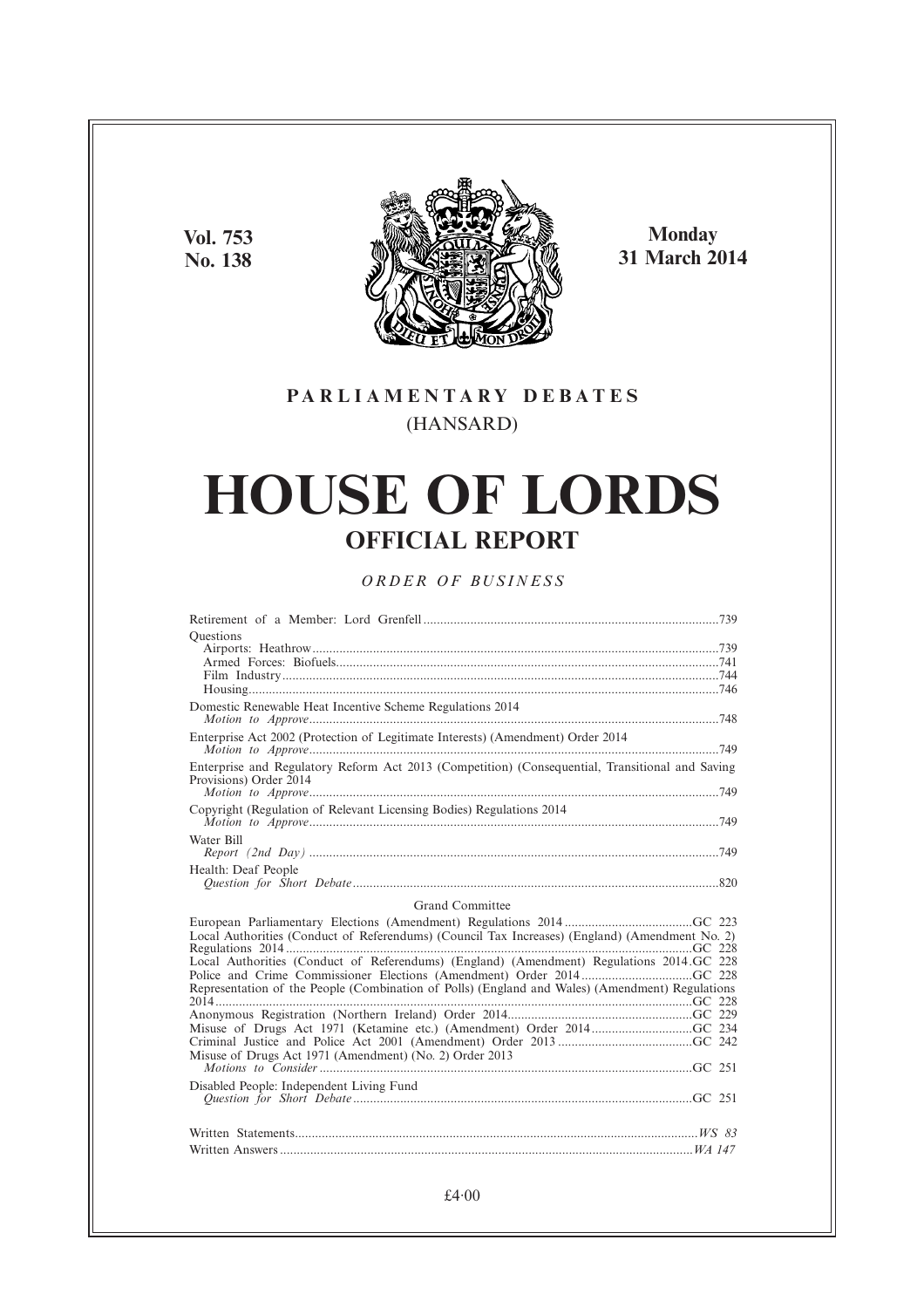Lords wishing to be supplied with these Daily Reports should give notice to this effect to the Printed Paper Office.

No proofs of Daily Reports are provided. Corrections for the bound volume which Lords wish to suggest to the report of their speeches should be clearly indicated in a copy of the Daily Report, which, with the column numbers concerned shown on the front cover, should be sent to the Editor of Debates, House of Lords, within 14 days of the date of the Daily Report.

> *This issue of the Official Report is also available on the Internet at* www.publications.parliament.uk/pa/ld201314/ldhansrd/index/140331.html

| PRICES AND SUBSCRIPTION RATES                                                                                                         |
|---------------------------------------------------------------------------------------------------------------------------------------|
| DAILY PARTS                                                                                                                           |
| Single copies:<br>Commons, £5; Lords £4                                                                                               |
| Annual subscriptions:<br>Commons, £865; Lords £600                                                                                    |
| LORDS VOLUME INDEX obtainable on standing order only.<br>Details available on request.                                                |
| <b>BOUND VOLUMES OF DEBATES</b> are issued periodically during the<br>session.                                                        |
| Single copies:<br>Commons, £105; Lords, £60 (£100 for a two-volume edition).<br>Standing orders will be accepted.                     |
| THE INDEX to each Bound Volume of House of Commons Debates is published<br>separately at £9.00 and can be supplied to standing order. |
| All prices are inclusive of postage.                                                                                                  |

The first time a Member speaks to a new piece of parliamentary business, the following abbreviations are used to show their party affiliation:

| <b>Abbreviation</b> | <b>Party/Group</b>                  |
|---------------------|-------------------------------------|
| CB                  | Cross Bench                         |
| Con                 | Conservative                        |
| Con Ind             | Conservative Independent            |
| <b>DUP</b>          | Democratic Unionist Party           |
| <b>GP</b>           | Green Party                         |
| Ind Lab             | <b>Independent Labour</b>           |
| Ind LD              | <b>Independent Liberal Democrat</b> |
| Ind SD              | <b>Independent Social Democrat</b>  |
| Lab                 | Labour                              |
| Lab Ind             | Labour Independent                  |
| LD                  | Liberal Democrat                    |
| LD Ind              | Liberal Democrat Independent        |
| Non-afl             | Non-affiliated                      |
| PC                  | Plaid Cymru                         |
| UKIP                | UK Independence Party               |
| UUP                 | <b>Ulster Unionist Party</b>        |

No party affiliation is given for Members serving the House in a formal capacity, the Lords spiritual, Members on leave of absence or Members who are otherwise disqualified from sitting in the House.

© Parliamentary Copyright House of Lords 2014,

*this publication may be reproduced under the terms of the Open Parliament licence, which is published at www.parliament.uk/site-information/copyright/.*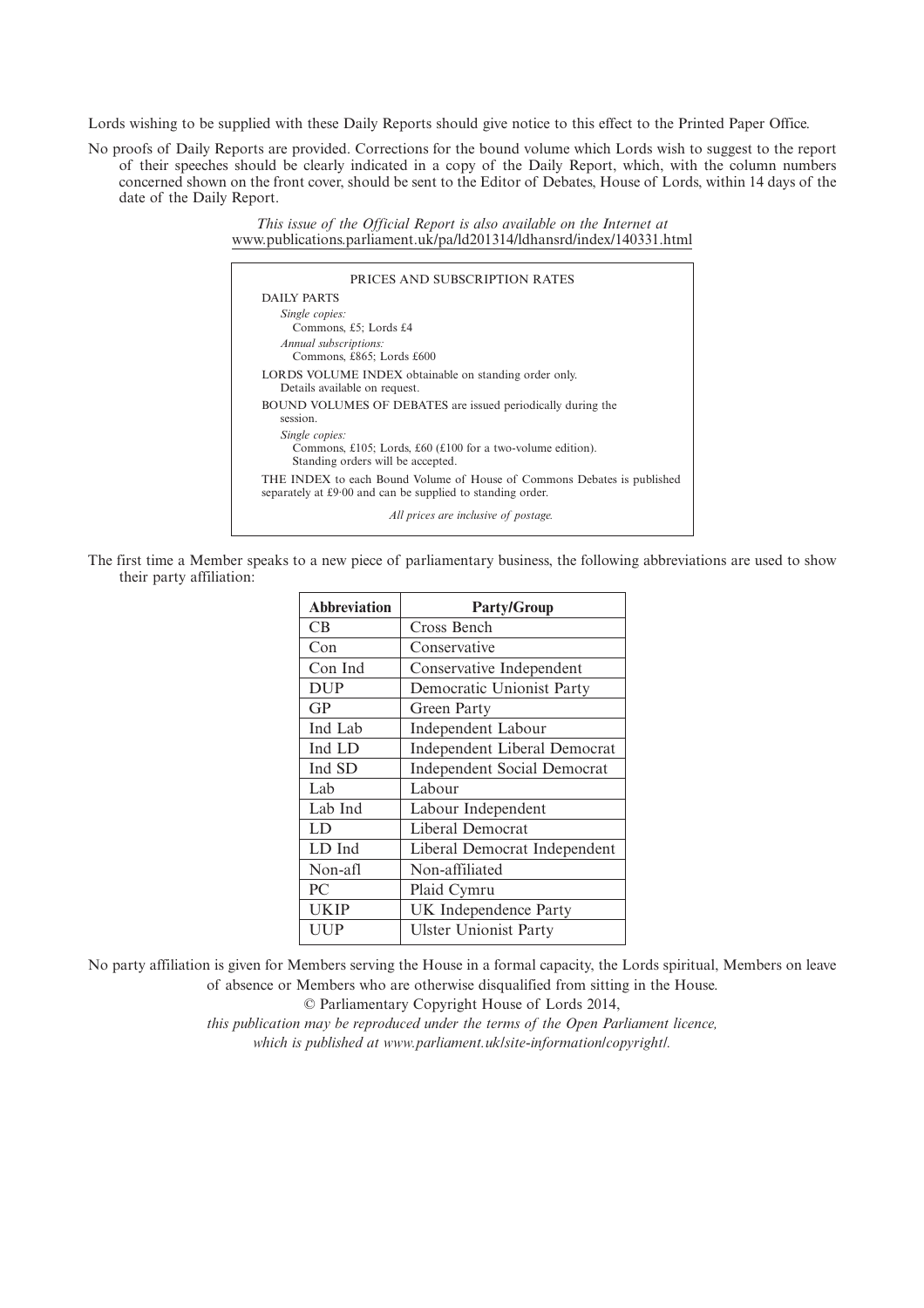## House of Lords

*Monday, 31 March 2014.*

*2.30 pm*

*Prayers—read by the Lord Bishop of Leicester.*

## **Retirement of a Member: Lord Grenfell** *Announcement*

#### *2.37 pm*

**The Lord Speaker (Baroness D'Souza):** My Lords, I have to notify the House that the noble Lord, Lord Grenfell, has indicated his wish to retire permanently from the service of the House. His retirement will take effect today. I am sure that the House will wish to join me in recognising the many years of service that the noble Lord has given to this House. Furthermore, the House will want to congratulate the noble Lord on taking this difficult but entirely praiseworthy step. On behalf of all your Lordships, I wish the noble Lord a very happy retirement.

## **Airports: Heathrow**

*Question*

*2.37 pm*

## *Asked by Lord Spicer*

To ask Her Majesty's Government whether they have made any assessment of the future ability of United Kingdom airlines to operate out of Heathrow Airport.

**The Minister of State, Department for Transport (Baroness Kramer) (LD):** My Lords, the Government have made no such assessment. The future ability of United Kingdom and other airlines to operate at specific airports is a commercial matter for airlines and airports. The Government publish aviation forecasts for the UK, including air transport movements and passenger numbers, most recently in January 2013. The independent Airports Commission will report in 2015 on any recommended requirements for additional capacity to maintain the UK's global hub status.

**Lord Spicer (Con):** Is the Minister aware that it is because of the uncertainties about capacity at Heathrow that British Airways is undecided about whether to keep a big hub there? Would that not have been unthinkable in the 1980s, for instance, when Heathrow was the No. 1 international airport in the world and when I was Minister of Aviation?

**Baroness Kramer:**My Lords, Heathrow is an incredibly successful airport where many people vie for slots. The commission has been clear that there is no crisis of capacity in the south-east now, although it concluded that we will need one additional runway in the south-east by 2030 and, in all likelihood, a second by 2050. In the mean time, the noble Lord will note that the UK has

the third-largest aviation network in the world after the USA and China. London serves 360 destinations, in comparison to Paris at around 300 destinations and Frankfurt at 250.

**Lord Bradshaw (LD):** As regards the information that we have had today about climate change, will the Minister update the House on what progress is being made to improve the ground connections, specifically the rail connections, from Heathrow, which matter whether or not we have a third runway there?

**Baroness Kramer:** My Lords, we expect the commission's recommendation to be consistent with our plans to cope with climate change, but the noble Lord will of course be aware that the commission, among others, reported into HM Treasury's national infrastructure plan, which was published on 4 December. That recommended quite a number of enhancements for rail access. As a consequence of that, work will be done to provide rail access at Heathrow from the south. More is being spoken about that today as part of the announcement of how Network Rail will spend £38 billion that has been provided. Indeed, further enhancements to surface access for Gatwick and Stansted are in that national infrastructure plan.

Lord Clinton-Davis (Lab): The Minister is complacent. Does she realise that while we delay, Frankfurt, Schiphol and Paris are all thriving and expanding? Meanwhile, the main sufferers will be British Airways and British aviation. Is it not time for an altered Heathrow to provide the obvious choice for expansion? In that way, British airlines will expand with it.

**Baroness Kramer:** My Lords, as the House will know, the Davies commission is looking precisely at the capacity issue in the south-east and will recommend what it considers to be the best way to respond to it. That report will come in 2015. The Government of the day will then decide how to respond to the report. Given the quality and quantity of the work, it would be wrong to pre-empt that decision.

**Lord Stoddart of Swindon (Ind Lab):** My Lords, I congratulate the Government on their decision to extend Crossrail to Reading after much representation by the local authority, residents and indeed Members of Parliament. Will the Minister confirm that that will provide after 2019 a direct link to Heathrow, which will serve well not only Reading but the many other places that can be reached from Reading? I declare an interest as I live there.

**Baroness Kramer:** The link from the west is crucially important. More was said again today in the announcement about Network Rail and we are always delighted to hear congratulations.

**Lord Davies of Oldham (Lab):** We all know that the Government congratulate themselves on having kicked into the long grass the crucial issues of what to do about an additional runway in the south-east. But Sir Howard Davies produced an interim report in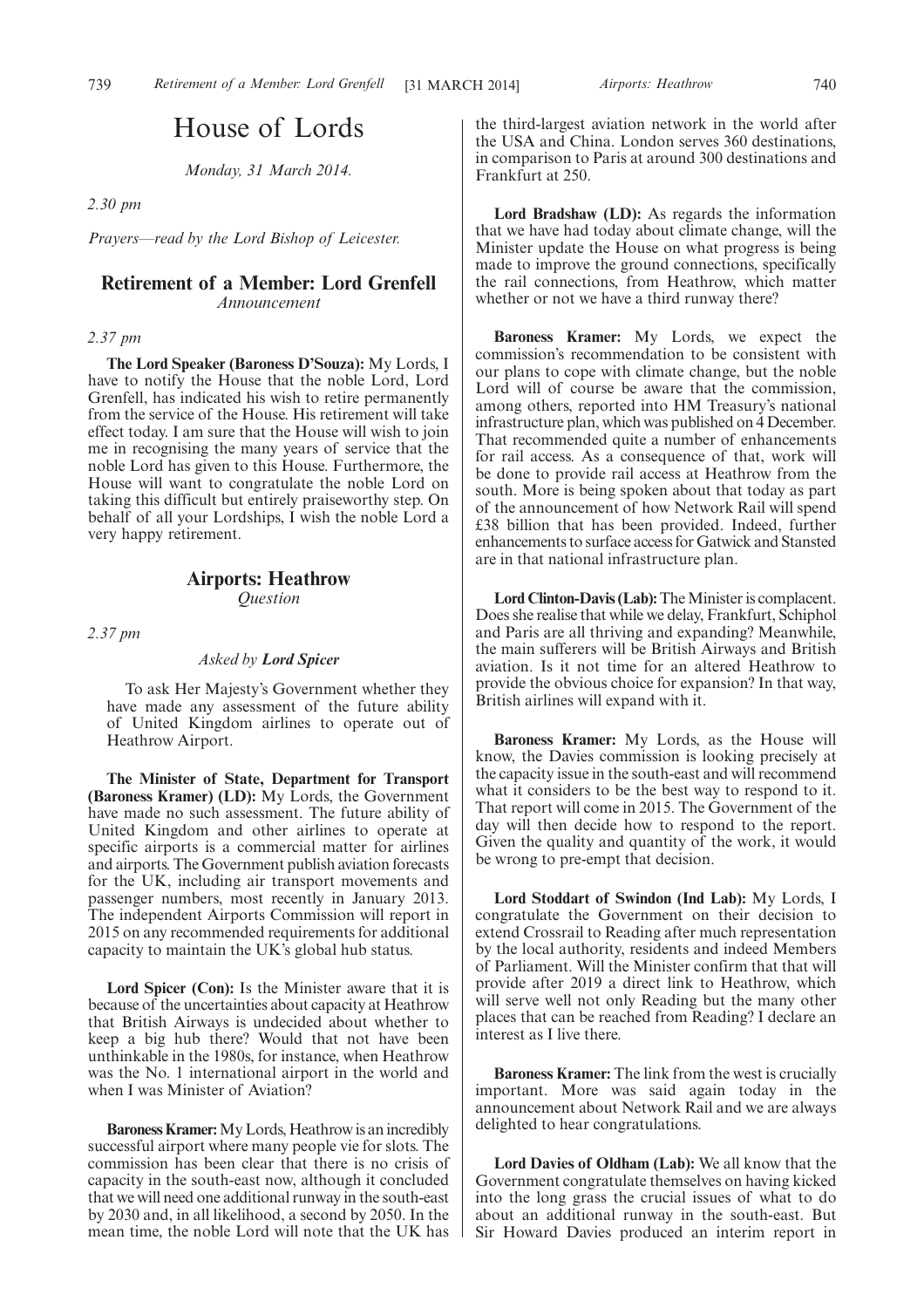#### [LORD DAVIES OF OLDHAM]

2013, which had some constructive suggestions. I cannot for the life of me understand why the Government are similarly inert about those issues. For instance, one of his recommendations was that we should establish an ombudsman to identify the irritation, difficulties and problems associated with noise at Heathrow. Why on earth do the Government not act on that? After all, we know that the big problem with regard to the location of the additional runway is people's anxiety about noise.

**Baroness Kramer:** The noble Lord is right that there are many interesting suggestions in the interim report. The Government will respond to that shortly, but they are substantial recommendations that deserve a great deal of consideration before we come to a conclusion. As I said, we will respond shortly, but unfortunately I am not in a position to do that today.

**Baroness Tonge (Ind LD):** My Lords, will the Minister accept that the present method of measuring the noise of aircraft coming in and out of Heathrow is seriously deficient? In fact, the lowest levels disturb residents far more than anyone can imagine. Will she say what plans the Government have to revise how they measure noise levels from aircraft, following the noble Lord's question earlier?

**Baroness Kramer:** The issue of noise, as people will understand, is a contentious one that has been addressed in a number of ways in the interim report presented by the Davies commission. Our response to that noise issue will be part of our response to the overall interim report.

**The Lord Bishop of Birmingham:** My Lords, will the Minister take note of the increased capacity of regional airports in this country—for example, the extended runway at Birmingham? Will she encourage airline users and businesses to use these airports not only for the convenience of British travellers but also for the increased capacity and enjoyment of visitors to this country?

**Baroness Kramer:** My Lords, it is indeed true that regional airports play a very important role. That has been widely recognised in the *Aviation Policy Framework* published by the Government last March. It is also true that Birmingham is expanding its runway; there are other upgrades of various kinds at both Bristol and Southend; and Manchester Airport is playing a very important role with its airport city enterprise zone development project. I recommend those airports strongly to anyone considering travelling.

## **Armed Forces: Biofuels** *Question*

*2.46 pm*

#### *Asked by Lord Soley*

To ask Her Majesty's Government whether they intend to increase the use of biofuels by the armed forces.

**The Parliamentary Under-Secretary of State,Ministry of Defence (Lord Astor of Hever) (Con):** My Lords, the Ministry of Defence uses biofuels for road transport where EU legislation obliges manufacturers to include a percentage of biofuels in the fuel they produce. The use of biofuels for marine and aviation use is governed by the requirements and approvals of the department's equipment manufacturers. The Ministry of Defence is encouraging these manufacturers to work towards adopting biofuels in the future.

**Lord Soley (Lab):** Will the Minister put this on his agenda and take it forward? Is he aware that by 2020 the United States navy will be using ships and aircraft that use some 50% biofuels? These are not from farm produce; they are from algae and other fuels. The US air force is flying F18 high-performance jets on 50% biofuels. The Italians and the Dutch are using it, so will he—particularly on this day, bearing in mind the United Nations report—go back to his department and say, "We ought to be up there with them using biofuels in ships, planes and ground transport"? Will he also take that matter to NATO and, preferably, keep the House informed of his progress?

**Lord Astor of Hever:** My Lords, we are aware that the United States and the other countries mentioned by the noble Lord are experimenting with biofuels in their naval vessels and aircraft. The results of the performance of the fuels are being shared through equipment manufacturers and international forums such as the Air and Space Interoperability Council. The defence equipment and support fuel team regularly engages with manufacturers to understand the most recent research and how this might apply to the MoD's fuel requirements in the future. Biofuels, however, are not the only answer, and the MoD will use the most appropriate solution available to reduce fossil fuel consumption, whether that is through using alternative technology or equipment, reducing activity levels, using alternative fuels or interoperability with our allies.

**Lord Trefgarne (Con):** My Lords, is there not more than one respectable view as to the desirability of biofuels, given the extensive agricultural facilities required to produce them?

**Lord Astor of Hever:** My Lords, I am aware of the concerns about biofuels competing with food production but, as I said in my opening response, the MoD uses biofuels for road transport where EU regulations oblige fuel manufacturers to include them, and only for that.

**Lord Rooker (Lab):** Does the Minister accept that most innovation in this country relating to fuels and materials starts from the motorsport industry? Have the Armed Forces picked up any tips from that thriving industry?

**Lord Astor of Hever:** My Lords, I am delighted that the noble Lord asked that question. I assure him that we are working very closely with the motorsport industry, which—as the noble Lord knows better than most—is expert in lightweighting and energy-efficient use of fuel. All Formula 1 engines have advanced energy recovery systems that reduce their fuel capacity by 40% and reduce their engine size, too, but must deliver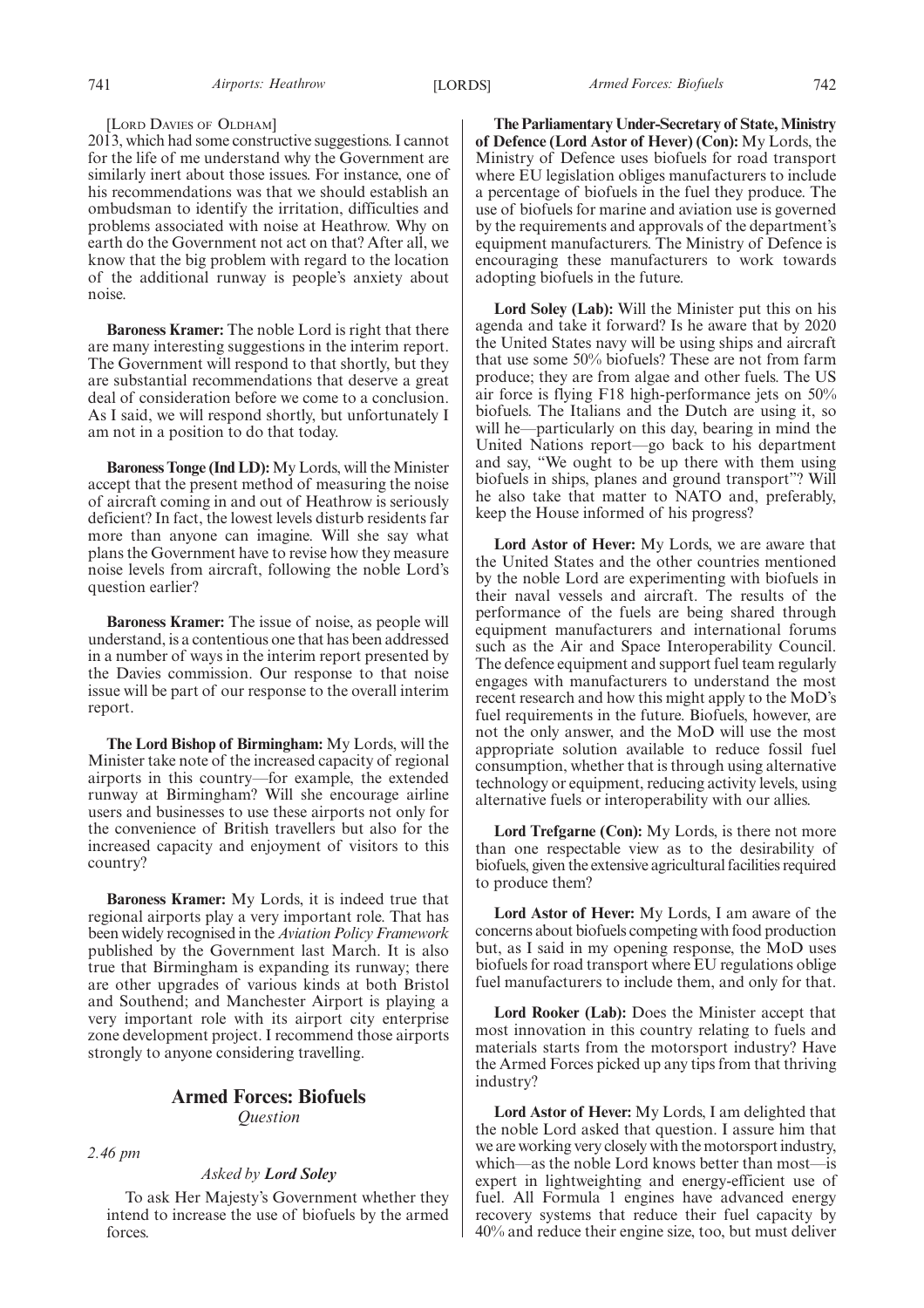the same power output. Race cars recover and store significantly increased energy from braking and from their turbochargers.

**Lord Palmer of Childs Hill (LD):** My Lords, they are using more biofuels in the United States, particularly in the Sikorsky Blackhawk helicopter and—as the noble Lord, Lord Soley, said—in the navy's farm-to-fleet project. That has had a significant effect on the change of use from food crops to biofuels. Taking a slightly different line from other questions, will the Minister tell the House that the Army, Navy and Air Force will look closely into the development of biofuels and how it affects the reduction of food production in the UK?

**Lord Astor of Hever:** My Lords, I stand by my response to my noble friend earlier. As I said, this is for use only where UK regulations oblige fuel manufacturers to include them. As that use is both limited and obligatory, the MoD has no plans to conduct any form of appraisal.

**Lord West of Spithead (Lab):** My Lords, the noble Lord must agree that we have solved some of these fuel problems by having fewer and fewer ships and fewer and fewer aircraft. I looked historically at the 1950s—I needed to for a certain reason—and, on average, every year we commissioned between 15 and 20 warships. How many ships were commissioned in the latest financial year?

**Lord Astor of Hever:** My Lords, the noble Lord is using his imagination to try to tempt me to discuss the number of ships. This Question is about biofuels.

Lord Elton (Con): My Lords, in replying to two supplementary questions, my noble friend relied on the effects of biofuel cultivation on agriculture but surely another major, and possibly longer-term, anxiety is the destruction of forestry, particularly in South America, which is reducing a diminishing resource that is a means of absorbing excess carbon in the atmosphere.

**Lord Astor of Hever:** My Lords, I am well aware of the concerns for both agriculture and forests. As I said earlier, the Ministry of Defence is such a small user of biofuels that I would rather not get into this debate.

**The Countess of Mar (CB):** My Lords, I understand that there is a second generation sort of biofuel that does not use food and food products but is generated from bacteria, using waste materials. How much of this biofuel is used in Ministry of Defence operations?

**Lord Astor of Hever:** My Lords, I cannot answer that question but I refer to a Question asked by the noble Baroness, Lady Worthington, last year. When the noble Lord, Lord Soley, asked a supplementary question about this, my noble friend replied that these are termed "advanced biofuels", which I think relates to the question of the noble Countess. They,

"do not have a land-take impact—certainly not in terms of taking land out of agricultural use or requiring a reduction in rainforest. Moreover, they do not have an impact on food production. Consideration is being given to greater incentives for the production of advanced biofuels".—[*Official Report*, 27/3/13; col. 1077.]

## **Film Industry** *Question*

*2.53 pm*

#### *Asked by Baroness Eaton*

To ask Her Majesty's Government what steps they are taking to support and expand the British film industry.

**Lord Gardiner of Kimble (Con):** My Lords, the Government are committed to encouraging film production through public funding and some of the most generous creative tax reliefs in the world. Skills development and measures to introduce larger audiences to the widest possible range of films are helping to nurture the next generation of film-makers and viewers, so that the UK film and allied industries, which generate nearly 117,000 jobs and contribute £4.6 billion to national GDP, continue to prosper.

**Baroness Eaton (Con):** Coming from Bradford, I am delighted that film in the UK is thriving and is one of the main drivers for growth in the economy. What are Her Majesty's Government doing to encourage skills development and training in the film industry?

**Lord Gardiner of Kimble:** My Lords, I should first congratulate Bradford on being recognised as the world's first UNESCO City of Film. Skills for digital and creative industries are vital, which is why the Government have increased their match funding of the skills development fund and are investing in the National Film and Television School's digital village. The BFI has launched Creative England, its new talent workshop, and the industry is also engaged with apprenticeships and the BAFTA scholarships.

**Baroness McIntosh of Hudnall (Lab):** My Lords, is the noble Lord aware that the National Theatre has recently pulled off a considerable coup in tempting Tessa Ross from Film4 to join the National Theatre as chief executive? Jolly good for them, not so good for the film industry—but never mind.What it demonstrates is that there is a high degree of interdependency between the film industry and theatre in particular, with a number of very successful practitioners—directors, actors and screenwriters—coming initially from the theatre. Does he therefore accept that the health of the film industry depends to a significant extent on the health of the theatre?

**Lord Gardiner of Kimble:** My Lords, I think that I would go further and say that the creative industries generally are all part of the scene we have for film and the allied industries: technicians, theatre—I am very pleased with the tax reliefs for regional theatre now,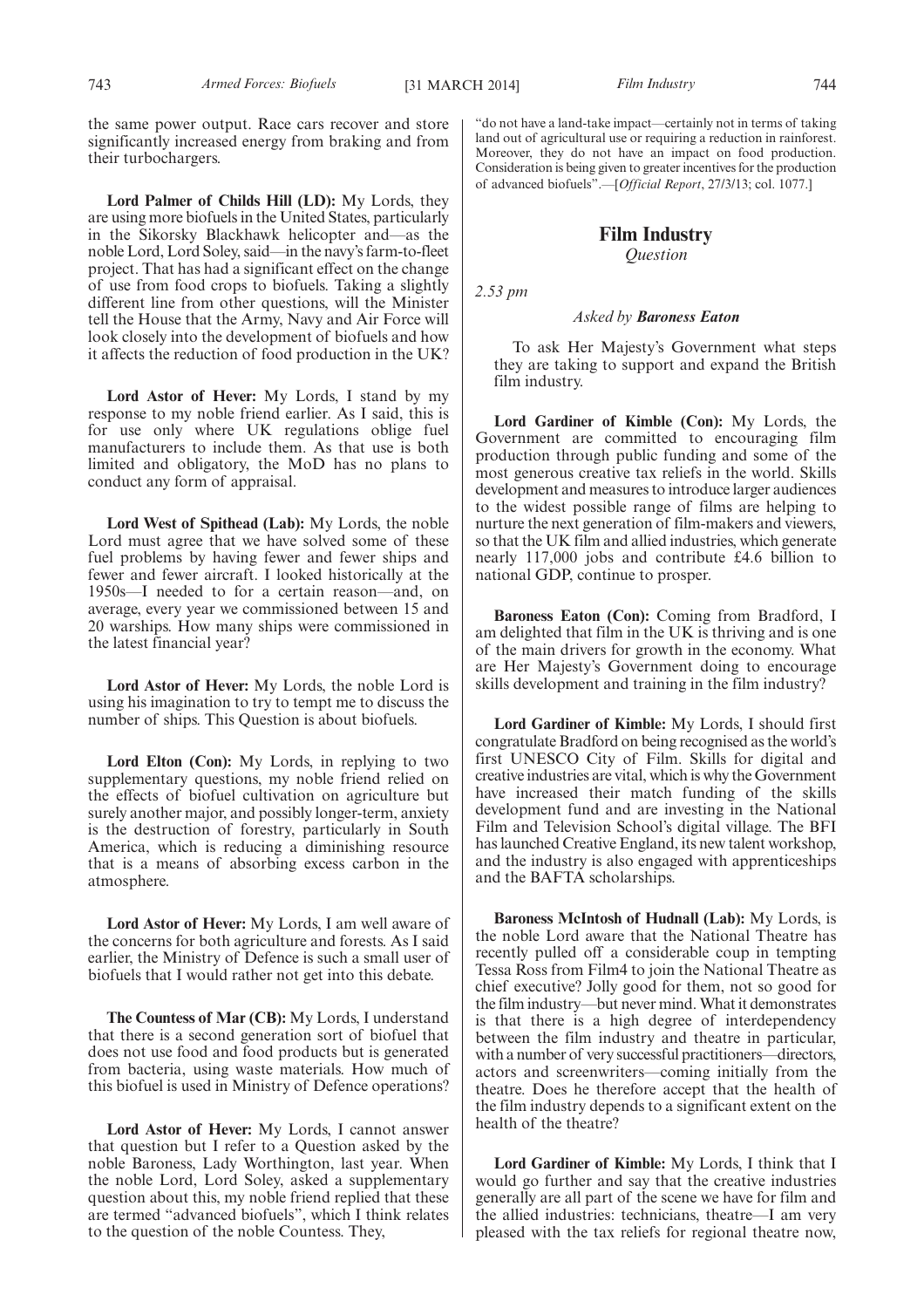[LORD GARDINER OF KIMBLE]

for instance, in the Budget—high-end TV and animation. All of those should be seen as a whole, because the creative industries are an essential part of our national economy.

**Baroness Bonham-Carter of Yarnbury (LD):** Following on from the noble Baroness's question, does my noble friend agree that at the heart of the success of the British film industry are public service broadcasting television channels—from which Tessa Ross comes, of course—and that the continuing existence of Channel 4 and the BBC, funded as they are today and with their respected remits and models, is central to the continuing success of our British film industry?

**Lord Gardiner of Kimble:** My Lords, the key feature, and why it has been such a successful sector, is the mix of both commercial and public sector broadcasters. I had a meeting last week with Channel 4. I was very impressed with its encouraging of apprenticeships with 4Talent and, indeed, with the BBC and its apprenticeship schemes. All of this is part of a mix in this sector, all of which is vital for our prosperity.

**Lord Stevenson of Balmacara (Lab):** My Lords, I declare an interest as a former director of the British Film Institute. Given that the BFI cannot use lottery funds for its own activities, how does the Minister square what he has just said about the British film industry and support that the BFI gives with the recent 10% cut in the BFI's budget, when other arts bodies are absorbing only a 5% cut?

**Lord Gardiner of Kimble:** My Lords, the reduction that the noble Lord mentioned is actually in line with the average across government. However, in terms of the BFI and what it is doing, I think it is an example of perhaps doing very well with a little less. In addition, the BFI Player, with a further investment, is all part of the advances in innovation. Certainly the initiatives that BFI is undertaking are very interesting and will help enormously to widen audiences.

**Lord Dobbs (Con):** Is my noble friend aware that no Hollywood awards ceremony proceeds nowadays without accolades being showered on British films such as "Gravity", "12 Years a Slave", "Philomena" and, of course, the everlasting "Downton Abbey" and its ever youthful creator? Sadly, he is not in his place today—he is probably off doing something creative. Is my noble friend aware that American audiences greeted with shock the news that the all-action hero of "Homeland" was not American but, indeed, English—Damian Lewis, who is not only British but educated at Eton. At the risk of encouraging my noble friend to appear something of a luvvie, which of course I would not wish to do, can he think of any reason why this whole exercise should not be regarded as a great British success story?

**Lord Gardiner of Kimble:** My Lords, perhaps I should include my noble friend in the list of accolades. I can do no better than refer to the president of Warner Brothers UK, who recently described Britain as in the centre of a "new golden age" of film. It is interesting that Warner Brothers is investing £100 million in creating new studios at Leavesden.

**Lord Foulkes of Cumnock (Lab):** On this Lord's day, it is a privilege to follow a reluctant hero in this House of cards—I have read them all, as well. Seriously, has the Minister had discussions with his Scottish counterpart about setting up a new film studio in Scotland, which is long overdue?

**Lord Gardiner of Kimble:** My Lords, I have not had direct discussions, but I understand that Creative England, which is funded by the BFI, is working with creative elements in all parts of the kingdom on that. I can also say that the British Film Commission, also funded by the BFI, is looking at places where international productions can invest. I know of a studio opening in west Wales, for instance, and I will look into what might be happening in Scotland.

**The Earl of Sandwich (CB):** The Minister mentioned the BFI at some length and online training, but I do not think that he mentioned film schools. Is anything being done to support film schools, because the United States is rather ahead of us in that? I declare an interest: my son was a director of the film school in Ealing Studios.

**Lord Gardiner of Kimble:** As I mentioned, BAFTA is undertaking some scholarships and actors are working with people who want to get into the industry. I will look into the question of film schools. I know that it is now very much less expensive to have a film made in this country than it is in America.

## **Housing**

*Question*

*3.01 pm*

### *Asked by Baroness Browning*

To ask Her Majesty's Government what measures they are taking to increase the supply of housing.

**TheParliamentaryUnder-Secretaryof State,Department for Communities and Local Government (Baroness Stowell of Beeston) (Con):** My Lords, this Government are getting Britain building again. Housing construction is at its highest level since 2008. Affordable homes will soon be delivered at the fastest rate for more than 20 years and our latest Budget measures, which include extending the Help to Buy equity loan scheme, supporting a garden city at Ebbsfleet and providing a £525 million fund to support SME builders to get going on smaller sites, will support more than 200,000 more new homes.

**Baroness Browning (Con):** As well as Help to Buy, will my noble friend confirm that the Government will continue to promote the right to buy, which has been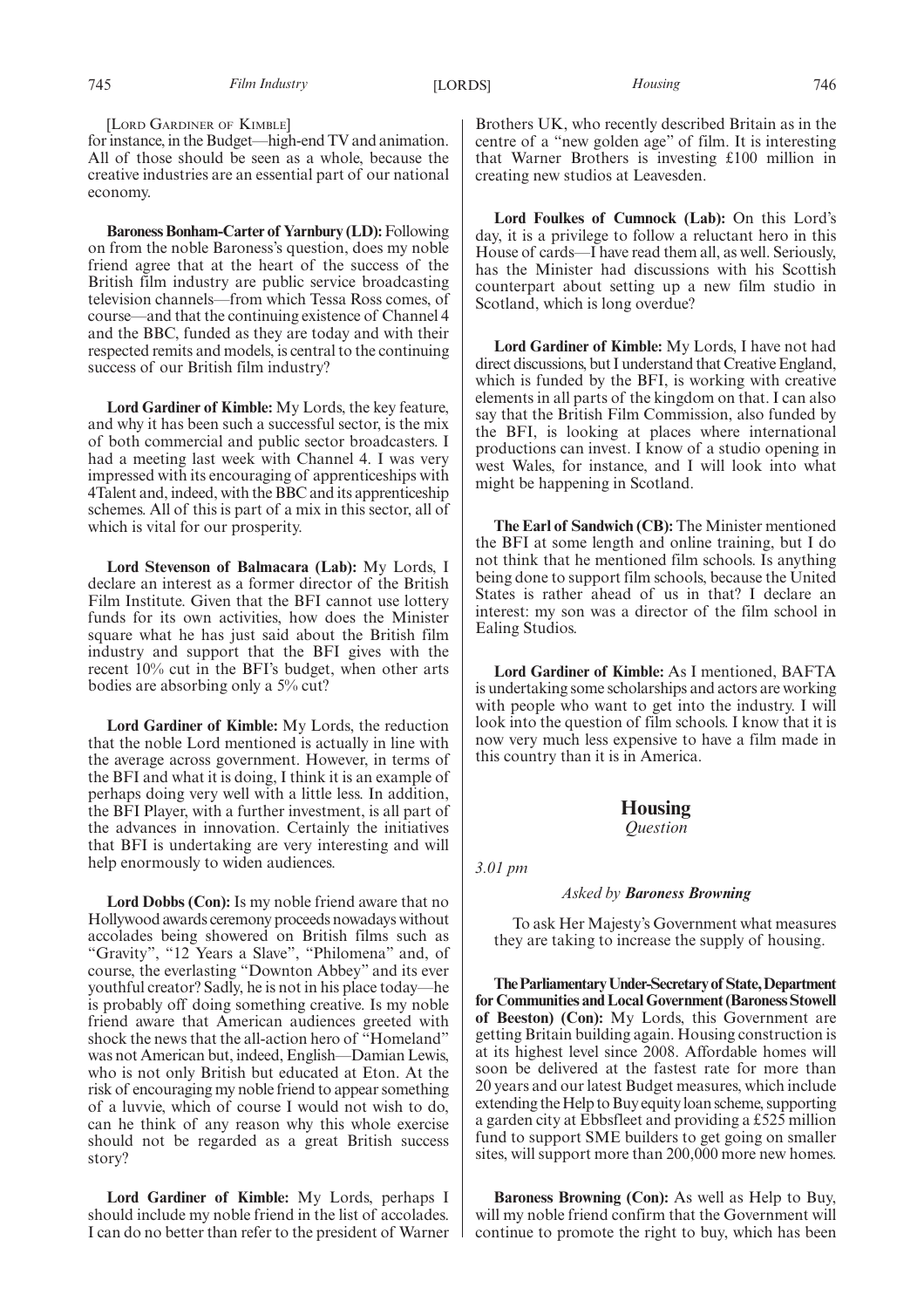"I was one of those in the 1980s who led the charge against the right to buy. We were half way across the field of battle we looked over our shoulder and there was no",

one,

"behind us—there were 1.5 million housing tenants who bought their homes".

Does my noble friend agree with him?

**Baroness Stowell of Beeston:** I certainly welcome the conversion of the shadow housing Minister to supporting the right to buy. I wish only that he would speak to his Labour colleagues who are in government in Wales as they seem to be doing everything they can over in Wales to prevent people exercising their right to buy. The contrast here in England is stark. I can reassure my noble friend that it is very much an important part of our housing strategy.We have increased the discounts available to those who wish to exercise their right and our commitment to replace the additional homes sold under our reinvigorated scheme will mean that even more people will have the same opportunity in future.

**Lord McKenzie of Luton (Lab):** My Lords, I think that Jack Dromey is the former shadow housing Minister. Last year, the Government built the lowest number of genuine social homes for more than 20 years. We know that the Mayor of London has banned Labour councils from insisting on the building of genuine social homes through Section 106 agreements in his London plan—this against the guidance of the planning inspector. Indeed, we believe that he has just announced that at the dockyards at Deptford they are planning for 3,500 luxury flats—not a single affordable home, unless you are a millionaire, of course. Does the Minister seriously support that approach?

**Baroness Stowell of Beeston:** It is a shame that Jack Dromey is the former shadow housing Minister, because he very much supported our policy—talking about it as a policy of aspiration. On social housing, I say to the noble Lord that more council housing has been built under this Government than in all the 13 years of the previous Labour Government.

**Baroness Grender (LD):** Does the Minister agree that it is most welcome news in the Budget that we now have a new garden city being built for the first time in a generation? Can she share with us the lessons learnt from the first and failed attempt to build Ebbsfleet when it was commissioned by the noble Lord, Lord Prescott, in 2003, and can she widen that lesson for us and explain how it can be applied to ensure that we do not have to wait for another generation before the next one?

**Baroness Stowell of Beeston:** The key lesson to be learnt from the previous Labour Government is that they set targets and tried to impose new towns and cities but ended up building nothing but resentment, whereas this Government support locally led developments. We will be publishing our garden cities prospectus soon so that locally led proposals and plans can come forward.

**Baroness Greengross (CB):** My Lords, given the removal of the housing borrowing cap, which I support as a vice-president of the Local Government Association and which is supported by a large number of housing stakeholders, and the Deregulation Bill, which has clauses in it that will increase eligibility for the right to buy, I hope the Minister will agree with me that it is more important than ever that receipts from houses sold under the right to buy are recycled into replacement homes, and that replacement homes include designed homes that are convenient for the ageing population, which we all know about, so that those homes will be freed up for young people, who have a huge need for new homes.

**Baroness Stowell of Beeston:** I can certainly say to the noble Baroness that our policy is clear that the money raised from right-to-buy sales should be used to provide newer affordable houses for rent. As for providing housing that is tailored very much to the older generation, we certainly encourage local authorities in producing their local plans to be clear about the needs of their local population and to make sure that there are provisions in those plans for older people as well.

**Lord Campbell-Savours (Lab):** Although it is true to say that the right-to-buy policy has been a success in some parts of the United Kingdom, is it not also true that it has been an absolute disaster in London, where people were able to buy their flats for £50,000, £60,000 or £70,000? Those former council flats are now on the market in London at £600,000 and £700,000 and very often the people who bought them have put them back on the market and sub-let them at exorbitant rents of £400 and £500 a week. What has happened to council housing in London is a scandal.

**Baroness Stowell of Beeston:** The most important thing that we need to do for housing right across the board is to increase supply. We are certainly increasing the amount of affordable housing. I might say to the noble Lord that we have built more than 170,000 new affordable homes since 2010, and two of the top five areas of the UK benefiting from this were in Tower Hamlets and Hackney.

## **Domestic Renewable Heat Incentive Scheme Regulations 2014**

*Motion to Approve*

*3.08 pm*

#### *Moved by Baroness Verma*

That the draft regulations laid before the House on 11 February be approved.

*Relevant document: 23rd Report from the Joint Committee on Statutory Instrument, considered in Grand Committee on 26 March.*

*Motion agreed.*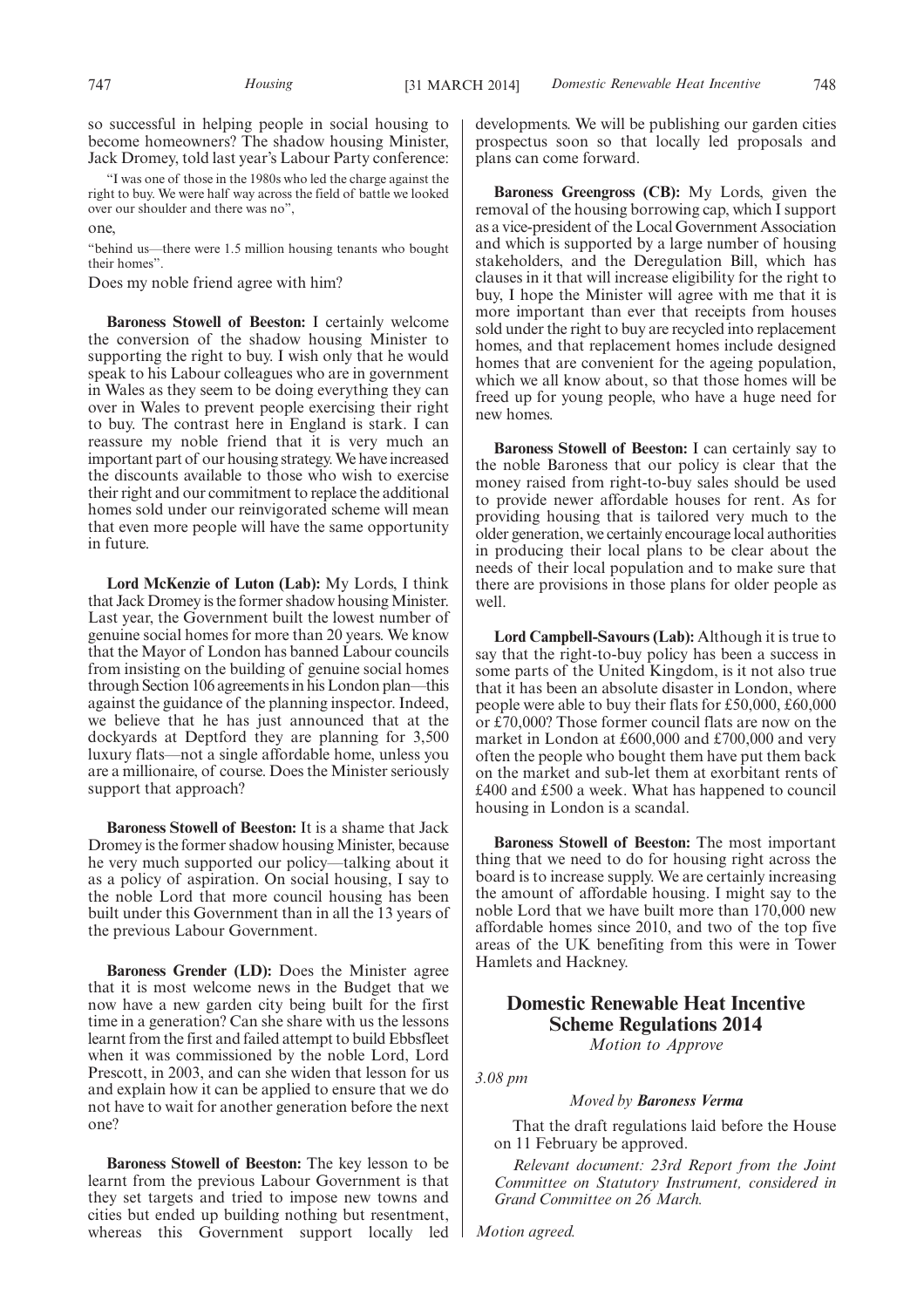## **Enterprise and Regulatory Reform Act 2013 (Competition) (Consequential, Transitional and Saving Provisions) Order 2014**

## **Copyright (Regulation of Relevant Licensing Bodies) Regulations 2014** *Motions to Approve*

*3.08 pm*

*Moved by Viscount Younger of Leckie*

That the draft orders and regulations laid before the House on 3 March be approved.

*Relevant document: 23rd Report from the Joint Committee on Statutory Instruments, considered in Grand Committee on 26 March.*

*Motions agreed.*

## **Water Bill**

*Report (2nd Day)*

*Relevant documents: 20th, 22nd, 23rd and 24th Reports from the Delegated Powers Committee.*

*3.09 pm*

#### *Amendment 88ZA*

#### *Moved by Lord Whitty*

**88ZA:** After Clause 50, insert the following new Clause—

"Onshore oil or gas activities: effect on water environment

- In Part 1 of Schedule 5 to the Environmental Permitting (England and Wales) Regulations 2010 (environmental permits) after paragraph 13 there is inserted—
- "Onshore oil or gas activities: effect on water environment
	- 13A. Without prejudice to the operation of regulation 35(2) and paragraph 5(1)(d) of Schedule 10 and of regulation 35(2) and paragraph 7(j) of Schedule 20, the regulator shall refuse an application for the grant or variation of an environmental permit or for the transfer in whole or in part of an environmental permit if—
- (a) the regulated facility to which the application for, or transfer of, the environmental permit relates is to be carried on as part of an onshore oil or gas activity; and
- (b) the regulator is not satisfied that the applicant or the proposed transferee has made or will make adequate financial provision for preventing or mitigating pollution of the water environment, by ensuring all of the following—
	- (i) operation of the regulated facility in accordance with the environmental permit;
	- (ii) compliance with any enforcement notice or suspension notice or prohibition notice or mining waste facility closure notice or landfill closure notice which may be served on the applicant or transferee by the regulator under these regulations;
- (iii) compliance with any order of the High Court which may be obtained against the applicant or transferee under regulation 42 for the purpose of securing compliance with any of the notices listed in sub-paragraph (ii);
- (iv) compliance with any order of any court issued under regulation 44 against the applicant or transferee; and
- (v) recovery by the regulator of its costs upon any exercise of its power against the applicant or transferee under regulation 57;
- (c) for the purpose of this paragraph "onshore oil or gas activity" means any activity for the purpose of exploration for or extraction of onshore oil and gas;
- (d) for the purpose of this paragraph "adequate provision by way of financial security" means financial provision which is sufficient in value, secure and available when required.""

**Lord Whitty (Lab):** My Lords, this subject may be familiar to the cognoscenti because it has been before this House in Committee and was discussed in the Commons. I am bringing the amendment back because it is an issue that the Government will have to face up to at some point, whether in this Bill or elsewhere, and the sooner the better. It concerns the effect on water supply and water quality of fracking for shale gas or oil.

I have been looking at earlier debates on similar amendments, and the Government's responses here and in another place seem to reflect that they have assumed that this is an anti-fracking amendment. It is not. Indeed, it assumes that there will be significant development of shale gas over the next period, and that such development will eventually and inevitably use significant amounts of water, and may have detrimental effects on the quality of water and ecosystems if not effectively regulated. It makes no judgment on the broader issue of shale gas and fracking and its effect on overall energy strategy. We could have a debate on energy strategy today; if noble Lords want my view, it is that while there will be a significant development of shale gas in the UK and in Europe, it is unlikely to result in the kind of transformation in prices, energy supply and energy mix that we have seen in the United States. In terms of its effect on climate change and the carbon market, it rather depends. If shale gas leads to a faster reduction in the use of coal and oil for generations, then it will be positive. If it slows down the adoption of nuclear and renewable technologies, it will be negative.

Either way, there are concerns about the immediate environmental and resource effects of fracking processes—primarily, and in the context of this Bill, in relation to water. These effects occur in three broad ways. The first is the possible pollution of water systems and aquifers by chemicals that are released in the fracking process, and the release of methane. Secondly, there is the substantial effect on the level of abstractions and supplies of water needed in the fracking process itself. Fracking companies will need huge supplies of water—clean water, rather than direct abstraction—and that will have an effect on the levels of water resources available, sometimes in our most overstretched river catchment areas. That will therefore have an effect on total supplies and indeed on the cost of water. Thirdly,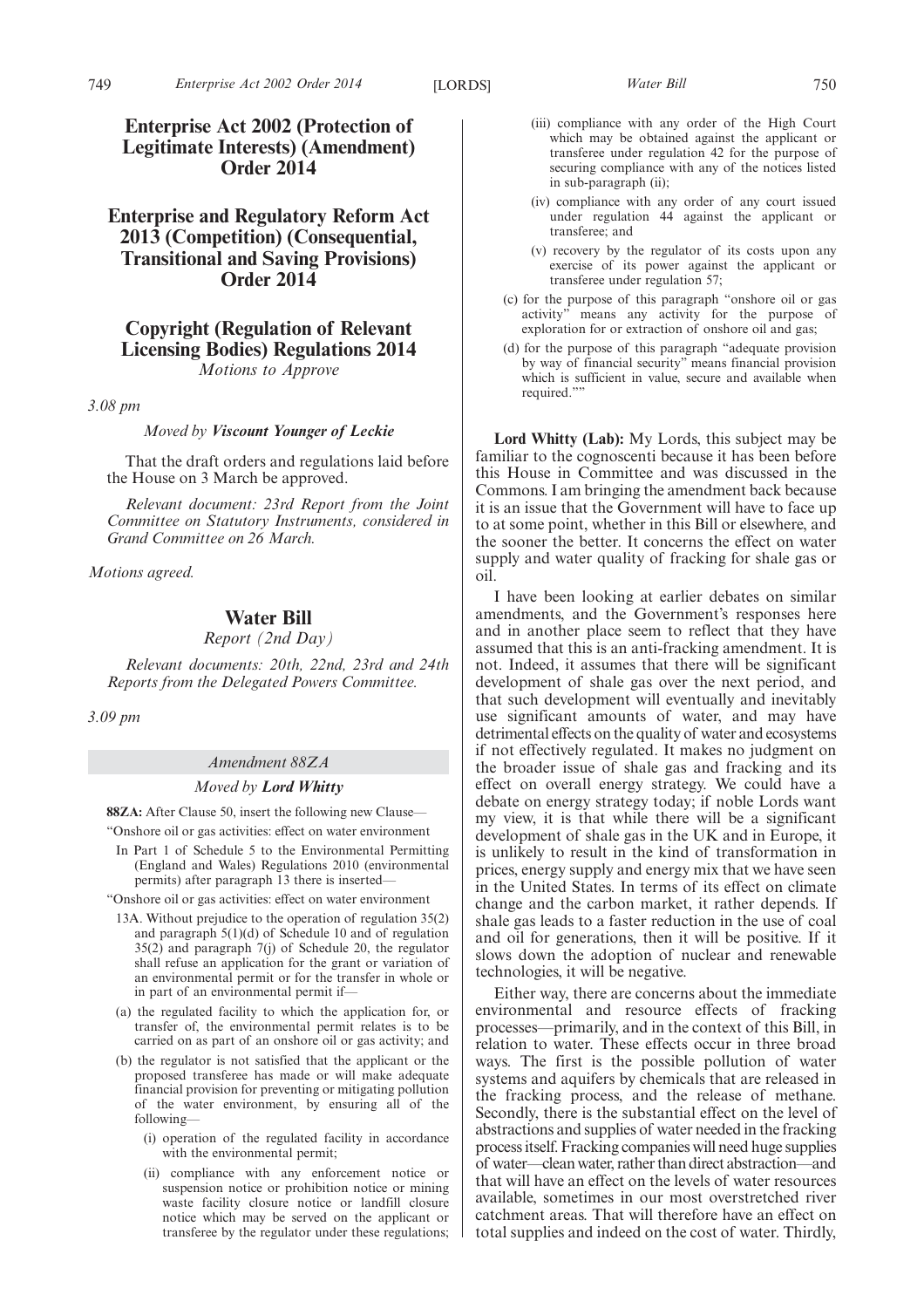there are the effects of the operation of cleansing the water that is used in the fracking process prior to its re-entry into the water system, and its effect on the robustness and the operation of water treatment plants. On all three fronts, things can go wrong, and it certainly means that there are significant changes in both the water catchment structure and in availability and on the delivery of clean water.

I am not scaremongering. It is perfectly possible to regulate the fracking process to minimise pollution and to avoid drastic damage. It is possible to license the use of water and the supply of water resources so as to avoid any major curtailment of overall supplies. However, it is also true that the effects will not be contained by regulation operation by operation, and that there will be aggregate effects and potentially significant damage to ecosystems and detriment to the water systems over time. The amendment would recognise that and would try to ensure that the fracking operators, as a condition of their licence, made provision for possible future damage to the water supply system and the costs of clean-up. History shows us the necessity for this. Previous generations of different forms of energy sources—coal and nuclear, for example—show that substantial potential damage was done to the environment, in terms of subsidence or whatever, to the landscape and to public health but that liabilities or potential liabilities were not met by the entity actually doing the damage, whether that was the state in the nationalised period or the private owners of coal mines. The cost has in effect been met by taxpayers.

#### *3.15 pm*

Likewise, with nuclear in the early stages there was no provision for operators to cover the cost of decommissioning, disposal of nuclear waste or any potential damage and health hazards caused by it. It is true that for the future development of nuclear plants in this country there will be such provision and those liabilities will be covered. This amendment would make sure that we did not repeat those same mistakes in relation to the new source of gas and oil—the shale gas and shale oil produced via fracking. If there is to be a widespread take-up of fracking, it is important that we make such a provision and that we make it mandatory. The liability must rest with the entity that has caused the damage. That is the purport of this amendment. The Government are going to have to face up to this at some point and since we are dealing with water here, which is a major dimension of the issue, I think it is relevant to this Bill. If the Government do not consider that to be the case then they need to tell us when and where they are going to legislate and regulate to meet this point. I repeat: this is not an anti or pro-fracking amendment; it is one to deal with the long-term consequences. I hope the Government will see that. I beg to move.

**Lord Cameron of Dillington (CB):** My Lords, I strongly support this amendment. Indeed, I strongly support the fracking industry. We need to pursue all possible energy options at a time of high-energy costs and uncertain energy sources. The crisis in Ukraine is perhaps a sharp reminder of Europe's unwise overreliance on Russian gas. Furthermore, when visiting Brussels to investigate EU energy policy it was made clear to us on Sub-Committee D last year—or perhaps the year before; I forget—that the EU was looking very closely to us, the admired and well respected Brits, to show the proper way for fracking to be done so that others within the EU could copy us. By the proper way I mean taking into account all the necessary environmental safeguards as are inherent in this amendment. So my first point is that Europe is watching us and that what we do could set a precedent for other EU countries, such as Poland.

My second point is that that we have to bring the public with us on fracking. In this context it is important to remember that a fracking borehole or well produces 85% of its deliverable gas within the first 12 months after it has been drilled. So if we are going to have a sustainable and long-term gas industry from fracking, then we will need to have a large number of holes or wells drilled over the coming decades. I made the point at Second Reading that in order to do this the public have to have absolute faith that the companies involved will clear up any mess that they make as opposed to the taxpayer clearing it up or, worse still, the mess being left to the locals to sort out. I am sure that the chances of any mess being made are very limited, so any insurance or bond necessary will not be particularly costly, but for the sake of the fracking industry across Europe it really must be done.

**Lord Shipley (LD):** My Lords, on the face of it this seems a reasonable amendment and I agree with much of what has been said in the two contributions so far. The issue is actually a very specific one around the financial resilience of companies engaged in fracking. Some of these companies may be small and as a consequence of that it is very important that their financial resilience is clearly demonstrated. We already have onshore drilling in the United Kingdom so the question is whether existing regulations impacting on those operations suffice in the case of the introduction of horizontal fracturing or shale gas.

I seek theMinister's confirmation that the Department of Energy and Climate Change already requires operators to have the financial resources to meet any liabilities, including prevention of contamination. I think that in Committee we were informed that a fund was to be created to guarantee financial sufficiency and long-term cover in the event that a company ceases trading. We have to be clear what problem this amendment seeks to solve, partly because the UK regulatory system seems to be much stronger than the regulatory system in the United States, although the US environment has been made much more robust in recent years.

I understand that our regulations are already very tough and the use of hazardous chemicals is not permitted. Can the Minister confirm this and that the statement made in Committee that the regulatory framework would be further enhanced would meet any concern that this amendment addresses?

There are three issues around water. First, there is the composition of the fracturing liquid. I understand that it already requires the approval of the Environment Agency. Can the Minister confirm that? Secondly, there are ways in which water can be contaminated.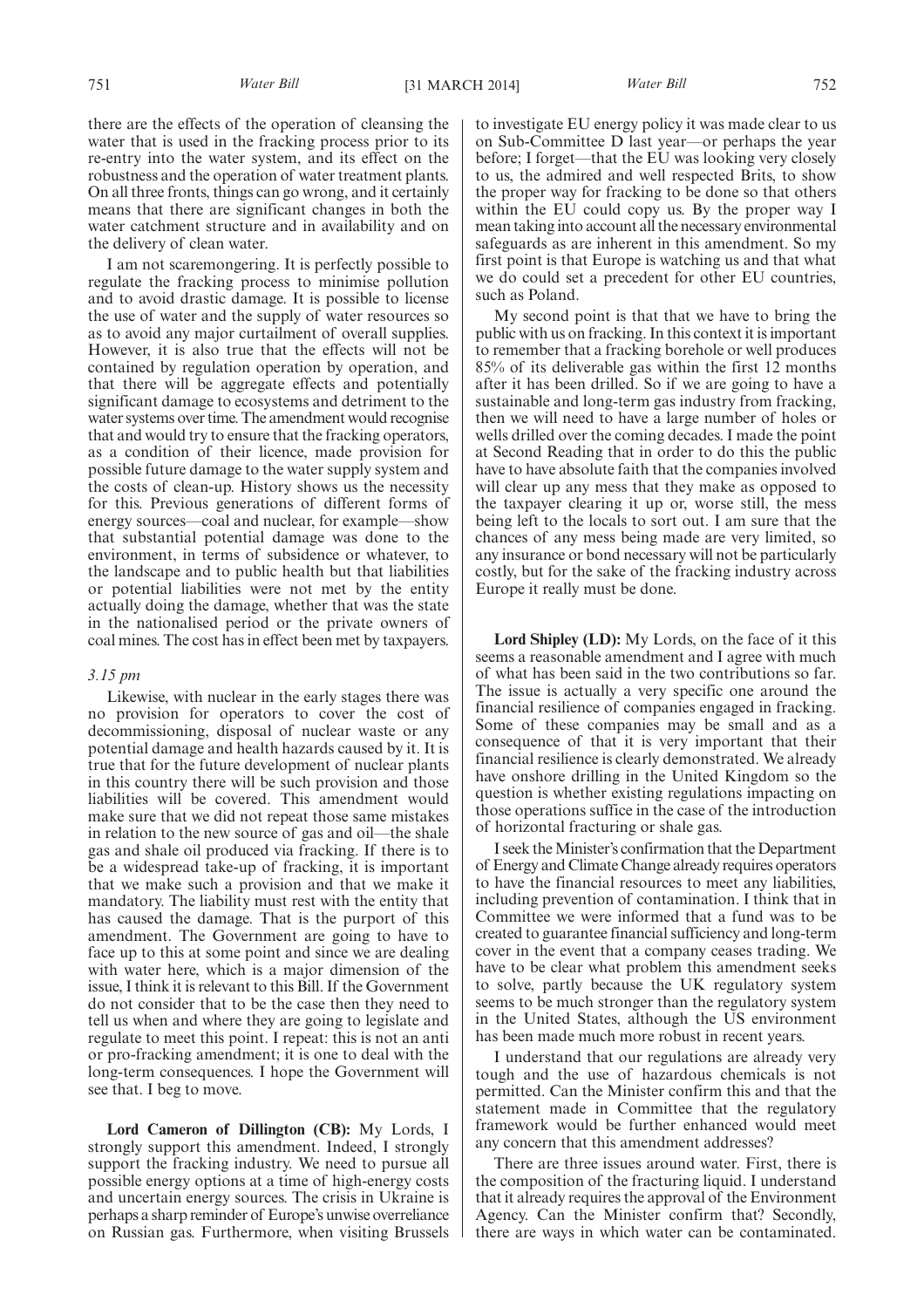[LORD SHIPLEY]

There is ground-water contamination by hydraulic fracturing, not least from poor-quality well casing. Anything that leaks out might contaminate ground-water if it can rise to the point where the ground-water is. Methane might rise into ground-water from lower down as a consequence of hydraulic fracturing. Thirdly, there is wastewater. I understand that even at the high end of shale gas extraction, it would amount to only 3% of the annual wastewater rate because extraction industries and others produce wastewater. Are the existing regulatory requirements around the handling of wastewater sufficient?

The critical element this amendment relates to is the financial resilience of the companies. Almost certainly, a number of companies that undertake shale gas fracking in the foreseeable future might not be in existence in, say, 30 years. What will be done to create a fund through pooling to enable that financial resilience to be demonstrated?

**Baroness Parminter (LD):** My Lords, ensuring we have the right regulatory framework and the financial means to deal with the potential environmental impacts of fracking are important issues and therefore I most sincerely thank the noble Lord, Lord Whitty, for raising this matter again.

In Committee, the Minister outlined the steps being taken to address the low- probability, but high-risk, scenario of a pollution incident. My noble friend Lord Shipley referred to the Minister's response, which was that the Government and the industry are looking to put a scheme in place, and I am sure that we all look forward to hearing further news about that in the Minister's remarks this afternoon.

We need tight regulation of fracking by the Environment Agency, the HSE and local planning authorities, but of all the impacts of fracking, not just the impacts resulting from increased pressure on water supplies or their potential contamination. In Committee, the Minister confirmed that the regulatory framework will be,

"reviewed and refined as appropriate as we move towards the production phase".—[*Official Report*, 11/2/14; col. 543.]

We need a holistic view of the environmental impacts of fracking, not just of its impacts on water supplies, important though they are, and I therefore cannot support this amendment. I certainly hope the Minister will give assurances that there will be full parliamentary scrutiny of any proposed changes to the existing regulatory framework for fracking.

**TheParliamentaryUnder-Secretaryof State,Department for Environment, Food and Rural Affairs (Lord De Mauley) (Con):** My Lords, Amendment 88ZA, which was moved by the noble Lord, Lord Whitty, would require onshore oil and gas operators to provide financial security when applying for an environmental permit so that funds would be available to deal with any water pollution incidents caused by the operator. The amendment relates to both the conventional and so-called unconventional, or alternative, oil and gas sectors. It would address any pollution that an operator might cause to the water environment but not, I stress, any other damage that might be caused by their activities. The same amendment was raised in Committee by the noble Lord, Lord Whitty, and was withdrawn in the light of information that I provided on our plans to address any wider environmental risks by developing a scheme to ensure that the polluter will be liable in the event of a pollution incident and that there will be sufficient funds available to cover the costs.

I reiterate that the proposed amendment would also apply to, and have implications for, our well established UK conventional onshore oil and gas industry, an industry which, over many years, has maintained a good record of environmental responsibility and competence that has enabled it to co-exist with, and provide employment for, many. Our existing regulatory framework and the application of good operational practice have served us well to prevent pollution from onshore oil and gas activities and to tackle any problems that emerge in an appropriate way. These same controls will provide the basis for the regulatory framework for any new developments in the oil and gas sector to ensure that the environment continues to be appropriately protected. I shall come back to that in a moment.

As part of the licensing process, and prior to awarding a licence, the Department of Energy and Climate Change assesses whether a company has sufficient funding for its planned operations. DECC also checks at the drilling and, where relevant, production stage that the company has appropriate insurance. Similar financial competence checks are carried out by the Environment Agency as part of the permitting process. In this way, we ensure that the companies have the necessary resources needed to back their operations.

Our regulatory framework is underpinned by a robust range of enforcement powers, which are available to the Environment Agency. This includes powers under the Environmental Damage (Prevention and Remediation) Regulations 2009, which in the event of serious damage to surface waters or ground-water will enable it to require the polluter to pay to clear up the pollution. Ultimately, if a significant environmental risk becomes apparent, the Environment Agency has the authority to stop the activity. These powers apply to a wide range of activities undertaken by different industries, so I do not think that it would be justified to create any specific provisions for the onshore oil and gas industry.

However, the Government are very aware of the public's concerns about the capacity of companies exploring for shale gas to address any liabilities that may arise. As I mentioned in Committee, this issue is being looked at as part of a wider review. DECC and the shale gas industry are working together to put in place a robust scheme that would cover environmental liabilities, even if the relevant operator is no longer in business. They are discussing with leading insurers to build expertise and capacity in the insurance market. The aim is to facilitate the development of products appropriate for shale gas and similar operations, which, in turn, could facilitate the development of an industrywide scheme. As I explained, these discussions will take time, as we need to ensure that we get this right first time.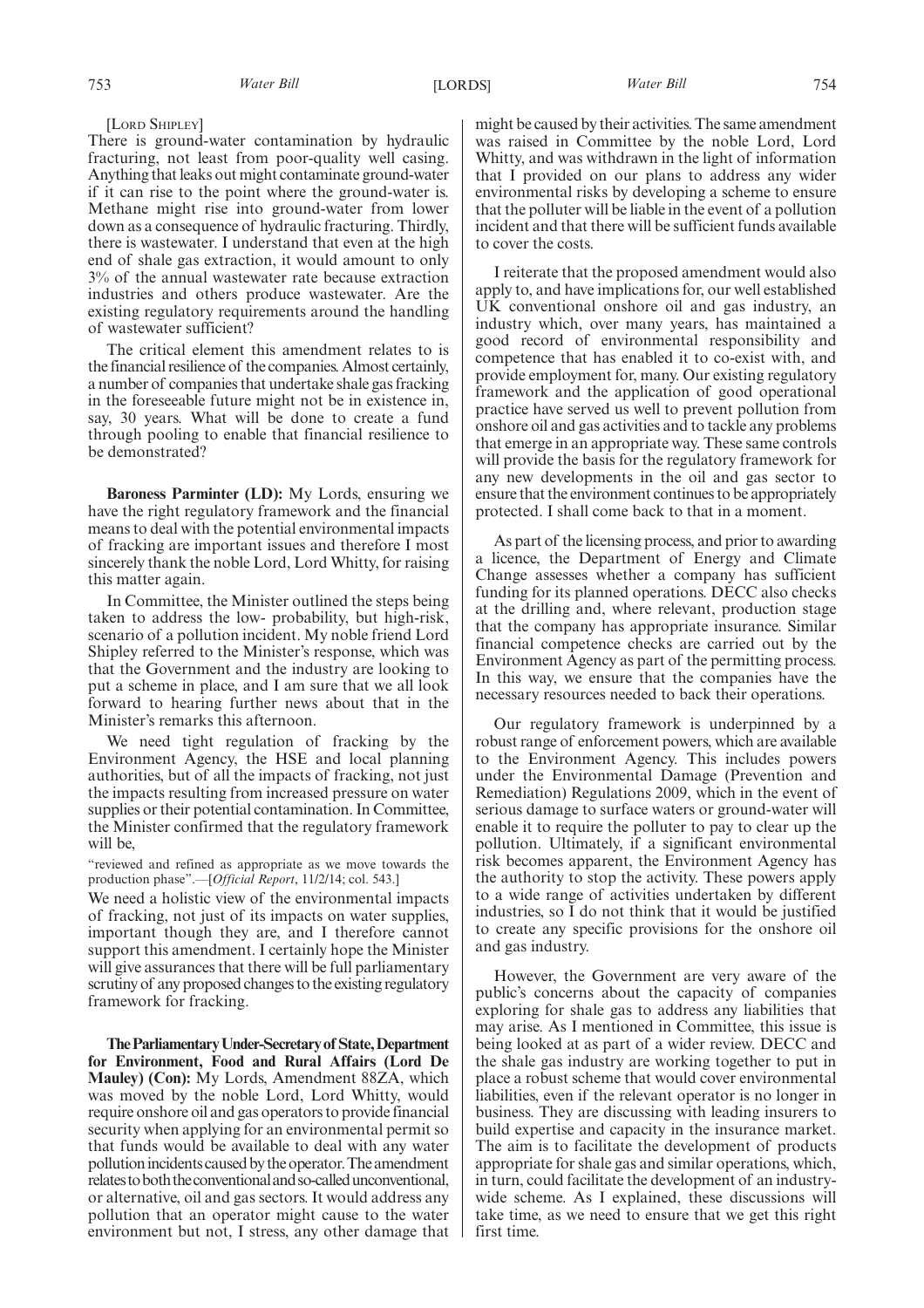The amendment proposed by the noble Lord, Lord Whitty, is quite specific, but perhaps I could just talk more broadly for a moment. As I have just mentioned, and noble Lords have mentioned in their speeches, there are understandable concerns about this whole area of exploration and production. The noble Lord, Lord Cameron, referred to the need to bring the public with us—and he is absolutely right. The Government are clear that we must take all appropriate measures to ensure human safety and protection of the environment. The United Kingdom has more than 50 years' experience of regulating the onshore oil and gas industry, and we have a robust regulatory system in place to ensure that operations are carried out to high standards of safety and environmental protection.

I can assure noble Lords that the Government will allow production of shale gas to proceed only where it can be done without compromising human health or the environment. We are therefore undertaking a very careful assessment of our existing policy and regulatory framework to ensure that it is fit for purpose, as we move towards the production phase. It is not just about fracking—a process used to extract oil and gas from rock—which has been safely employed in the United Kingdom and elsewhere for many years.

Any changes to regulations that we believe are necessary following this consideration would of course be subject to parliamentary scrutiny. Parliament is also using its other mechanisms of scrutiny, including the significant inquiry into the potential impacts of shale gas being conducted by your Lordships'Committee on Economic Affairs, which I understand is due to report soon and whose conclusions we will of course consider carefully. A couple of weeks ago, on 17 March, my noble friend Lady Verma spoke for the Government in a short debate on shale gas initiated by my noble friend Lord Borwick. Noble Lords may wish to note also that this debate is occurring simultaneously at EU level, as the noble Lord, Lord Cameron, said, and that debate will reach its own conclusions in due course.

#### *3.30 pm*

We are reviewing and refining the regulatory framework as we move towards the production phase. We are looking to do that in the most effective way, without diluting environmental standards. The review will look at all environmental liabilities in relation to shale gas and not just those relating to water. These initiatives, taken together, constitute a sensible and pragmatic approach towards ensuring that environmental liabilities are covered in a proportionate way and allow for a better approach to amending legislation.

To answer a question from the noble Lord, Lord Whitty, if operators want to extract water directly from local water sources for operational purposes and that exceeds 20 cubic metres a day, they would need a water abstraction licence from the Environment Agency. A licence would be granted only if the quantities proposed for abstraction can be taken in a way that does not harm the environment or the interests of other water users. During dry spells and droughts the supply available for fracking operations may be restricted.

My noble friend Lord Shipley asked how fracking wastewater would be disposed of. Flow-back fluid can either be treated and reused on site or taken to a permitted wastewater treatment works. Any treated water leaving the wastewater treatment works will have to comply with that works' environmental permits, which ensure protection of local people and the environment.

The noble Lord also asked whether the Environment Agency has to approve all fracking fluids. All substances used as fracking fluids must be approved for use by the Environment Agency. He asked about the risk of shale gas wells leaking pollution into ground-water. Shale gas wells must be designed, built and operated to standards set in the regulations governed by HSE. Operations are also subject to safety regulation enforced by the HSE and require consent from DECC before drilling or production activities can commence.

I urge the noble Lord to withdraw his amendment in the knowledge that there are effective measures in place already to address the concerns behind his amendment so far as current operations are concerned and that we remain committed to addressing any remaining concerns about longer-term assurance in an appropriate way.

**Lord Whitty:** I thank the Minister for that detailed reply. I thank the noble Lord, Lord Cameron, for his support and the noble Baroness, Lady Parminter, and the noble Lord, Lord Shipley, for their interventions. I accept that it is slightly odd to put this in the Bill. However, water is a big part of the fracking operation and fracking has a significant effect on water. In all that the Minister said, he did not say when he would come forward with the kind of structures that he promised in the previous debate and which are underlined now.

I recognise that one cannot differentiate in relation to conventional oil and gas operations onshore. We have had plenty of those in this country; we operated onshore oil extraction in Dorset for decades. One cannot differentiate in terms of the relative regulations.

I accept, too, that the issue is wider than that of water. However, somewhere we need to see the Government make progress in creating the arrangements that the Minister has now twice referred to—namely, an obligation to ensure financial resilience and possibly the creation of separate funds to ensure that they could meet the effects of clean-up. I am sure that the Minister is right that this requires substantial consultation. I certainly agree that ideally we should consider the effect of fracking holistically on all environmental issues across the board, as the noble Baroness, Lady Parminter, said.

I hope the noble Lord is right that we can move fairly rapidly on this as a large number of relatively small-scale operations could arise in a lot of locations. In view of the damage that could be caused, one has to question the ability of the regulatory authorities to enforce standards on all those operations at all times. The care that the operators will exercise will be proportionate to their financial stake in the operation and their bottom line. Therefore, it is important that they make financial provision to cover that before these operations reach scale. That is what this amendment is about. I accept that it is not entirely appropriate, but I think the Government have accepted that something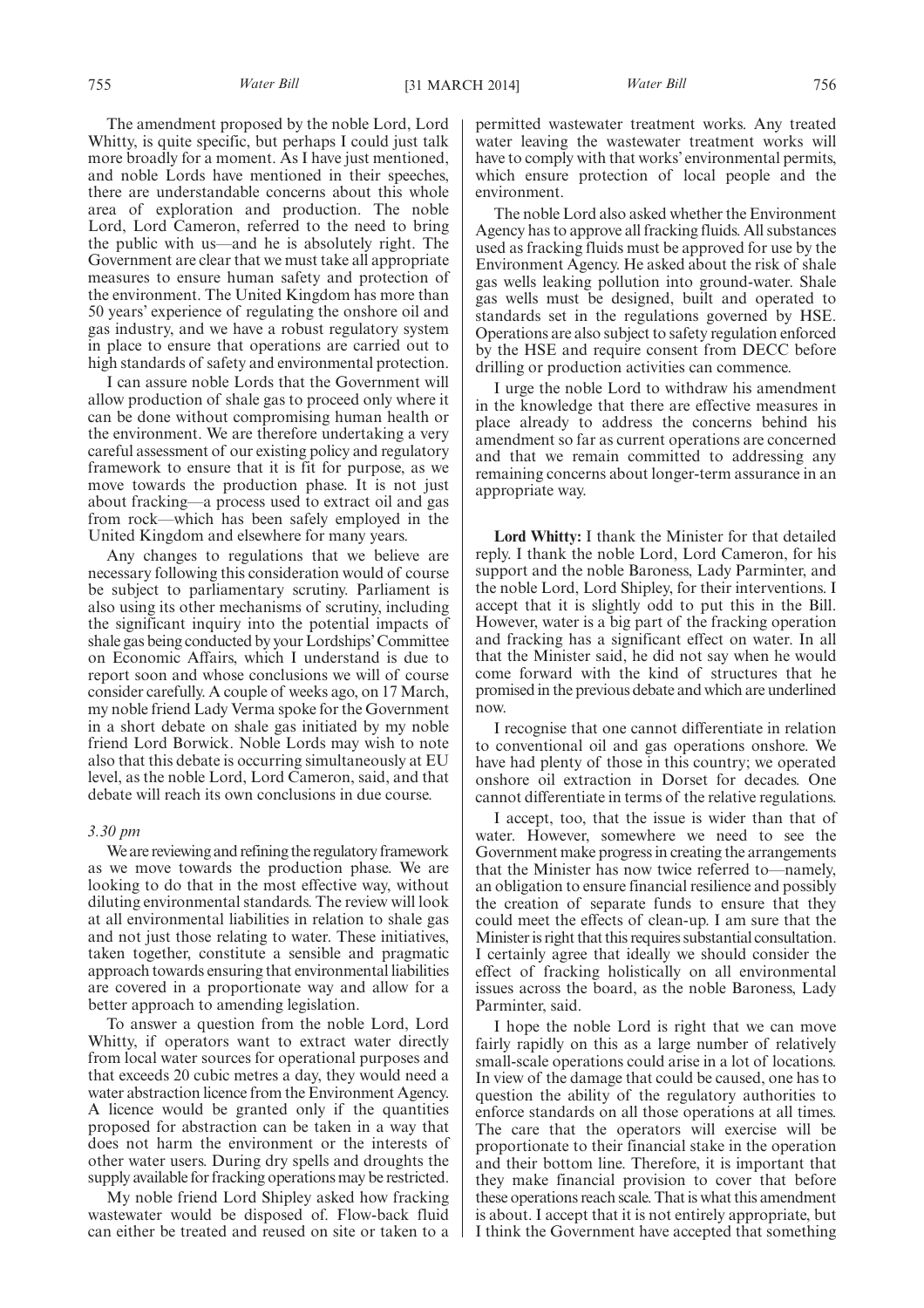[LORD WHITTY]

needs to be done in this regard and I hope that they will introduce an appropriate measure in legislation or regulation as soon as possible.

In the mean time, I beg leave to withdraw the amendment.

#### *Amendment 88ZA withdrawn.*

### *Clause 51: The Flood Reinsurance Scheme*

## *Amendment 88A*

#### *Moved by Baroness Northover*

**88A:** Clause 51, page 108, line 2, leave out "relating to flooding" and insert "arising from a flood"

**Baroness Northover (LD):** My Lords, in moving government Amendment 88A, I wish to speak also to the rest of the government amendments in the group.

This group of amendments includes the government response to the Delegated Powers Committee on the flood insurance clauses. There are also a few minor changes, including some further transitional measures, to improve the Bill.

The first set of these amendments—Amendment 88D and Amendments 90C to 90G—is in response to the Delegated Powers Committee's recommendations on the flood insurance measures. The Government take these points very seriously and have tabled amendments to take them into account. This includes using the affirmative resolution procedure for all regulations and placing some of the definitions in the Bill. Following the committee's report on the amendments, we nevertheless take the view that Clauses 58 and 61 should remain affirmative on the first exercise only. The amendments also provide for some of the definitions to be amended by regulations.

We agree with the committee that the definitions are important and we take its point about defining them in the Bill. However, we remain of the view that the definitions of "flood", "household premises" and "relevant insurer" are best set out in regulations, which are more flexible, should we need to change them over the lifetime of the measures. We hope that, by defining these terms in regulations that will be subject to the affirmative procedure, we have reassured noble Lords of our intention that Parliament is able to scrutinise these definitions fully in due course.

We thank the committee for recommending that the powers to share information on council tax data are subject to the affirmative procedure. However, to meet the commitment to establish Flood Re in 2015, we need to release the information immediately after Royal Assent, and have therefore decided to address the committee's concerns by placing the powers in the Bill to ensure that Parliament can scrutinise them now. We hope that noble Lords understand the rationale for this, due to the challenging timetable to deliver Flood Re.

Although Amendments 90CA to 90CD provide for rather than mandate the release of council tax data in the Bill, I should make it clear that the Government are committed to doing so, and to do so swiftly following Royal Assent.

Insurers will be required to have in place appropriate but proportionate security measures for the protection of the data disclosed pursuant to this clause. As much of the data to be disclosed at this stage are already in the public domain, it has been agreed that the controls are sufficiently robust for additional criminal sanctions not to be required. However, the amendment also allows for the application of a criminal sanction at a later stage, should the Government need to regulate for the release of additional information. It is right that we have the powers to protect the release of further information in future, but the criminal sanction is not automatic and we will consider whether one is necessary, following consultation.

On Amendment 90A on Flood Re's reserves, we have previously discussed amendments to the rules surrounding the scheme's reserves, and will come on to discuss reserves later in this debate. Having consulted further, and to ensure that this power in Clause 53 cannot compromise the sound operation of Flood Re and its orderly management, we are tabling this small change to make clear that the scheme administrator's consent is sought before making regulations in this area. This consent means that the scheme administrator is able to object to any prudentially unsound proposals, as well as make representations as to the retention of some or all of the reserve. Consequently, there is no longer a need for a requirement to consult the Prudential Regulation Authority as well. I reassure noble Lords that both the Prudential Regulation Authority and the Financial Conduct Authority will continue to be closely consulted on this and all other regulations made in relation to the Flood Re scheme.

Amendment 88B covers the eligibility threshold and is intended to ensure that the legislation properly reflects the operation of the Flood Re scheme, and the way the insurance industry operates.

Amendment 90T addresses the risk that secondary legislation made at the end of the life of Flood Re could be seen as hybrid. We have every intention of carrying out a full consultation before making that secondary legislation to ensure that any private interests are properly considered.

Amendment 90L is intended to ensure that employment contracts within the scheme are transferrable, where they otherwise might not be. I reassure noble Lords that this amendment is not intended to enable the transfer of reserves required to be retained for prudential regulatory purposes.

In addition, the Government have also tabled a small set of minor and technical amendments to the Bill. We have also corrected an error in Schedule 3 to the Flood and Water Management Act 2010 to ensure that unused bond funds, called in by a SuDS approving body, can be returned to the right person.

Finally, Amendments 91B to 91D provide the Secretary of State with powers to introduce provisions to allow Ofwat to revoke existing water supply licences as part of the transition to the new water supply licensing regime. The power provides flexibility for Ofwat to allow existing licences to continue until new licences are available or until they are revoked on a specified day.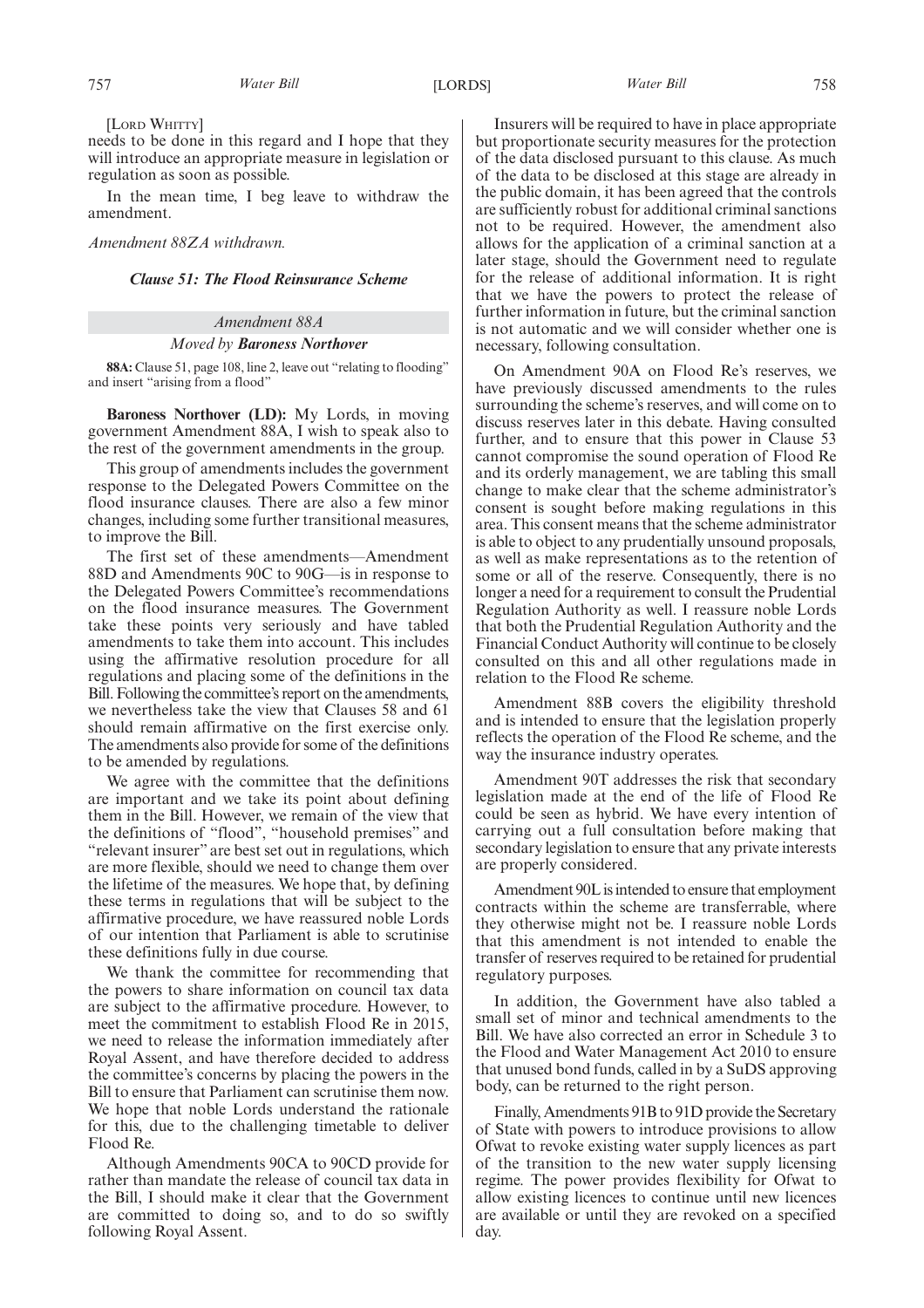Amendment 91B enables the licence modification powers to work in such circumstances. The order can provide for more detailed arrangements to be set out in a scheme produced by Ofwat, subject to the requirements of the Secretary of State's order. The order also provides for compensation to be payable to the holders of revoked licences. The measure of compensation may depend on various factors, including, for example, whether the licence holder qualifies to hold a new licence in the reformed water supply market.

The amendments also make transitional provisions for existing sewerage arrangements with incumbents that become licensable arrangements under the new sewerage licence. Compensation is payable if it is no longer possible for some sewerage arrangements to continue because a licence is required. Again, the qualification of the operator for a licence would be a relevant factor. Amendment 91C corrects a small error in paragraph 6 of the schedule. I hope that noble Lords will be happy to support these amendments.

**Earl Cathcart (Con):** My Lords, this is the first time that I have spoken on this Bill on Report, so I should declare that I live in a band H property on my farm in Norfolk, I have a bore hole and I have spent about 30 years working and underwriting in the insurance industry. I am happy with these government amendments, but will the Minister clarify government Amendment 90L to Clause 70? I am afraid that I did not quite catch the Minister's assurance about capital, so I am asking her to say it again, please. The current wording is far from ideal, in that it could potentially raise the possibility that Ministers could access Flood Re's funds when the scheme is wound up, irrespective of their being needed for, for example, meeting regulatory run-off requirements.

I understand that Defra has said that an override to access Flood Re reserves is not the intention of the amendment to Clause 70. However, the concern is that in 20 or 25 years it could easily be interpreted as an opportunity to grab funds from Flood Re. Will the Minister make clear that the amendment is not intended to apply to Flood Re's reserves or capital? That would be most useful.

#### *3.45 pm*

**Lord Whitty:** My Lords, I, too, do not object to these amendments and I congratulate the Minister on getting through them in six minutes flat. Many of them will be substantial improvements to the Bill, particularly the ones which iron out a few things in relation to Ofwat in terms of the changing competitive regime. I very much welcome that. However, the noble Baroness will be aware that, in its second riposte, the Delegated Powers Committee said that it is not entirely satisfied with the provision for only the first instance of definition being by affirmative regulation. The Government will have to have an answer to that. In general, it is sensible for Ministers to swallow hard and accept all the recommendations of the Delegated Powers Committee, otherwise it ends in trouble down the line.

The only other thing I would ask about is Amendment 90T, which relates to hybridity. I do not really want to have a debate on hybridity now, but the Delegated Powers Committee raised the issue, and I am not sure that the Government's response fully meets the point, because it effectively says that, whether it is hybrid or not, we are going to ignore it. I am not sure that is a satisfactory response, but if the Delegated Powers Committee will buy it, I will not object. Otherwise, we welcome these amendments.

**The Earl of Lytton (CB):** My Lords, this is the first time that I have spoken at this stage of the Bill and I, too, must declare that I live in a band H property. However, I also have a professional interest in parts of the Bill by virtue of being a chartered surveyor. I certainly welcome the proposals for the affirmative resolution procedures outlined by the noble Baroness and agree that the disclosure of council tax information is necessary. However, I have one query, which relates to Amendment 90CD. Could the noble Baroness confirm that the normal process of disclosure will generally relate to the identity of the property and its council tax band rather than the identity of the chargepayer, the latter being something that is normally held by the billing authority? If I have missed some point about the disclosure, and where the identity of the individual can be discovered, perhaps she would put me out of my misery.

**Baroness Northover:** I hope I can put everybody out of their misery, which probably reflects the fact that I rattled through this in six minutes. First, I will take up the points made by my noble friend Lord Cathcart. We will come to a further discussion of reserves later, in which I am sure he will be interested. I make it clear that Amendment 90L is intended to ensure that employment contracts within the scheme are transferable, where otherwise they might not be. I reassure him that the amendment that he mentioned is not intended to enable the transfer of reserves that are required to be retained for prudential regulatory purposes. I hope that reassures the noble Earl on that particular point. I probably just went too fast on that one.

I am very grateful to the noble Lord, Lord Whitty, for his general support for these amendments. In response to the points he raised, I recognise fully, as a member of the Government, that the best thing to do when the Delegated Powers Committee comes forward with recommendations is to agree. However, he will also be aware that there are times when the affirmative procedure is used in the first instance and not thereafter because it is not anticipated that there will be significant changes later. I am sure that the noble Lord, Lord Whitty, will be very familiar with that pattern.

The noble Lord asked about hybridity. I will just go back to my original comments on that and then come to what I have been handed by way of inspiration. Amendment 90T addresses the risks that secondary legislation made at the end of the life of Flood Re could be seen as hybrid. The noble Lord thought that we had indicated in some way that we were just sweeping that aside—at least, I understood him to indicate that. I repeat that at the end of Flood Re we have every intention of carrying out a full consultation before making secondary legislation to ensure that any private interests are properly considered. I hope that the noble Lord is reassured on that point.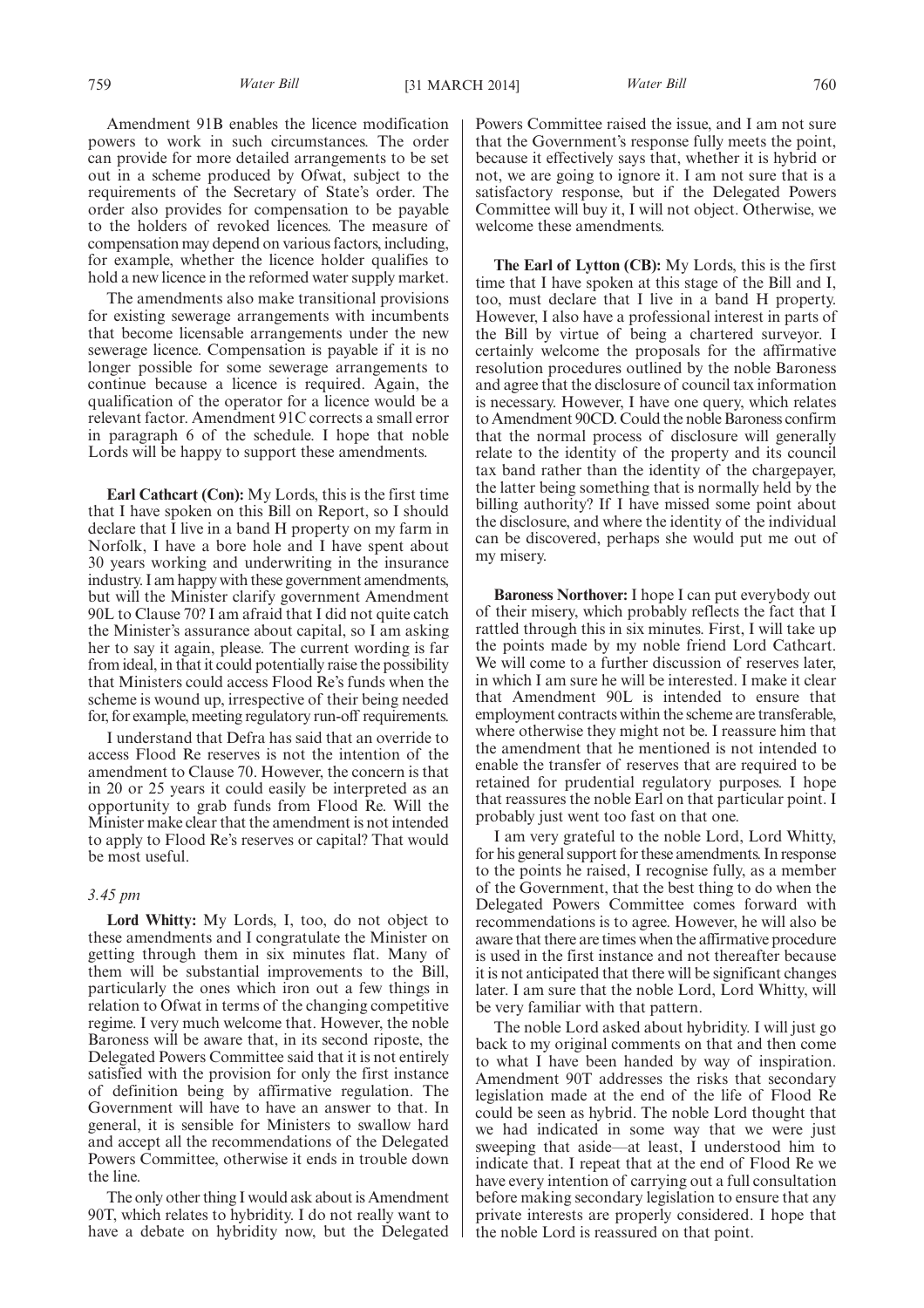[BARONESS NORTHOVER]

Perhaps I may write to the noble Earl, Lord Lytton, with further details on the point that he raised. I am sure that we can reassure him.

I am just checking to see whether I have covered everything. I trust that I have and am sure that noble Lords will make it very clear if I have not. I hope that, on that basis, they will accept the government amendments that I laid out at such speed.

*Amendment 88A agreed.*

#### *Amendments 88B to 88D*

#### *Moved by Baroness Northover*

**88B:** Clause 51, page 108, line 8, leave out subsections (3) to (5) and insert—

"(3) The Secretary of State may by regulations make provision as to levels of reinsurance premiums payable by relevant insurers under the FR Scheme, and may make different provision for different purposes."

**88C:** Clause 51, page 108, line 17, leave out from "different" to end of line 18 and insert "purposes by reference to the value of the household premises insured."

**88D:** Clause 51, page 108, line 18, at end insert—

"( ) In this section "flood insurance" means insurance in respect of risks arising from a flood."

*Amendments 88B to 88D agreed.*

#### *Amendment 89*

#### *Moved by The Earl of Lytton*

**89:** Clause 51, page 108, line 18, at end insert—

"(6A) Regulations under subsection (5) shall provide that every policy which is subject to a levy for the purposes of the Flood Reinsurance Scheme shall be covered by the Flood Reinsurance Scheme."

**The Earl of Lytton:** My Lords, I do not know whether I can rattle through this in quite such short a time as six minutes but I will do my best. I start by expressing appreciation to the many professionals and industry bodies who have been extremely open and frank with me about their views and insights. I am also very grateful to the Minister and his department for the correspondence and guidance that they have generated.

My starting point is that Flood Re is necessary and desirable, and I hope that nothing I say will be interpreted as damaging that. The objective of Amendment 89 is to enshrine fairness in the primary legislation by requiring that the subsequent regulations brought forward by the Secretary of State will ensure that all properties included in the calculation of the levy are eligible for the scheme. I will come back to that later. The objective of Amendment 90 is to ensure proportionality in the primary legislation by requiring that the regulations limit the possibility of unfair loading against any particular council tax band.

First, I shall set these amendments in the context of the wider issues. In Committee, I expressed grave concerns about the Government's unwitting exposure of risks in the mortgage lending industry, a sector which, I pointed out, is influenced both by the availability at reasonable cost of perils insurance, including for flooding, and by its own independent assessment of risk. It is dangerous to assume that the potential for value write-downs is simple scaremongering or that lenders will necessarily just fall behind insurers' lead. The situation is made worse by the express intention to move to individual risk assessment with insufficiently accurate, readily available or acceptably cheap data, either now or proposed, on which such individual risk could reasonably be assessed. It is clear from what the British Property Federation tells me that there is an issue here, and I feel that the Government could do more about it.

Either one has a risk pool and you do not ask too many detailed questions or there is an individual risk assessment with 1,000 variations. In the latter case, we can of course wait to see what happens to the at-risk properties that lie outside Flood Re. I am told that they can expect a significant hike in insurance premiums and I believe that we have started to see that happen. Of course, we do not know what the "at real risk" numbers are because Defra has not carried out an audit. The Environment Agency has different figures depending on whether coastal storm surge, fluvial, surface run-off, sewer surcharge or groundwater rise is involved, as well as indirect vulnerabilities such as property damage following disruption to services and access. Defra seems to select what suits its purposes, and in a sense I do not blame it for that. However, I am fairly unhappy about the whole of this part of the Bill, in particular, its evidence base and its unintended consequences, particularly when confidence in Flood Re is so vital, as I think it is.

I turn to some of the detail behind the amendments. The statement of principles said that it would ensure that home owners and small businesses would be protected. That was the public expectation. The Government claim that Flood Re is designed to cover the same categories of policyholder, but that is not how it appears. Leaving small and medium-sized enterprises apart, the Government need to explain and justify the exclusion of many homes and their rather convoluted way of defining them. It is that which I wish to address in particular.

The Defra note last week on the scope of Flood Re is evidence of the difficulties. The criteria are listed on page 2. Of the five criteria listed, three simply pose additional questions. As regards whether properties are insured in the name of an individual or in trust for an individual, how would one know? Whether properties are used for residential purposes may be a hotly debated matter given the number of people who work from home. The test of occupancy by the policyholder or immediate family also worries me. Under policies that are in scope, we note that contents insurance in the main is included but that stands in stark contrast to the insurance of the building fabric, which is on a different template. A lot of people with composite policies, especially some first-time buyers, might struggle to know the difference between the two. Buildings insurance policies in scope are covered on page 3 and it seems to me that things get into further complexity. The categorisation of owner-occupied homes provokes a raft of subsidiary questions. Who is insured? Who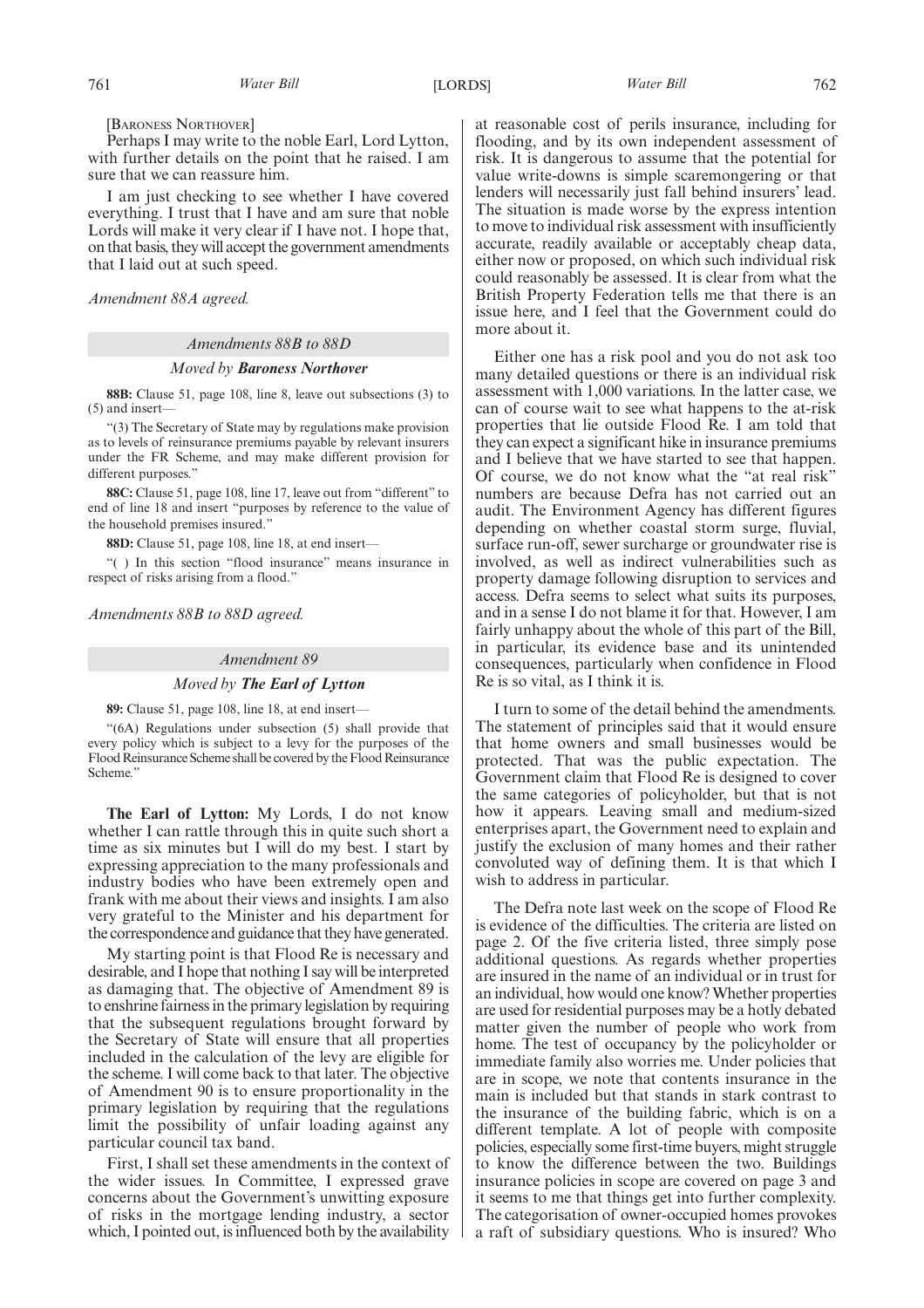occupies? What are the family connections? For owneroccupied leaseholds you have to know whether the leaseholder is in actual occupation and what the insurance covenants state. These could be in a superior leasehold document or have just come about by subsequent lease variation or custom. The policy must cover three flats or fewer and the freeholder—in particular not being a head lessee I would ask your Lordships to note—must live in one of them. We have questions of numbers of units covered in the policy not being the same as the number of homes in the building and questions of how one might determine that. There is also the identity of persons, their relationships and the actual place of abode. Quite why the classification of homeowner hinges on the residence of the freeholder escapes me. I do not think that it will be seen as a fair test for this purpose. Once the presence of leasehold is established, the criteria create all sorts of further additional interests, but I will leave the noble Lords, Lord Grantchester and Lord Whitty, to expand on that.

When a top-floor maisonette gets split and combined with the roof space as an extra unit to make four, what then? Why should that change the status of all the others? Are leaseholders who share the freehold via a company formed for the purpose to be included? If so, how would one distinguish that from a next-door investment property? I do not accept the justification for the blanket exclusion of mixed residential and commercial blocks, in which I also include the one, two or three self-contained flats above the shop. I also feel that including these is not in any way insurmountable.

I turn now to the exclusion of council tax band H and I properties. I note that the Association of British Insurers' briefing says that this was a ministerial decision. I simply point out that many people occupy modest London homes in band H while near-identical properties in the regions may be in much lower bands. The disparity has arisen because of the economic imbalance that has grown up over time. But, as the brokers Hiscox put to me, what conceivable difference would it make to the actuarial calculations of Flood Re to include them, especially if the maximum claim that could be made for higher-value properties was capped at some figure? What effects are anticipated from excluding large numbers of inner London homes? Further, since when has the registered address of a business been anything whatever to do with the place where the business is conducted or, for that matter, with the predominant use of the dwelling where it may happen to be registered?

I turn to the exclusion of properties built after 1 January 2009 which none the less, as with the other exclusions, form a component in the levy. In Committee, we debated *Planning Policy Statement 25: Development and Flood Risk*. That was published in March 2010. I am not clear why the earlier retroactive date was chosen, but I suggest that the process was less than open and transparent. Purchasers of homes in that category would have been unaware that they might have been excluded and will consider themselves, I suspect, unfairly penalised. Based on 2% of the estimate of completions since the end of 2008, there are probably about 30,000 of these properties as a rough estimate, 2% of which are at significant risk. But they should also be at particularly low risk in actuarial terms if local planning authorities, developers and planning inspectors have adhered to the principles of PPS 25. It would be much more appropriate to set a cut-off date of, say, Royal Assent.

#### *4 pm*

The reason that a reinsurance pool has credibility and cohesion is that those at little risk have the sense of needing protection in case a peril might none the less befall them, but the likely consumer reaction to being statutorily excluded and denied any benefit from the scheme and yet obliged to contribute vicariously to it ought to be a matter for sober reflection.

Defra takes four pages to explain the latest government position on all this, but it is overcomplicated and I do not believe that it will work. Many industry players have also expressed their doubts to me about its deliverability. Furthermore, it needlessly reduces the insurance pool for no ostensible advantage. I am sure noble Lords will all know that the principle is, within reason, the larger the pool the better the stability of the scheme. The test that was suggested to me by Hiscox is that if it is a domestic property in a council tax band and built before a specified date, it should be within the Flood Re scheme. If it is not; it is out. Mixed uses can be apportioned. There is no fuss and no bother. It is easy to verify. It is a radical simplification of the entire process.

I do not believe that there would be any adverse affect on the flood risk pool profile. It would be as fair as it gets. The Government need to think further and actively engage a wider range of professional and financial views. That is all I ask. I beg to move.

**Lord Cameron of Dillington:** My Lords, I support the amendment. I do not have quite as many questions as the noble Earl, Lord Lytton, but I have a similar sense of the injustice and unfairness that are implicit within the Flood Re scheme.

I am not quite sure what the opposite of taking a sledgehammer to crack a nut is, but perhaps it is taking a bucket to stop a flood or maybe it is using the current Flood Re scheme to deal with the domestic flood insurance problems and then excluding more than half of all UK households. I know that there is then the added problem of SMEs, but I totally accept that for the present the scheme is designed to tackle the domestic marketplace.

In my view, the proposed scheme is so hedged about with exemptions that it fails to get to the heart of the domestic flood insurance problem. Even without SMEs, most buildings will not be covered by the scheme. Exclusions include: nearly all leasehold properties; the entire private rented sector; housing association schemes, whether shared equity or let—and are these not the very people whom we are trying to protect?—council houses; homes built after 2009; and properties in council tax band H. Some 60% of all domestic properties are specifically excluded. Flood Re, in this case, is not fit for purpose. It would have been so much more simple, fair, just and equitable to have included all of the above and dealt with the problem of excess demand on funds by either capping individual payouts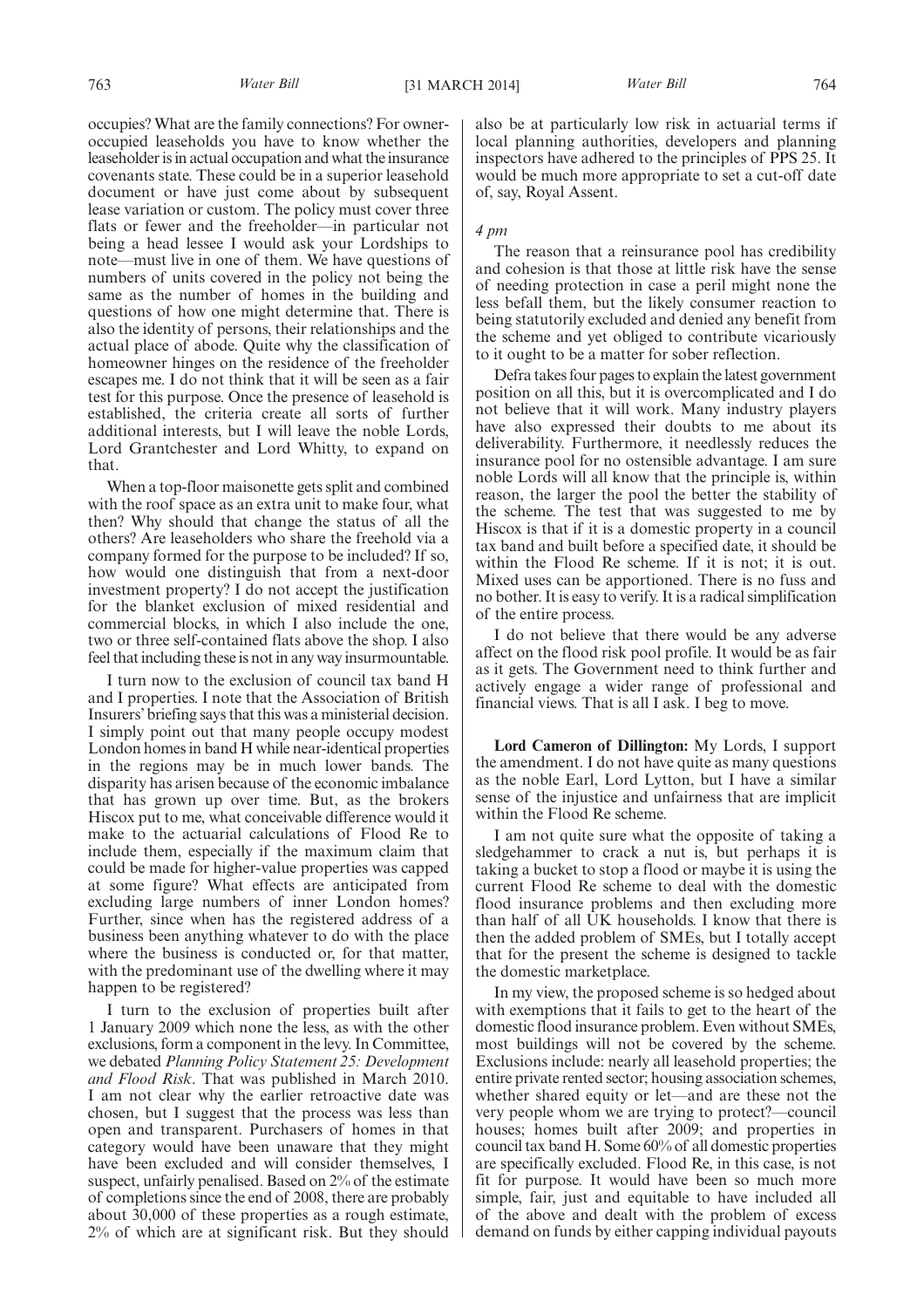[LORD CAMERON OF DILLINGTON]

or adjusting the level of premium at which Flood Re cuts in. It seems unimaginative to me to exclude 60% of all properties as a way of mitigating the risk.

Incidentally, the average household premium is just under £200, so the 2.2% levy amounts to an average of £4.40, not the £10.50 being bandied about. When I met with the ABI, it seemed to have no satisfactory explanation for the difference in these figures, so I have no idea where the £10.50 came from. The reason I mention this is that, if a £10.50 premium is considered acceptable, and the real figure is actually much less, then maybe adjusting the amount of supplementary levy on the premium could also be a way of mitigating risk in the early years of Flood Re. Just to exclude 60% of the properties surely undermines the whole purpose of the scheme.

Turning to the various unjustifiable domestic exclusions, I will deal with them one by one, starting with properties in council tax band H. First, as confirmed by ABI, the inclusion of such properties would not in any way raise the cost of the scheme. If, as suggested by Hiscox, a cap of, say, £160,000 were put on any one payout from the scheme, their inclusion would not increase by one jot the risk of failure of the Flood Re scheme. Noble Lords should bear in mind that those who are being excluded are not paying the £4.40 supplementary levy or even the £10.50 towards the scheme: they will be paying nearer to £50, £60 or £70, because of the value of their house, towards a scheme that specifically excludes them. They will not all be rich; many of them will be elderly, cash poor and vulnerable.

I of course understand the politics at work here; as I said, this exclusion is an entirely political decision. If they cannot be included in the scheme, however—which, I agree, seems unlikely at this stage—I would strongly support the National Flood Forum's proposal that they should be helped with any mitigation measures possible, either through locally targeted schemes or from the Flood Re pot once it has been built up, as in Amendment 90ZA, put forward by my noble friend Lord Krebs and the noble Baroness, Lady Parminter. They should not be totally abandoned when they are contributing so much towards the scheme itself.

Turning to post-2009 properties, apart from people in this House and some people involved in the insurance industry, I have yet to find a single person in real life who knows anything about this 2009 cut-off and the effect it may have on their insurance in 2015. Included within that group of innocents are two people who actually work in the insurance industry. I know that some of your Lordships are saying, "Look, we have to make an example here. We must stop developers building on the flood-plains and the only way to do it is to make these properties uninsurable against flood risk". To me, that misses the point. For a start, society—that is you, me and the local planning authority—gave permission for these houses to be built. Currently, the Government are actually helping these people to buy these houses through their Help to Buy scheme. The Environment Agency only comments on 6.6% of all applications; perhaps it should have some responsibility. My point is that, if we do not want houses built, we have to stop them at source and not just take it out on the poor, unfortunate souls who—probably totally unknowingly—end up living in these properties either as owners or, worse still, as tenants, who of course are going to be doubly excluded.

Furthermore, to have a blanket exclusion on all post-2009 properties also misses the point. We are not just talking here about houses on the designated floodplain; we are talking about all houses that represent an insurance risk.We are talking about houses that probably started flooding since 2009 for a variety of reasons. There are more and more examples now of houses flooding because of rising ground-water, even on hillsides. There are many examples of houses flooding from surface water, sometimes because of activities upstream possibly subsequent to 2009—over which the householder had no control; for example, another development that increases the speed of run-off. There are also houses where the weather pattern has changed and, after two floods, the cost of insurance becomes unbearable. Therefore, just to have a blanket exclusion of all properties built after 2009 seems completely unnecessary and grossly unfair. It is well known that there are several examples, most notably in Hull, where there are properties side by side, one of which will be included and the other, because of this rule, will not be—you can almost guarantee that neither of the owners knew their future fate when they chose which one to buy.

Of course, the biggest exclusion is the leasehold and rented sector. I will leave my sense of injustice about those properties until we get to Amendment 89B from the noble Lord, Lord Whitty.

All in all, I realise that it is probably too late to upset the apple cart of this version of Flood Re at this stage. However, many in the insurance industry are pretty unhappy about it, largely because they know that, when the blatant injustices become obvious, they and not the politicians will get the blame. I hope that the scheme works for those lucky 40% who find themselves included, but it would have been much more imaginative to have made the scheme much more inclusive, if not all-inclusive, and to have mitigated the risk in other ways. I hope that when it comes to the various regulations bringing this scheme into effect, some thought will be given to those who have inadvertently found themselves on the wrong side of the legislator's pen.

**Lord Crickhowell (Con):** My Lords, we all owe a great debt of gratitude to the noble Earl for moving this amendment and to the noble Lord who just spoke for spelling out in great detail some of the shortcomings that can be identified. I think it is 37 years since I was a director of a firm of Lloyd's insurance brokers, on the board of a large Lloyd's underwriting agency and losing money at Lloyd's. I do not think I must declare an interest for that, though, like others, I must declare one as living in a band H property.

I have been very uncomfortable about this scheme, based not so much on the residue of knowledge long forgotten as on the political outlay that I see arising when the whole scheme does not produce the results that most people expect. I told my noble friend Lord de Mauley on Thursday morning, when we happened to meet, that I had just received an e-mail from the chief executive of Hiscox. My noble friend asked me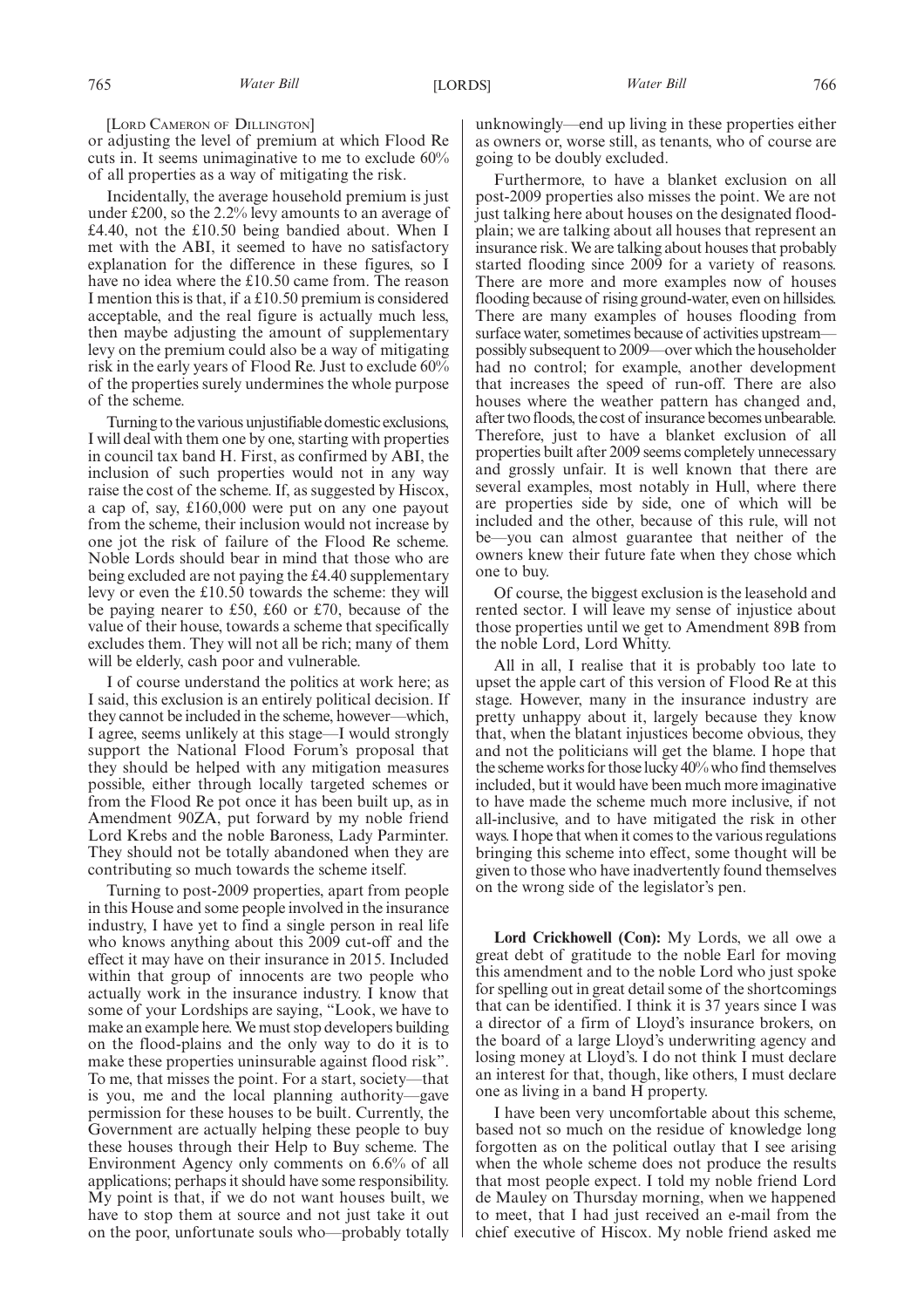to send a copy of that to him—although he was copied into it, apparently he had not seen it. I said I would come back to this issue because the Hiscox e-mail raised a number of very significant issues that must be addressed. I do not have to go through them all in detail because we had very good summaries from both the noble Earl and the noble Lord, Lord Cameron.

Hiscox points out that the scheme, though clearly desirable in principle, will not solve the problem of unaffordable flood insurance that it was created to address. Nor does it take into account the changing nature of flood. Hiscox points out that of the 885,000 homes in high-risk areas more than 350,000—3.8% of the total housing stock—will be excluded. While some of those will be commercially owned properties able to buy commercial insurance, a proportion will be private buy-to-let properties. What is more, Hiscox says it is likely that this underestimates the scale of the problem. The noble Earl pointed out the uncertainties about the numbers. Hiscox indicates that 80% of its claims came from homes that it did not consider to be at flood risk. It is not just homes sitting in obvious flood plains, of the sort with which I had to deal when chairman of the National Rivers Authority. No one is more indignant about some of the planning decisions that have been taken there than I am.

The whole thing has been arrived at by negotiation between the Government and the Association of British Insurers. No doubt we will be told that this is the best deal that can be done at present. I am not sure we should be satisfied with that. Clearly quite a number of active insurers do not believe it is the best possible scheme and, for the reasons well elaborated by the noble Lord, Lord Cameron, it does not appear fair.

#### *4.15 pm*

The noble Lord drew attention to the contribution that the average UK home owner is likely to pay approximately £3.30 to £4.40 per week on the average home insurance premiums—but band H and I properties will pay 15 to 20 times the average, and they are not going to get covered at all. Together with new-build homes, they will pay 8% of the £180 million to fund the scheme even though they are to be actively excluded from the protection that the scheme offers. So one asks how those faults can be remedied; Hiscox actually indicates how. Again, some of the answers were provided by the noble Lord, Lord Cameron. Flood Re could be expanded to cover an additional 10 million homes in Hiscox's view. This would increase the levy to Flood Re by an estimated £100 million. The progressive nature of Flood Re would mean that the better-off would still pay more. In addition, opposing a cap of £160,000 on the amount insurers can recoup from Flood Re would ensure that the most valuable properties did not impose excessive costs on the scheme.

Therefore, we are entitled to say that more needs to be done. I come back to the point that really prompts my concern. It is not that we should not have a scheme like this, or that perhaps negotiations do not have to continue, but that when the floods do arise there will be fury—not just anger—among those who thought that they were covered and find that they are not, and those who have contributed to a scheme for which they receive no benefit, and which does not apparently even then cover all those who clearly should be covered. Therefore I am very concerned about this.

Because we are dealing with an ongoing negotiation, my noble friend might say that this is the best deal we have been able to get at present. However, it should not be left there. If it is simply a negotiation, we should have an understanding and a clear statement from the Government because, as the noble Lord, Lord Cameron, pointed out, they have laid out some of the basic conditions, not the insurers—the Government have laid down some of the most startling exclusions. But this is not a matter that holds here. Every effort surely must be made to improve a flawed scheme that will cause anger to be felt not just by the insurance industry but by the Government of the day.

These things often happen quicker that we can imagine. Just because we have had one very bad winter with a lot of floods, does not mean it will not happen again quite quickly. It was always my experience that when we had a major drought, it was immediately followed by a flood when I had responsibility for dealing with it. Whenever I was told that there was a one in 100-year risk, the flood happened the following year and probably twice in the next two or three years, so this may happen quite quickly. In that case it may be my noble friend Lord De Mauley who receives the flak and the present Government, or it may be the successor Government in the very near future. Therefore, I hope we can receive some reassurance that this is not the end of the story, and that every effort will be made to improve on the negotiated scheme that we have before us.

**Lord Campbell-Savours (Lab):** My Lords, as in Committee, I need to declare an interest in that I have a leasehold interest, with my wife, in a band G home on the Thames built on the flood plain. My flat is not threatened by flooding, has never been flooded and can never flood because it is on the second floor, and the whole of the south of England would have to be flooded before we were. Nevertheless, I have to report that a car park area that serves our block of flats was recently subjected to some flooding, and it is with that in mind that I feel that I should restrict my comments today and limit what I have to say, and I will not be voting on the issue.

All I want to do today, without commenting on the issue in the light of what has happened, is to read a letter which has been sent to my noble friend Lord Whitty, the noble Earl, Lord Lytton, the noble Baroness, Lady Bakewell of Hardington Mandeville, Mr Owen Paterson MP and Ms Anne McIntosh MP, who I understand is the chairman of the Select Committee in the House of Commons. I simply want to read the letter, which the Minister has seen, because I think that it should be on the record so that all those in the industry outside can read what it says.

The letter is from a Mrs Beverley Morris of Topcliffe Mill, Topcliffe, Thirsk in North Yorkshire, and she has given me permission to read it. Part of it states:

"If I may give a brief summary of our current situation to further expand upon our current predicament.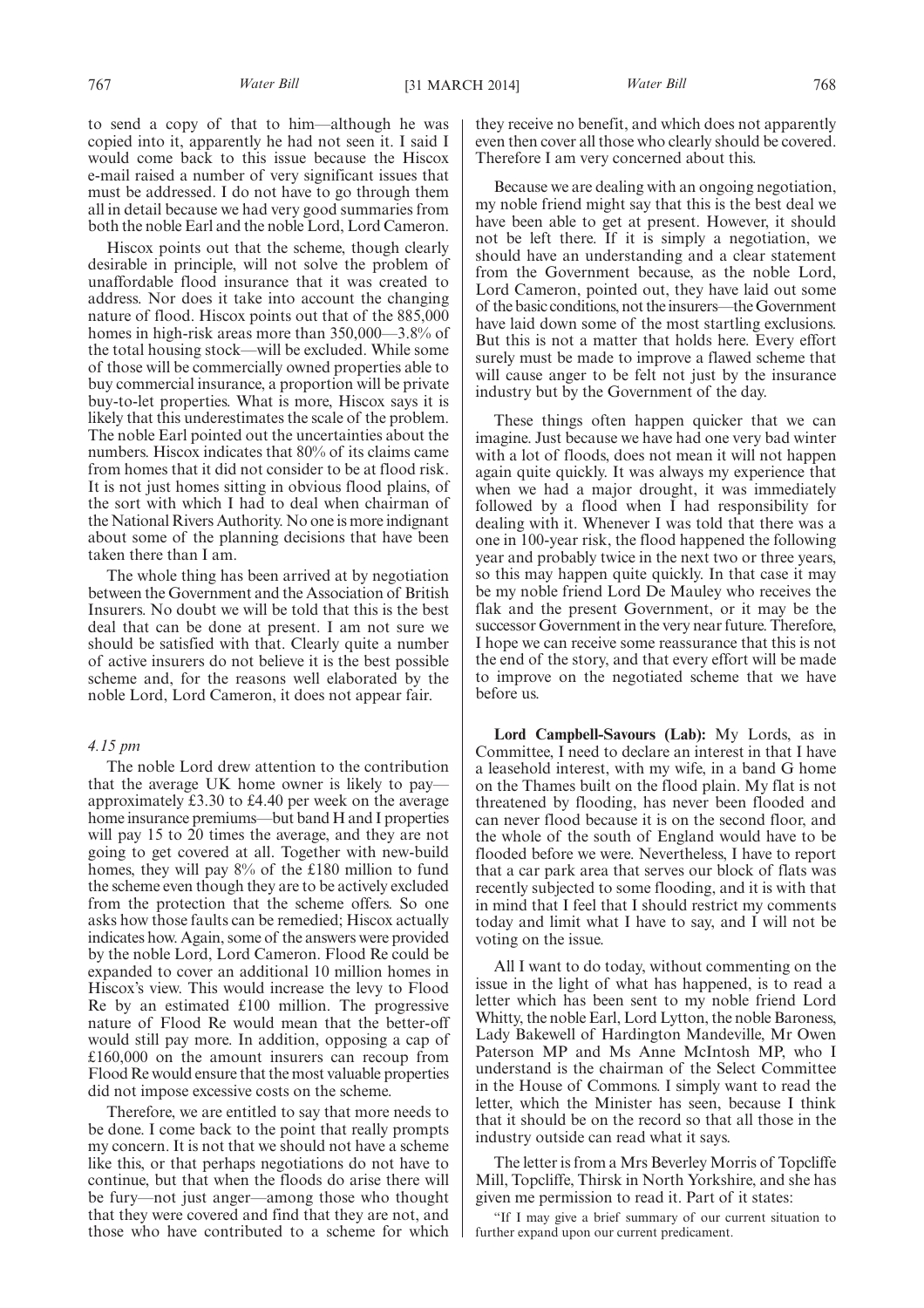#### [LORD CAMPBELL-SAVOURS]

This building, known as Topcliffe Mill (Mews), and built as a water powered corn mill circa 1800, was subject to a 'once in 100 hundred year' flood on 26th September 2012. Apartments 1, 2 and 3 on the ground floor were flooded along with 2 communal areas. Three houses in the same location behind the Mill were also flooded".

#### Here we are talking about a leasehold property.

"Much of the North East was flooded during this period and Topcliffe Mill was 'sandwiched' between the swollen River Swale to the front of the building and the saturation of the fields to the rear.

Topcliffe Mill building insurance policy is purchased by a smallmanagement company, Town & County Properties (Wharfedale) Ltd and the premium (pre flood) was just shy of £5,000 for the year 2012, divided between the 12 homes. Post flood and following the claim, the renewal premium was and continues this year at £23,750 divided between the 12 homes, an increase of almost 500% per home. My husband and I are now paying £2,000 per year for a Band C, 4th floor"—

#### fourth-floor—

"domestic flat that we have made our home for the past 10 years. As we are not in a position to pay this amount up front and on demand, arrangements have been made to pay by instalment, which in itself incurs extra charges.

The ABI are offering assurances that 'there is no systematic problem with freeholders being able to obtain insurance for their leasehold properties'. Our management company, have indeed secured building insurance, as I understand they are legally required to do, but at what price? The insurance companies, who know this, have our management company and us over a barrel it seems.

T & C Properties Ltd had their agent, J M Glendinning of Guisley in Leeds thoroughly search the insurance market for a better deal and it was to no avail. As owners, we took on the challenge of checking out the markets ourselves and if required we can supply documentary evidence of refusals, although many refused point bank on the telephone to even consider it. Our management company and their agents are also prepared to lend their testament to the situation we find ourselves in. I am at a loss to see how this scenario fits with the ABI's explanation either now or in the future if leaseholders are excluded.

Referring again to the Food and Rural Affairs Committee meeting 11th March 2014, Ms McIntosh discussed with Aiden Kerr the issue of SME exclusion from Flood Re. He gave his explanation stating that Flood Re 'is limited to households'. As we are not an SME but a collection of households, it begs the question, does being a leasehold define us as not a household?

During the session 11 February 2014 you drew attention to the services of the Financial Ombudsman Service. We, however, have no recourse to them to make any complaint into the risk assessment that led to our mighty high renewal premium and nor will we in the future, because the policy is not in the name of the domestic leaseholder. Would the management company complain on our behalf? Doubtful, since they are not financially affected, transferring all the associated charges directly on to the leaseholder …

The notion that one might sell up and move on, being unable to meet the management fees is something of a forlorn hope. Everyone is aware of how property values have fallen and the North East of England is not experiencing the same improvement to values as the south. Add to this a history of flood— albeit the first in 100 years. The financial security of our household stands to be jeopardised, in terms of our ability to meet mortgage payments due to over stretched resources and/or the ability to secure reasonable flood insurance.

The opportunity to afford us the same level of assistance being offered to freeholders is likely to slip by if we are not included in the Flood Re scheme. Given that the decision to have a cap in place in the medium term has been taken, I feel it only fair and just that leaseholder homes are included".

As I said, my position has changed since the last time I debated these matters, but that testimony is from someone who is directly affected, and a five-times premium increase in the north of England on a band C flat on the fourth floor of a block of flats is something that Ministers should seriously think about. Indeed, I would have thought that Parliament would have addressed that problem.

**Baroness Parminter:** My Lords, the aim of Flood Re is to support people at the highest risk of flooding who would struggle to find affordable insurance on the open market. The way in which it is funded, as the noble Earl, Lord Lytton, has reminded us, is via a levy to provide a funding pool to use for the purposes of the scheme. Many contributors are likely to be at a low or no risk of flooding, but this approach spreads the risks across a large population to make it more affordable.

The question that we are trying to address here is whether it is fair to include specifically band H council-tax and post-2009-built homes—I am not going to address leaseholders because, as other noble Lords have mentioned, we are going to come back to this with an amendment from the noble Lords, Lord Whitty and Lord Grantchester. There will be a small number of asset-rich but income-poor in band H houses. In Committee in this House, the Minister confirmed that 0.5% of such households are in the five lowest-income deciles, or 45 properties in flood risk areas.

A letter to the Committee in the other place from the Parliamentary Under-Secretary Dan Rogerson on 10 December 2013 confirmed that the cost to add band H houses to the scheme would be between about £1.4 million to £5.4 million, funded by an increase of up to 3% in the levy paid by all householders. Given that small number of asset-rich but income-poor, and the high cost to add these to the scheme, I do not support their inclusion in Flood Re—indeed, it would be a regressive measure—but I would certainly hope that lead local flood authorities will target some of their funding to address the impacts on vulnerable elderly people in their areas. Targeted mitigation of the impacts of this exclusion would be a far better approach and, as the noble Lord, Lord Campbell-Savours, said, is supported by the National Flood Forum.

Houses built post-2009 were excluded by the previous Administration from the statement of principles, which preceded Flood Re—the reason being that, with strong planning policies in place, such homes should have been properly assessed for flood risk. Equally, the date as set was important to avoid incentivising development in areas of flood risk. I accept that that is not perfect, but the exclusion of post-2009 from the band H properties was widely consulted on by the Government last year in advance of drawing up these proposals and was broadly supported. Hundreds of thousands of homes will benefit from Flood Re and, frankly, we need to get on with it. I am satisfied that this approach is fair and targeted at those most in need, and with regret I therefore will not be supporting the amendment.

#### *4.30 pm*

**Lord Moynihan (Con):** My Lords, I declare an interest as an owner of a band H property. Many noble Lords have spoken on this amendment at this stage. The noble Lord, Lord Campbell-Savours, and I spoke to a similar one in Committee, and I am pleased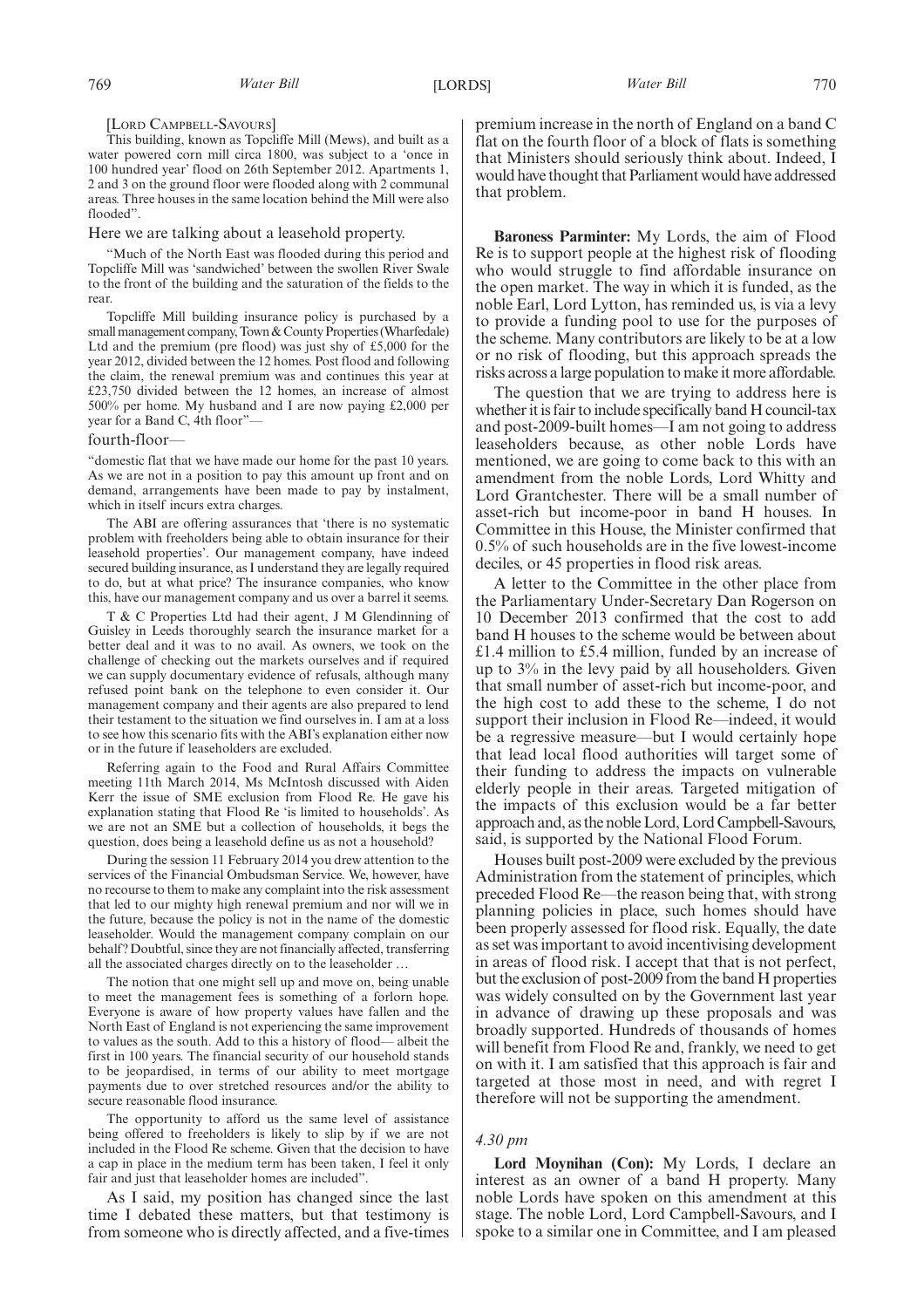that the House has returned to it. I have one question for the Minister that is a matter of principle. While the rationale for the exclusions from band H properties is principally that some band H owners have higher incomes than others—that is not a proven principle but it nevertheless continues to be argued by the Government—does the Minister accept the view that the Flood Re scheme should follow the principle that those who contribute to this government scheme are afforded its protection?

**Lord Whitty:** My Lords, we are grateful to the noble Earl for tabling this amendment, and particularly for the way in which he outlined the dilemmas of this proposition. I think we all have a problem here. I hope that I do not need to make it clear that we on this side strongly support the basic concept of Flood Re and the reassurance that it will give to a lot of people who are currently worried about their future cover.

We have to recognise that the Government are not entirely on a free position on this; indeed, I congratulated the Government—that is quite rare for me—not long ago on reaching an agreement with the ABI, which I know is an incredibly difficult negotiator. Therefore, I do not think that any of us want to unnecessarily unravel the arithmetic that lies behind the Flood Re proposition as it now is. However, the wide-ranging nature of the noble Earl's amendment means that we would be unravelling it quite substantially.

On the other hand, as noble Lords have made clear, this is not entirely a matter for the insurance industry. The structure of the project is an agreement between insurance companies but it has to be backed by Parliament and it therefore has a statutory base. Parliament has to be concerned about fairness, equity and proportionality. We therefore have to query whether the exclusion of certain properties, and such a large number of them in aggregate, is fair and equitable.

To some extent, I go along the same lines as the noble Baroness, Lady Parminter: there are different arguments relating to the different categories. Some exclusions were in the previous statement of principle and are therefore in a changed position as a direct result of the demarcation of Flood Re. Small businesses were covered by the previous arrangements, as were tenants in leasehold premises—although there have been some concessions of late, which I will come on to in the next amendment—and band H properties. The exclusion of post-2009 properties is not a new position; it was the position under the old scheme.

I shall comment on my view on each of those. First, I accept that small businesses have a different way of meeting their insurance requirements. I also accept, on the other hand, that many small businesses, boarding houses, shops and small premises were seriously affected by those floods and, under their understanding of the previous settlement, would probably expect to be covered by the replacement scheme. It is therefore quite important that we bear in mind the position of small businesses. The insurance industry claims that there is not a market failure in this area, and the Government seem to have accepted that. Maybe we ought to put businesses in a different channel because they are not dealt with in the same way as residential properties under Flood

Re. The Government should not lose sight of the fact that many small businesses are under serious risk and do not feel well protected by the current situation. I hope, therefore, that the Government will be able to come back to this.

The noble Earl, Lord Lytton, the noble Lords, Lord Cameron and Lord Moynihan, and others referred to band H properties. It is a slightly odd move by the Government to exclude band H—an unusually populist, progressive move, to avoid cross-subsidy from the poor to the rich. It may be a welcome indication of things to come. However, it still leaves a number of people in difficulty. I think that the Government may have to look again at band H, but it does not make a lot of difference to the arithmetic. The number of people who are asset-rich but income-poor is relatively small and, therefore, it could not make a priority social case for re-including band H.

That leaves me with the subject matter of a subsequent group. Almost the whole of the tenanted sector and the private rented sector, even with the Government's new concessions, are excluded from this. They all regard themselves as residencies, they all have domestic insurance in one form or another and they are all lived in by households and families. I think it is unfortunate that they are excluded. I would give my priority to that and I will come back with a further amendment. As it stands I cannot fully support the broad sweep of the noble Earl's amendments. Nevertheless I thank him for the debate and the wide range of issues which, one way or another, the Government will have to explain to various sectors of the public.

**Lord De Mauley:** My Lords, I thank the noble Earl, Lord Lytton, for his Amendments 89 and 90. He raises issues which I know are of concern to people and I thank all noble Lords who have spoken on all sides of the argument.

Amendment 89 to Clause 51 would require that all properties included in the calculation of the levy are eligible for the scheme. It is important to remember that while many homes in the United Kingdom are at some risk of flooding, Flood Re is designed to address an affordability issue for the 1% to 2% at the highest risk of flooding. The levy will provide Flood Re with a funding pool which will be combined with the premium income from those policies which are to be ceded to Flood Re. This will be used for the purposes of the Flood Re scheme, including the purchase of reinsurance and payment of claims. The purpose of having a pool, as is the case for much of our taxation, is that costs are shared by many so that those most in need can benefit. If everybody who paid the Flood Re levy stood to gain, there would be fundamental implications for the required amount of the levy. Alternatively, if the levy was limited to flood-prone households, the pool would not be large enough to have a significant impact on prices and therefore on the affordability of flood insurance.

The insurance industry has been clear that low-risk and no-risk householders have historically subsidised flood insurance for those at a higher risk of flooding and that the move to risk-reflective pricing will over time remove this cross-subsidy from the market. The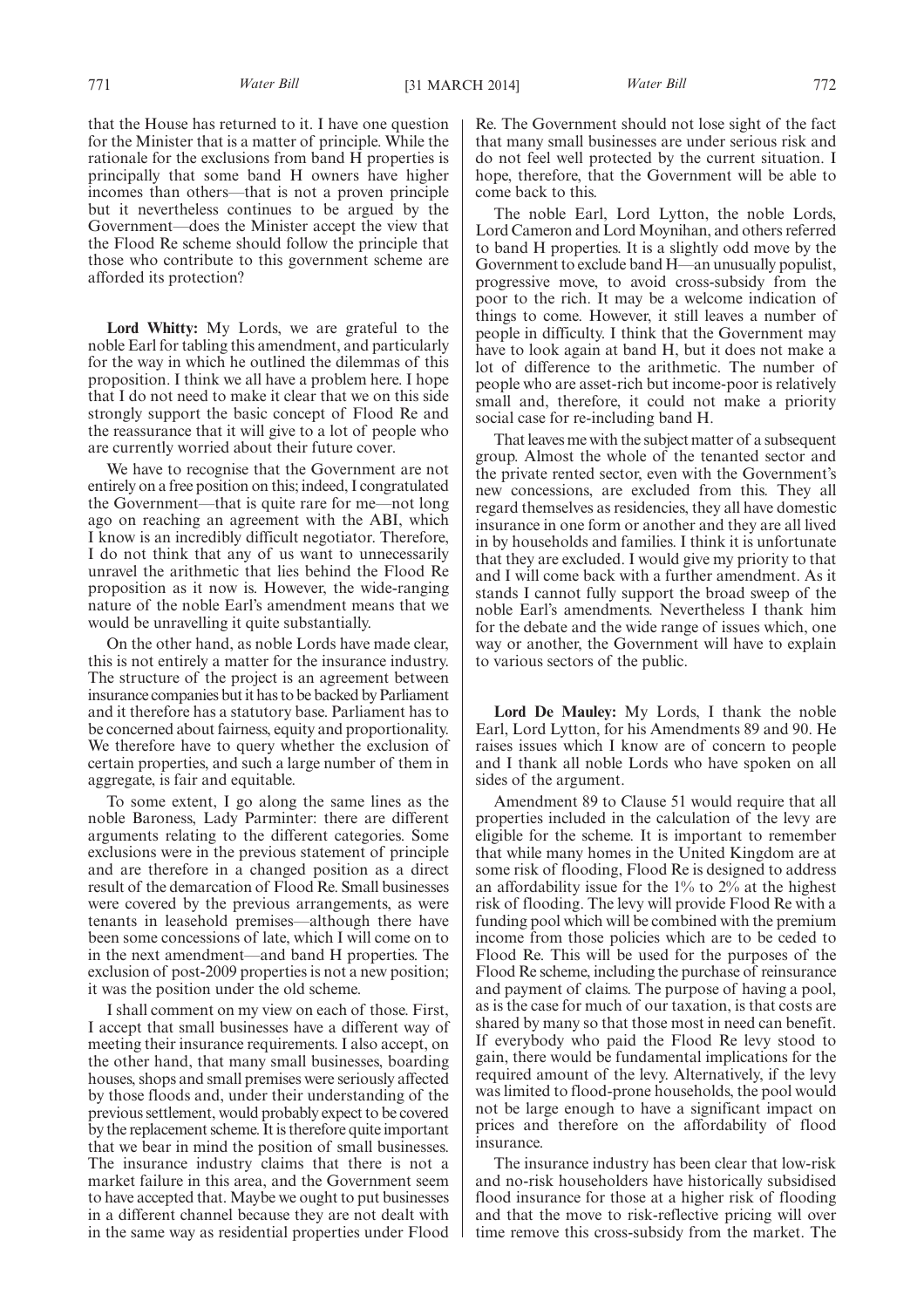#### [LORD DE MAULEY]

levy simply replicates and formalises this existing crosssubsidy. Indeed, the ABI has assured us that the levy can be introduced without having an impact on bills in general for householders at a low risk and no risk of flooding, for those in band H or for those with properties built after 1 January 2009—that is, those outside the pool.

If I understand the noble Earl's intention correctly, I think he is particularly concerned to ensure that those properties which are not eligible for the scheme such as band H properties, properties built after 1 January 2009 and certain leaseholders on commercial policies either stand to benefit from Flood Re or do not pay the levy. While I understand that cross-subsidising something from which you will receive no benefit might be perceived as unfair, I have explained why there always have to be some net contributors to make a pooling system work, and this includes the overwhelming majority of households at low risk or no risk of flooding. We discussed the rationale for the scope of Flood Re at length in Committee, and I explained that we think that we have got the balance right. The Government's approach was widely supported in the response to the 2013 consultation. This approach means that those who are most in need of support will receive it to enable a smooth transition to the free market.

The noble Earl commented on the complexity of the scope of Flood Re. The proposed criteria reflect the current situation for purchasing a domestic insurance policy. We are not seeking to change the circumstances under which insurance is purchased through Flood Re. We must remember that Flood Re is designed to help those people at the highest flood risk, which we estimate could be around 500,000 households. I have heard some very fanciful numbers being bandied around, and they all miss this point. I am not saying that the Government are not still listening to the debate. We will monitor the market, as will the ABI, and we will publish our findings. Should the evidence point to specific issues with insurance for particular sectors, we will discuss with the insurance industry what might be possible.

**Lord Campbell-Savours:** The Minister referred to fanciful figures. The figures I produced on behalf of the lady in Thirsk were real figures showing a five-times increase. She and the 11 other people in flats in the same block are not covered. How can the Minister give an assurance that it will have very little impact on these sorts of people?

**Lord De Mauley:** My Lords, I was not for a moment suggesting that the lady to whom the noble Lord referred was one of those bandying around that sort of figure—by no means. It is difficult for me to speak about a very specific instance but, if I can, I will come back to that later. I was referring to estimates of the number of households involved. I hope the noble Lord understands that.

Several noble Lords referred to band H properties. In designing Flood Re, we have been very clear that we want to target the benefits where they are most needed while not increasing the costs for those not at flood risk. On that basis, we believe that it would not be justified for band H and equivalent properties to be included. The progressive nature of Flood Re received wide support in the public consultation.

Let us be clear that the exclusion of band H properties was set out explicitly as part of the June 2013 memorandum of understanding. This document reflects the needs of both parties and was agreed by the Government and the ABI on behalf of its members. In designing the scheme, the Government and the industry needed to ensure that the pool was viable and affordable. Including band H properties would increase the costs of Flood Re overall, which could result in a reduction in the benefits to households in lower council tax bands or an increase in the levy for all households. We stand by the decision to target support to those in lower council tax bands, as reflected in the memorandum of understanding.

Responding to the points raised about affordability for those in this council tax band, our analysis suggests that relative to other bands, a move to risk-reflective pricing would have limited impact on the affordability of a combined insurance policy for band H households. The noble Lord, Lord Whitty, referred to concerns that those households, which might be asset rich but income poor, would be at risk though this approach. We looked closely at this. According to the 2011 living costs and food survey published by the Office for National Statistics, 85% of those who live in band H properties and hold a combined insurance policy are in the top 30% of earners with 48% in the top 10%. More significantly, perhaps, only 0.5% of such households are in the five lowest income deciles, which translates to roughly 45 properties in flood risk areas. I think my noble friend Lady Parminter mentioned that.

The noble Earl, Lord Lytton, the noble Lord, Lord Whitty, and others referred to small businesses. As I said in Committee, we gave careful thought to the scope of Flood Re scheme and consulted on the proposed figures on the domestic insurance market, which received broad support. The consultation responses did not provide evidence of widespread problems for small businesses with secure and affordable cover, although anecdotal examples of problems in some specific geographical areas were put forward. A government survey of more than 9,000 small businesses in England found that less than 1% of businesses had experienced difficulty getting property insurance in the past year due to the risk of flooding, and that no businesses had been refused insurance cover due to the risk of flooding.

#### *4.45 pm*

As my noble friend Lord Cathcart set out so eloquently in Committee, in relation to his own business, business insurance policies tend to be bespoke and are priced to take account of their specific risks. On this basis, we have concluded that the insurance market for small businesses does not appear to have the same systemic issues as the domestic insurance market. Therefore, we remain of the view that overall there is insufficient evidence to justify government intervention in the provision of insurance cover for small businesses. The insurance industry has also recently confirmed that it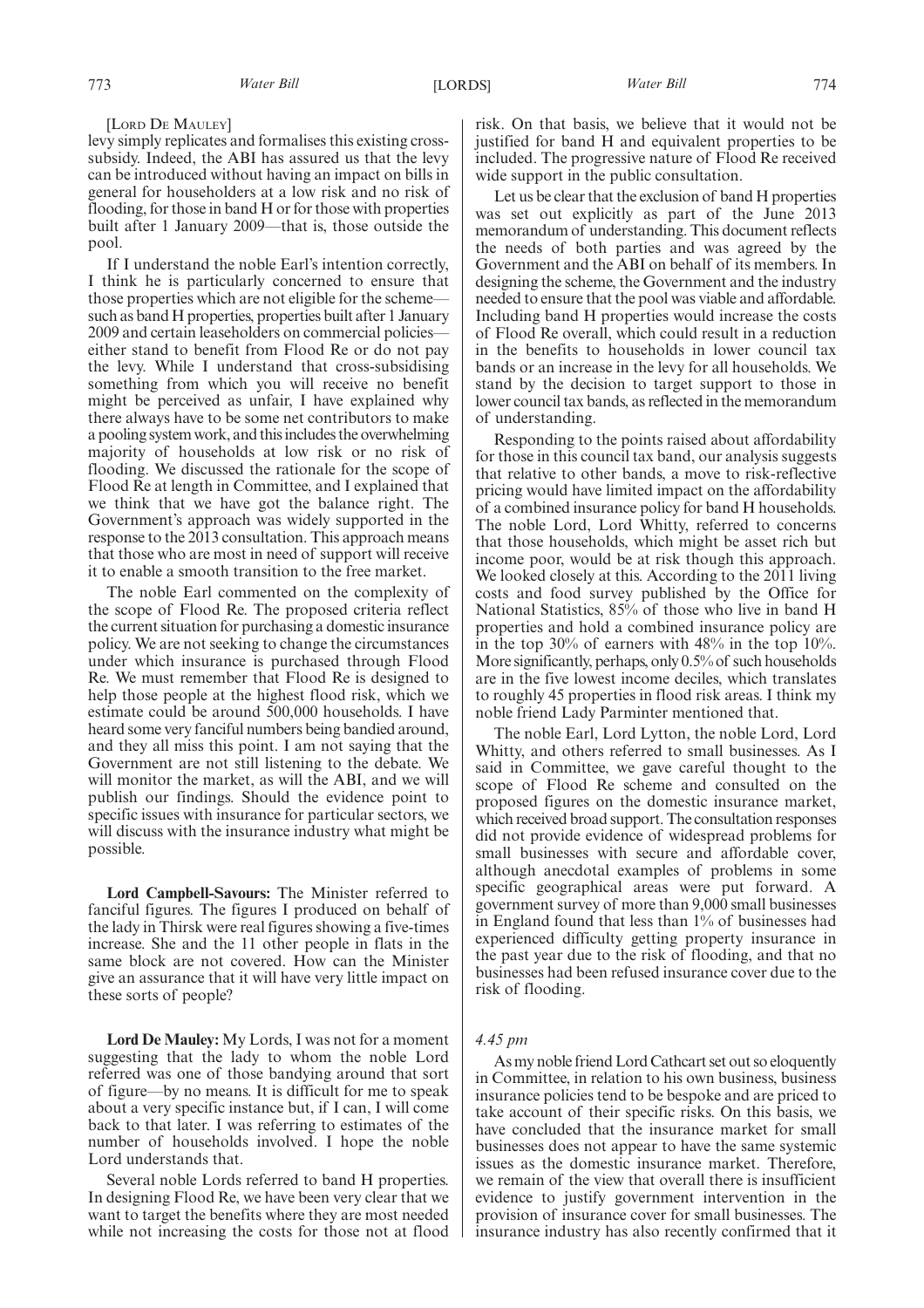does not expect there to be widespread issues with small and medium-sized enterprises' access to the insurance market, and that there is plenty of capacity to continue to provide insurance on a competitive basis. But I agree with the noble Lord, Lord Whitty, and I assure noble Lords that we will not lose sight of small businesses.

The noble Earl, Lord Lytton, and the noble Lord, Lord Cameron, among others, referred to properties built after 1 January 2009. That cut-off date recognises that new housing developments should be located to avoid flood risk or, when development in a flood risk area is necessary, it should be designed to be safe, appropriately resilient to flooding and not increase flood risk elsewhere, in line with that national planning policies in place. The date therefore reflects the fact that homes built since then should already be insurable at affordable prices.

As I am sure noble Lords are aware—the noble Lord, Lord Whitty, explained this—when the statement of principle agreement between government and the insurance industry was signed in 2008, it was agreed that there should be a cut-off date, and it was set at 1 January 2009. We are maintaining that under Flood Re, and we consulted widely on it. I must be absolutely clear that there has been no change in policy. The noble Lord, Lord Cameron, in particular, spoke about planning and development in this context. Tens of thousands of planning applications are made every year, including minor applications such as for extensions. The Environment Agency is a statutory consultee to local planning authorities for several types of planning application related to statutory duties on flood risk, protection of land and water quality, waste regulation and fisheries.

The Environment Agency has published standing advice for developers and planning authorities as a tool to help local planning authorities establish the level of environmental risk involved in planning applications. Its role in examining planning applications is only part of the planning process. Right from the start, local plans should ensure that new development is steered to areas at least risk of flooding, wherever possible. Local planning authorities undertake strategic flood risk assessments to develop their understanding of flood risk in their respective areas.

The noble Lord, Lord Cameron, suggested there might be an exclusion of a large number of homes from Flood Re. As I said earlier, only 1% to 2% of properties need to be covered by Flood Re. The Government have been clear on the number of properties built after 2009, and band H properties that would potentially be eligible for Flood Re if the risk-reflective premium for Flood Re met the relevant criteria. It is very difficult to identify the number of leaseholders who are covered by a commercial policy who would potentially be at a high enough level of flood risk otherwise to be eligible for Flood Re, but, based on the best available data, it would be in the low thousands at the very most. The suggestion that tens of millions of homes would be excluded is not right. If the number is supposed to refer to those policies that are out of scope because they are treated as commercial by the industry, I would also disagree that such properties are excluded. They are not covered by Flood Re because

they form part of a separate commercial insurance portfolio. These policies will not contribute to the levy so, while they are out of scope, it is not because government or the industry has decided wilfully to exclude them but because they are not part of the market that Flood Re is designed to address.

My noble friend Lord Crickhowell put forward his suggestion that Flood Re does not take into account the changing nature of flood. One of the benefits of Flood Re is that it is flexible. Eligibility is based on the insurer's assessment of risk to a property, which will be reflected in the premium for the flood risk part of the policy. As long as the insurance industry continues to keep pace with changing risk, that will be reflected in the policies eligible for Flood Re.

My noble friend Lord Crickhowell also referred to a suggestion about introducing a cap on claims. That is an interesting suggestion, but it was considered and discounted during the design phase. Flood Re must be as simple as possible to operate if it is to be up and running next year. This type of cap on insurance claims would create an extra level of administrative burden that would add to the complexity of the design of Flood Re. We also have concerns about the impact a cap would have on the ability of customers to protect themselves from the effects of flooding.

The noble Lord, Lord Campbell-Savours, referred to a specific example. I am very sorry to hear about the incident that he referred to. When prices are put up we normally advise that people should shop around, because that nearly always means a better deal. I appreciate that that is difficult for the leasehold sector. We have asked for evidence and I thank the noble Lord for bringing this example to my attention. It might be helpful if we were to have a specific discussion about it, because it may be that we can point people in the right direction. I certainly will ask the ABI, too, to follow up. For these reasons I am going to ask the noble Earl to accept that his Amendment 89 would not be appropriate.

I turn briefly to Amendment 90 to Clause 53. This requires the levy to be set in such a way as to reflect the council tax band of the property concerned. The amount of the levy collected from insurers will be determined according to the insurer's share of the market. If I have understood the amendment correctly, in order to calculate the levy according to council tax band, Flood Re would need access to detailed information from each insurer on the number of households in each council tax band they currently insure.

Flood Re is designed to be as simple to operate as possible. At present this information would be administratively burdensome to collect and would place impracticalities in the way of Flood Re's successful operation. It would be costly to force insurers to apportion the levy for each household by council tax band and there would be no way to enforce that. For the reasons I have set out, this would not be workable in practice, so I hope that the noble Earl will be persuaded to withdraw his amendments.

**The Earl of Lytton:** My Lords, I thank the Minister for that comprehensive reply. I thank all noble Lords from around the House who have spoken. To the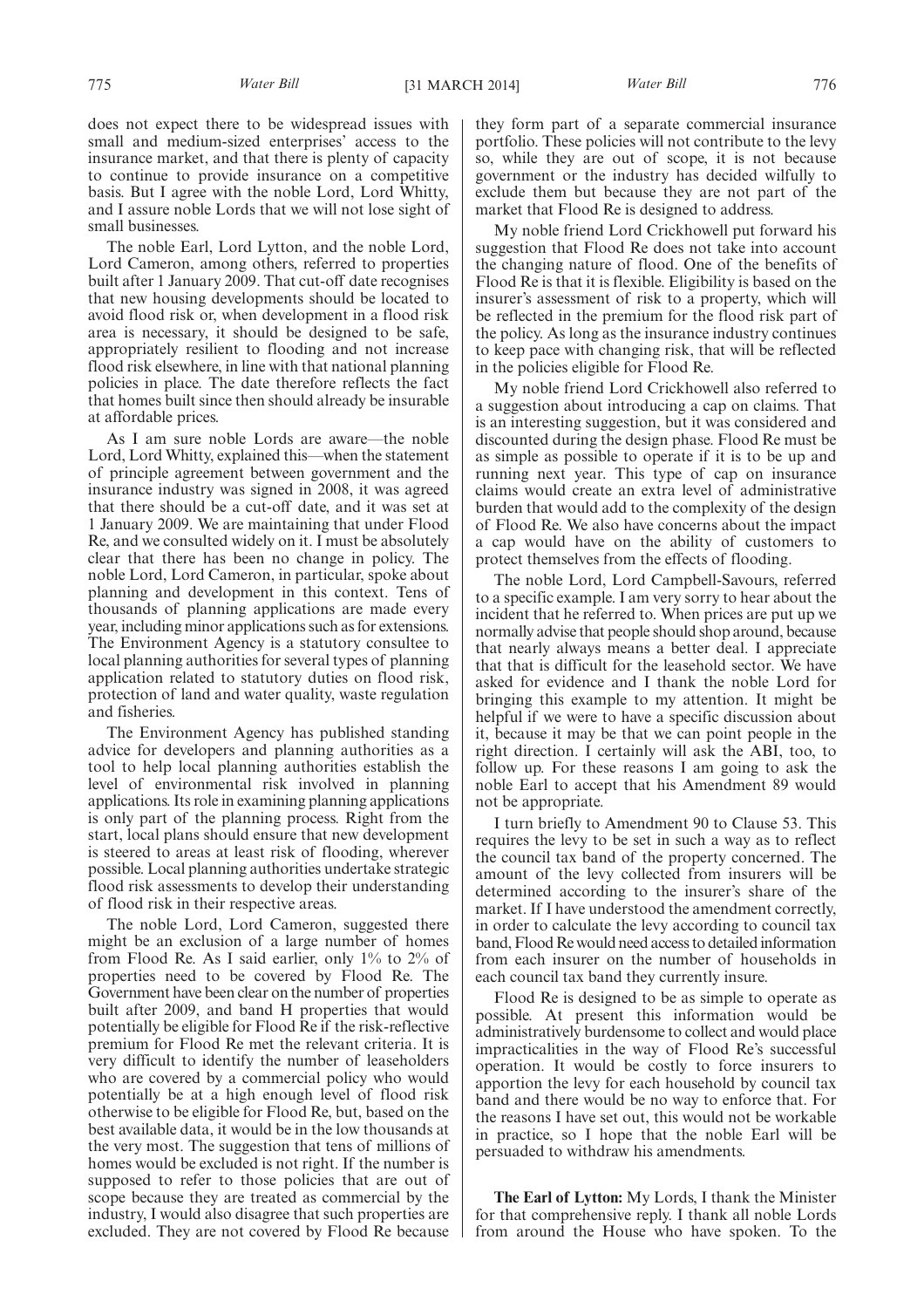[THE EARL OF LYTTON]

noble Baroness, Lady Parminter, the noble Lord, Lord Whitty, and the Minister, I say straightaway that I have no intention of putting them through the indignity of walking through the opposite Lobby to the one that I may go through. However, the area has been opened up for discussion, as I hoped it would be.

I start from the last point that the Minister made: he wants Flood Re to be as simple as possible. One of the points I was trying to get across is that the way in which the note from Defra sets it out was anything but as simple as possible. Indeed, the question arose as to exactly how one would paint the particular ins and outs by reference to that document. There it is: we have to make the bread with the dough that we have.

I think the Minister misunderstood me slightly, particularly in connection with business band H and post-2000 properties. That was not the main thrust of what I was trying to get across. The main thrust was picked up by the noble Lord, Lord Crickhowell, in the sense that it is that significant proportion of moderate-risk households—if I may term them that—that lie outside flood risk and therefore will be faced with individual risk assessment. However one wishes to divine the numbers in that regard, my take on it is that the number of those who lie just outside Flood Re but face an identifiably material risk is significantly greater than the number in Flood Re who will be protected. Therefore, on that basis, the safety net for the few might be seen as being at the expense of the security that once prevailed for a lot of people in the larger pool under the old statement of principles. I still think that that is an issue.

The Council of Mortgage Lenders refers consistently to its fears about affordability. The noble Lord, Lord Campbell-Savours, referred to a particular example. As he knows, I have a copy of the same letter. If you are on a limited income and having to juggle your finances and your insurance premiums go through the roof, your total repayments will rise to a critical level.

However, it would be wrong for me to go on at length. I will consider carefully what the Minister and all noble Lords have said. I am not sure that I am satisfied.Without wishing to use the somewhat threatening tones of the Terminator, I should say that I may well be back on this issue at subsequent stages of the Bill. However, in the mean time, I beg leave to withdraw the amendment.

*Amendment 89 withdrawn.*

## *Amendment 89A Moved by Lord Grantchester*

**89A:** Clause 51, page 108, line 19, at end insert—

"( ) Prior to making any regulations under subsection (5), the Secretary of State shall require the Committee on Climate Change to provide current and projected estimates of the number of properties that would be eligible for—

(a) inclusion in the Flood Reinsurance Scheme;

(b) the value of levy required under section 53; and

(c) the likelihood of an additional levy or contributions being needed from time to time.

( ) The Secretary of State shall use the advice of the Committee on Climate Change when prescribing a target number under section  $58(1)$ ."

**Lord Grantchester (Lab):** My Lords, as we have seen in recent months, flooding has devastating effects on people's lives and livelihoods across all spectrums of society. Although Flood Re is a commendable scheme designed to help many who are most vulnerable to flooding, we on this side of the House think that considerable gaps exist which must be addressed.

One of our main concerns is how the scheme will operate within the 25-year span and adapt to weather conditions resulting from climate change. I am sure that noble Lords have seen today's headlines concerning the IPCC report on climate change, which said that climate change will significantly impact on our weather conditions, especially as regards flooding. The report states:

"Increasing magnitudes of warming increase the likelihood of severe, pervasive, and irreversible impacts".

We have the opportunity to respond to the threats posed by climate change, not only to ensure that we protect those who are most vulnerable to flooding but to assess how the level of flooding, and the implications of that, will change over time. As my noble friend Lord Whitty stated in Committee, Flood Re cannot be established on a totally static basis. It needs to be adaptable to a dynamic process called weather. The numbers at high risk are likely to increase, and the number of high-risk properties could treble to even more than 1 million. Climate change is a reality although some may have doubts concerning its cause. Nevertheless, it has affected, and will continue to affect, the risk of flooding, and its effects, in the future.

This amendment seeks to ensure that the Secretary of State consults the Committee on Climate Change, and uses its advice, when prescribing a target number of affected properties under Clause 58(1). The Committee on Climate Change's adaptation sub-committee, which is chaired by my noble friend Lord Krebs, is the key adviser to the Government on the number of properties likely to be at risk of flooding over the timeframes envisaged by the scheme. The Secretary of State should take credible and independent benchmarked advice from the Committee on Climate Change and provide accurate and clear targets when reporting to Parliament. At present, the number of policies eligible for Flood Re is based on the cost of the flood risk component of any policy, which is set by the insurers and will differ based on each insurer's assessment.

The Government therefore doubt how beneficial the committee's advice would be, especially on a financial basis. However, it is important to realise that the principle and purpose behind Flood Re is to help to provide affordable insurance for households in flood risk areas which might otherwise find it difficult. This is bound to change over time. It would be nonsensical to say that no advantage could be gained from a sub-committee of the Committee on Climate Change giving its observations on the changes that this scheme may have to face over time as a result of further climate change.

A lot of elements are considered when setting targets under Clause 58(1) but, at the same time, a huge element cannot be fulfilled by the insurance industry alone and one needs the input of appropriate advisers,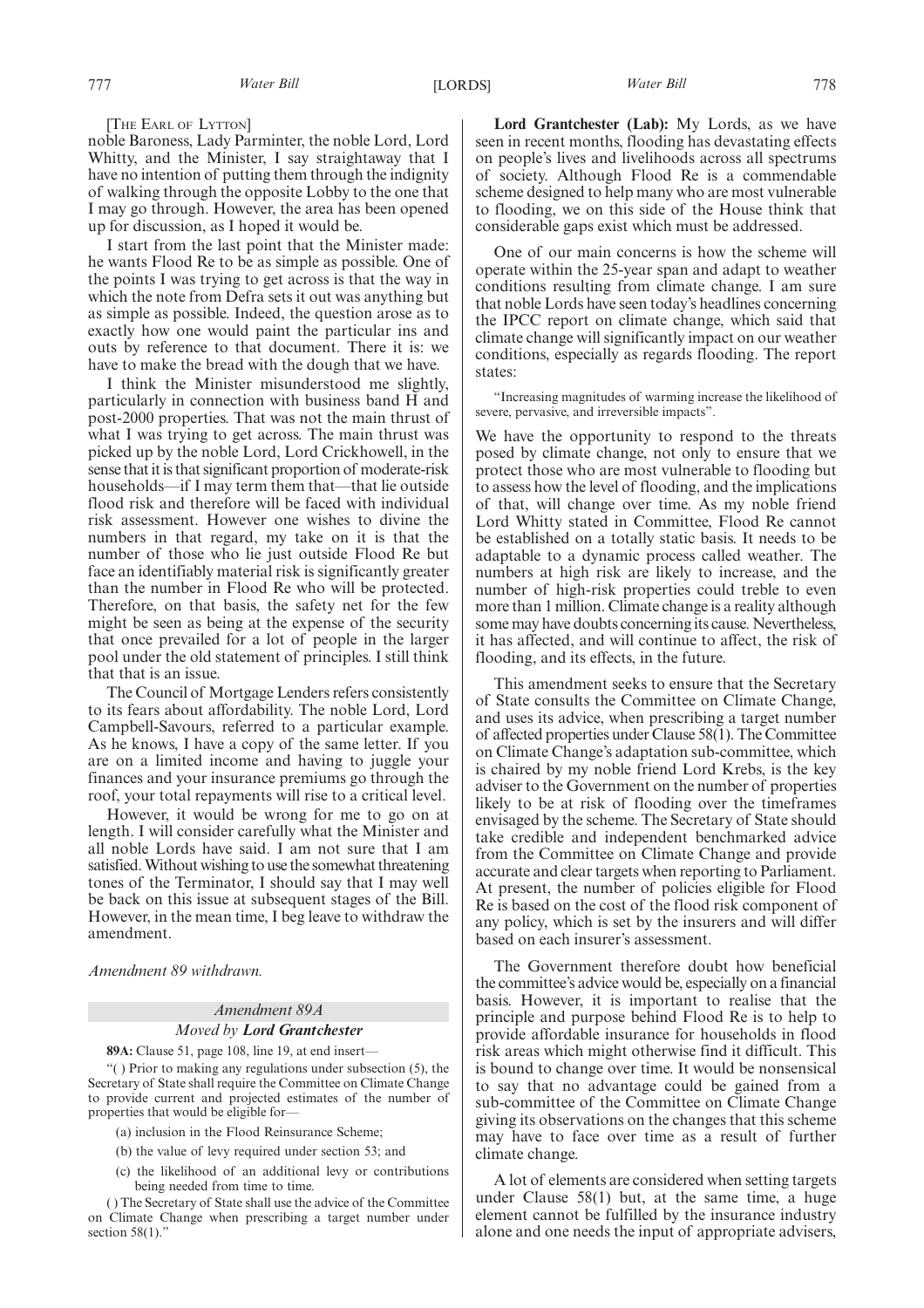notably the Committee on Climate Change. I trust that the whole House can see the value of this amendment. I beg to move.

#### *5 pm*

**Lord Krebs (CB):** My Lords, I thank the noble Lord, Lord Grantchester, for suggesting that my committee acquires an additional job. I do not wish to speak at length about it but simply say that, were we to be asked to carry out the role he outlined, it would fit well with our current statutory duties. We already collect and analyse data on the number of properties at flood risk and the time trends. If we were to carry out this role there would be a couple of provisos. We would need access to the data held by the Government, Flood Re and the wider insurance industry. There might also be some modest resource implications for the work carried out by the committee. With those provisos I certainly think that the committee could very well carry out the job, as outlined by the noble Lord, Lord Grantchester.

**The Earl of Lytton:** My Lords, I shall make a short contribution on this amendment. Noble Lords will remember that at Second Reading I made the point that there was no equivalent to a Cambridge Econometrics study into the numbers that lie behind this. For that reason alone, there is some merit in this amendment to look at the hard science so that we get away from what has been described to me, by somebody who will remain nameless, as voodoo numbers that have been floating around. The absence of the degree of expertise that is regularly produced by the committee of the noble Lord, Lord Krebs, has needlessly increased doubts and concerns that might otherwise not have been there. Therefore, this is quite a good idea, although I am less clear whether I shall follow the noble Lord if he decides to divide the House on this issue.

**Earl Cathcart:** My Lords, when a similar amendment was debated in Committee, I took it to be only a probing amendment. Now it has been tabled again today, I am bemused, or perhaps confused, about what the Committee on Climate Change can add to the work already being done. The insurance industry, together with the Government and their agencies, has already assessed the number of properties in known flood-risk areas, particularly the number of properties that might struggle to afford flood insurance in the open market. They have also assessed the level of premiums required by council tax band, and the contribution needed from every householder—£10.50—to ensure that Flood Re has sufficient funds net of reinsurance costs from year 1.

I have no doubt that Flood Re will continually assess and reassess its assumptions, but in any event a five-year review is built into the scheme to assess whether its assumptions still hold true. This five-year review will allow Flood Re, with the agreement of the Government, to make adjustments to the levies and contributions accordingly, and I am quite sure that different areas of flood risk will be added to the pot.

I cannot understand why the noble Lord, Lord Grantchester, is moving this amendment, which will require the Committee on Climate Change to duplicate the work already done by Flood Re and by the Government and their agencies.Where will the Committee on Climate Change get its information from? The noble Lord, Lord Krebs, says that the committee does some work in this area, but it would need access to data from Flood Re, the insurance industry and the Government and their agencies, such as the Environment Agency. I do not believe that getting the Committee on Climate Change involved will add anything but will be double-handling, expensive and unnecessary.

**Lord De Mauley:** My Lords, I am grateful to the noble Lord, Lord Grantchester, for his amendment, which would give a formal advisory role to the Committee on Climate Change. I am also grateful to the noble Lord, Lord Krebs, for his offer of help. I absolutely agree with them on the importance of having impartial advice on the latest science, and we of course look to the committee to inform the debate on climate change.

It might be appropriate at this stage to say that I welcome the latest report from the Intergovernmental Panel on Climate Change, which is a valuable addition to the international understanding of climate change impacts and which underlines the need to adapt to changing global weather patterns. Adapting sooner will reduce the future costs of doing so. I should emphasise that, although the IPCC report did not focus on individual countries, it did identify three key risks from climate change for Europe, of which flooding was one and water security another. These findings align well with the United Kingdom's own *Climate Change Risk Assessment*, published in 2012, which identified that the biggest challenges that the United Kingdom faces will be flooding and water shortage.

As I explained in Committee, I am not clear what the noble Lord, Lord Grantchester, thinks could be gained by requiring the Committee on Climate Change to assess the data provided by insurers, which will be primarily on the pricing of risk, based on the industry's own sophisticated catastrophe modelling. The numbers of policies eligible for Flood Re will be based solely on the cost of the flood risk component of any policy, which is set by the insurers based on their assessment of the risk. This assessment will change over time and it would not be possible for the committee to provide any estimates without detailed knowledge of industry pricing models. Similarly, the value of the levy and the likelihood of any additional contribution by insurers is based on a number of financial parameters, such as the cost of reinsurance and the amount of levy collected, which will change year on year.

Given their extensive knowledge of the flood risk profile down to the local level, the Environment Agency and its equivalents in the devolved Administrations are the key advisers to government on flood risk and changing levels of risk over time. In England, the Environment Agency leads a dedicated climate-ready support service, conducts the long-term assessment of future investment needs and provides the national assessment of flood risk and flood mapping, which takes account of all types of risk.

If I understand the intention of the amendment correctly, the nub of the concern seems to be that the modelling used to assess the size of the Flood Re pool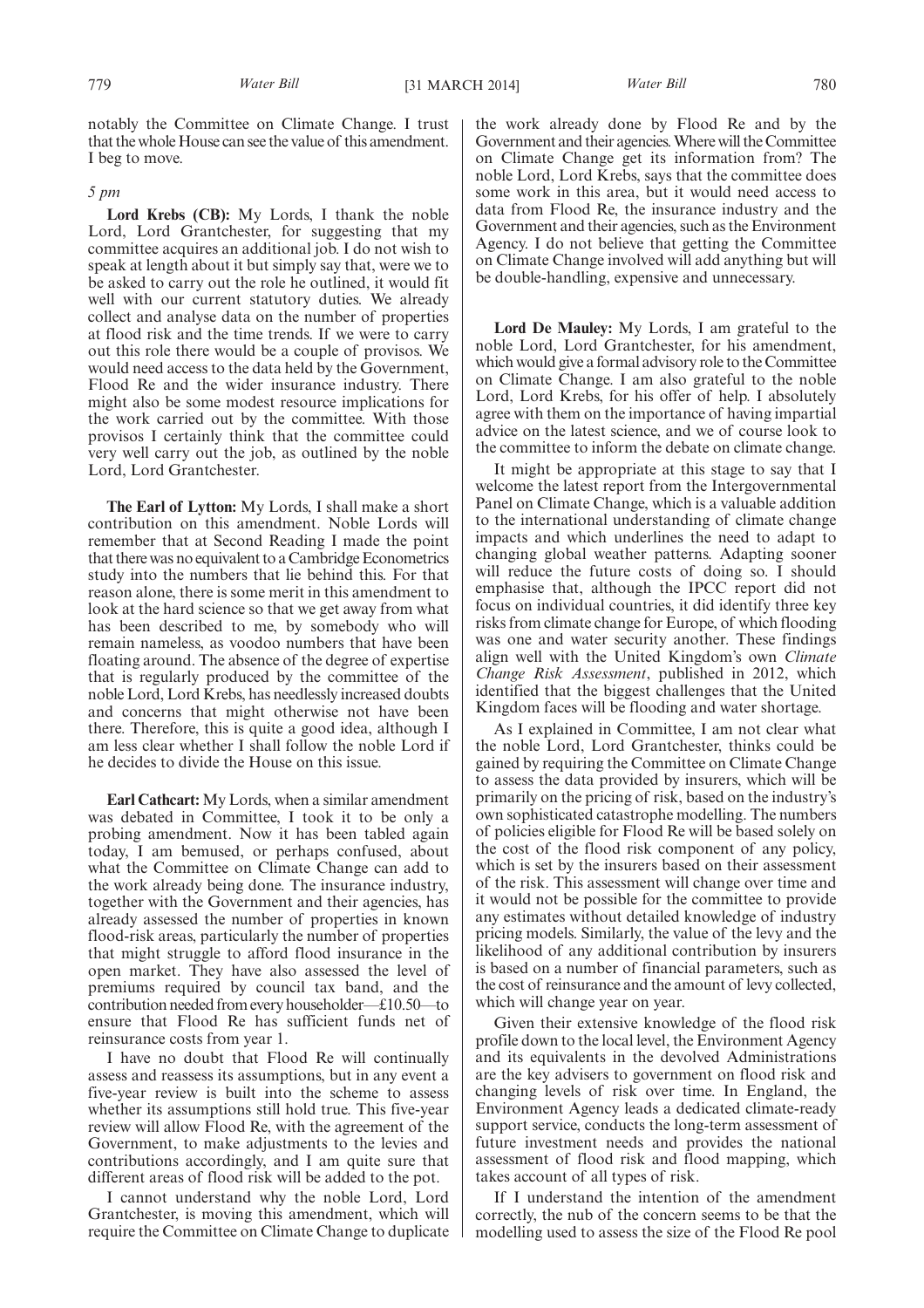#### [LORD DE MAULEY]

and the numbers supported needs to be robust and take into account changing risk. Flood Re's finances also need to be resilient to the inherent variability of annual flood claims and to factor in changing risk over time. The core of this is making sure that Flood Re holds enough capital to be able to cover claims up to the limit of its liabilities. Under European Solvency II legislation, which governs the insurance sector and will be in force from 1 January 2016, all insurance firms will be required to hold enough capital to cover a one-in-200-year level of claims. Therefore, Flood Re will be required under EU law to hold capital reserves at a level equivalent to its liability.

To assess what level of capital is needed, insurers have detailed catastrophe models. The modelling to assess such events must be kept up to date and will reflect any changes in levels of insured risk. This will include changes as a result of climate change. As an authorised reinsurer operating under the requirements of Solvency II, Flood Re will be bound by these same requirements.

**Lord Hunt of Chesterton (Lab):** When the Minister refers to one in 200 years, that assumes that the next 200 years will not be the same as the previous 200. Things are changing very rapidly. Is this estimate really based on the rapid changes of climate that we are seeing? That is the purpose of referring the matter to the Committee on Climate Change. The committee is much more aware of the dynamical changes than the industry, which is essentially using past, rather static data.

**Lord De Mauley:** My Lords, I agree with the objective that the noble Lord refers to. Floor Re will need to take account of climate change as part of its regulatory obligations in ensuring that it remains solvent over time. We would expect Flood Re to seek the best available advice on climate change and seeking external verification of its assumptions will form part of Flood Re's operations.

It seems that one of the other concerns underlying this amendment is whether Flood Re is based on the best available evidence, including on climate change. I assure nobleLords that the data and actuarial assumptions underlying the scheme have been independently assessed by Professor Stephen Diacon. In addition, extensive modelling, using a model that was quality-assured by the Government Actuary's Department, has been carried out by the Government using these data. Flood Re's modelling will be updated on an ongoing basis.

I again put on the record that Flood Re has been designed to be flexible and will be able to adapt to changing levels of risk over the 25-year lifespan of the scheme. Climate change projections were considered, alongside other risk factors, during the design of the policy, and the effects of climate change will continue to be considered during future levy-setting discussions. The insurance industry, with its expertise in risk assessment and forecasting, is at the forefront of assessing the impacts of climate change, because assessing risk accurately is an essential tenet of its business.

**Baroness Jones of Moulsecoomb (GP):** My Lords, I noticed that the Minister spoke of adaptation but he has not spoken about mitigation. Quite honestly, if you concern yourself only with adaptation, you simply will not be able to keep up with the changes. Are the Government thinking about mitigation in these circumstances as well?

**Lord De Mauley:** Of course, my Lords. If the noble Baroness will forgive me, I have to deal with the amendment before me, which goes primarily to the issue of adaptation. Of course we are working on mitigation as much as we can. The noble Baroness will have seen quite a lot of publicity over the weekend on that very matter. She indicates that she has not but she will believe me if I show her that there was such publicity from the Department of Energy and Climate Change.

The Association of British Insurers and a number of leading insurers have signed up to the ClimateWise principles for insurers. The six principles include a commitment to publish an annual statement of action taken and to:

"Support Government action, including regulation, that will enhance the resilience and reduce the environmental impact of infrastructure and communities".

While, for the reasons I have set out, I feel strongly that the amendment is unnecessary, I state categorically that this in no way reflects a lack of commitment from the Government on the vital matter of flood risk and climate change. During this Parliament we will be spending record amounts on managing flood risk and our new funding approach is set to attract more contributions from local partners than ever before. We have also made an unprecedented six-year commitment to record levels of capital investment in improving defences up until 2021.

#### *5.15 pm*

Noble Lords have often cited the projected increases in flood risk that were outlined in the climate change risk assessment. Although these projections must and will of course be heeded, it is important to remember that this study was indicative in nature and, crucially, did not take into account any new defences that would be built over that period. It modelled the impact of climate change based on the flood defences at the time. We are also getting better at forecasting and warning people when flooding is anticipated. The Flood Forecasting Centre combines the knowledge and experience of the Met Office and the Environment Agency to deliver longer lead times for flood alerts and more accurate, targeted information to responders. This provides people in areas at risk of flooding with more time to protect themselves and their homes from the effects of flooding. Managing flood risk is a joint effort. We are already taking steps to make this easier; for instance, by supporting a number of projects across the country which are looking at what action communities can take and by making it easier for farmers to manage watercourses to reduce the risk of flooding.

As I expect your Lordships know, businesses and homeowners affected by flooding this winter will be eligible for grants of up to £5,000 per house and per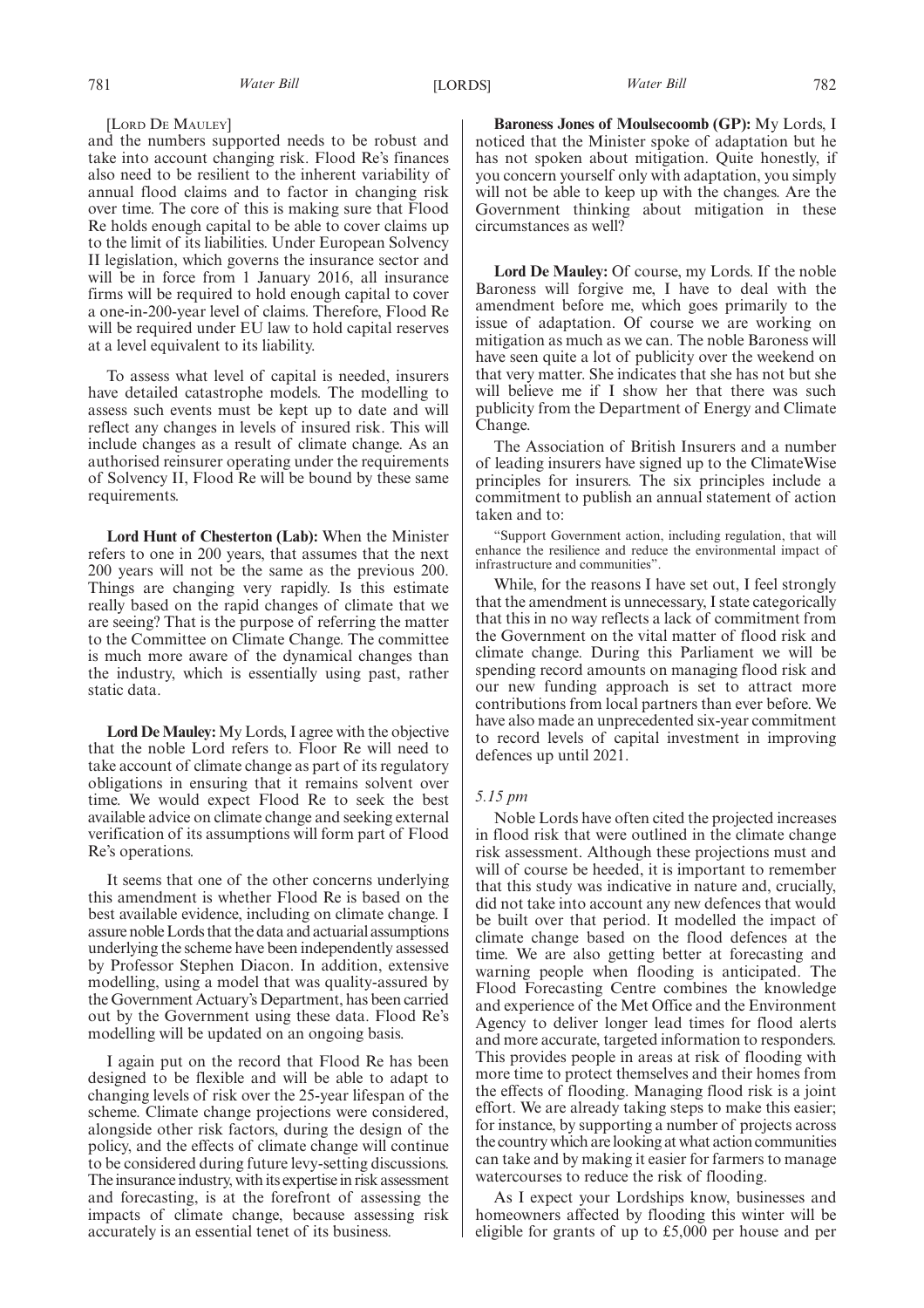business under the repair and renew grant to help people build in better resilience to flooding. The Government are committed to ensuring that our country is resilient to the impacts of climate change and that flood risk is managed effectively. For the reasons I have set out, I am confident that these amendments are not needed and I hope that the noble Lord will agree to withdraw his amendment.

**Lord Grantchester:** My Lords, it surely would be beneficial for the Secretary of State to take the advice of the Committee on Climate Change. The noble Lord, Lord Krebs, accepts the task. Target numbers should not solely be based on figures from the insurance industry and should recognise the changes in climate as a fundamental element of the change in the nature of Flood Re over the next 25 years.

Let us be clear. In relation to an earlier amendment, the noble Lord, Lord Crickhowell, quoted Hiscox which said that, of 885,000 homes in high-risk areas, around 350,000 of them will be excluded, which is around 4% of the housing stock. A more telling statistic is that this is 40% of the high-risk properties. I understand the picture is complicated by the fact that much flooding occurs outside high-risk areas. The nature and scope of flooding are changing rapidly. I am told that 80% of its claims for recent floods came from homes that Hiscox did not consider to be at risk of flood. If this is the position today, how can we hope to keep abreast of the situation over the next 25 years of this scheme without recognised, independent expertise as could be provided by the Committee on Climate Change?

I hope that the noble Earl, Lord Lytton, will reflect on the nature of change and the size of the risk of flooding over the next 25 years and will join me in the Contents Lobby. I am expecting the work of the noble Lord, Lord Krebs, to be a prophet for the future as well as an assessment of the insurance industry, which I hope will persuade the noble Earl, Lord Cathcart, that science should also have a role. Flooding and climate change are matters of huge impact to more and more people. I wish to test the opinion of the House.

*5.17 pm*

*Division on Amendment 89A*

*Contents 175; Not-Contents 223.*

*Amendment 89A disagreed.*

#### **Division No. 1**

#### **CONTENTS**

Adams of Craigielea, B. Adonis, L. Ahmed, L. Alli, L. Anderson of Swansea, L. Andrews, B. Bach, L. Bakewell, B. Bassam of Brighton, L. [Teller] Beecham, L.

Berkeley, L. Billingham, B. Blackstone, B. Boateng, L. Borrie, L. Bradley, L. Bragg, L. Brennan, L. Brooke of Alverthorpe, L. Brookman, L. Browne of Ladyton, L.

Carter of Coles, L. Chandos, V. Clancarty, E. Clark of Windermere, L. Clarke of Hampstead, L. Clinton-Davis, L. Collins of Highbury, L. Corston, B. Crawley, B. Cunningham of Felling, L. Davidson of Glen Clova, L. Davies of Oldham, L. Dean of Thornton-le-Fylde, B. Donaghy, B. Drake, B. Evans of Temple Guiting, L. Falkland, V. Farrington of Ribbleton, B. Faulkner of Worcester, L. Foster of Bishop Auckland, L. Foulkes of Cumnock, L. Gale, B. Gavron, L. Gibson of Market Rasen, B. Giddens, L. Glasman, L. Golding, B. Goldsmith, L. Gordon of Strathblane, L. Goudie, B. Grantchester, L. Griffiths of Burry Port, L. Grocott, L. Hanworth, V. Harris of Haringey, L. Harrison, L. Hart of Chilton, L. Haskel, L. Haughey, L. Haworth, L. Hayman, B. Hayter of Kentish Town, B. Healy of Primrose Hill, B. Henig, B. Hilton of Eggardon, B. Hollick, L. Hollis of Heigham, B. Howarth of Newport, L. Howe of Idlicote, B. Howells of St Davids, B. Hoyle, L. Hunt of Chesterton, L. Hunt of Kings Heath, L. Irvine of Lairg, L. Jay of Paddington, B. Jones, L. Jones of Moulsecoomb, B. Jones of Whitchurch, B. Jordan, L. Judd, L. Kennedy of Cradley, B. Kennedy of Southwark, L. Kennedy of The Shaws, B. Kerr of Kinlochard, L. King of Bow, B. Kinnock, L. Kinnock of Holyhead, B. Kirkhill, L. Krebs, L. Layard, L. Lea of Crondall, L. Leitch, L. Levy, L. Liddell of Coatdyke, B. Liddle, L. Lipsey, L. Lister of Burtersett, B.

McAvoy, L. McConnell of Glenscorrodale, L. Macdonald of Tradeston, L. McFall of Alcluith, L. McIntosh of Hudnall, B. McKenzie of Luton, L. Mandelson, L. Mar, C. Martin of Springburn, L. Masham of Ilton, B. Massey of Darwen, B. Maxton, L. Mendelsohn, L. Mitchell, L. Monks, L. Moonie, L. Morgan, L. Morgan of Ely, B. Morris of Aberavon, L. Morris of Handsworth, L. Morris of Yardley, B. Noon, L. O'Neill of Clackmannan, L. Patel, L. Patel of Blackburn, L. Patel of Bradford, L. Pendry, L. Pitkeathley, B. Plant of Highfield, L. Ponsonby of Shulbrede, L. Prescott, L. Prosser, B. Quin, B. Radice, L. Ramsay of Cartvale, B. Rea, L. Rendell of Babergh, B. Richard, L. Rooker, L. Rosser, L. Rowlands, L. Royall of Blaisdon, B. Sawyer, L. Scotland of Asthal, B. Sherlock, B. Simon, V. Smith of Basildon, B. Smith of Finsbury, L. Snape, L. Stevenson of Balmacara, L. Stone of Blackheath, L. Symons of Vernham Dean, B. Taylor of Blackburn, L. Taylor of Bolton, B. Temple-Morris, L. Thornton, B. Tomlinson, L. Truscott, L. Tunnicliffe, L. [Teller] Turnberg, L. Turner of Camden, B. Uddin, B. Wall of New Barnet, B. Warner, L. Warwick of Undercliffe, B. Wheeler, B. Whitaker, B. Whitty, L. Wigley, L. Wilkins, B. Williams of Baglan, L. Williams of Elvel, L. Wills, L. Wood of Anfield, L. Woolmer of Leeds, L. Worthington, B. Young of Norwood Green, L.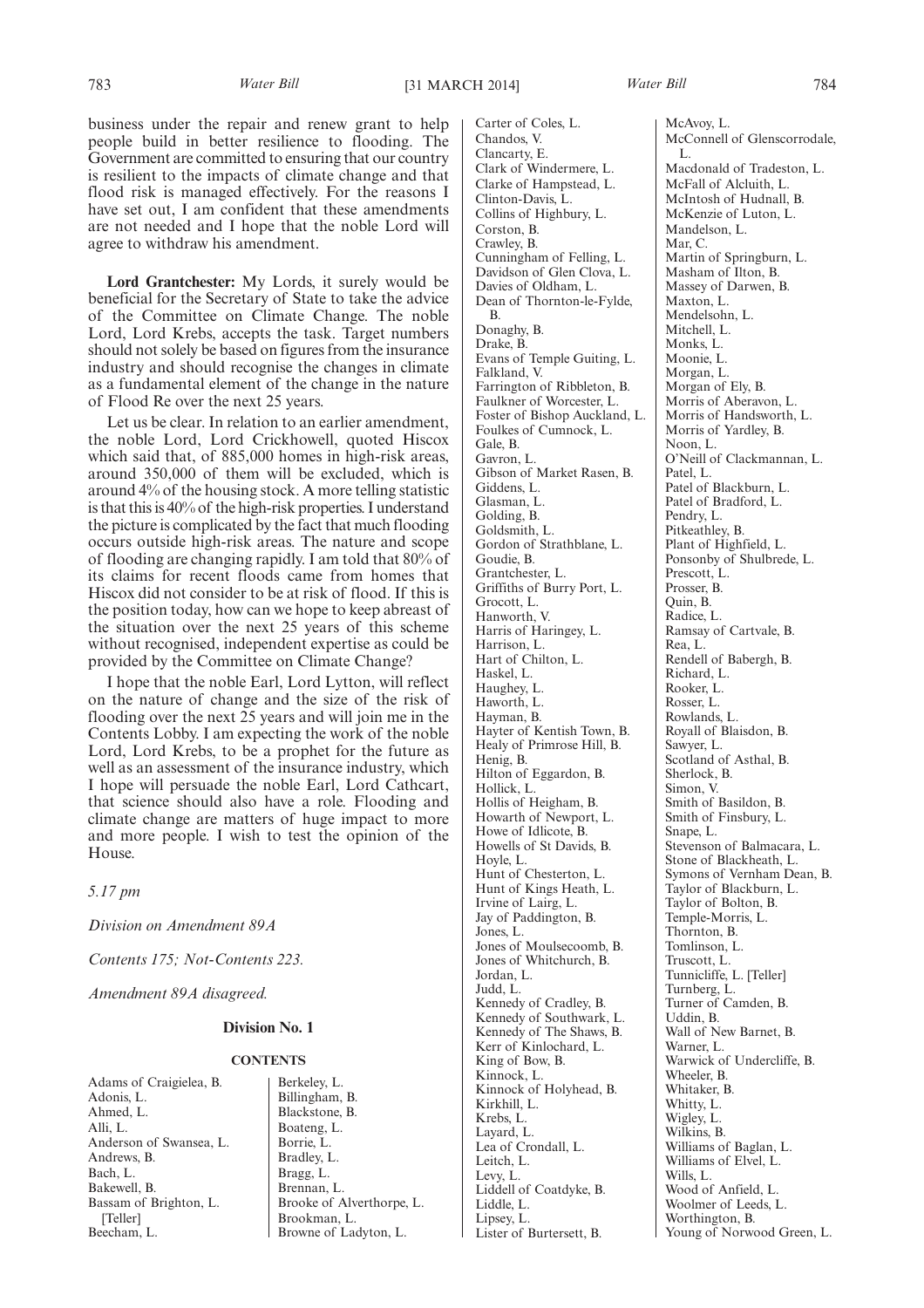785 *Water Bill Water Bill* [LORDS] 786

#### **NOT CONTENTS**

Addington, L. Ahmad of Wimbledon, L. Alderdice, L. Anelay of St Johns, B. [Teller] Arran, E. Ashdown of Norton-sub-Hamdon, L. Astor of Hever, L. Attlee, E. Avebury, L. Baker of Dorking, L. Bakewell of Hardington Mandeville, B. Balfe, L. Barker, B. Bates, L. Berridge, B. Bichard, L. Black of Brentwood, L. Blencathra, L. Bonham-Carter of Yarnbury, B. Boothroyd, B. Borwick, L. Bottomley of Nettlestone, B. Bourne of Aberystwyth, L. Bowness, L. Brabazon of Tara, L. Bradshaw, L. Brougham and Vaux, L. Browning, B. Byford, B. Caithness, E. Cameron of Dillington, L. Campbell of Surbiton, B. Carrington of Fulham, L. Cathcart, E. Chidgey, L. Clement-Jones, L. Colville of Culross, V. Colwyn, L. Condon, L. Cope of Berkeley, L. Cormack, L. Cotter, L. Courtown, E. Craigavon, V. Crickhowell, L. De Mauley, L. Deighton, L. Denham, L. Dholakia, L. Dixon-Smith, L. Dobbs, L. Dykes, L. Eaton, B. Eccles, V. Eccles of Moulton, B. Elton, L. Erroll, E. Falkner of Margravine, B. Faulks, L. Fearn, L. Feldman, L. Fellowes, L. Finkelstein, L. Finlay of Llandaff, B. Fookes, B. Framlingham, L. Freeman, L. Freud, L. Garden of Frognal, B. Gardiner of Kimble, L. Gardner of Parkes, B. Geddes, L. Glasgow, E.

Glenarthur, L. Gold, L. Goodlad, L. Greenway, L. Grender, B. Griffiths of Fforestfach, L. Hamilton of Epsom, L. Hamwee, B. Hanham, B. Hastings of Scarisbrick, L. Henley, L. Higgins, L. Hill of Oareford, L. Hodgson of Abinger, B. Hodgson of Astley Abbotts, L. Hollins, B. Holmes of Richmond, L. Hooper, B. Hope of Craighead, L. Horam, L. Howard of Lympne, L. Howarth of Breckland, B. Howe, E. Howe of Aberavon, L. Humphreys, B. Hunt of Wirral, L. Hussain, L. Hussein-Ece, B. James of Blackheath, L. Jenkin of Kennington, B. Jenkin of Roding, L. Jolly, B. Jones of Cheltenham, L. Jopling, L. Kakkar, L. Kirkwood of Kirkhope, L. Knight of Collingtree, B. Kramer, B. Laming, L. Lang of Monkton, L. Lawson of Blaby, L. Leach of Fairford, L. Lee of Trafford, L. Lexden, L. Lindsay, E. Lingfield, L. Liverpool, E. Livingston of Parkhead, L. Loomba, L. Lucas, L. Luke, L. Lyell, L. Lytton, E. McColl of Dulwich, L. MacGregor of Pulham Market, L. Maclennan of Rogart, L. McNally, L. Maddock, B. Manzoor, B. Mar and Kellie, E. Marks of Henley-on-Thames, L. Marlesford, L. Mawson, L. Mayhew of Twysden, L. Meacher, B. Morris of Bolton, B. Moynihan, L. Naseby, L. Nash, L. Neville-Jones, B. Newby, L. [Teller] Noakes, B.

Northbrook, L.

Northover, B. O'Cathain, B. O'Loan, B. Paddick, L. Palmer of Childs Hill, L. Palumbo, L. Parminter, B. Perry of Southwark, B. Popat, L. Powell of Bayswater, L. Purvis of Tweed, L. Rana, L. Randerson, B. Rawlings, B. Redesdale, L. Ribeiro, L. Risby, L. Rodgers of Quarry Bank, L. Rogan, L. Roper, L. Rowe-Beddoe, L. Ryder of Wensum, L. Sassoon, L. Scott of Needham Market, B. Seccombe, B. Selborne, E. Selkirk of Douglas, L. Selsdon, L. Shackleton of Belgravia, B. Sharkey, L. Sharp of Guildford, B. Sharples, B. Shaw of Northstead, L. Sheikh, L. Shephard of Northwold, B. Sherbourne of Didsbury, L. Shipley, L. Slim, V. Smith of Clifton, L.

Spicer, L. Stedman-Scott, B. Stewartby, L. Stirrup, L. Stoneham of Droxford, L. Stowell of Beeston, B. Strasburger, L. Suttie, B. Taylor of Goss Moor, L. Taylor of Holbeach, L. Thomas of Gresford, L. Thomas of Swynnerton, L. Thomas of Winchester, B. Tonge, B. Tope, L. Trenchard, V. Trimble, L. True, L. Tugendhat, L. Tyler of Enfield, B. Ullswater, V. Valentine, B. Verma, B. Wakeham, L. Wallace of Saltaire, L. Wallace of Tankerness, L. Walmsley, B. Walpole, L. Warnock, B. Wasserman, L. Wheatcroft, B. Wilcox, B. Williams of Crosby, B. Willis of Knaresborough, L. Wilson of Tillyorn, L. Wrigglesworth, L. Young of Hornsey, B. Younger of Leckie, V.

*5.30 pm*

#### *Amendment 89B*

### *Moved by Lord Whitty*

**89B:** After Clause 51, insert the following new Clause—

"Flood Reinsurance Scheme: report on the inclusion of leaseholders

(1) The Secretary of State must prepare and publish a report on the basis of the inclusion and exclusion of leasehold and tenanted properties in the FR Scheme.

- (2) The report shall include a breakdown of—
	- (a) the total number of leasehold and tenanted properties which are in the risk areas covered by the FR Scheme;
	- (b) the number of leasehold and tenanted properties where the land is controlled by large multisite commercial operators;
- (c) the number of leasehold and tenanted properties which are owned by smaller landlord operators; and
- (d) the cost of including in the FR Scheme properties in paragraph (a) and each of paragraphs (b) and (c).

(3) The Secretary of State must lay a copy before Parliament within 6 months of this Act coming into force."

**Lord Whitty:** My Lords, I will try not to repeat too much of what was covered in the earlier amendment of the noble Earl, Lord Lytton, but there is obviously some overlap.

Of all the exclusions from Flood Re, that of leasehold and tenanted residential properties was, certainly out there, the most unexpected and, on the face of it, the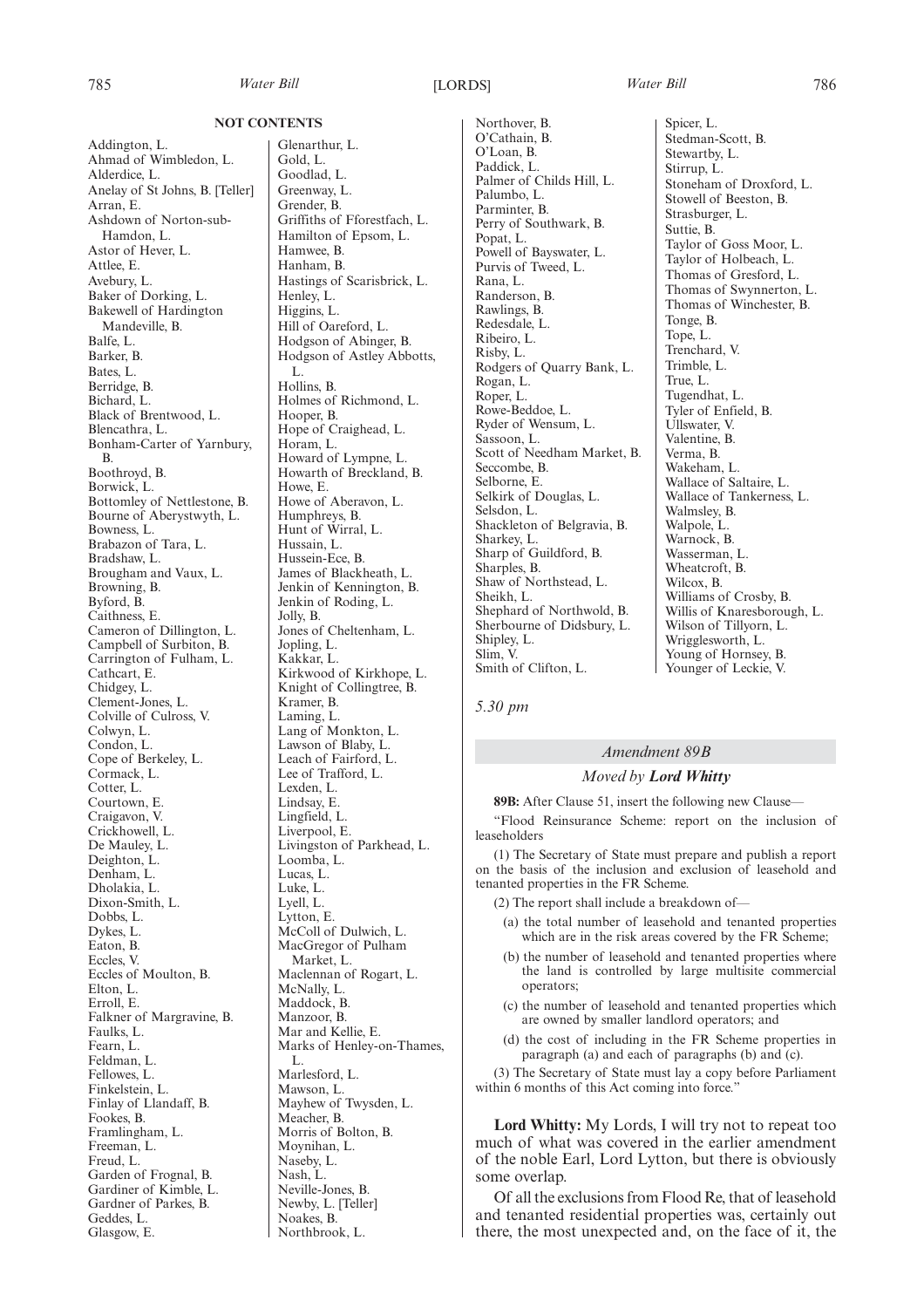least logical and most inequitable. As the argument about it has gone on, it has also become the most complex and confusing. Leasehold and tenanted buildings in a flood-prone area are faced with exactly the same risks as the freehold properties next door. That is where we start from. The families and individuals who live in these properties face exactly the same problems. These are residential properties; generally, no business is conducted from them. They are people's homes. Yet the Flood Re project, which was the product of bilateral negotiations between the Government and ABI without any direct engagement with landlords, leaseholders or tenants, now appears to regard these properties and that risk as being different in kind to that of the freehold buildings in the same street. The rationale for that is that letting a property—whether long or shortterm—is regarded as a business. The risk must be the same and the families will not be very different, yet they are treated entirely differently.

Since the original proposition for Flood Re, its terms have been, shall we say, "elaborated"—that is, amended in some respects or, to put it more bluntly, confused. For example, the ABI made it clear—this is a clarification, in a sense, but it confuses the issue—that contents insurance paid for by tenants and leaseholders would be part of the scheme and included in Flood Re, but obviously not the landlord's buildings insurance paid for by the landlord. That makes the arithmetic a bit more complicated. Clearly, the £10.50 levy on other households—they presumably pay the full buildings and contents insurance—does not apply to that group. That leaves a lot of grey areas. For example, one of the most serious problems for leaseholders and tenants will often be that the flood damage has caused depredation to the fittings and furniture, some of which—in the case of fittings, most of which—will be covered by the buildings insurance of the landlord. Of course, landlords have contents insurance so it is not necessarily the same position as that apparent distinction creates. The effect is that the whole situation is more blurred and complicated.

The Government have also complicated the system. Just recently, they apparently conceded that properties of three or fewer leases are in the scheme, provided that the freeholder lives on the premises. Anything more than three, or where the freeholder happens to live down the road, is outside the scheme. There is also a rumour, though it does not seem to be substantiated, that the ABI and Government were also looking at the possibility of distinguishing between small landowners or single-property landlords and large, commercial operations. Where does that all leave us?

Let us take a typical street in a low-lying riverside area of a market town. For the purposes of making us all at home and in deference to the Minister's patience in dealing with all the complications of the Bill, let us call it De Mauley Street. In De Mauley Street, no. 2 is a family house with three generations living there from two to 80. No. 4 looks and is very similar but is divided into four flats, one of which is occupied by the landlord at least occasionally. No. 6 is a house divided into four leasehold flats that have jointly bought the freehold and administer it as a leaseholder-owned company. No. 8 is, let us say, owned by a school teacher resident in London who bought the premises for her retirement and is letting it out as four student flats. No. 10 is a four-flat block owned by a commercial leasing company with four leaseholders. I am tempted to add a no. 12 that is a mixed property, but that would complicate it too far.

Under the original proposition, no. 2—the family home—is covered but nobody else. Under the ABI concession on contents insurance, no. 2 is covered and all the rest are, but for leaseholder-paid contents insurance only; everything else is not covered. Under the Government three-leases concession, nos. 2 and 4 are clearly covered, provided you can prove that the landlord actually lives at no. 4, but only the tenant-owned contents in no. 8 is covered. As I understand it, no. 6 would also be covered because the leaseholders jointly own the freehold and therefore one of them lives on the premises. In nos. 8 and 10, only the tenants' contents insurance will be covered. We are already in a very confused position.

If there were a cut-off defined by size of landlord, nos. 2, 4, 6 and 8 would be covered but not no. 10. If there happened to be a social landlord in the same street—there would probably not be in De Mauley Street—nobody would be covered because social landlords are not. Incidentally, I am not sure because we have not touched on it what the position is on mixed blocks. With the right to buy, some of the social landlord's property may well be owned by private leaseholders, who presumably ought to be covered and may well assume that they are—but are not. We have a bit of a pig's ear of a situation here. None of it is very logical. The properties are pretty much identical, the risk is the same and they thought they were all included under the pre-existing arrangement of the statement of principles.

The long-term implications of this are particularly severe. Particularly with small landlords and their tenants, if they cannot get insurance then they cannot get a mortgage or raise money for improvements. Hence the buildings deteriorate. The only way they could raise money would be to raise rents or the service charge, so tenants and leaseholders suffer directly. The area starts going downhill because the buildings appear more dilapidated and more obviously at risk. The tenant and leaseholder experience suffers, the landlords suffer and the number of new landlords prepared to invest and buy property diminishes in those areas. This is not a situation that the Government find easy to defend, but I think even the insurance industry is beginning to find some difficulty in defending it.

Having said that, as I said earlier in the previous debate, we recognise that the actuarial calculations for Flood Re are delicate and depend on various assumptions. I do not intend to unravel those calculations at this point by this amendment, but it is important that Parliament understands the position so this is a relatively modest amendment. It does not require Flood Re, the Government or the ABI to do anything directly. However, because the scheme has to have statutory backing and because to give that statutory backing Parliament needs to be convinced that it is logical, equitable and proportionate, Parliament needs to understand the consequences of including or excluding different combinations of property.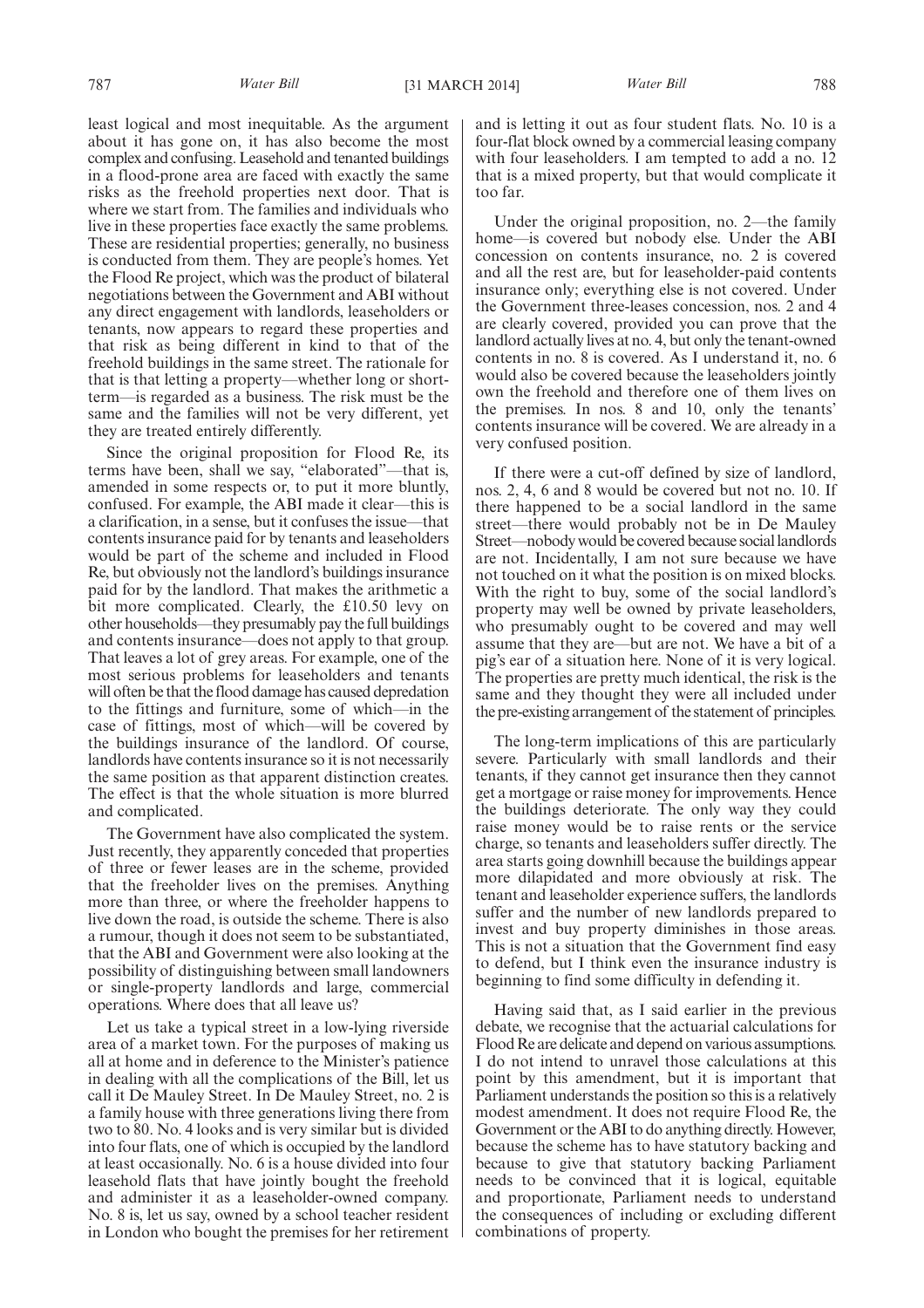[LORD WHITTY]

The amendment therefore seeks to find that out. It does not seek to delay the process—well, not by much. However, it proposes that before we finalise the statutory instrument on this—and it will need a final statutory instrument—the Government report back to Parliament on: the number of leasehold and tenanted properties included; the number excluded; the number where the landlord is in business in a large way; the number where a landlord is in business only in a very small way—probably with a single property; and the cost that would arise from including each of those categories in the Flood Re proposition. I am leaving the dividing line between large and small largely up to the Government, but we need to have a clear one.

The information that that report would show to Parliament would mean that we, and interested parties, could have ameaningful discussion before the consultation started—or within the consultation—on the statutory instrument, which I am assuming, because this is supposed to start in 2015, would have to be within a very few months. Without that information, we in Parliament are in danger of giving the go-ahead to what appears to every rational observer to be a seriously inequitable, complicated and illogical scheme, which we are about to back by legislation. I do not need to tell Ministers that that situation is probably judicially reviewable.

This amendment therefore asks the Government to give us the facts before we finally go down the road. In a way, it is not delaying this legislation going through, but it would allow us to face up to the facts before the final statutory instrument is carried. At the moment, frankly, we do not have those facts. The Minister referred to fanciful figures. A number of very reputable insurance companies and others have bandied about a number of different figures. I do not know the total number that fall into each of these categories nor, I suspect, does the Minister or the ABI. However, we need to know—at least approximately—and we need to know the cost consequences for them, for the scheme and for those in the rest of society who are subsidising this scheme what the effect would be. Therefore, we do need that information. This amendment would allow the Government, without holding everything up, to get that information and to report back to Parliament. In my view it is pretty obvious that Parliament needs to know. I beg to move.

**Lord Cameron of Dillington:** My Lords, this is a very mild amendment to which I certainly would have added my name if I had become aware of it in time. There is no doubt that the exclusion of the leasehold and rental sector is the worst lacuna of the current Flood Re scheme. I understand the original political thought process—that professional landlords should not be helped to overcome their flood insurance problems by those who live in band A properties, for example. Of course, that political thought process is a fairly simplistic and stereotypical understanding of the average landlord. This is an important fact: 78% of all landlords own a single dwelling for rent.

As noble Lords know, there are many professions where a dwelling goes with the job. In my part of the world, farm work is the most common example. Many farm workers and tenant farmers buy a house to retire to, and, of course, they let it while they are still working, largely to help with the mortgage. It is perfectly sensible retirement planning and the Government should encourage it. Furthermore, perhaps it is a typical English aspiration, but many people currently living and working in cities have a dream of buying a house in the country and retiring there—similar to the farm workers who I have just mentioned—and they will let it in order to help pay the mortgage on it.

This Bill does not recognise these dreams of ordinary—well, the noble Lord, LordWhitty, mentioned schoolteachers, but it could have been anyone really: secretaries, nurses, anybody. It does not, to borrow a phrase from Yeats, tread softly on their dreams. They are excluded from this scheme. Surely these are the people for whom this scheme should be designed—people whose mortgage companies will insist on full insurance, including flood insurance. But what about those who cannot afford a house, in the country or elsewhere, and buy a flat? I cannot think of a more appropriate person to benefit from this scheme. However, along with 60% of the other households, they will almost certainly be excluded from this scheme while at the same time contributing to it.

I will not give the rest of the speech on leaseholders and flat owners because that has already been very well covered by the noble Lord, Lord Whitty. However, it seems strange to exclude householders whose only error has been to choose to live in a flat rather that a full-blown house. It seems unjust to me. A much more sensible cut-off point for the application of Flood Re would have been owners of, say, two, three or four let properties. However, all that apart, this amendment will at least ensure that we have a full understanding of the sort of owners, leaseholders and tenants whose property is being excluded and what they could have contributed to the scheme if they had been included. As I say, I think that this is a very mild amendment, merely touching on a problem that is a major shortcoming in the Bill. I hope that the Minister will look kindly on it.

#### *5.45 pm*

**Earl Cathcart:** My Lords, I congratulate the noble Lord, Lord Whitty, on his use of De Mauley Street. I think it was clear what he was saying. It seems to me that if you have a property to let, as landlord you should buy the insurance. It might not just be the bog standard property and contents insurance that you buy: you will probably also buy owners'liability insurance, public liability insurance and any other commercial insurance that you might buy as a landlord. That is one reason why they are excluded from Flood Re, because we are not talking like for like. The owner occupier in No. 2 De Mauley Street, for instance, will buy their own bog standard property and contents insurance. As a landlord you buy other things as well, which makes it a commercial risk.

I too read somewhere that to qualify for Flood Re, you had to live in the property. Therefore, I come to the amendment spoken to by the noble Lord, Lord Cameron, regarding which he said that 78% have one property, which they let. If the occupier has to buy the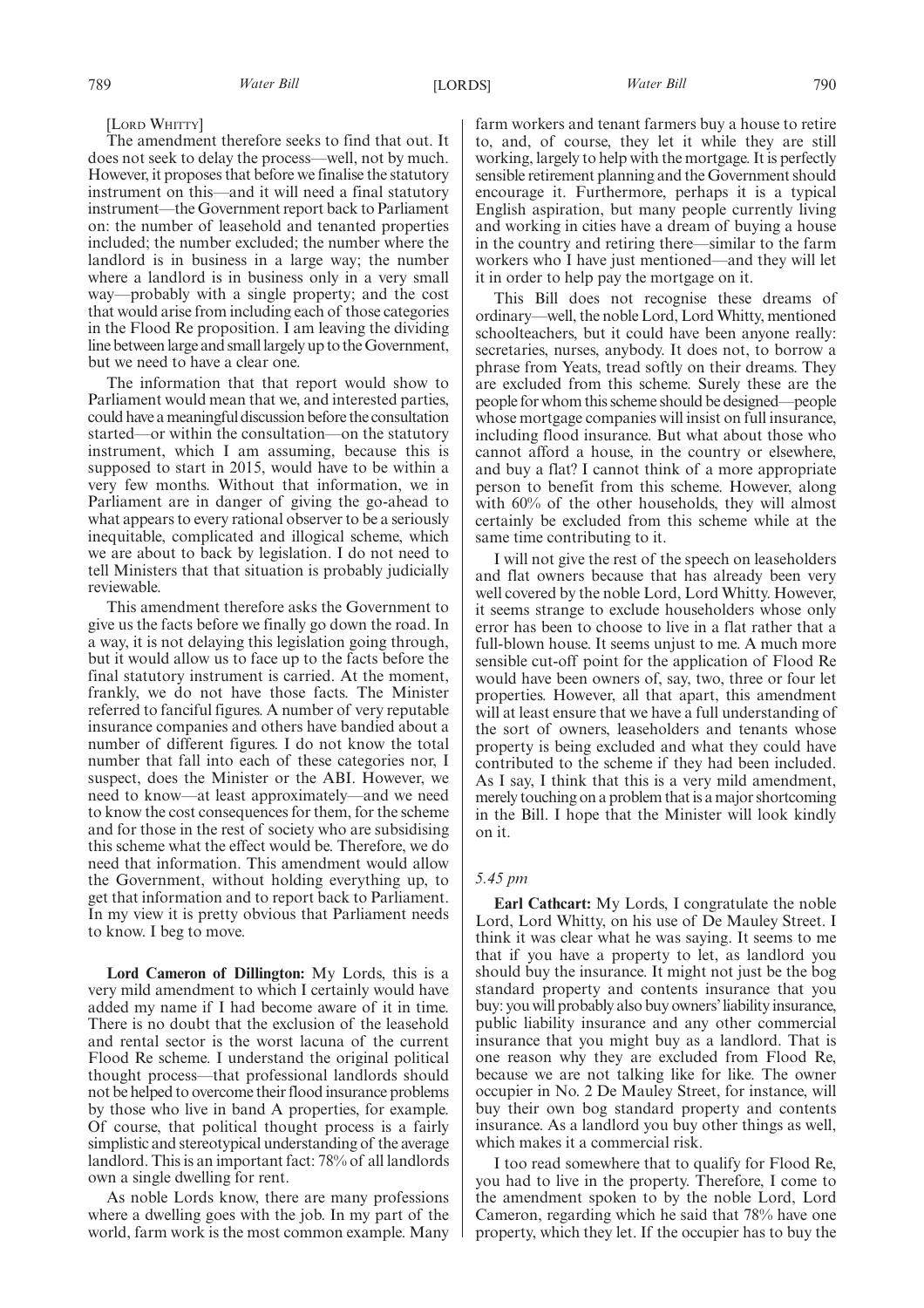insurance, why does not the landlord get the occupier to buy the property and contents insurance, which would qualify it for Flood Re? If the landlord then wanted to buy his public liability or owners' liability insurance, he could buy it as a separate policy. That might be one way in which a number of these cases can get into Flood Re.

**Lord Cameron of Dillington:** I understand what the noble Lord is saying but the problem is that the tenant does not have an insurable interest. He cannot insure the property. No insurance company would accept his insurance of a property in which he is only a tenant.

**The Earl of Lytton:** My Lords, I too would have put my name to the amendment had I known about it in time. I apologise to the House and to the noble Lord, Lord Whitty, for not being in my place when he introduced it, but I understand a great deal about the background to it from previous discussions with him. Whatever we do with the cut-off point between what is in Flood Re and what is outside it, it is important that it is reliable, consistent, transparent and fair. The outcome must not be capricious or so asymmetric that people lose trust in it, because I am a believer that credibility is at the centre of Flood Re's success.

One thing in particular stands in stark contrast with that. The commonhold units' owners do not themselves own the fabric of the building: it is owned by the commonhold association. I asked myself, if there is a difference in personality, in legal entity, why is it that long leaseholders of the conventional sort in a similar building—with the freehold being the common parts and the fabric of the building owned by someone else—should not benefit?Why is there a blanket inclusion of commonhold but a blanket exclusion of leasehold? I find that difficult to understand, particularly because, under the Leasehold Reform, Housing and Urban Development Act, the intention was to try to get leasehold nearer to freehold, to remove the segregation between the freehold interest and the leasehold interest which for years has dogged the sector and allowed all sorts of abuses to occur and produced all sorts of disadvantage in funding, growth and reward for that investment.

It seems to me that the convenience of insurers is being put ahead of the public interest. There probably has to be a cut-off point somewhere in the system. It is not for me to speculate on what the actuarial approach would be to that, but it seems that where it is being placed at the moment defies objective analysis on the points of consistency and transparency that I mentioned. I am very inclined to support the amendment.

**Lord De Mauley:** My Lords, I am grateful for the opportunity provided by the noble Lord, Lord Whitty, to discuss the eligibility of leasehold and tenanted properties for Flood Re. In Committee, I said that we would take more time to look at the issue for leaseholders with the ABI and that we would provide further information on the scope of Flood Re.

We have developed with the ABI a briefing note that sets out the scope of Flood Re and covers proposed new subsection (1) in the noble Lord's Amendment 89B. In summary, the note, which is available online, confirms that domestic contents policies will be available to all under Flood Re, regardless of whether properties are leasehold or freehold, rented or owner-occupied, except those properties in band H and those built from 1 January 2009.

Leasehold houses will also be in scope of Flood Re, provided that the leaseholder lives in the property and purchases the buildings insurance in his or her own name. Flats will be eligible, provided that there are not more than three flats in the building and that the freeholder, or one of those with a share of the freehold, lives in the building and takes out the cover. Setting the eligibility to a maximum of three flats reflects the general limit that the insurance market is willing to cover under a domestic or personal lines policy. There is already a competitive market for insurance for properties with four or more units, which we expect to continue. As I have already said, we and the ABI will monitor the market to ensure that that remains the case. We believe that a significant proportion of the leasehold sector will be in scope of Flood Re, but I should emphasise here that we expect most properties will not need to be in Flood Re and will find better prices through normal routes.

The noble Lord, Lord Whitty, suggests that that is all very complicated and does not go far enough. We have looked carefully at that with the ABI. Flood Re should be available only to those who need it. Indeed, in an earlier debate the noble Lord to some extent agreed with that. The ABI has assured us that the same systemic issues relating to availability and affordability do not exist for larger-scale leaseholders and commercial managing agents as in the domestic home insurance market.

The insurance industry has recently written to assure the Government that it does not expect there to be widespread issues over access to the insurance market for those parts of the leasehold sector which will be out of scope of Flood Re, which I am sure that noble Lords will agree is very welcome reassurance. The industry is clear that there is plenty of capacity to continue to provide insurance on a competitive basis.

I turn to the tenanted sector. As we discussed at some length in Committee, landlord insurance is out of scope for Flood Re for buildings cover. Landlord insurance is classified by the insurance industry as commercial. However, again, we have been assured by the industry that the majority of landlords will be able to find a more competitive rate outside Flood Re.

I emphasise that the proposed scope was not developed on the basis of cost: it is the nature of the policy which is key. The Government are clear that it would not be appropriate for landlords, who gain commercially from renting properties, to benefit from a subsidy on other households.

**Lord Campbell-Savours:** The Minister referred to the fact that the ABI has given assurances that that insurance will be available at competitive rates. Were they oral or written assurances? If they were written, is it possible for those assurances in writing to be put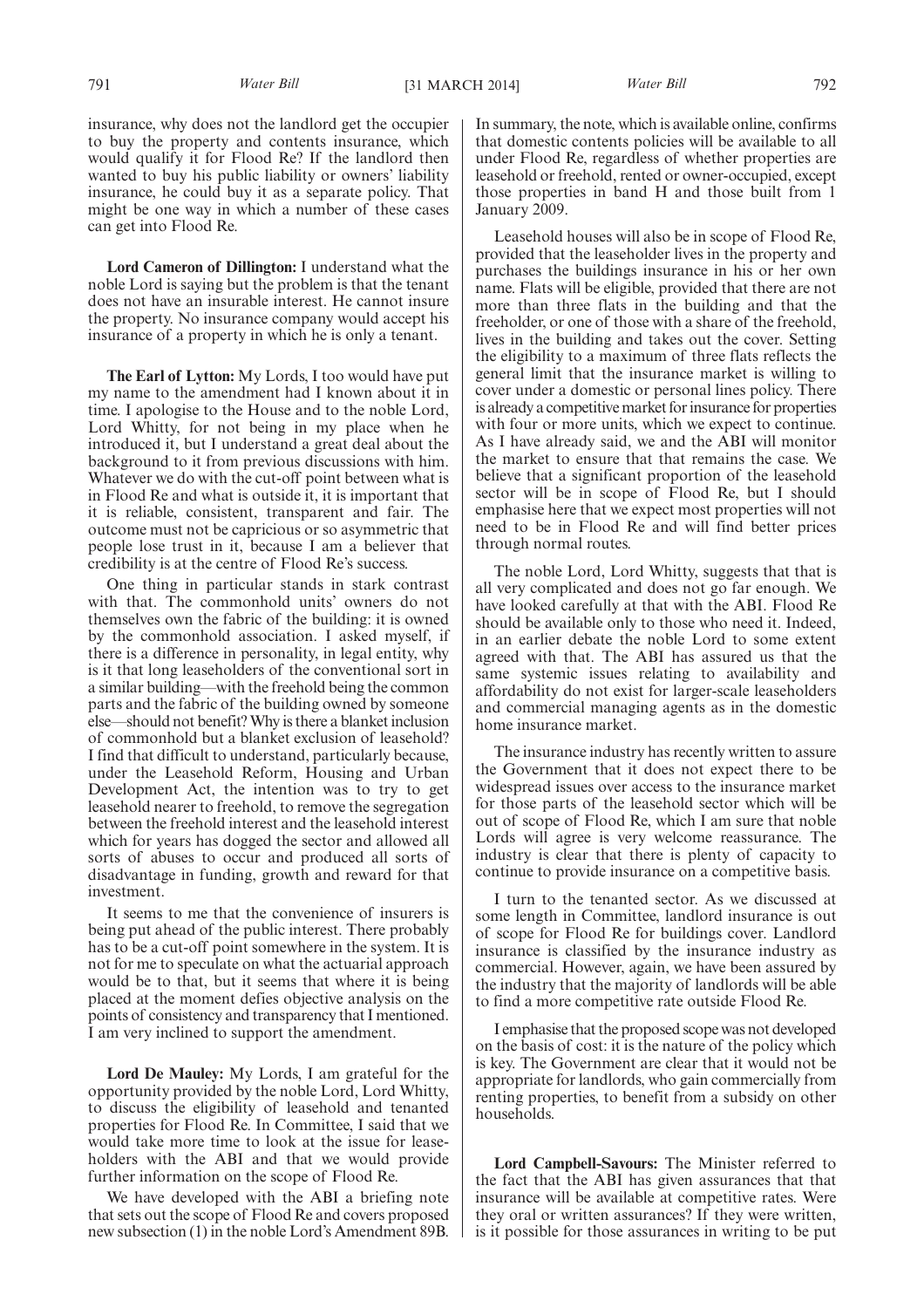[LORD CAMPBELL-SAVOURS]

into the public domain so that interested parties can examine the assurances that the ABI has given to the Government?

**Lord De Mauley:** That is a very good point, my Lords, and I will see what I can do.

The Government collect certain information and data as part of the English housing survey. However, the granularity of data on the different parts of the sector sought under the amendment is not currently available. Data are collected from owner-occupied homes on whether the home is owned leasehold or freehold, but not from homes that are let in the private rented sector or from the social rented sector. In the past, those partial data have been used to estimate the total number of leasehold domestic properties in England across all tenures, although I understand that the methodology used is currently under review.

The 2011 census provides some information about whether people live in a flat or a house and whether they own it or rent it, but did not collect data on the number of leasehold domestic properties. There are also no data sets that would distinguish between smaller landlords and large multisite commercial operators, as far as we are aware.

The insurance industry could provide information which would help with a general estimate of the cost of including additional properties to Flood Re. However, the value of that would be limited without the numbers in each of the categories specified in the amendment and how many of those are at sufficient flood risk to be ceded to Flood Re. We have looked at a range of potential address-level data sets to try to map their records to flood risk, but again the data are unsuitable.

The conclusion has to be that what is specified in the amendment is unachievable to any degree of accuracy. It would also be only a snapshot in time and would quickly become out of date. The Government and the ABI have committed to monitoring the market—including for both domestic and business premises.

The noble Lord, Lord Whitty, suggested that there had been no direct engagement with the property sector. We consulted publicly on our proposals and received representations from the property sector. Indeed, I met representatives of the leasehold sector and asked them to come forward with evidence that the same problems exist in the commercial insurance market. I must say that evidence received to date is very limited, but that offer remains.

I therefore argue that reporting as set out under the amendment is not needed, as the market monitoring already planned will provide data on how the market is operating. I assure noble Lords that we will keep thismatter under careful review. As I said, theGovernment also plan to publish the findings and make them available to Parliament.

The noble Lord, Lord Cameron, asked why we cannot treat landlords of just one or two properties differently from the more large-scale landlords. We have not heard evidence of widespread problems for smaller landlords in securing affordable insurance and there is therefore no apparent need to extend the scope of Flood Re to include them. Furthermore, it would not be practical to ask insurers to try to distinguish between different types of landlord. With the exception of policies purchased in a block or those purchased under a business name, many insurers would find it difficult to tell whether landlords have a large or a small property portfolio. This is not just about pricing policies: it would also make it more difficult for insurers to work out the market share when paying their share of the levy.

Turning back to the point made by the noble Lord, Lord Campbell-Savours, I understand that it was made in a letter to the Secretary of State, and I can provide a copy of that to noble Lords who have participated in this debate. That might be helpful.

For the reasons that I have set out, I hope that the noble Lord will be prepared to withdraw his amendment.

#### *6 pm*

**Lord Whitty:** My Lords, I recognise some of the things that the Minister is saying, but the fact is that that is not the perception out there. I do not mean the perception of somebody who has read only a few articles in their local paper or the national press; I mean the perception of the representatives of small landlords. They do not think that is the position. They do not think it is easy for them to get insurance for properties within the risk area. The representatives of the Council of Mortgage Lenders are extremely worried about being asked by owners of leasehold and tenanted properties to advance mortgages against properties that it is difficult to insure. It is not even the perception of the managing agents, who by and large have the larger properties, who also think that they are in some difficulty. As it happens, I met all three groups first thing this morning. They remain unconvinced about what is essentially the Government's line.

If you look at this from the point of view of the leaseholders and the tenants—let us leave aside short-term tenants for the moment, although I echo the point raised by the noble Lord, Lord Cameron of Dillington, whose support I am very grateful for on this, that most tenanted properties are actually owned by a landlord who has a single property—they have a difficulty in raising insurance in the first place, and certainly for property within a flood risk area they will find even greater difficulties now.

Probably the most acute difficulty, though, is for those who are in long leases and are leaseholders because of the nature of the freehold relationship to their property, but who for all other intents and purposes regard themselves as home owners. They have a long mortgage on the leasehold property, they conduct all their affairs, including their insurance, on their own part of that property, and they do not regard themselves as being any different in status, vulnerability or risk from the people next door who are freehold owneroccupiers.

There are many people in that situation in many parts of the country, including some that are subject to serious flood risk. For them, the message is going out, "The next-door neighbour is covered but you are not, because you own"—as the noble Lord, Lord Cameron of Dillington, said—"a flat and not a house". They may be on a very long lease, but, nevertheless, they are differentiated in this respect.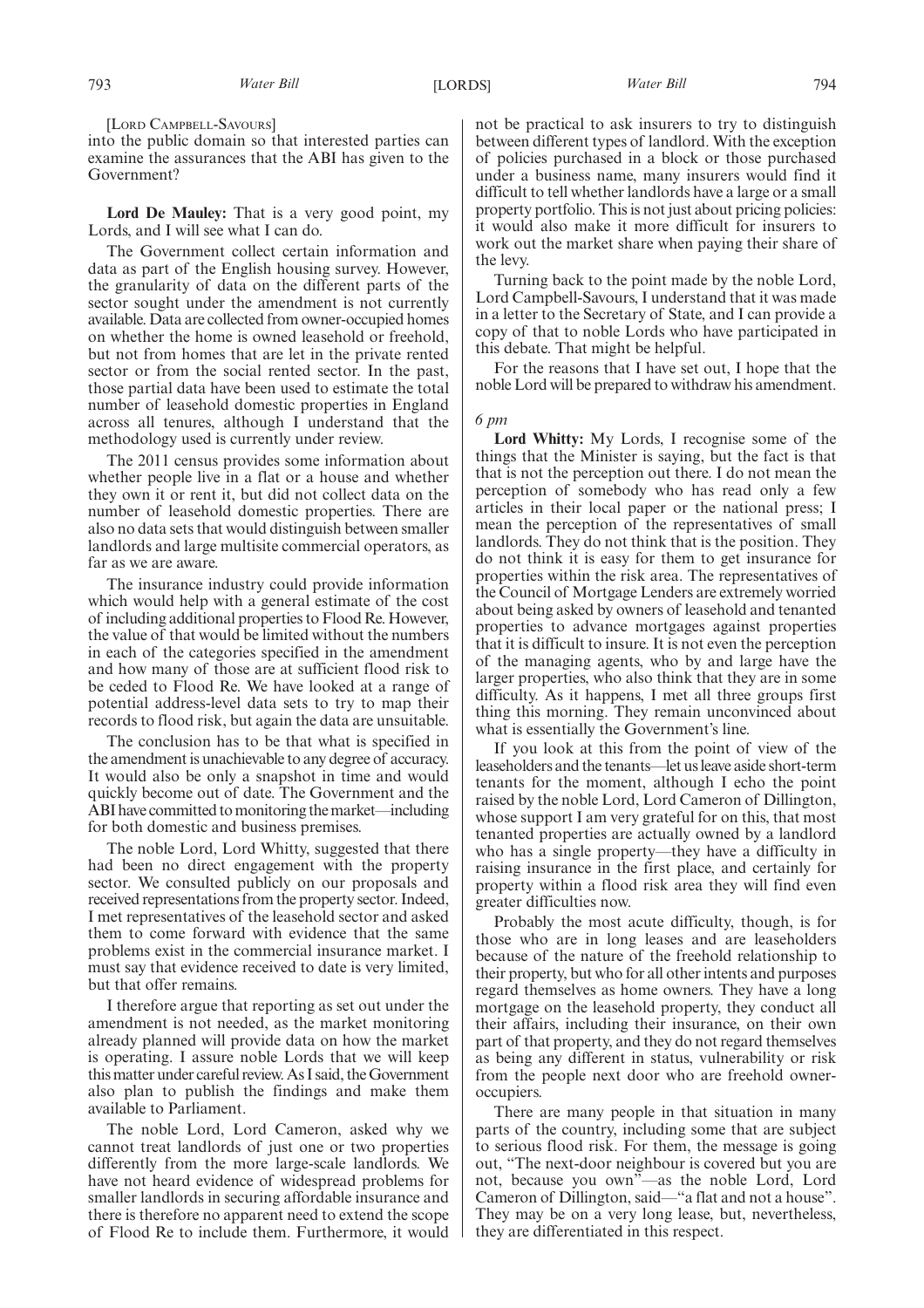As I say, this amendment does not seek to rectify, turn over or redefine the boundaries; it simply asks that Parliament should know what the situation is before it finally signs off this scheme. It may be that everything the Minister has said is upheld in the feedback, but we have had representations from both landlords and leaseholders of property who, whether they have a property with 12 flats or three flats, have the same problem and do not believe that they are going to be covered. They think that the Government and the insurance industry are letting them down because they are not covered.

At least Parliament should know what the situation is. That is all my amendment asks. If the Government are not prepared at least to accept that they will formally report back on this to Parliament before the next stage, or before an SI is produced, for the sake of all those people out there who think that they are being treated inequitably, illogically, unfairly and nontransparently, I have to ask the opinion of the House on this amendment.

*6.04 pm*

*Division on Amendment 89B*

*Contents 190; Not-Contents 209.*

*Amendment 89B disagreed.*

### **Division No. 2**

#### **CONTENTS**

Adams of Craigielea, B. Adebowale, L. Alli, L. Anderson of Swansea, L. Andrews, B. Armstrong of Hill Top, B. Bach, L. Bakewell, B. Bassam of Brighton, L. [Teller] Beecham, L. Berkeley, L. Bichard, L. Bilimoria, L. Billingham, B. Blackstone, B. Boateng, L. Borrie, L. Bradley, L. Bragg, L. Brennan, L. Brooke of Alverthorpe, L. Brookman, L. Browne of Belmont, L. Browne of Ladyton, L. Cameron of Dillington, L. Campbell of Surbiton, B. Carter of Coles, L. Chandos, V. Clancarty, E. Clark of Windermere, L. Clarke of Hampstead, L. Clinton-Davis, L. Collins of Highbury, L. Colville of Culross, V. Corston, B. Crawley, B. Curry of Kirkharle, L.

Davies of Oldham, L. Dean of Thornton-le-Fylde, B. Donaghy, B. Donoughue, L. Drake, B. Eatwell, L. Elder, L. Erroll, E. Evans of Temple Guiting, L. Falkland, V. Farrington of Ribbleton, B. Faulkner of Worcester, L. Foster of Bishop Auckland, L. Foulkes of Cumnock, L. Gale, B. Gavron, L. Gibson of Market Rasen, B. Giddens, L. Glasman, L. Golding, B. Goldsmith, L. Gordon of Strathblane, L. Grantchester, L. Greenway, L. Griffiths of Burry Port, L. Grocott, L. Hanworth, V. Harris of Haringey, L. Harrison, L. Hart of Chilton, L. Haskel, L. Haworth, L. Hayman, B. Hayter of Kentish Town, B. Healy of Primrose Hill, B. Henig, B.

Davidson of Glen Clova, L.

Hilton of Eggardon, B. Hollick, L. Hollins, B. Hollis of Heigham, B. Howarth of Breckland, B. Howarth of Newport, L. Howells of St Davids, B. Howie of Troon, L. Hoyle, L. Hunt of Chesterton, L. Hunt of Kings Heath, L. Hutton of Furness, L. Irvine of Lairg, L. Jones, L. Jones of Moulsecoomb, B. Jones of Whitchurch, B. Jordan, L. Judd, L. Kennedy of Cradley, B. Kennedy of Southwark, L. Kennedy of The Shaws, B. Kerr of Kinlochard, L. King of Bow, B. Kinnock, L. Kinnock of Holyhead, B. Kirkhill, L. Krebs, L. Laming, L. Layard, L. Lea of Crondall, L. Leitch, L. Levy, L. Liddell of Coatdyke, B. Liddle, L. Lister of Burtersett, B. Low of Dalston, L. Lytton, E. McAvoy, L. McConnell of Glenscorrodale, L. Macdonald of Tradeston, L. McFall of Alcluith, L. McIntosh of Hudnall, B. McKenzie of Luton, L. Mandelson, L. Martin of Springburn, L. Masham of Ilton, B. Massey of Darwen, B. Maxton, L. Meacher, B. Mendelsohn, L. Mitchell, L. Monks, L. Moonie, L. Morgan, L. Morgan of Ely, B. Morgan of Huyton, B. Morris of Handsworth, L. Morris of Yardley, B.

O'Loan, B. O'Neill of Clackmannan, L. Patel of Blackburn, L. Patel of Bradford, L. Pendry, L. Pitkeathley, B. Plant of Highfield, L. Ponsonby of Shulbrede, L. Prescott, L. Prosser, B. Quin, B. Radice, L. Ramsay of Cartvale, B. Rea, L. Rendell of Babergh, B. Richard, L. Rooker, L. Rosser, L. Rowlands, L. Royall of Blaisdon, B. St John of Bletso, L. Sawyer, L. Scotland of Asthal, B. Sherlock, B. Simon, V. Smith of Basildon, B. Smith of Finsbury, L. Smith of Gilmorehill, B. Snape, L. Soley, L. Stevenson of Balmacara, L. Stoddart of Swindon, L. Stone of Blackheath, L. Symons of Vernham Dean, B. Taylor of Bolton, B. Temple-Morris, L. Thornton, B. Tomlinson, L. Truscott, L. Tunnicliffe, L. [Teller] Turnberg, L. Turner of Camden, B. Uddin, B. Wall of New Barnet, B. Warner, L. Warwick of Undercliffe, B. Watson of Invergowrie, L. Wheeler, B. Whitaker, B. Whitty, L. Wigley, L. Wilkins, B. Williams of Elvel, L. Wills, L. Wood of Anfield, L. Woolmer of Leeds, L. Worthington, B. Young of Norwood Green, L.

#### **NOT CONTENTS**

Addington, L. Ahmad of Wimbledon, L. Alderdice, L. Anelay of St Johns, B. [Teller] Arran, E. Ashdown of Norton-sub-Hamdon, L. Astor of Hever, L. Attlee, E. Avebury, L. Bakewell of Hardington Mandeville, B. Balfe, L. Barker, B. Bates, L. Benjamin, B.

Berridge, B. Black of Brentwood, L. Blencathra, L. Bonham-Carter of Yarnbury, B. Borwick, L. Bottomley of Nettlestone, B. Bourne of Aberystwyth, L. Bowness, L. Brabazon of Tara, L. Bradshaw, L. Brougham and Vaux, L. Browning, B. Byford, B. Caithness, E. Carrington of Fulham, L.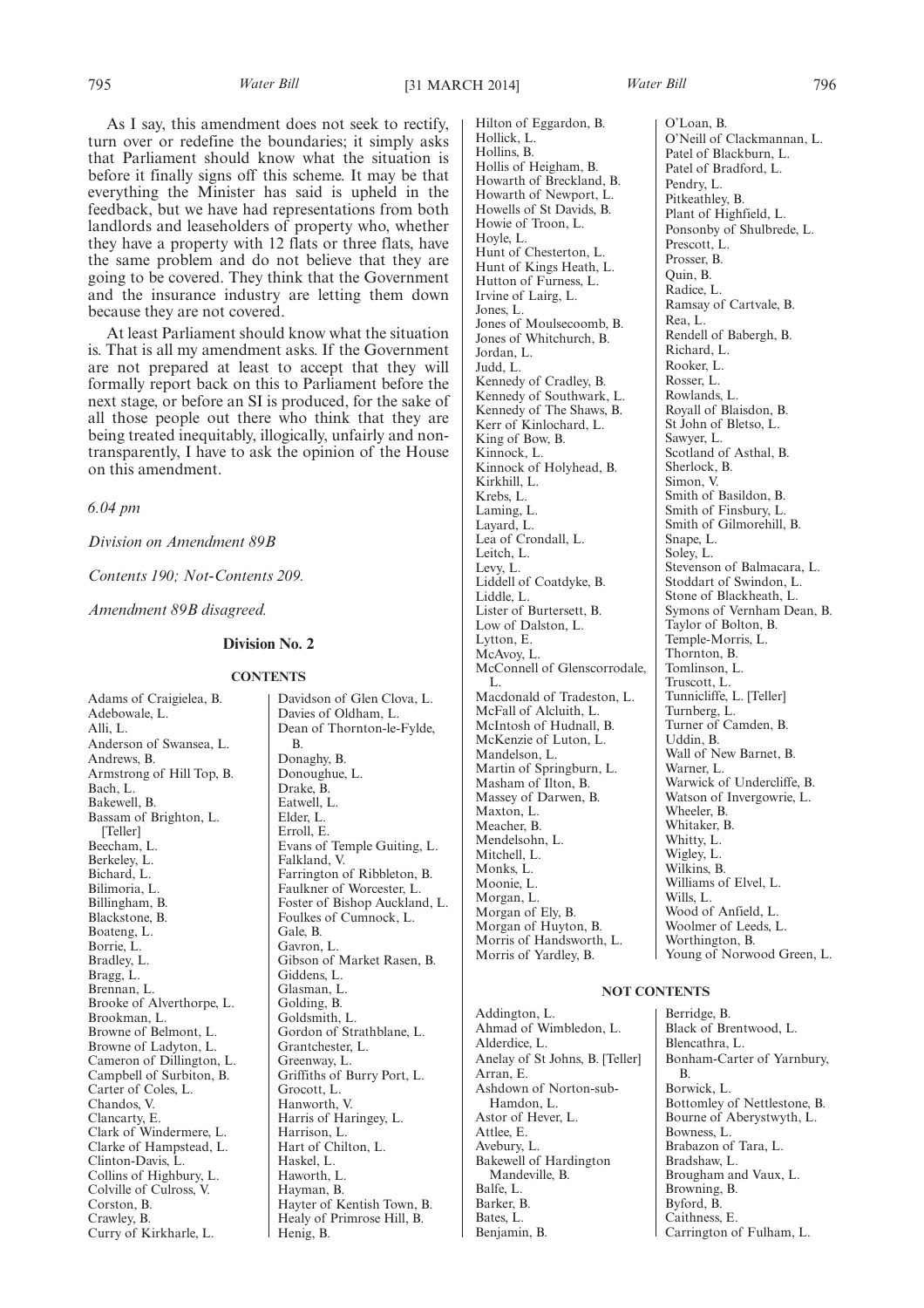Cathcart, E.

Chidgey, L. Clement-Jones, L. Colwyn, L. Condon, L. Cope of Berkeley, L. Cormack, L. Cotter, L. Courtown, E. Craigavon, V. Crickhowell, L. Dannatt, L. De Mauley, L. Deighton, L. Denham, L. Dholakia, L. Dixon-Smith, L. Dobbs, L. Dykes, L. Eaton, B. Eccles, V. Eccles of Moulton, B. Elton, L. Falkner of Margravine, B. Faulks, L. Fearn, L. Fellowes, L. Finkelstein, L. Finlay of Llandaff, B. Fookes, B. Framlingham, L. Freeman, L. Freud, L. Garden of Frognal, B. Gardiner of Kimble, L. Gardner of Parkes, B. Geddes, L. Glasgow, E. Glenarthur, L. Gold, L. Goodlad, L. Grender, B. Griffiths of Fforestfach, L. Hamilton of Epsom, L. Hamwee, B. Hanham, B. Hastings of Scarisbrick, L. Haughey, L. Henley, L. Higgins, L. Hill of Oareford, L. Hodgson of Abinger, B. Hodgson of Astley Abbotts, L. Holmes of Richmond, L. Hooper, B. Hope of Craighead, L. Horam, L. Howard of Lympne, L. Howe, E. Howe of Aberavon, L. Howe of Idlicote, B. Humphreys, B. Hunt of Wirral, L. Hussain, L. Hussein-Ece, B. Inglewood, L. James of Blackheath, L. Jenkin of Kennington, B. Jenkin of Roding, L. Jolly, B. Jopling, L. Kirkham, L. Kirkwood of Kirkhope, L. Kramer, B. Lamont of Lerwick, L. Lang of Monkton, L. Leach of Fairford, L.

Lee of Trafford, L. Lexden, L. Lindsay, E. Lingfield, L. Liverpool, E. Livingston of Parkhead, L. Loomba, L. Lucas, L. Luke, L. Lyell, L. McColl of Dulwich, L. MacGregor of Pulham Market, L. McNally, L. Maddock, B. Maginnis of Drumglass, L. Manzoor, B. Mar, C. Mar and Kellie, E. Marks of Henley-on-Thames, L. Marlesford, L. Mayhew of Twysden, L. Morris of Bolton, B. Moynihan, L. Naseby, L. Nash, L. Neville-Jones, B. Newby, L. [Teller] Newlove, B. Noakes, B. Northbrook, L. Northover, B. O'Cathain, B. Paddick, L. Palmer of Childs Hill, L. Palumbo, L. Pannick, L. Parminter, B. Patel, L. Perry of Southwark, B. Popat, L. Powell of Bayswater, L. Purvis of Tweed, L. Rana, L. Randerson, B. Rawlings, B. Rennard, L. Ribeiro, L. Risby, L. Roberts of Llandudno, L. Rodgers of Quarry Bank, L. Rogan, L. Roper, L. Rowe-Beddoe, L. Ryder of Wensum, L. Sassoon, L. Scott of Needham Market, B. Seccombe, B. Selborne, E. Selkirk of Douglas, L. Selsdon, L. Shackleton of Belgravia, B. Sharkey, L. Sharp of Guildford, B. Sharples, B. Shaw of Northstead, L. Shephard of Northwold, B. Sherbourne of Didsbury, L. Shipley, L. Smith of Clifton, L. Spicer, L. Stedman-Scott, B. Stirrup, L. Stoneham of Droxford, L. Stowell of Beeston, B. Strasburger, L. Suttie, B.

Taylor of Goss Moor, L. Taylor of Holbeach, L. Thomas of Gresford, L. Thomas of Swynnerton, L. Thomas of Winchester, B. Tonge, B. Tope, L. Trenchard, V. Trimble, L. True, L. Tugendhat, L. Tyler, L. Tyler of Enfield, B. Ullswater, V.

Verma, B. Wakeham, L. Wallace of Saltaire, L. Wallace of Tankerness, L. Walmsley, B. Walpole, L. Wasserman, L. Wheatcroft, B. Williams of Crosby, B. Willis of Knaresborough, L. Wilson of Tillyorn, L. Wrigglesworth, L. Younger of Leckie, V.

*6.16 pm*

#### *Clause 53: Scheme funding*

*Amendment 90 not moved.*

## *Amendment 90ZA Moved by Baroness Parminter*

**90ZA:** Clause 53, page 108, line 43, at end insert "and this is to include guidance about the application of surplus funds during the period of operation of the scheme to support uptake of resilience measures by householders"

**Baroness Parminter (LD):** My Lords, the aim of Flood Re is to provide affordable insurance for flooding and to transition to risk-reflective pricing. If a surplus of funds were built up, that could help to manage flood risk down by encouraging householders to adapt to the impacts of climate change and flooding.

Funding for Flood Re will be via a levy, set as part of the five-yearly review by government. The Bill makes clear what would happen if there was a deficit namely, a further levy on the insurance companies—but it does not make clear what would happen if a significant surplus built up. In Committee I outlined the potential, on the basis of the Government's own figures, that at the end of year 1 it could have at least £100 million in reserves. In the early years, the aim would be to build this figure up to meet potential claims. The maximum reserves that Flood Re should need in any one year, after paying for reinsurance and administration, is an amount equal to the reinsurance policy threshold. This is due to be £250 million. If there is a sizeable flood during the lifetime of Flood Re it will need to pay the first £250 million, with the rest paid for by a claim on the reinsurance policy. It will then need to build up the reserve again the following year.

Ministers and insurers may well want to build up a slightly higher reserve in order to protect against a possible deficit if there are two bad years in a row, so there may be no surplus, as my noble friend Lord Cathcart rightly pointed out in Committee. Over the lifetime of the scheme, though, there may be a build-up of reserves if there are fewer claims than anticipated. Given that the ABI is now saying that the number of households it expects to be underwritten by Flood Re is 350,000 rather than the original figure of 500,000, which was the basis of the Government's impact assessment, that is certainly possible. The ABI made it quite clear to me that its intention was for any surplus to be returned to ABI members. We need to ensure that Flood Re does not inadvertently lead to insurers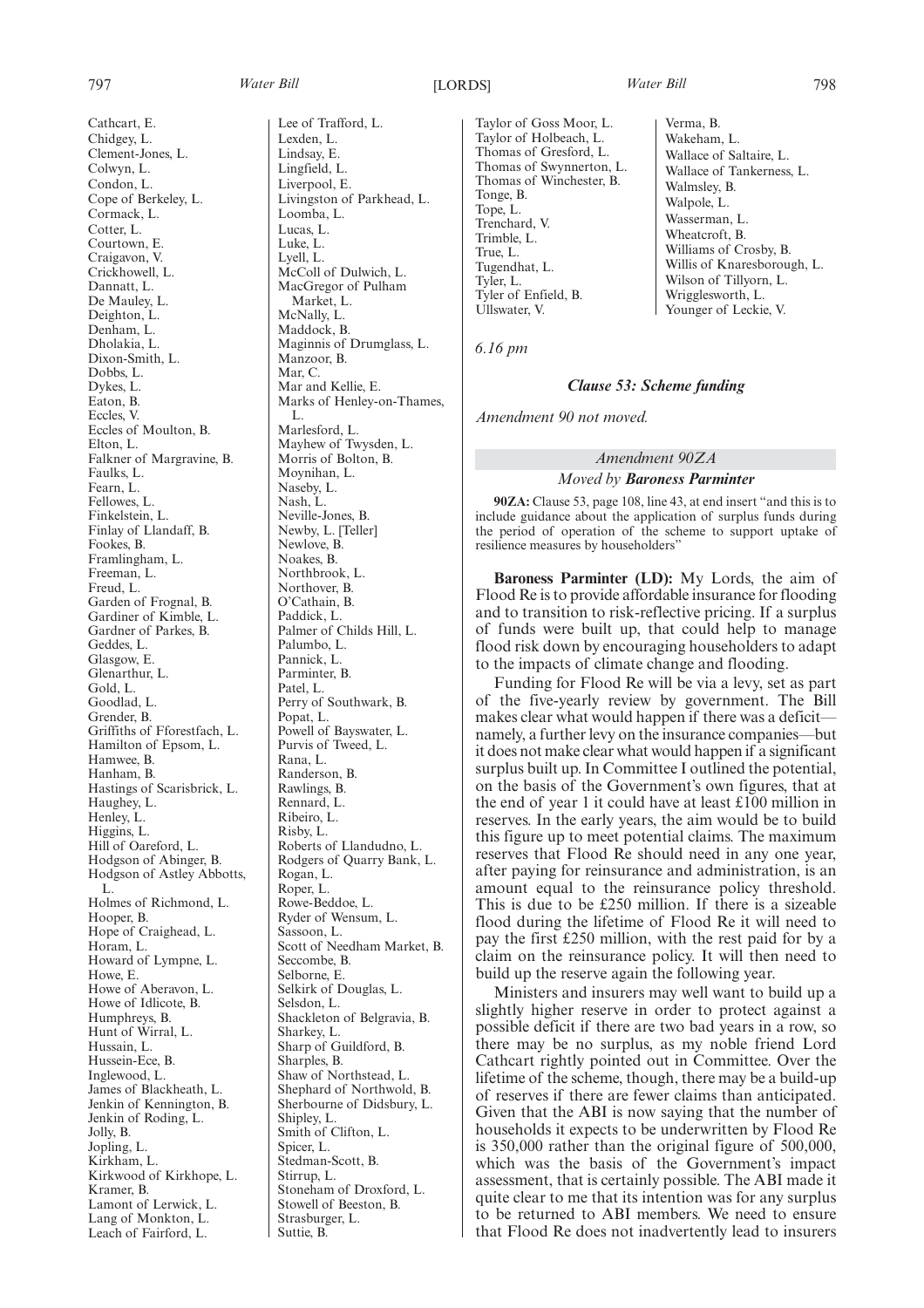profiteering from excess levy income being returned to them. It may not be passed back to customers automatically but could lead to a reduction in the future levy on bills. It would be better for the levy to be reduced in advance if a reasonable reserve has already been built up or, better still, for the excess to be spent on managing down the flood risk. I am envisaging paying not for flood defences but for things like grants to low-income households for home flood protection measures. I would not want to pin down in detail in this legislation what levels of surplus of reserves Flood Re should be able to build up or what will happen in those circumstances but a marker needs to be put down that, if significant reserves are secured, such reserves may be used to incentivise Flood Re policyholders to fund household resilience measures.

This amendment, which I am glad to say has the support of the noble Lord, Lord Krebs, allows this issue to be explored by the Government and Flood Re administrators during their five-yearly review of the scheme. It gives flexibility but encourages managing down flood risk if, and only if, significant surpluses are built up. I beg to move.

**Lord Krebs:** My Lords, as the noble Baroness, Lady Parminter, has said, this amendment is concerned with the possible surplus or cash reserves that Flood Re might build up. We have to recognise that although Flood Re is being designed as an integral part of the insurance industry it will be a public body spending public money and will operate on a not-for-profit basis. The noble Baroness, Lady Parminter, has indicated and the Government's own figures suggest that there might be reserves of more than £100 million after one year. If that surplus exceeds the amount that is required to cover claims in any one year—again, the noble Baroness indicated a figure of £250 million—it would seem perfectly reasonable for that money to be used to manage down Flood Re's own exposure to future claims and it could do so in a highly cost-effective way. This is about value for money. One estimate is that £4,000 spent on a property could prevent a number of claims on Flood Re averaging £45,000 a time, so the return on investment is going to be enormous.

The adaptation sub-committee which I chair has estimated that there are 190,000 properties in England where fitting flood-protection measures would be costeffective, but progress in fitting them at household level has been very slow. In fact, the rate of uptake would need to increase by a factor of 20 to fit all such measures within the lifetime of Flood Re. This amendment recognises the potential to do more to protect high-risk households and the opportunity that the surplus reserves might represent. Investing in resilience now would leave high-risk households better able to afford flood insurance once Flood Re has withdrawn and, rather than adding to the cost of the levy, investing in this way promises to help minimise the costs of Flood Re over the lifetime of the policy.

**Lord Campbell-Savours:** The noble Lord referred to 140,000 properties. How would they be prioritised? How would they be selected to be subject to the benefit of this measure?

**Lord Krebs:** The figure I mentioned was in fact 190,000 properties. I do not have the detail of how they would be prioritised, but over the lifetime of Flood Re it is hoped that all 190,000 could be fitted with household protection measures that would increase their resilience against future flood risk.

As I was saying, investing the surplus from Flood Re would help to minimise its costs over the lifetime of the policy. To achieve that, Flood Re will have to invest in flood protection to reduce future claims. As this amendment indicates, guidance is needed on whether and how surpluses might be used and under what circumstances investment in household resilience should be pursued. So it is not prescriptive; it is just saying that guidance should be included. I think that perhaps answers the noble Lord's question.

**Lord Campbell-Savours:** My Lords, I am taken a bit by surprise by this amendment. I had not intended to speak at all but as the noble Lord was developing his arguments I began to realise what the value of this could be. I have a letter here from Keswick Flood Action Group which I referred to in Committee. It makes recommendations on the question of the reinstatement of homes and resilience. I want to read on to the record what it says because most of my contributions on this Bill up to now, certainly in Committee, have drawn on information that has been brought to me by people who have been flooded, because very often they know more than anyone else. Lynne Jones, chair of Keswick Flood Action Group, says that the Government should,

"pass legislation so that insurance companies are required to reinstate homes in a flood resilient/resistant way. Insurance companies, quite rightly, will not pay for 'betterment' but these days they have to reinstate with insulation to regulatory standards, even if no insulation was present before, because they are required to do so by law. So why can't flood measures be treated in the same way?".

She goes on to make a very simple proposition which, when I think of the flooded properties that I surveyed when I was an MP, seems to me quite logical:

"For example dropping the electrics down from the first floor so raised sockets rather than rewiring from ground up; replacing wood floors with solid waterproof concrete etc".

Then she goes on to suggest that the Government,

"provide people with independent advice on property reinstatement, maybe via Local Authorities' Buildings Regulations Officers".

If there is a surplus, why not consider spending some of it in this sort of area? She goes on to say:

"What people need is knowledgeable counsel from somebody who isn't going to profit from the works. Flood victims are the target for every rogue trader under the sun post-flood and not everyone knows what products are available/would most suit their needs. Such decisions come at a time when they are exhausted, stressed and suffering financial hardship, they are truly at their most vulnerable".

As I said, when I was an MP and also afterwards I visited homes where people had been flooded and we know there is tremendous distress. If there are these surpluses, perhaps we should ask whether they can be deployed as part of the process of advising people so that the rogue traders do not go in and do the work and rip people off. That is a far more professional approach. The simple idea of feeding electric wiring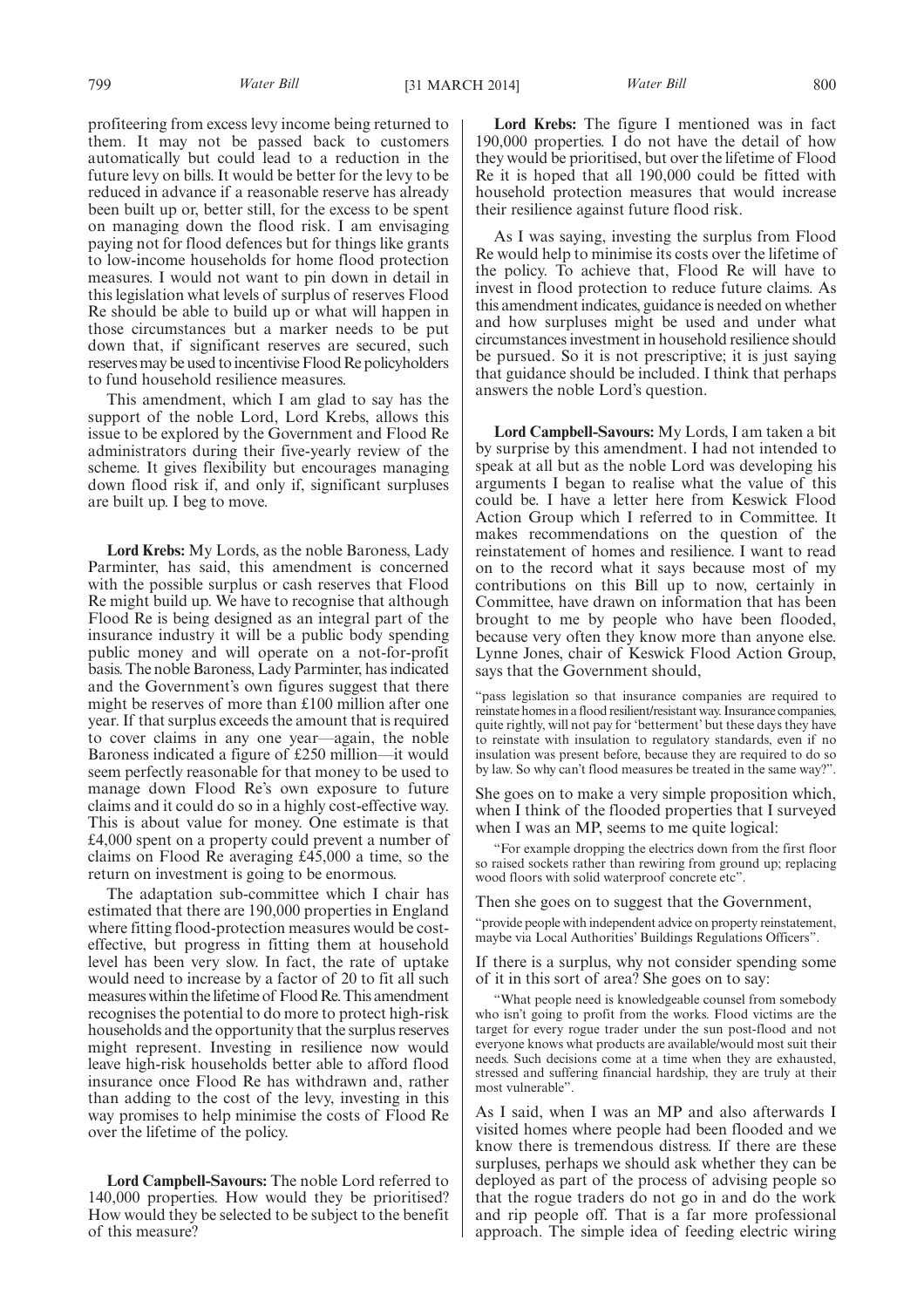#### [LORD CAMPBELL-SAVOURS]

upstairs as against downstairs seems absolutely elementary. I wonder how many properties have been done up with grants from government and bills paid by insurance companies over recent years where those very simple, remedial steps to dealing with problems in particular homes have not been taken.

In many ways I think this is a very interesting amendment. I had not really thought of the surpluses. We do not want to waste money but surely it can be used in such a way as to promote the policy of developing actions for resilience.

**Earl Cathcart:** My Lords, I am afraid I cannot support this amendment. To me it shows a misunderstanding of the role of insurance more generally and of Flood Re in particular, which must build up its funds from premiums to cover current and future losses smoothly. The scheme already has five-yearly reviews so that all assumptions can be reworked and contributions adjusted, either upwards or downwards. Diverting funds into the totally separate adventure of pre-emptive risk mitigation is not a function of insurance and nor should it be for Flood Re. The analogy is asking car insurers to invest in better road signs or road infrastructure. It might help mitigate the risks but it is not the role of the underwriting industry; it is the role of government, national or local.

#### *6.30 pm*

**Lord Shipley:** My Lords, I shall put a contrary view to that just put by the noble Earl, Lord Cathcart. There are two important issues in this amendment. The first is whose money is being paid out through the Flood Re system, and therefore what happens to it if there is a surplus, and the second is what safeguards can be put in place to ensure that households at high risk undertake prevention works and do not just assume that if there is a flood in their property others will pick up the cost that can be paid for through Flood Re insurance.

We debated this in Committee. I have concluded that if there is a surplus, it is not just the Treasury's money nor just the insurers' money; it is the public's money because the public have paid the levy. In that sense, it becomes primarily the Treasury's money because it funds public spending. However, if the public are contributing through a household levy, they have a right to expect that those potentially in receipt of other people's money do work to their own property. The question then is whether this scheme, particularly if it is in surplus, should help towards that objective.

I think we are going to find that this is not just a time-limited scheme. I recognise there are regular, five-year reviews. It is a time-limited scheme. At the end of it, what will happen if there is a surplus left in the scheme? I would like to think that in that timescale, we would have secured major improvements to flood protection of individual properties in high-risk areas. For that reason, asking the Government to include guidance about the application of surplus funds during the operation of the scheme to support the uptake of resilience measures by householders is perfectly reasonable.

**Lord Whitty:** My Lords, I have some slight difficulties with this amendment. I understand the concept and, in a sense, I want the outcome. The role of the insurance companies' relationship with householders—whoever they may be, in the light of the previous debate—in improving the resilience of their properties is an important dimension of this scheme. Some of it is deliverable through the normal relationship between insurance companies and their premium payers, in the sense that a condition of the insurance or of the level of excess on the insurance can be that they put in such-and-such a resilience measure or that they meet certain standards in the property. The insurance companies can in some circumstances go further than this and make a grant towards them. The problem with the amendment is that it feels too open-ended.

To answer the question about whose money it is, the money is contributed by the rest of us. It is the £10.50, or whatever it turns out to be, that the rest of the population puts into looking after high-risk properties. There is therefore a need for due diligence that that money does not go to diffuse purposes. If this amendment would lead to significant sums of money in surplus years being used in a different way, then issues of accountability arise. A more tightly worded amendment would probably meet with my approval, but people reading this could think that, if you have a surplus of £500 million after 10 years, you should be spending it directly on grants to householders in risk-prone areas to improve individual or communal flood defences. I do not think that is what is meant, but the wording could be susceptible to that meaning. I therefore support the general concept, but I do not think this amendment achieves it in a way that is easily defensible to home owners who are contributing to the financing of this scheme.

**Lord De Mauley:** My Lords, I thank my noble friend Lady Parminter for her amendment which deals with a very important subject. I thank all other noble Lords who spoke to it.

Actions taken by government, communities, individuals and businesses to reduce levels of flood risk are indeed the best and most cost-effective way to secure affordable insurance and value for money from Flood Re in the long term. In addition to the substantial levels of investment in flood defences that I referred to in an earlier debate today, we are also taking action to ensure that households are supported to improve their property-level resilience. For example, grants of up to £5,000 are available for households and businesses that have flooded this winter, and applications open tomorrow. In addition, there are community projects in which we are investing more than £4 million over two years in order to learn about the most effective strategies to drive community resilience to flooding. Nevertheless, I recognise my noble friend's intention to see Flood Re's role reflected in the Bill.

Reserves that build up during the lifetime of Flood Re will primarily be used to pay flood claims in the bad years. Flood events are by their nature unpredictable, so while it may be possible that Flood Re would have a number of good years in which it built up reserves, it is equally possible that a run of bad years with heavy flooding could wipe out any reserves built up within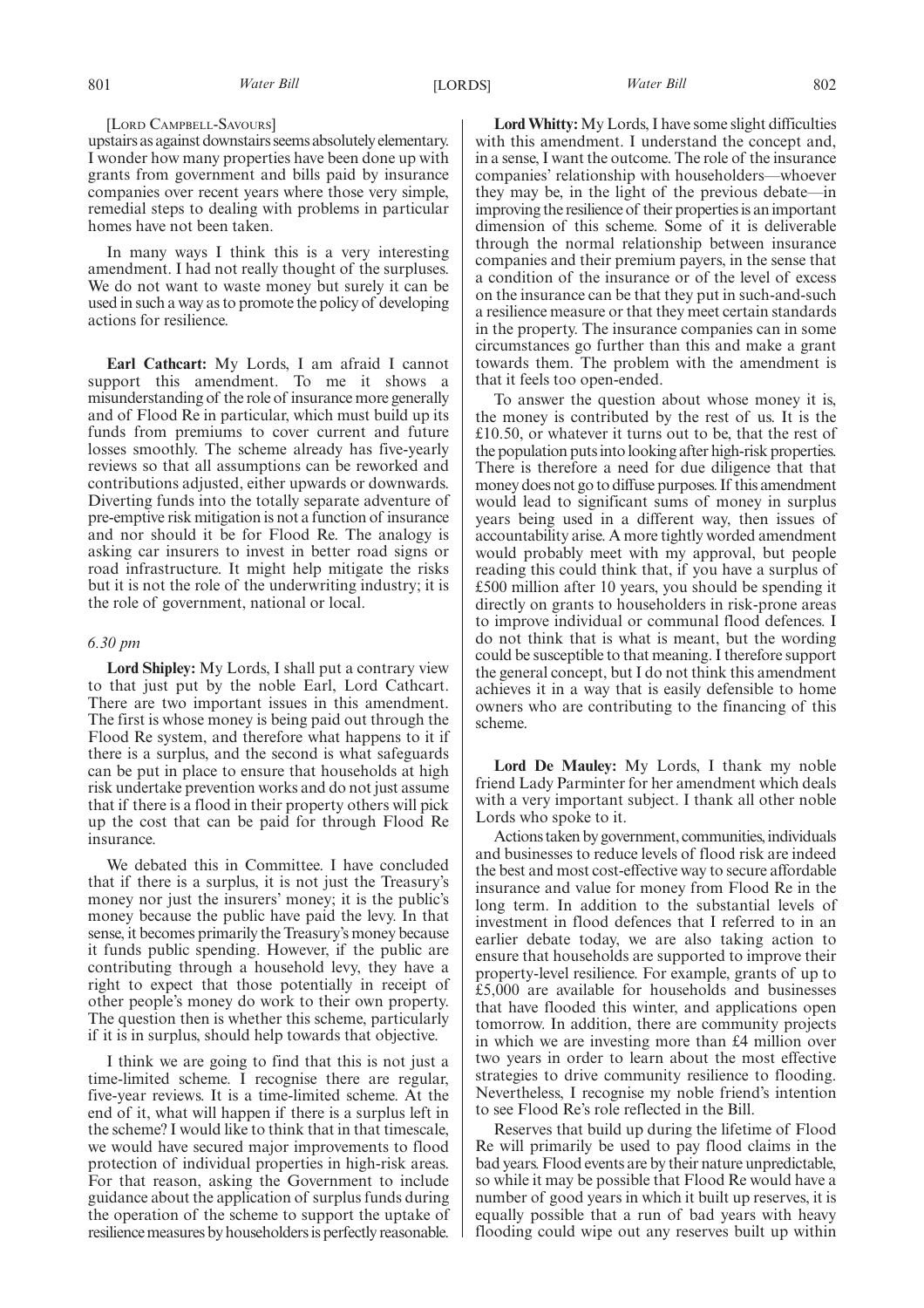Flood Re. As such, it is not easy to identify surplus funds, and any decision about Flood Re's reserves will need to involve judgment about the level of cover needed for the unpredictable risks it bears.

Added to this, as an authorised re-insurer, Flood Re will be required by the Prudential Regulation Authority to hold certain minimum levels of capital. Any commitment by Flood Re to spend a certain portion of reserves in a certain way—for example, on betterment or resilience—would necessarily increase the amount of capital it is required to hold on an ongoing basis, having an impact on the cost of the scheme and ultimately the levy.

It may well be that, in due course, the Flood Re administrator decides that investments of the sort my noble friend would like to see present the best way of Flood Re fulfilling its obligations to manage the transition and act in the public interest. However, these are choices that are difficult to make before the scheme is established or has any sort of track record. Nothing in the Bill precludes this.

Alternatively, in due course, Flood Re may decide, in consultation with government, that the best use of any surplus is to reduce the level of the levy, thereby helping to deliver affordability for all policyholders, not just those in Flood Re. We would not, at this stage, wish to see Flood Re's hands tied in legislation that could have an unpredictable and undesirable effect.

We have always been clear that there should be a gradual transition to more risk-reflective prices. We expect the transition plan to set out how Flood Re intends to support households to adapt to the withdrawal of support from Flood Re over time. We will not designate Flood Re unless we are satisfied with the industry's proposals for the scheme, including the transition plan.

It is important for Flood Re to retain flexibility in the way it discharges its public interest duty and plans for transition in order to ensure that it is in a position to balance these requirements against its core financial obligations. However, my noble friend's amendment draws attention to the need to offer more clarity about what might happen in the event that a surplus is accumulated, particularly in relation to managing the transition.

I should say that I have considerable sympathy for the points made by the noble Lord, Lord Campbell-Savours. I have first-hand experience of where exactly the type of sensible resilience measures he has suggested cost no more than putting things back exactly as they were before the flood so the insurance claim could cover them. He also referred to advice, which is clearly an important part of that. A number of sources of independent advice are available today. The National Flood Forum can direct flood victims to appropriate measures. Furthermore, we are continuing to discuss with the industry whether any of the reserves could be used to fund surveys.

As I have said, I am very grateful to my noble friend and the noble Lord, Lord Krebs, for bringing this to my attention. I would like to take the opportunity to discuss their proposals with them further before Third Reading. Although I cannot of course guarantee that I shall be able to bring something back, I may be able to clarify the Government's position further. I hope that I can persuade my noble friend to withdraw her amendment.

**Baroness Parminter:** I thank the noble Lord, Lord Krebs, the noble Lord, Lord Campbell-Savours, and my noble friend Lord Shipley, for their support for this amendment.My noble friendLord Cathcart suggested that I may have misunderstood the insurance industry. We all have our dirty secrets, and many noble Lords may think of me as a squeaky-clean campaigner, but I have to say that I have been employed in the City by Lloyd's of London, so I do know a thing or two about insurance.

I accept the point made by the noble Lord, Lord Whitty, that the wording of the amendment may not be as clear as we would all hope to achieve to ensure that any surplus funds are used to manage down flood risk and help people to transition to a better place at the end of this temporary scheme. I hoped that it would be seen to be not prescriptive and unhelpful and I am very grateful again for the comments of my noble friend the Minister and for his kind offer of discussions with myself and the noble Lord, Lord Krebs, which we are both delighted to accept. We will return to this matter at Third Reading. On that basis, I beg leave to withdraw the amendment.

*Amendment 90ZA withdrawn.*

#### *Amendment 90A*

*Moved by Baroness Northover*

**90A:** Clause 53, page 109, leave out line 10 and insert "obtain the consent of the FR Scheme administrator, which is not to be unreasonably withheld."

*Amendment 90A agreed.*

#### *Clause 54: Scheme administration*

#### *Amendment 90B*

## *Moved by Baroness Northover*

**90B:** Clause 54, page 109, line 26, at end insert—

"( ) Regulations under subsection (1) may require the FR Scheme administrator to provide the following information to relevant insurers who have issued insurance policies that are reinsured under the FR Scheme, so that those insurers may supply the information to holders of those policies—

- (a) information about how to find out about the levels of flood risk to which an area in which household premises are situated is subject and how any flood risk may be managed;
- (b) information about the FR Scheme, including information about the effect of section 51(2)(b) (transition to risk-reflective pricing of flood insurance for household premises)."

**Baroness Northover:** My Lords, in Committee, the noble Lord, Lord Krebs, tabled an amendment which sought to require the Flood Re scheme administrator to increase awareness among the beneficiaries of Flood Re about their local flood risk. We are very grateful to the noble Lord, Lord Krebs, for highlighting this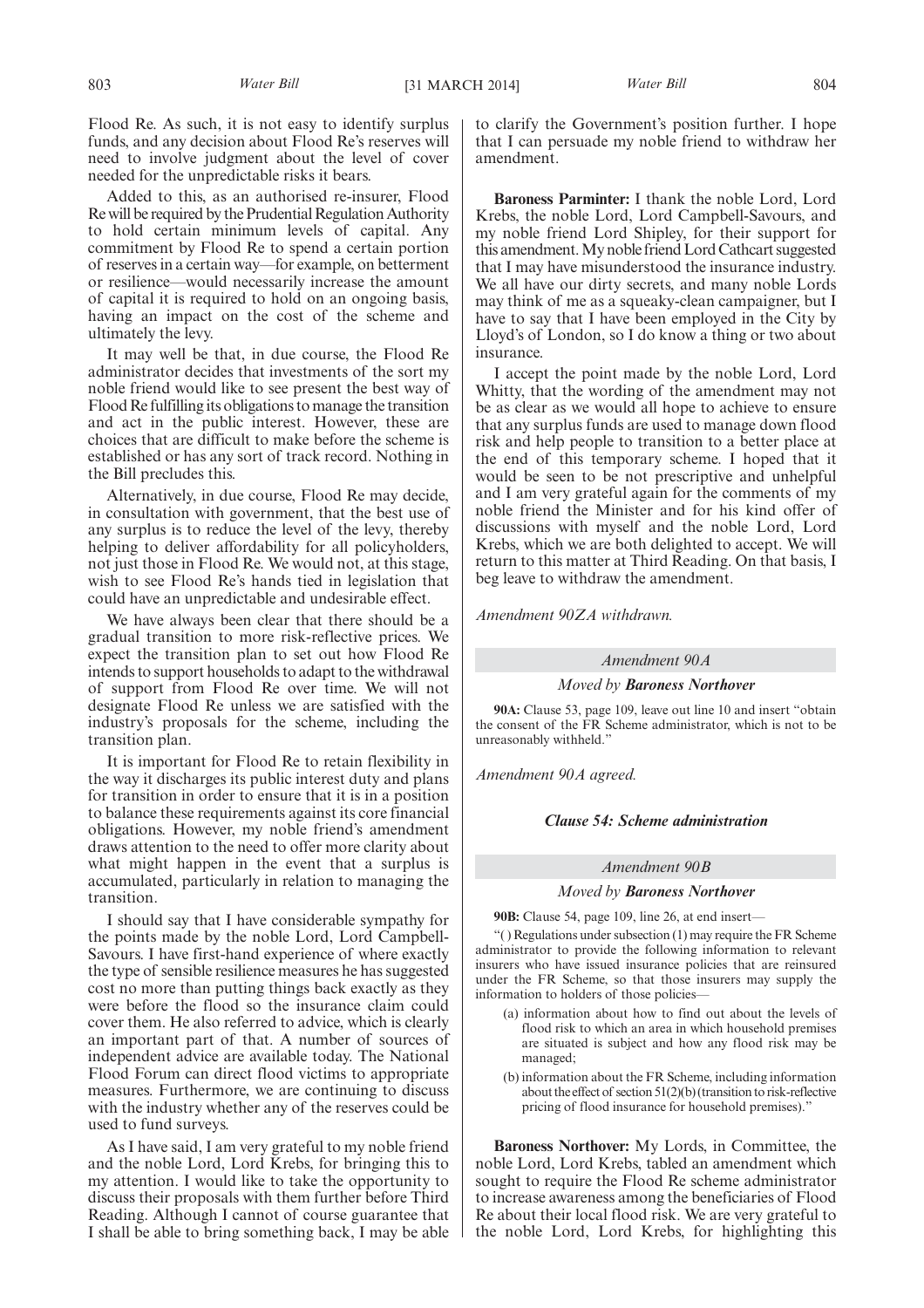#### [BARONESS NORTHOVER]

important matter. In Committee, we explained that we agreed with the intention behind the noble Lord's amendment and agreed to consider this further and return to it on Report. We think it is important that policyholders whose buildings, contents or combined insurance policies are ceded to Flood Re know about their flood risk so they can take simple measures such as signing up to free flood warnings as well as investigating longer-term options for managing their flood risk.

To plan for the future, these households also need to understand the likely impact of the transitional nature of the Flood Re scheme, which is subsidising their premiums. I am therefore today bringing forward Amendment 90B, which would allow the Secretary of State to require Flood Re, through regulations, to provide information for relevant insurers to pass on to their policyholders who will benefit from Flood Re. The information would cover the Flood Re scheme, flood risk and actions that householders can take to reduce the risk and impact of flooding. Our expectation is that standardised information will be sent to the customer by the relevant insurer that is ceding the policy to Flood Re. This makes sense because it maintains the relationship between insurers and their customers. Flood Re will need to work with the flood risk management authorities in the UK to ensure the information about flood risk is accurate and appropriate.

As a consequence of this amendment we are also making three other minor amendments, Amendments 90H, 90J and 90K, which affect Clause 69 and give the Secretary of State powers to make regulations defining "flood" and "flood risk" in the context of Flood Re and not just in the context of the flood insurance obligation, as was the case previously. I beg to move.

#### *6.45 pm*

**Lord Grantchester:** My Lords, I rise to speak to Amendment 90CE, which is grouped with these amendments. I was slightly confused as to whether the Government were putting their name to our amendment, because I noticed that we have a little "g" in front of our Amendment 90CE. But I will take that as a misprint and that I must still convince the Government of the merit of the case.

The amendment would put in place regulations that would add clarity to set the date of commencement for Flood Re. It would also create a data base of properties at risk of flooding and indicate whether the property is covered by the flood scheme. The amendment will insist that the database must be set up before Flood Re starts, as that would be logically helpful.

I begin by welcoming the Government's helpful concession, particularly in Amendment 90B, which sets out regulations to allow insurers to provide information to policyholders in the scheme. We are glad that the Government have listened and acted on our concerns expressed in Committee with the introduction of their amendment, but we still feel that it does not go far enough. Delivering information to those already in the scheme—that is, policyholders—is helpful as far as it goes. Although it is important that insurance companies are well equipped and able to deliver information to policyholders in relation to the flood scheme and how they can protect their properties adequately, we believe that the database proposed by our amendment would be a lot more useful, primarily for potential homeowners but also for mortgage lenders. It has become much more difficult of late for people to get mortgages and it is even more difficult to get a mortgage if the mortgage lender is at all concerned about damage from flooding. As such, information should be provided to home buyers at the start of their journey of finding a home rather than further along the process, after they have agreed with the vendor on a purchase or when they are at the stage of consulting mortgage companies after engaging solicitors. The database must be accessible to everyone and allow them to check whether a property for sale or rent is covered by the scheme and highlight its risk to flooding. This would prevent the all too recognisable reality experienced by people in the recent flooding whereby home owners were blindsided by their properties flooding and then found themselves caught when their insurance companies reassessed their policy terms. The database would also avoid the scenario whereby a home owner may believe that they are covered by Flood Re when in reality they are not.

It is a very straightforward amendment, which brings the whole subject of the database and properties into the public domain. It would add transparency and clarity to the scheme. At present, with the complicated nature of the scheme, especially in terms of eligibility, we should do all that we can to assist those potentially affected by the scheme by making them all the more aware of where they stand with regard to flood insurance on the property that they are inquiring about, not just once they become policyholders. We have already heard today of the complexities behind the scheme as regards leaseholders, as well as the exclusions for small businesses and other aspects.

**Baroness Northover:** My Lords, I thank the noble Lord, Lord Grantchester, for tabling Amendment 90CE, which proposes a publicly searchable database of flood risk. I am desolate that I must disappoint him as we cannot accept the amendment even though it does have a little "g" in front of it. Nevertheless, we agree with the intention behind the amendment that households that are ceded to Flood Re should be made aware of their flood risk. Knowing about flood risk is essential to helping affected households to manage their flood risk effectively, both in the short and long term. That is why we have recently published a note entitled *Homebuyers and Their Flood Risk*, in which we have explained the information currently available to prospective homebuyers.

It is a well established principle of the conveyancing process that the onus is on the buyer of a property to conduct their own searches and investigations into the potential risks to that property. In England, the Environment Agency provides a freely accessible resource of flood risk information for any area. Anyone may use this service to identify whether their post code is at risk of flooding from rivers, the sea or surface water. Similar resources are available to households in other parts of the UK. Should a household wish to identify flood risks specific to their property, commissioning a flood risk survey from a suitably experienced professional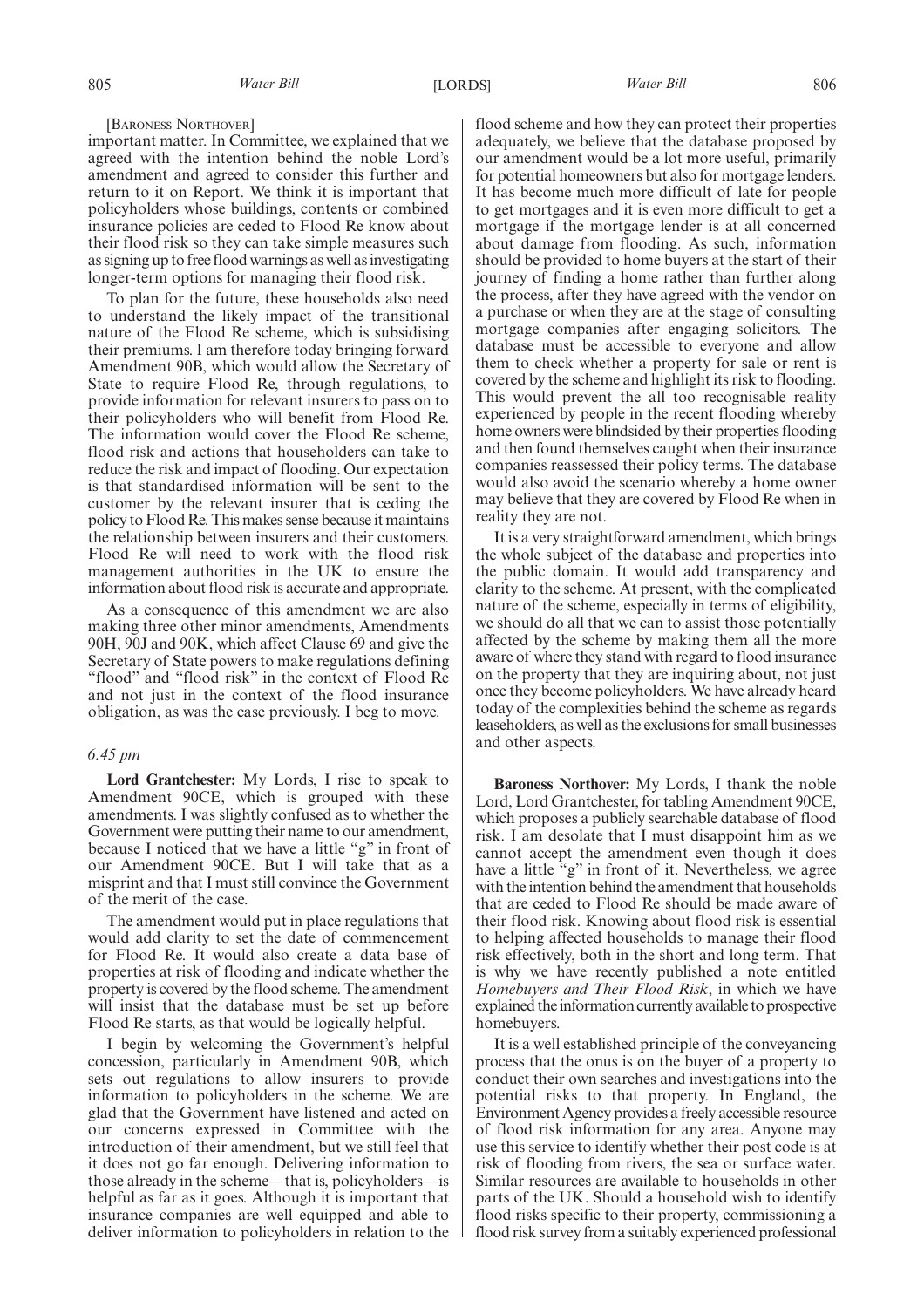would identify the ways in which water can enter a property and what measures could be taken to prevent or limit possible damage. We believe that requiring Flood Re to help insurers guide their customers to information about flood risk and how to manage it will add significantly to public awareness of flood risk. That is why I moved Amendment 90B and I thank the noble Lord, Lord Grantchester, for his welcome of it. I hope therefore that noble Lords are willing to accept the government amendments in this group and that the noble Lord will be content not to move his amendment.

*Amendment 90B agreed.*

*Amendments 90BA and 90C*

### *Moved by Baroness Northover*

**90BA:** Clause 54, page 110, line 23, leave out paragraph (a) 90C: Clause 54, page 111, line 1, after "section" insert " "flood insurance" has the meaning given in section 51;"

*Amendments 90BA and 90C agreed.*

# *Clause 56: Disclosure of information: preparatory purposes*

### *Amendments 90CA to 90CD*

### *Moved by Baroness Northover*

**90CA:** Clause 56, page 111, line 14, leave out subsection (1) and insert—

"(1) The Commissioners for Her Majesty's Revenue and Customs may disclose relevant HMRC council tax information to any person who requires that information for either of the following descriptions of purposes—

- (a) purposes connected with such scheme as may be established and designated in accordance with section 51 (in any case arising before any scheme is so designated);
- (b) purposes connected with the FR Scheme (in any case arising after the designation of a scheme in accordance with section 51).

(1A) A person to whom information is disclosed under subsection  $(1)(a)$  or  $(b)$ –

- (a) may use the information only for the purposes mentioned in subsection  $(1)(a)$  or  $(b)$ , as the case may be;
- (b) may not further disclose the information except with the consent of the Commissioners."

**90CB:** Clause 56, page 111, line 19, at end insert—

""relevant HMRC council tax information" means HMRC council tax information relating to premises which are household premises and consisting of any of the following—

- (a) the address (including the postcode) of the premises;
- (b) the council tax valuation band in which the premises fall;
- (c) information about when the premises were constructed;
- (d) the National Land and Property Gazetteer unique property reference number for the premises;
- (e) the unique address reference number allocated to the premises by the Valuation Office of Her Majesty's Revenue and Customs."

**90CD:** Clause 56, page 111, line 20, leave out subsection (3) and insert—

"(3) The Secretary of State may by regulations amend the definition of "relevant HMRC council tax information" in subsection (2).

(4) If the Secretary of State by regulations under subsection  $(3)$  amends the definition of "relevant HMRC council tax information" to add further descriptions of information, those regulations may include the provision described in subsection (5).

(5) The regulations may provide that if a person discloses, in contravention of subsection (1A)(b), information which is relevant HMRC council tax information by virtue of the regulations and which relates to a person whose identity—

(a) is specified in the disclosure, or

(b) can be deduced from it,

section 19 of the Commissioners for Revenue and Customs Act 2005 (wrongful disclosure) applies in relation to that disclosure as it applies in relation to a disclosure, in contravention of section 20(9) of that Act, of revenue and customs information relating to a person whose identity is specified in the disclosure or can be deduced from it.

(6) The Secretary of State must consult the Commissioners for Her Majesty's Revenue and Customs before making regulations under subsection (3).'

*Amendments 90CA to 90CD agreed.*

*Amendment 90CE not moved.*

### *Clause 57: Flood insurance obligations*

### *Amendment 90D*

#### *Moved by Baroness Northover*

**90D:** Clause 57, page 111, line 37, leave out "relating to the effects of flooding" and insert "arising from a flood"

*Amendment 90D agreed.*

### *Amendment 90DA*

### *Moved by Lord Whitty*

**90DA:** After Clause 63, insert the following new Clause— "Appeals on removal from the Flood Reinsurance Scheme

(1) The Secretary of State shall by order establish a right of appeal for a household which has been removed from the Flood Reinsurance Scheme.

(2) The Financial Conduct Authority shall be responsible for the hearing and administration of appeals under subsection (1).

- (3) An order under subsection (1)—
	- (a) shall be made by statutory instrument; and
	- (b) may not be made unless a draft has been laid before and approved by resolution of each House of Parliament.

(4) An order under subsection (1) must be made before the Flood Reinsurance Scheme has been implemented."

**LordWhitty:**My Lords, Amendment 90DA is relatively straightforward. Clause 63 provides for reviews and appeals against premises being deemed not eligible to be entered in the register of those covered by Flood Re. As it is written, Clause 63 indicates that when the register is drawn up there is a list of which households are either in or out, according to the risk assessment at the time.

This is a 25-year scheme and things will change over 25 years. My amendment is designed to add to the provisions of Clause 63 and appeal against the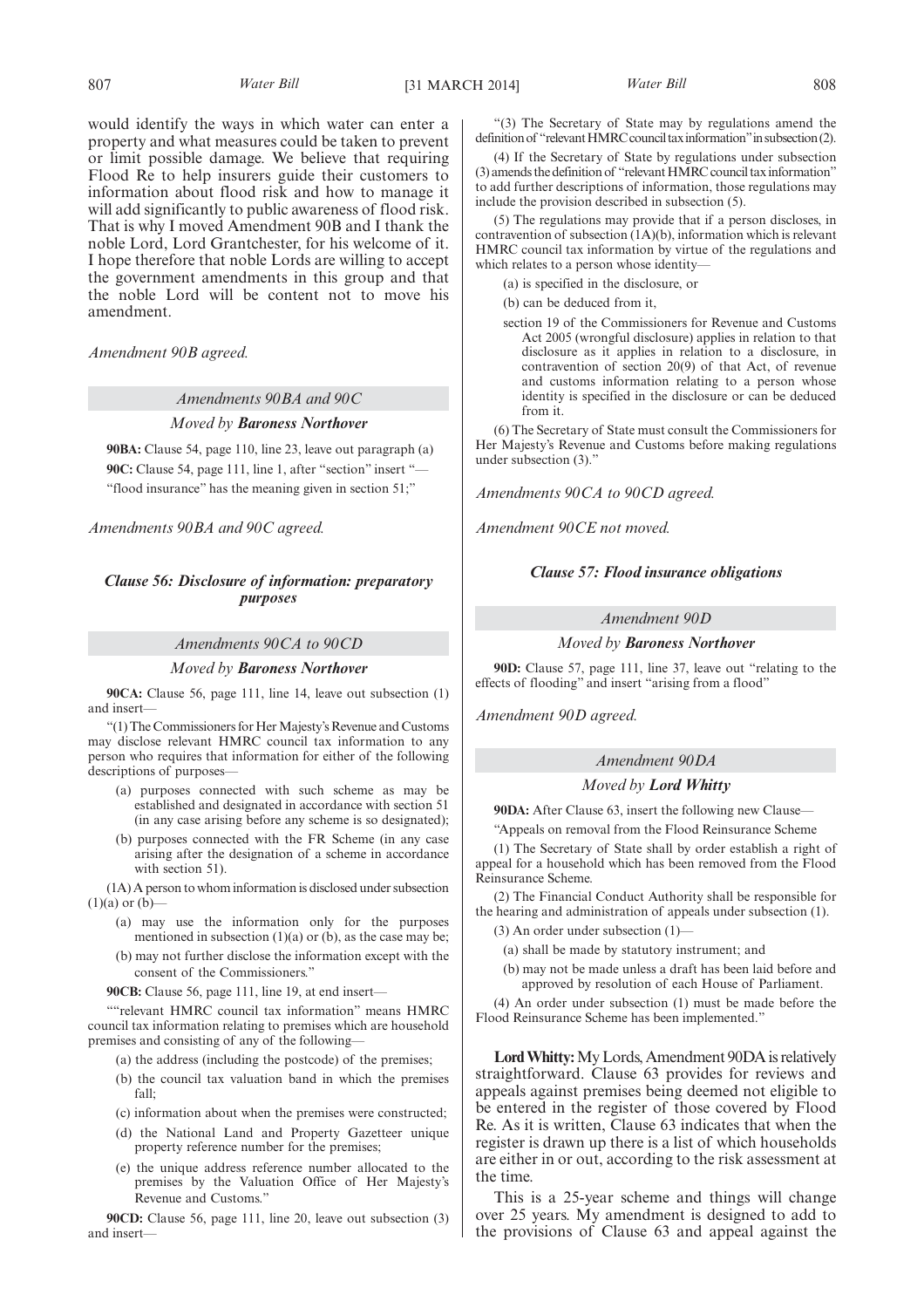[LORD WHITTY]

removal from that list at a later stage. It is really a tidying-up. However, removal from the list could arise for a number of different reasons. It could be because the insurance sector had decided that the risk had changed; but that could be because the Committee on Climate Change—the noble Lord, Lord Krebs, is no longer in his place—had advised of a change and that there was less risk in that particular area. It could be that the Environment Agency's map had changed. It could be that the aggregated data from the insurance companies showed that that type of property was at less of a risk than it was assumed to be at the beginning of the scheme, bearing in mind that we are potentially 25 years on. It could be that resilience had been provided on some other basis—for instance, a flood defence scheme may have been built down the road—or that the catchment management in that area had significantly improved and diverted the flood away from that property to somewhere else. In an urban area, it could be that there had been major investment in the drainage system, which meant that the property was significantly less susceptible to surface flooding. There are all sorts of reasons why, objectively, the flood risk might diminish. Regrettably, in the light of the macro information from the Committee on Climate Change, it is more likely that a property will be drawn into the list than drawn out of it; but there will be such exclusions.

There could also be exclusions that are more esoteric to the insurance industry, in the sense that if insurance companies were insisting, as a condition of continued insurance, that that resilience measure should be introduced at the expense of the householder, one way or another, and the householders were not prepared to provide for that level of resilience expenditure, then either the offer, or renewal, of insurance would be taken away or the excess would be put at a level which the premium payer was not prepared to pay.

There are all sorts of reasons why a property might end up being removed from that list. If that is the case, there has to be the equivalent appeal against that in a situation where one is excluded from the list from the word go. As I read it, Clause 63 provides only for exclusion from the register in the first place; it does not provide for removal from the register. My amendment seeks to correct that gap. I beg to move.

**Baroness Northover:** My Lords, I thank the noble Lord, Lord Whitty, for this amendment. As we have previously discussed, a rigorous regulatory and dispute resolution regime for the insurance industry already exists, to ensure that insurers treat their customers fairly. Flood Re will not change the direct relationship between the insurer and the householder. Where households do not feel that a complaint has been treated fairly, they can contact the Financial Ombudsman Service, which offers a free dispute resolution service for people who wish to complain about how their insurance company has treated them.While the Financial Ombudsman Service is equipped to deal with individual complaints, the Financial Conduct Authority has a statutory objective to protect the wider interests of consumers and ensure that firms are giving a fair deal to their customers.

We need to remember that Flood Re is a voluntary scheme: insurers are not obliged to use it. We therefore maintain that there is no need for a specific appeal mechanism for Flood Re per se. Flood Re is not based on a register of properties; it is a voluntary scheme and so there are no grounds for an appeal mechanism.

However, the noble Lord is emphasising concern about who might be excluded from Flood Re over time. As was said in the other place, the memorandum of understanding agreed between the Association of British Insurers and the Government last year talked about genuinely uninsurable properties. As my honourable friend the Parliamentary Under-Secretary of State for Water, Forestry, Rural Affairs and Resource Management said, there will be no such thing as a genuinely uninsurable property at the start of Flood Re. However, there might be a case that over time, if householders choose to take no action to tackle their flood risk, Flood Re might seek to find a mechanism whereby they no longer benefit from the public subsidy. We have reflected further on that issue, working closely with the ABI. I can reassure noble Lords that our focus is on supporting households to become more resilient, not on excluding them from the Flood Re scheme.

As householders with policies ceded to Flood Re will be benefiting from subsidised insurance, important signals to them about flood risk—for example, the price of insurance and the levels of excess charged—will be lost. We have therefore agreed with the industry that Flood Re will provide information to insurers to pass to householders about flood risk, Flood Re itself and how to reduce the likelihood and impact of flooding. An amendment to that effect has been tabled.

We are continuing to explore with industry how people could be incentivised, perhaps, for example, by Flood Re paying for a survey after a property has flooded a number of times. My noble friend mentioned that. This would depend on Flood Re having sufficient reserves. Another incentive could be to increase the excess after repeated flooding.

There are a number of practical considerations to work through. However, there is a clear commitment between the Government and the insurance industry to putting in place an incentive-based approach rather than an exclusionary approach. I hope that noble Lords will also agree that the approach we have outlined strikes a fair and appropriate balance between supporting householders at high flood risk and the affordability of the scheme as a whole, and that the amendment will therefore be withdrawn, bearing in mind what I said at the beginning about the direct relationship between the insurance company and the householder and the means of redress that they can avail themselves of.

# *7 pm*

**Lord Whitty:** My Lords, I thank the noble Baroness for that reply but I am not sure that it entirely meets the point. As a former chair of Consumer Focus, I am very familiar with the steps that people can take to obtain redress from financial services agencies, including the insurance industry. I am perhaps slightly less sanguine about the effectiveness of it but that is a different matter. However, the fact is that the Bill provides for a register and, in Clause 63, provides for people to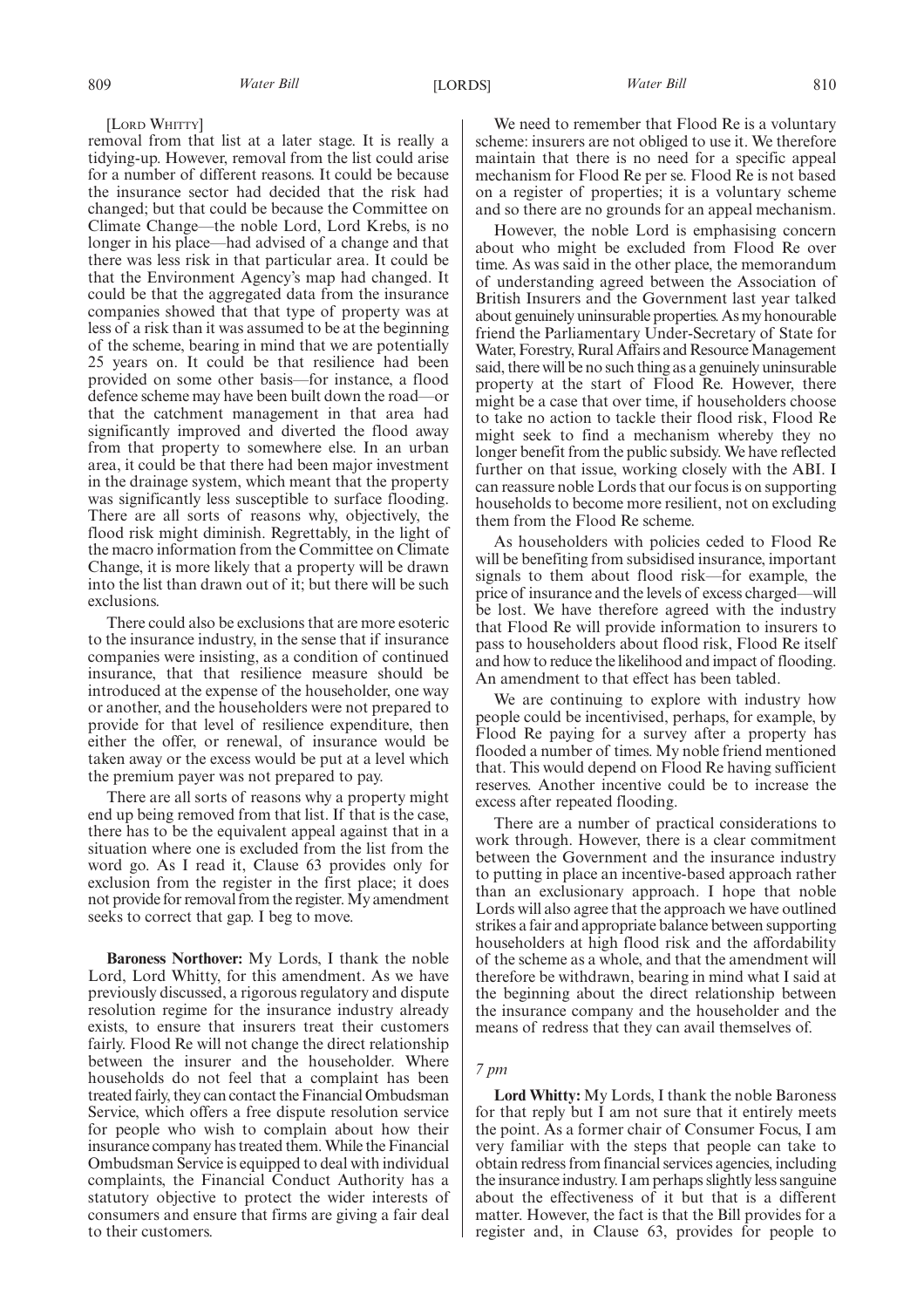appeal against a body being excluded from that register in the first place. Unless I am completely misunderstanding the issue and what the noble Baroness said, I took it she accepted that there was a possibility of someone being excluded in one of the situations that I described namely, when the insurance company's request that the householder introduced some resilience measures at their own expense as a condition of continuing to have that insurance could lead to their exclusion from the list. All I am saying is that if there is an appeals process at the beginning, why is there not one all the way through? I may have misunderstood something that the noble Baroness said and the purpose of Clause 63.

**Baroness Northover:** Perhaps I can clarify at least one point in relation to Clause 63 and the register. Clause 63 relates to the flood insurance obligation. It is not relevant to Flood Re. However, I am happy to write to the noble Lord to clarify this area.

**Lord Whitty:** That would be useful for all concerned, so I will shut up. I am very grateful for the Minister's offer to write to me. I beg leave to withdraw the amendment.

*Amendment 90DA withdrawn.*

# *Clause 69: Interpretation*

# *Amendments 90E to 90K*

*Moved by Lord De Mauley* **90E:** Clause 69, page 120, line 30, at end insert—

"(A1) In this Part "insurer" means—

- (a) a person who—
	- (i) is authorised for the purposes of the Financial Services and Markets Act 2000 (see section 31 of that Act), and
	- (ii) has permission to carry on the activities specified in Article 10 of the Financial Services and Markets (Regulated Activities) Order 2001 (S.I. 2001/544), or
- (b) a member of the Society (within the meaning of the Lloyd's Act 1982).

"(A2) The Secretary of State may by regulations amend the definition of "insurer" in subsection (A1)."

**90F:** Clause 69, page 120, line 31, after "define"insert ""relevant insurer"

**90G:** Clause 69, page 120, leave out lines 32 and 33

**90H:** Clause 69, page 120, line 38, at end insert—

 $" "find"$ 

90J: Clause 69, page 120, line 39, leave out ""flood insurance"" and insert—

""flood risk""

**90K:** Clause 69, page 121, line 7, after "subsection" insert "(3) or"

*Amendments 90E to 90K agreed.*

# *Clause 70: Period of operation*

*Amendment 90L Moved by Lord De Mauley*

**90L:** Clause 70, page 121, line 33, leave out "(including" and insert "(whether or not otherwise capable of being transferred, and including"

*Amendment 90L agreed.*

### *Clause 71: Regulations and orders*

*Amendments 90M to 90T Moved by Lord De Mauley*

90M: Clause 71, page 122, line 7, at end insert-

"(1A) Subsection (1) does not apply in relation to an order under section 70(3) if the only provision made by the order is provision for, or in connection with, the transfer of property, rights and liabilities."

**90N:** Clause 71, page 122, line 16, at end insert—

"(za) regulations under section 51 (the Flood Reinsurance Scheme),

(zb) regulations under section 52 (Scheme administrator),"

**90P:** Clause 71, page 122, line 17, leave out "53(1)" and insert "53"

**90PA:** Clause 71, page 122, line 17, at end insert—

"( ) regulations under section 56,"

**90Q:** Clause 71, page 122, line 17, at end insert—

- "(aa) regulations under section 54 (Scheme administration), (ab) regulations under section 57 (flood insurance obligations),
- (ac) the first regulations to be made under section 58 (target number),
- (ad) regulations under section 59 or 60 (information),
- (ae) the first regulations to be made under section 61 (register of premises subject to greater flood risk),"

**90R:** Clause 71, page 122, line 19, at end insert—

- "(ba) regulations under section 65 (compliance reports),"
- **90S:** Clause 71, page 122, line 21, leave out "or" and insert—

"(da) regulations under section 69 (interpretation), or"

**90T:** Clause 71, page 122, line 24, at end insert—

"( ) If a draft of an instrument containing an order under section 70(3) would, apart from this subsection, be treated for the purposes of the Standing Orders of either House of Parliament as a hybrid instrument, it is to proceed in that House as if it were not a hybrid instrument."

*Amendments 90M to 90T agreed.*

### *Amendment 91*

### *Moved by Earl Cathcart*

**91:** After Clause 73, insert the following new Clause—

"Internal drainage boards: apportionment of drainage expenses (1) The Land Drainage Act 1991 is amended as follows.

(2) In section 37(5) (apportionment of drainage expenses), at end insert—

- "(f) in the case of—the Secretary of State may by order define an equivalent measure for valuing the land".
	- $(i)$  any land to which none of the paragraphs  $(a)$  to  $(d)$ applies and it is not possible to calculate a value under paragraph (e)(ii) as the relevant rating lists no longer exist or cannot be located, or
	- (ii) land to which one of paragraphs (a) to (c) does apply but for which the relevant rating lists no longer exist or cannot be located,
	- the Secretary of State may by order define an equivalent measure for valuing the land"."

**Earl Cathcart:** My Lords, my noble friend Lord Howard moved this amendment in Committee. Unfortunately, he cannot be here today and has asked me to move it again on his behalf.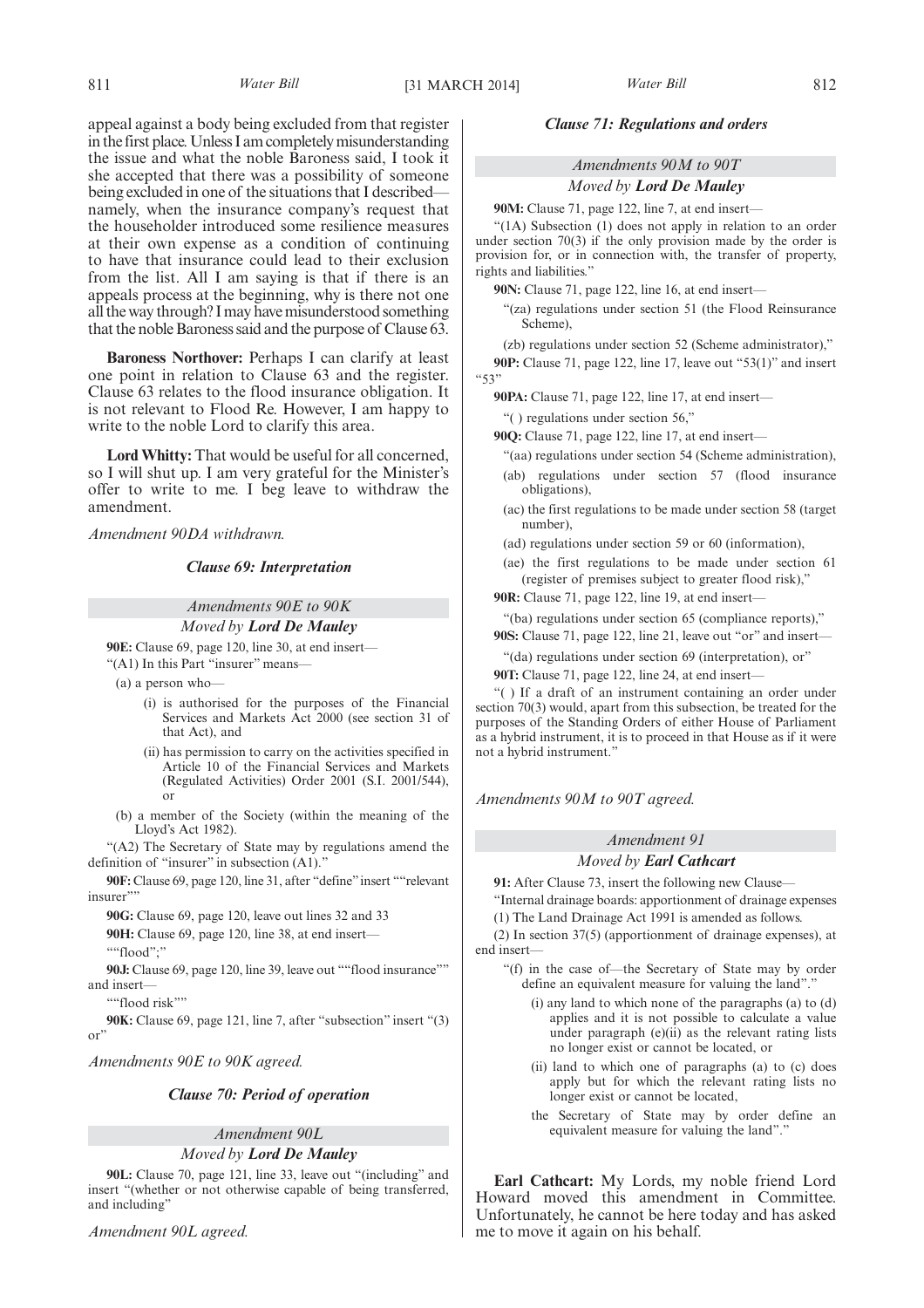[EARL CATHCART]

As a farmer, I pay land drainage rates and, in a past life, I was a member of a Norfolk internal drainage board. Internal drainage boards get their funding from two sources: from farmers and agricultural landowners, for draining agricultural land—this is the land drainage rate; and from local authorities, for draining developed areas—this is the special levy. IDBs work out the special levy that they charge local authorities based on the value per hectare of the developed land. This is clearly set out in the Land Drainage Act 1991. This amendment does not change this calculation, which is clear, fair and transparent. IDBs need to know the value per hectare of developed land to calculate the special levy. However, the Land Drainage Act 1991 says that IDBs must work out the value per hectare of developed land from lists of rateable values of property compiled in 1990—25 years ago. Using these old lists of rateable values to work out the value per hectare of developed land is neither fair nor transparent as the IDB needs to have the lists. In many cases, the lists no longer exist. In addition, they are out of date and do not include anything built after 1990. As the lists are out of date, the variation of values in them may be wrong as relative property values between areas have changed since1990.

The only way to solve this problem is to change the Land Drainage Act through this amendment to give the Defra Secretary of State the power to set out another way of working out the value per hectare of developed land, so that IDBs do not have to use the old rateable value lists, if they have them.

The amendment is not prescriptive. We do not want to repeat the mistakes of the past by setting the way of working out the value per hectare of developed land in primary legislation. The amendment would rectify that mistake by taking the prescription out of the Land Drainage Act and instead giving discretion to Defra to set a method that is appropriate now, and to change it in the future if circumstances change. This is important as IDBs do vital work not just in protecting people, their homes and businesses and some of our best farm land, but also play a key role in keeping our power stations, ports, roads and railways working.

In addition to their usual maintenance costs, IDBs now face heavy bills to repair and rebuild defences, drainage ditches and pumping stations after the ravages of this winter, with its record rainfall and the biggest tidal surge in 60 years. Unless IDBs have a fair way of valuing developed land, they cannot set a fair special levy on local authorities, so they cannot raise the funds they need to do their vital work. This amendment will ensure that IDBs can get the funds to do their vital work, while also sorting out past mistakes by replacing prescriptive and out-of-date legislation with a simple discretionary power.

After my noble friend Lord Howard brought forward this amendment in Committee, my noble friend Lord De Mauley wrote to all 120-odd IDBs to ask whether this was a concern for them. When I met my noble friend Lord De Mauley and his officials last week, he said he could not conclude that it was an overwhelming concern as he had had only six responses from the IDBs. I do not know the timescale between the letter being sent out and our meeting, but I do not think it was that long. I do not know what the latest position is with regard to responses from the IDBs, but I do know that the Association of Drainage Authorities has written supporting the amendment. The CLA and the NFU have also written supporting the amendment.

The letter from the NFU adds another point that I have not raised yet. It states:

"The NFU … considers that there is a need for this change both for existing IDBs but also to enable the creation of new IDBs in areas where they don't currently exist, we would therefore urge support of this amendment".

It goes on:

"Such an amendment is especially important for areas where the Environment Agency is considering to withdraw from maintaining significant drainage assets. It is our view that in areas such as on the Pevensey Levels in East Sussex or within the Alt Crossens catchment in West Lancashire, to name but two, there is a strong need for IDBs to be established in order that existing water level management activity may continue and that the cost of that activity is shared equitably between the beneficiaries".

I hope my noble friend will accept this amendment. Being more realistic, I hope that he does not reject it today, but rather agrees to take it away and look at it between now and Third Reading. If he then agrees that there is a hole that needs plugging, he can either accept the amendment or come back with his own. I beg to move.

**Lord Grantchester:** My Lords, during our debates in Committee, the amendment of the noble Lord, Lord Howard of Rising, and the noble Earl, Lord Cathcart, seemed purely a matter of practicality. The noble Earl should be congratulated on finding this shortfall in the relevant documents. The Minister wished to reserve the Government's position pending further evidence. I merely rise to ask the Minister whether the position could be addressed by secondary legislation. That would allow Parliament to keep a watch on the situation and assess when and if it develops.

**Lord Cameron of Dillington:** My Lords, I apologise that I did not manage to get in before the Labour Front Bench. Before the excellent exposition by the noble Earl, Lord Cathcart, I had no detailed knowledge of the technical benefits brought about by this amendment. However, I do know about the vital importance of the role of IDBs in the land drainage sector, both as a former chairman of the CLA water committee, who was once the keynote speaker at an Association of Drainage Authorities lunch—a memorable occasion—and as a farming resident in Somerset.

The 2010 Act, not entirely wisely in my view, gave new land drainage responsibilities to county councils and district councils, taking away from the previously comprehensive responsibility of the Environment Agency and IDBs. This has caused a degree of chaos, certainly in Somerset, with no one really taking full responsibility for their duties or even, to begin with, knowing what those duties entailed. That is by the by. My key point is that the one solid rock in all this has been the IDBs. Their local and comprehensive technical and engineering expertise is absolutely vital and we would be lost without them. Anything that helps them to perform their duties better must be in all our best interests. I strongly support this amendment, which would seem to further that end.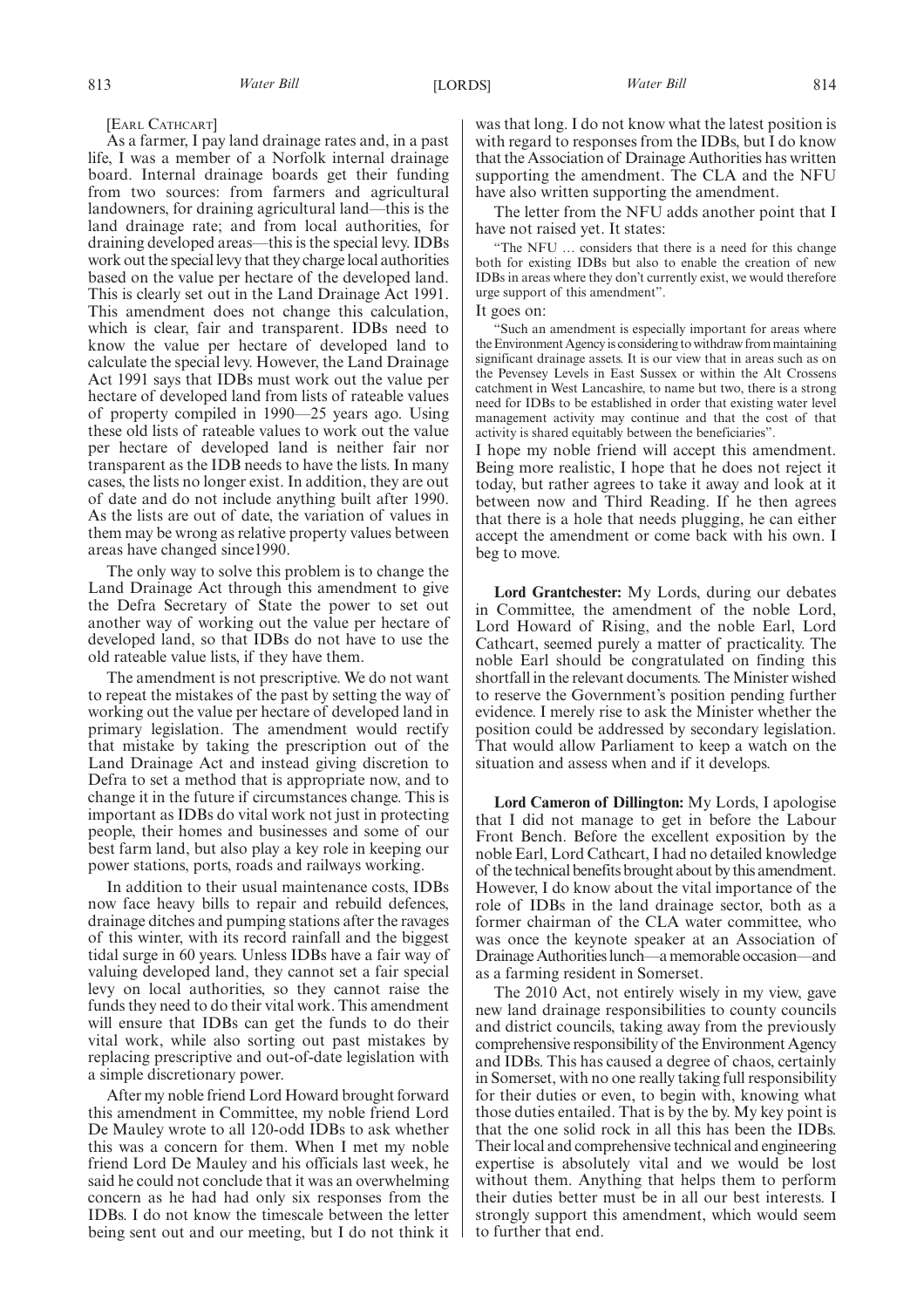**Baroness Northover:** My Lords, I thank my noble friend for raising this issue again and other noble Lords for contributing their expertise. As we previously explained in Committee, the Government value and support the important work that internal drainage boards, IDBs, undertake to manage water levels, reduce flood risk and protect critical infrastructure. We want to ensure that they can carry out their work without unnecessary hindrance. Defra has also developed a close and constructive working relationship with the Association of Drainage Authorities, ADA. Defra officials meet with ADA on a regular basis, including through a technical advisory group, which meets quarterly, to discuss a wide range of issues relating to IDBs. It is helpful that my noble friends have raised this issue with us, as ADA had not highlighted this previously as a potentially significant or widespread problem.

We have since sought information on this issue from ADA, as my noble friend indicated, and are in continuing discussion with them. ADA has written to all 120 IDB clerks to gather their views on this issue. Responses have been received within the past month and I can update the numbers. From a small number of IDBs, five say that they have access to rating lists, while six have said that they foresee a possible need for an amendment such as this. We do not therefore yet have the evidence to demonstrate that the unavailability of rating lists poses a widespread practical problem for IDBs.

### *7.15 pm*

We are therefore not satisfied that there is a definite need for legislative change to address this particular concern. We are also not satisfied that the power that my noble friend has proposed necessarily offers the right approach to addressing this concern, should legislation be required. The power would require the Secretary of State to define an equivalent measure for valuing land. However, if it turns out that the original rating lists are no longer available in some parts of the country, it may prove challenging or impracticable to design a completely equivalent system.

This might mean that we would have to consider a wider revaluation of the urban land. This would have the effect of increasing special levies on unitary and district authorities and could, of course, in turn increase council tax for ratepayers in IDB areas. Given the potential impact of this power on taxation, we would need to consult across government, and wider consultation with the public would also be required. Therefore, as can be seen, there are a number of potentially serious unintended consequences of implementing such a power. We therefore need to give these a great deal of careful thought and fully understand their impact.

We appreciate that this is intended to be only an enabling power. However, this power is more than just a technical amendment and Parliament would rightly expect to see considerable detail explaining how the Government intended to use such a delegated power before agreeing to its inclusion in the Bill. I heard what the noble Lord, Lord Grantchester, said. I also remember how the noble Lord, Lord Whitty, took me to task for not following everything that the Delegated Powers Committee wished to do. Of course, the Delegated Powers Committee might be very interested in this particular arrangement.

In view of our concerns, and the current lack of definitive evidence of the need for legislative change, we cannot justify to Parliament the inclusion of such a delegated power in the Bill at this time. Nevertheless, we much appreciate the points that my noble Friend and others have made. We realise that we need to investigate this issue thoroughly. As I mentioned earlier, we have been working with ADA as a priority to understand the extent of any problem, and we understand that it will provide more information when it receives it from IDBs.We also wish to explore with ADA whether the issue could be resolved through non-legislative options first before considering the need for legislative change.

We welcome further and more expansive information on the practicalities of this issue for IDBs. If it becomes clear that there is no non-legislative way of resolving the issue, we will deal with the matter at the earliest opportunity. I hope that reassures noble Lords. Given the taxation implications of valuing the land in another way or revaluing the land for IDB funding purposes, it is possible that we could use the annual finance Bill to make any legislative changes in future.

I therefore urge my noble friend to withdraw his amendment. Following our continuing investigations with ADA, we would be happy to write to him and to my noble friend Lord Howard of Rising, who tabled an amendment in Committee, and notify them of the outcome and any course of action to be taken.

**Earl Cathcart (Con):** My Lords, I thank the Minister for picking up the baton on this. From what she said, I can see this is not an easy one to take forward, but there seems to be a concern with some of the IDBs and I thank her for continuing to talk to ADA to see what the best course of action is. With that, I beg leave to withdraw the amendment.

*Amendment 91 withdrawn.*

# *Amendment 91A*

# *Moved by Lord De Mauley*

**91A:** After Clause 74, insert the following new Clause— "Sustainable drainage systems: non-performance bonds

- In Schedule 3 to the Flood and Water Management Act 2010 (sustainable drainage), in paragraph 12 (nonperformance bonds), in sub-paragraph (4)(c)—
- (a) after "sums received" there is inserted "from a person"; (b) for "the developer" there is substituted "that person"."

*Amendment 91A agreed.*

*Schedule 11: Orders under section 77: further provision*

# *Amendments 91B to 91D*

*Moved by Lord De Mauley*

**91B:** Schedule 11, page 225, line 6, at end insert— *"Changes in water supply licensing*

1A (1) A section 77 order may make provision in connection with the introduction of new water supply licences.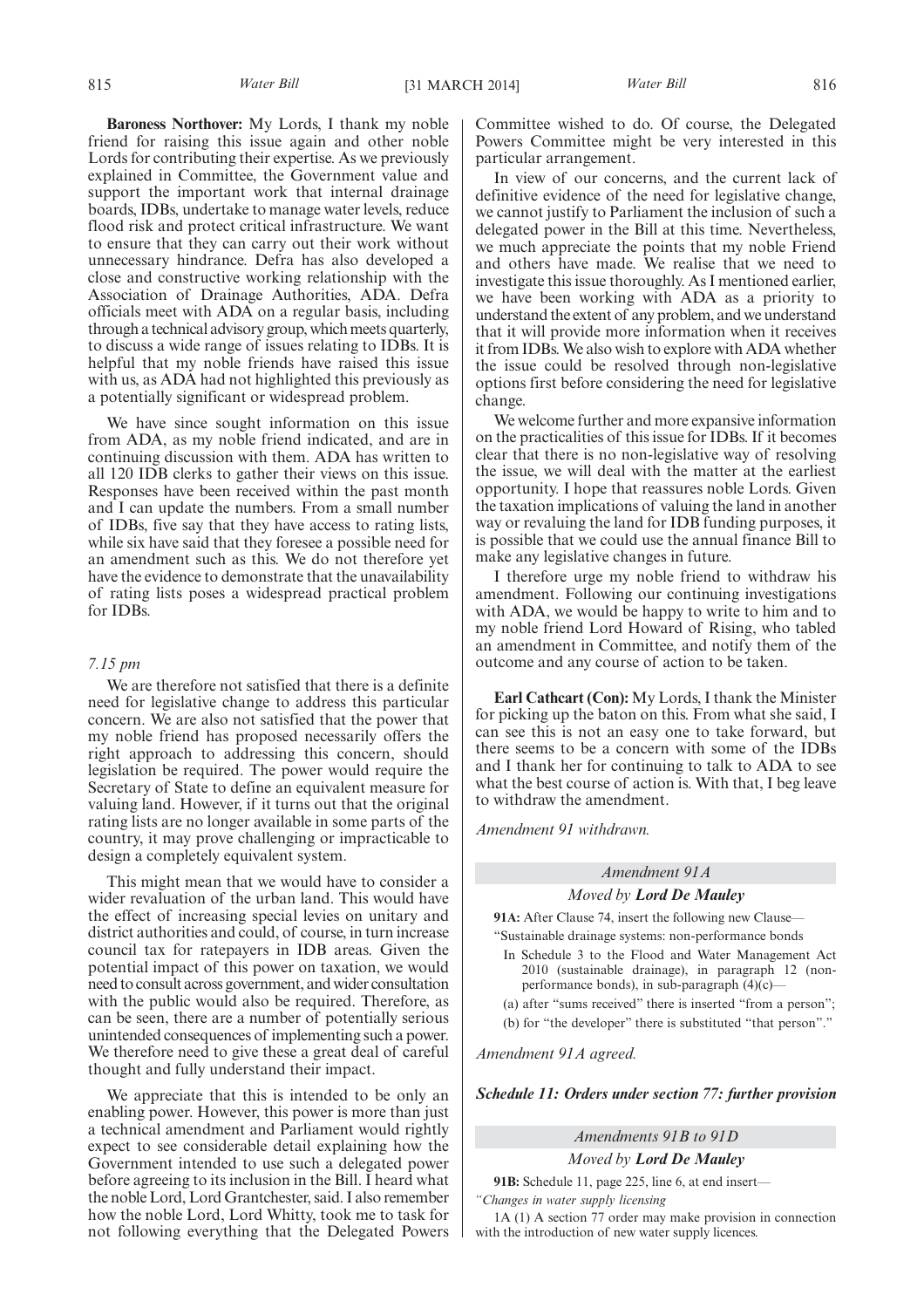- (2) A section 77 order may in particular—
	- (a) make provision for old water supply licences to continue in effect, subject to provision made by a qualifying scheme;
	- (b) make provision about the granting of a new water supply licence on application made by the holder of an old water supply licence.
- (3) A qualifying scheme is a scheme that—
- (a) is made by the Water Services Regulation Authority, and
- (b) contains such provision as is described in sub-paragraph  $(4)$ .
- (4) The provision mentioned in sub-paragraph  $(3)(b)$  is—
- (a) provision for the revocation of all old water supply licences—
	- (i) on the first day on which it would be possible for a new water supply licence to come into effect, or
	- (ii) in accordance with arrangements in the scheme and before a day specified in or determined under the scheme,
- (b) provision for compensation to be paid by the Water Services Regulation Authority in connection with the revocation under the scheme of an old water supply licence,
- (c) provision, in a case where the scheme allows a holder's old water supply licence and new water supply licence to have effect at the same time, for preventing the holder supplying water to premises in reliance on the old water supply licence where-
	- (i) the premises supplied are the premises of a person who was not a customer of the holder immediately before the grant of the new licence, and
	- (ii) the premises could be supplied with water in reliance on the new water supply licence,
- (d) provision for compensation to be paid by the Water Services Regulation Authority in connection with the restriction imposed on an old water supply licence under paragraph (c),
- (e) provision about the determination of—
	- (i) claims for compensation payable under the scheme, and
	- (ii) appeals from the determination of such claims, and
- (f) provision satisfying such other requirements as may be specified in a section 77 order, including requirements about the persons who may claim compensation, the measure of compensation and matters by reference to which compensation may be reduced.

(5) Requirements imposed under sub-paragraph (4)(f) may allow the scheme to make provision by virtue of which the compensation payable in a particular case may be nil.

(6) A qualifying scheme may include provision about—

- (a) the making of claims for compensation;
- (b) the matters to be proved by a claimant.

(7) Sub-paragraphs (4) to (6) are not exhaustive of what may be included in a qualifying scheme.

(8) A section 77 order may make provision for a relevant person specified in the order, or appointed by the Secretary of State, to determine—

- (a) claims for compensation payable under a qualifying scheme;
- (b) appeals from the determinations of such claims.
- (9) In sub-paragraph (8) "relevant person" means—
	- (a) the Water Services Regulation Authority, except in relation to appeals from the determination of claims for compensation,
	- (b) the Competition and Markets Authority, or
	- (c) any other public authority (within the meaning of section 6 of the Human Rights Act 1998).

(10) A section 77 order may provide for functions of the Competition and Markets Authority ("the CMA") relating to compensation payable under a qualifying scheme to be carried out on behalf of the CMA by a group constituted for the purpose by the chair of the CMA under Schedule 4 to the Enterprise and Regulatory Reform Act 2013.

*Modification of conditions of old water supply licences*

1B (1) Where a section 77 order makes provision for old water supply licences to continue in effect, that provision may include provision for applying new sections 17I to 17R to old water supply licences, with such modifications as appear to the Secretary of State to be appropriate.

(2) Provision under sub-paragraph (1) may include provision for treating a reference to a new water supply licence as including a reference to an old water supply licence.

(3) Provision under sub-paragraph (1) may include provision for treating—

- (a) a reference to a standard condition of a new water supply licence as including a reference to a standard condition of an old water supply licence, if the two conditions are in, or as nearly as may be are in, the same terms;
- (b) a reference to a standard condition of a new water supply licence giving the holder a new retail authorisation as including a reference to a standard condition of an old water supply licence giving the holder a retail authorisation, if the two conditions are in, or as nearly as may be are in, the same terms;
- (c) a reference to a standard condition of a new water supply licence giving the holder a new restricted retail authorisation as including a reference to a standard condition of an old water supply licence giving the holder a retail authorisation, if the two conditions are in, or as nearly as may be are in, the same terms;
- (d) a reference to a standard condition of a new water supply licence giving the holder a new wholesale authorisation as including a reference to a standard condition of an old water supply licence giving the holder a supplementary authorisation, if the two conditions are in, or as nearly as may be are in, the same terms.
- (e) a reference to a standard condition of a new water supply licence giving the holder a new supplementary authorisation as including a reference to a standard condition of an old water supply licence giving the holder a supplementary authorisation, if the two conditions are in, or as nearly as may be are in, the same terms.

#### *Changes in water supply licensing: Wales*

1C (1) A section 77 order may make provision in connection with the extension of new retail authorisations and new wholesale authorisations to the use of supply systems of water undertakers whose areas are wholly or mainly in Wales, where that extension takes place after the introduction of new water supply licences.

(2) A section 77 order may in particular include provision for or in relation to the payment by the Water Services Regulation Authority of compensation to any person holding a new water supply licence who—

- (a) following the coming into force of any provision of this Act, is unable to carry on activities that had previously been authorised by a new restricted retail authorisation, or a new restricted retail authorisation and a new supplementary authorisation, given by the licence as a result of—
	- (i) a new retail authorisation or a new wholesale authorisation or both having been required in respect of them, and
	- (ii) the person's licence not having been varied to add a new retail authorisation or a new wholesale authorisation or both, because the person did not apply to vary the licence, or did not apply to add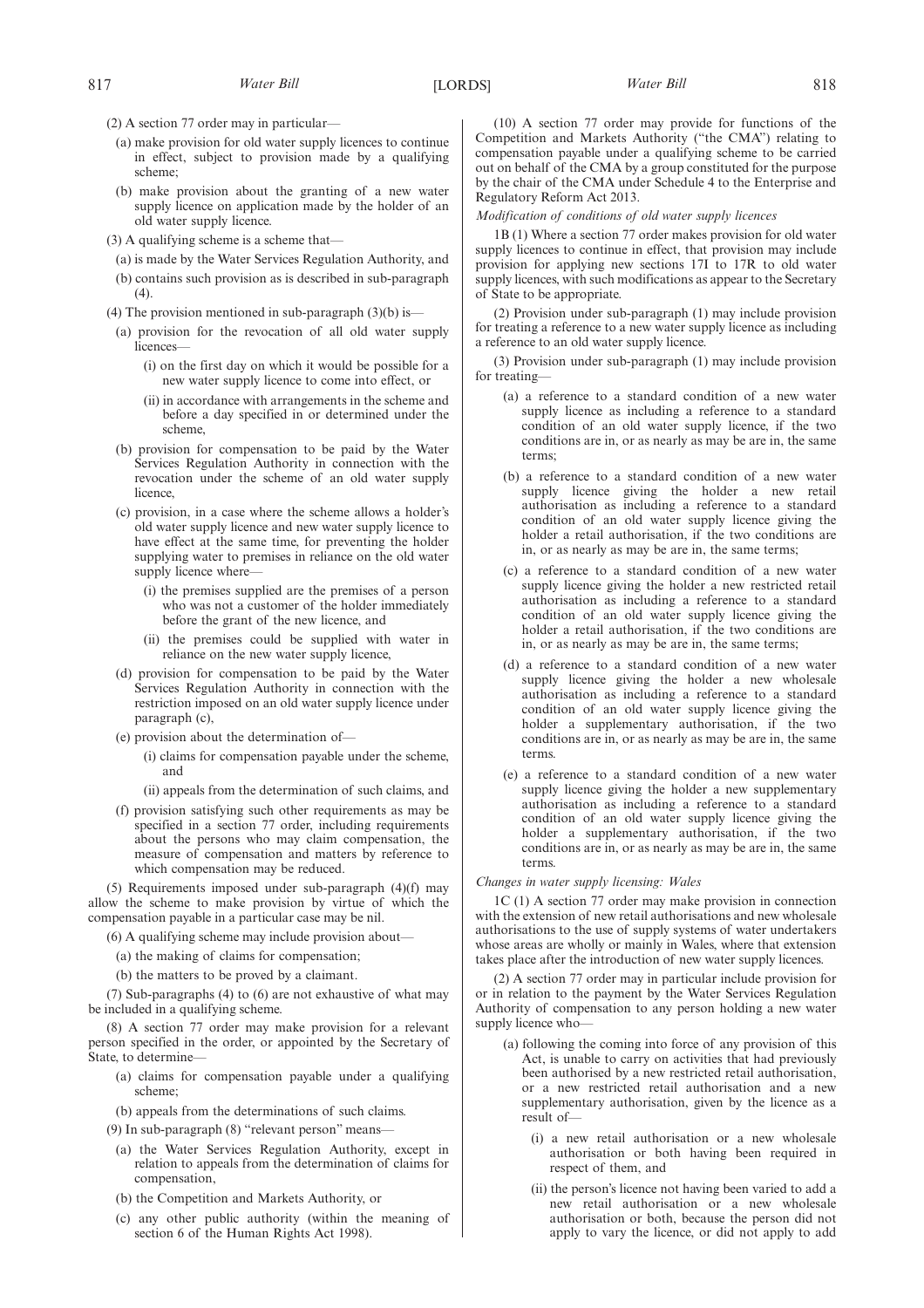the appropriate authorisation or authorisations, or because the person's application to vary the licence was refused or granted only as to one authorisation, and

(b) has suffered loss or damage as a result of not having a licence that enables the person to carry on all those activities.

### *Introduction of sewerage licensing*

1D (1) A section 77 order may make provision in connection with the introduction of sewerage licences.

(2) A section 77 order may in particular include provision for or in relation to the payment by the Water Services Regulation Authority of compensation to any person who—

- (a) before 31 March 2014 was carrying on any activities in relation to the sewerage system of a sewerage undertaker,
- (b) following the coming into force of any provision of this Act—

(i) is unable to continue to carry on those activities as a result of their having been prohibited,

- (ii) is unable to continue to carry on those activities as a result of a sewerage licence having been required in respect of them, and the person's not having applied for, or the person's having been refused, a sewerage licence, or
- (iii) is unable to continue to carry on those activities in the same manner as a result of the person's having been granted a sewerage licence the effect of which is to restrict the carrying on of the activities, and
- (c) has suffered loss or damage as a result of—

(i) those activities having been prohibited,

(ii) a sewerage licence not having been granted, or

(iii) those activities having been restricted."

**91C:** Schedule 11, page 227, line 11, leave out "for a relevant period"

**91D:** Schedule 11, page 227, line 43, at end insert—

""sewerage licence" means a sewerage licence granted under section 17BA of the Water Industry Act 1991."

*Amendments 91B to 91D agreed.*

#### *Clause 80: Commencement*

# *Amendments 91E to 94*

### *Moved by Lord De Mauley*

**91E:** Clause 80, page 125, line 6, after "56" insert ", so far as relating to the power to disclose information under section  $56(1)(a)$ "

**92:** Clause 80, page 125, line 18, after "water" insert "or sewerage"

**93:** Clause 80, page 125, line 24, at end insert—

"( ) section (Report on water abstraction reform);"

**93A:** Clause 80, page 125, line 29, at end insert—

- "( ) section (Sustainable drainage systems: non-performance bonds);
- **94:** Clause 80, page 125, line 36, at end insert—

"( ) The power of the Secretary of State or the Welsh Ministers to make an order under subsection (3) is to be exercisable by statutory instrument."

# *Schedule 12: Commencement orders: appropriate authority*

### *Amendments 95 to 97*

### *Moved by Lord De Mauley*

**95:** Schedule 12, page 232, line 23, leave out "paragraph 3" and insert "this Schedule"

**96:** Schedule 12, page 232, line 25, leave out "(as amended by section 2 of this Act)"

**97:** Schedule 12, page 232, line 29, leave out "(as inserted by section 4 of this Act)

*Amendments 95 to 97 agreed.*

# **Health: Deaf People**

*Question for Short Debate*

*7.20 pm*

# *Asked by Lord Ponsonby of Shulbrede*

To ask Her Majesty's Government what measures they intend to take to improve the health of deaf people.

**Lord Ponsonby of Shulbrede (Lab):** My Lords, I open by thanking the Minister and noble Lords who are going to take part in this important debate. It is about deaf people, by which I mean people who are born or become profoundly deaf before the age of five. They usually prefer to communicate in British Sign Language and see themselves as part of the deaf community. By this definition, there are an estimated 70,000 deaf people in the United Kingdom.

I am speaking to a deaf health study called *Sick of It*, launched last week, on 25 March, which is the largest and most extensive study of the health of deaf people in the world so far. Most of the study was funded by the Big Lottery Fund and carried out by the charity SignHealth in partnership with the University of Bristol. I am particularly indebted to Dr Andrew Alexander, SignHealth's medical director, who provided me with the briefing for this debate.

Before now, there has never been any research on this scale into the health of deaf people in this country. Although there have been a few small studies looking at access to health—all found it poor—no Government have ever specifically addressed the health of deaf people as I have defined them here. The closest initiative was *Mental Health and Deafness—Towards Equity and Access*. Although this started as a consultation on mental health, it included a lot on the wider barriers faced by deaf people. The report was supported by funding which was received by each primary care trust to help it implement the recommendations of the report.

Deaf health rarely features on any agenda, with the notable exception of that of the House of Lords. Even within health and equality programmes, attention is normally focused on groups with a higher profile. It does not help that being deaf is a hidden disability and that there is so little awareness of the barriers that deaf people face. This is usually the case on the health front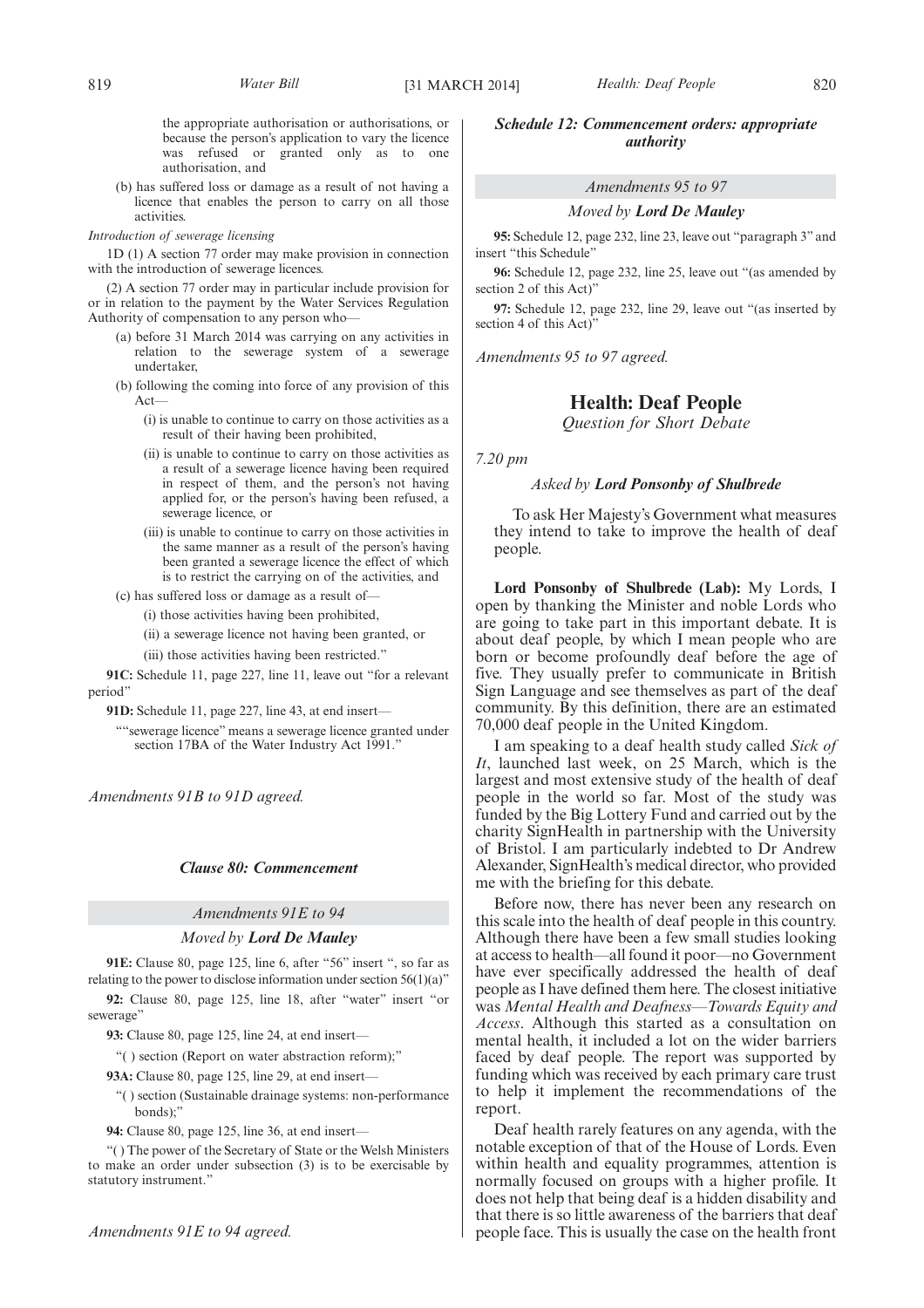[LORD PONSONBY OF SHULBREDE]

line as well. Most staff will think that speaking louder or writing things down will solve the problem. When surveyed, a very high percentage of doctors wrongly thought that they had communicated well with their deaf patients.

I turn to the report's methodology and findings. There were three stages to the report: first, an online survey was conducted by Ipsos MORI; secondly, personal health assessments were made of 298 deaf people, including looking at their blood pressure and BMI and taking blood tests, et cetera; thirdly, there were in-depth interviews of deaf people. The findings were as follows. First, underdiagnosis and undertreatment of potentially serious conditions was more common for deaf people. Secondly, high blood pressure was almost twice as common in deaf people as in the rest of the population. Thirdly, deaf people have generally healthier lifestyles than the rest of the population in terms of smoking and alcohol but are more likely to be overweight. Fourthly, there is underdiagnosis: deaf people are twice as likely as hearing people to have high blood pressure that has not been diagnosed and may also be more likely to have undiagnosed diabetes, high cholesterol and cardiovascular disease. Moving on to poorer treatment, the report also found that when deaf people have been diagnosed, they are more likely to be on inadequate treatment for those conditions. It has been estimated that if the deaf community had the same health profile as the general population, the NHS would save about £30 million per year.

I will now talk about access and communication. A large number of deaf people reported not seeing their GP because they were put off by the prospect of poor communication. A large proportion booked appointments by going to the practice in person—some  $45\%$ —whereas very few hearing people book appointments in this way. Only 15% of deaf people said that their GP was good at listening to them, compared to 51% of the general population. At most, 30% could use BSL in a consultation even though, in total, 94% would prefer to sign. More than half had to use an English-based form of communication—for example, lip reading or writing notes—but only 5% would prefer to communicate in that way. This disparity between how deaf people have to communicate and how they would like to communicate is an indictment of the health service, and an explanation for the poorer health outcomes of deaf people. Only 25% of deaf people have confidence in their doctor, compared to 67% of the general population.

There is also a wider issue about access to information. Because health information is not widely available in an accessible format, a lot of the deaf people studied were unsure about their health and unsure what their prescriptions were for or how to take their medicine. While many hearing patients would find out more information from friends, family or the internet, these options were less available to deaf patients. As a result, few of the deaf people interviewed through the in-depth process appeared actively engaged with their own personal health management.

What are the prescriptions for change? I should just say that change from the point of view of the deaf community is about equal rather than special treatment. The first prescription is that systems within the health service need to be accessible. From booking an appointment to getting test results, there should be a communication agreement for each deaf patient, which is then coded and recorded in their patient record. Secondly, deaf patients should be able to book appointments online and be able to use texts to communicate with services. Thirdly, deaf patients should be able to communicate during consultations in their preferred language. Health services must expect and plan for deaf patients. Clinicians should remember that interpreters are not just for deaf people but help the doctor to understand and diagnose properly. Fourthly, providers must make sure that staff know how to book an interpreter and ensure that interpreters are suitably qualified. Fifthly, health information needs to be made accessible in other formats, including BSL and subtitles. Currently, only 10 out of a total of 900 NHS Choices videos are available in BSL. The proposed information standard on accessibility should be supported with a funded programme.

I move on to some questions, which I have given notice of to the Minister. First, are there any plans to ensure that NHS Choices increases the number of videos available in BSL? Secondly, what would the Minister recommend to a deaf person who wants to see a doctor but is told no interpreter is available or that it is too expensive? It was brought to my attention earlier today by Dr Clare Redstone, a GP, that it is very common to experience problems in booking interpreters. Thirdly, what steps will the Government take to encourage the NHS Executive and Public Health England to promote the health of deaf people? Fourthly, when can we expect the NHS computer system to be able to tell us how many deaf people there are and which services they are accessing? Fifthly, will implementation of the proposed information standard be supported with a funded programme which can help to educate and support health services?

My sixth question is one that I sent the Minister earlier regarding whether psychological therapies providing BSL should be the responsibility of specialised commissioners. I understand that the Minister has since decided that psychological therapies for deaf people should not be on the list of prescribed services. Therefore, in the updated situation, my question is: how can we ensure that psychological services nationwide are available for deaf people? I understand that there is a very patchy covering at the moment. Lastly, what does the Minister think would be the best way to raise deaf awareness among staff working in the health service?

I look forward to theMinister's response. I understand that she is working on a cross-governmental strategy on hearing loss and that the report on this is ongoing. My debate today is about a very specific cohort within that deaf community, and I hope that she will be able to address the questions that I have raised.

### *7.30 pm*

**Lord Borwick (Con):** My Lords, I am grateful to the noble Lord, Lord Ponsonby, for bringing this matter to debate following the SignHealth report.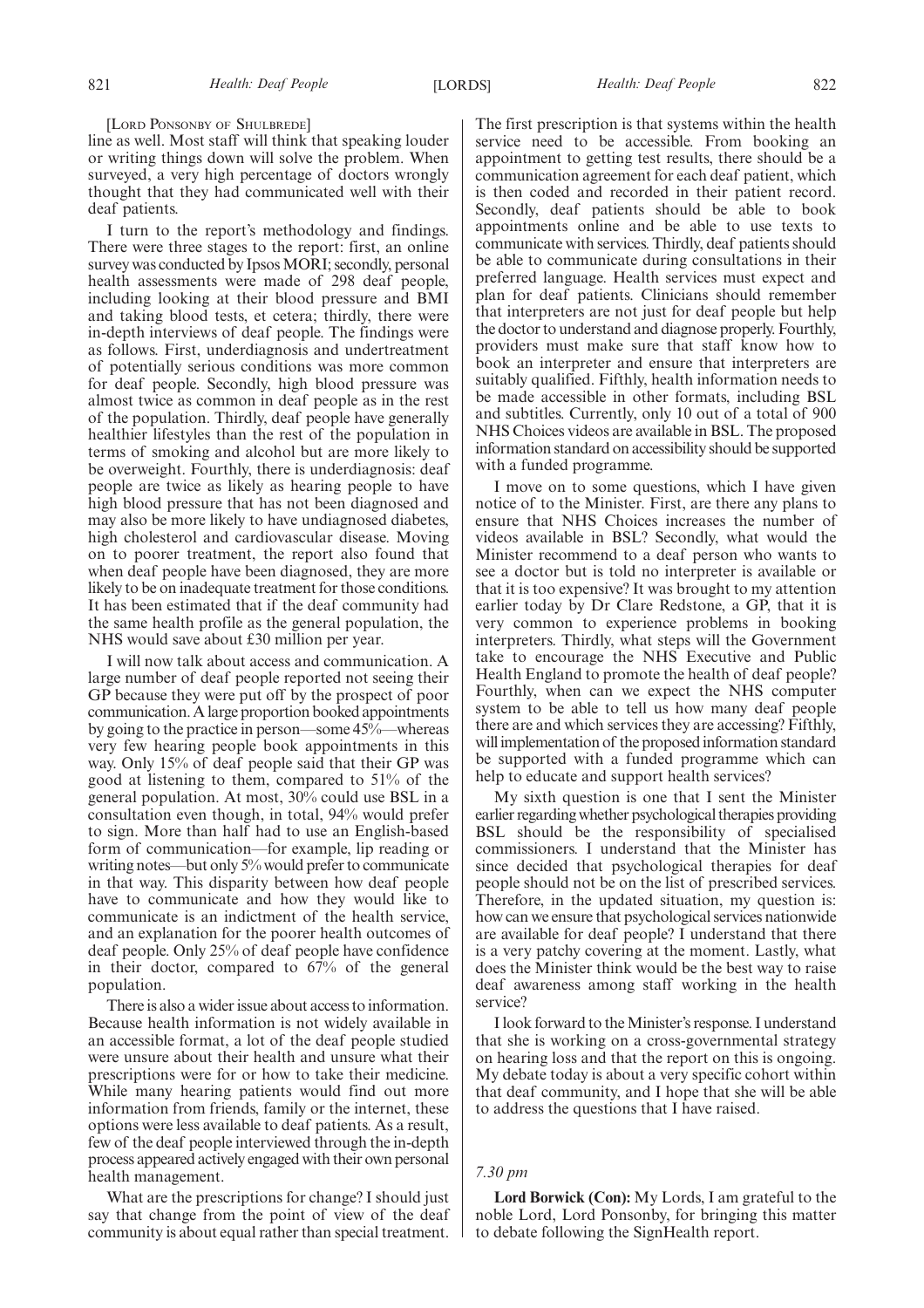I must, first, declare an interest. For about the past 25 years, I have been a trustee of the Ewing Foundation for deaf children, a charity that has, for the past 60 years, helped to improve the teaching of children who use their residual hearing and lip reading to communicate by speech.

The change in the prospects and outcomes for deaf children due to the introduction of cochlear implants, digital hearing aids and newborn hearing screening is one of the most exciting stories in disability. Noble Lords may have seen the publicity in the papers on Friday, or even the YouTube film, of the joy of a deaf girl of 40 hearing for the first time when her cochlear implants were turned on. For the first time, she can hear music, the laughter of babies and the songs of birds. This revolution has come from cochlear implants, which will radically reduce the disabling effects of profound deafness in children and adults.

The *Sick of It* report is important and interesting, but I am afraid that it gives away its self-selected background. A statistic on the page about communication issues claims that 80% of deaf people want to communicate using British Sign Language. The noble Lord suggested that that figure was 93%, but I think it is the definition of "deaf" that accounts for the difference. That statistic is a conundrum to me, in that the vast majority of deaf people, using a more ordinary definition of the word, are elderly people who do not use British Sign Language. Indeed, the CRIDE report said that 79% of deaf children use only spoken English. It may be that the definition of deaf depends on who is hearing it.

A strong part of good communication is literacy. Unfortunately, communicating through sign language while learning to read and write in English is like talking in English and reading and writing in Chinese. I am filled with admiration for all the children who can do it. Noble Lords may have strong opinions about whether tweeting and texting can really be described as literature but they are fundamental to the lives of many teenagers nowadays. There is some great technology coming forward. The Apple digital assistant, Siri, and many other programs can transcribe your questions, and a doctor's replies can be sent from an iPad to a simultaneous remote caption service. All these new technologies need literacy.

The theme of the report is that good communication is fundamental to good health, and that makes sense, but it is true not only of deaf patients; communication with all patients can be made better.

Another feature of the report is isolation, and deafness is very isolating. Research has shown that in old age the combination of cognitive decline and hearing loss can be fatal. Hearing loss seems to speed up dementia, so perhaps hearing loss in older patients should be treated more aggressively when it is first diagnosed, and deaf awareness training given to more health professionals.

Time after time, surveys suggest that there is a correlation between good health and good education, so the most powerful advantage to the health of deaf people is to make sure that they get a great education. Profoundly deaf children now, thanks to cochlear

implants, can be educated primarily in mainstream schools, with hearing friends and ordinary prospects for the future.

But cochlear implants are expensive, although not so much in their implantation, which, like everything electronic, is improving technically and reducing in price. The real cost comes in training the baby or the child who needs to get the most out of their implant. However, this is so much cheaper than a lifetime of interpreters. I must compliment all parties for getting on with the cochlear implant programme and not stinting on this project. Ten thousand people have had cochlear implants so far. That is a marvellous achievement and it is changing society. There are now only a very small number of children below the age of five who use sign language, and BSL may be regarded in the future as being used by fewer and fewer deaf people. Who knows what will happen? Many other skills have been superseded by technology. We will have to do our best to support those who continue to use sign language but they will gradually become a tiny minority of deaf people.

Some 40% of deaf children have disabilities in addition to hearing loss. Deafness and autism or deaf and blind with a learning disability are combinations that are becoming more common, partly as a function of doctors saving extremely premature babies who in past years would have died. These babies can now survive at 22 weeks' gestation, but with multiple problems. Some parents are better than others at caring for a child with challenging behaviour who may never live independently but, sadly, some children are effectively abandoned by their parents to the state—a sad future for a child following heroic efforts to save an extremely short pregnancy.

I have two questions for the Minister. The first concerns the reducing number, and increasing age profile of, qualified teachers of the deaf. The report stresses the importance of good health education for deaf people. Deaf children and young people need to be equipped with information and strategies to access health services independently as adults. To achieve that, we will need more teachers of the deaf. How can we get them?

The noble Baroness was asked a very similar question in a debate last October by my noble friend Lady Brinton, and she replied with information about the national scholarship fund. How many teachers have applied for, and how many have been granted, help from this fund to train as teachers of the deaf? It appears that this fund is not working well enough to solve the problem, so what else can be done to encourage more teachers to work in this specialist area?

Secondly, can we increase the amount of communication in our health service that is duplicated both verbally and by text? It is far cheaper to have a text system of booking appointments than an interpreter, and that expenditure will benefit not only deaf patients but all patients who can read and write in English.

### *7.38 pm*

**Lord Addington (LD):** My Lords, having seen the title of the SignHealth report, I was surprised by nothing that I read in it. If you think about it, when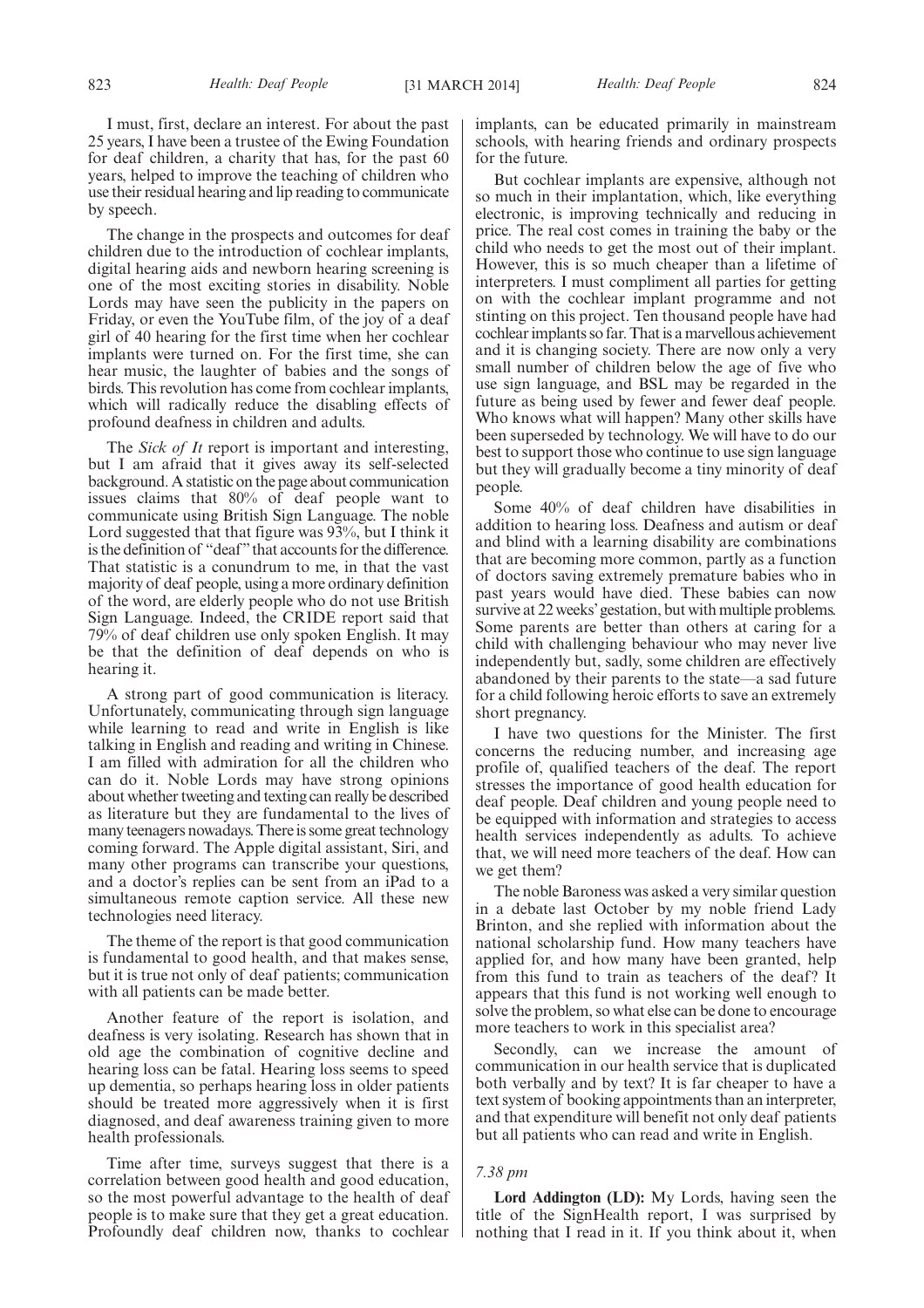#### [LORD ADDINGTON]

you are dealing with a medical situation, being able to tell somebody what the matter is has to be a huge advantage. Man as an animal is supposed to be a compulsive communicator. One major thing that we do is to talk to each other and if something gets in the way of being able to communicate properly, we will have problems. The question is: how do we deal with that? We will never get it absolutely right.

I have to declare an interest. I am chairman of a company called Microlink, which supports disabled people through its innovations, usually involving computing. This has led me to take a closer look at this area. Indeed, one of our case studies concerned being an online interpreter. Most of us are online. It is a much better use of an interpreter's time to be able to use British Sign Language online than it is for him or her to have to follow a person around.

In addition, if we are supposed to be enhancing the dignity of a person, we want to give them as much independence as possible. A translator is an expensive, difficult piece of kit you may not want in the room when you are talking to your doctor about, for example, sexual health or reproduction, particularly if they are there all the time. Having something online, as described here, seems a perfectly sensible way forward but to use it both parties must know that it is possible and how to access it. Making sure that that information is discerned throughout the system for the client base and the provider is essential to getting the best out of it. That must be looked at and people must know it is available. If it can be done comparatively easily, which seems to be the case, everyone must know. That would enhance the dignity of the patient and make the job of the doctor easier. We can go into the night speaking about that.

As the noble Lord, Lord Borwick, has mentioned, lots of technologies are language-based. If you are literate, you would have another means of communication. As someone who is dyslexic, I have a little story about one of these bits of technology. Through the aforementioned interest, I saw a wonderful piece of kit which addresses literacy and gives a person some personal space. The UbiDuo comes from the States, although I do not think that we would have given it that name. Basically, you use two keyboards and two screens that are roughly the size of small computers, and you get instant translation of your communication to someone else. They can read it and communicate back. I was shown this at a conference where everyone else was oohing and ahing about it. I discovered that I was the only person who could not use it because I am dyslexic, which shows that everything has its limitations. However, if you are informed and know what is going on, you can overcome that and get through to the other person. A line of communication can be established. There are many different types and uses of language. If we can establish the fact that they are available and known about, these problems will be cut.

Most of what we are talking about will cut across government departments. How would anything being talked about here not be covered in one's health employment profile? I bumped into Mike Penning, the disability Minister, who said that he is going to try to work across departments. It is nice to know that disability has been slightly pushed up and now has a Minister of State. There will be the same problems in health, employment and education. Everything relates and cross-references. How we deal with that is very important.

When someone leaves a medical establishment, hospital or doctor's surgery, how will they interpret the lifestyle and support that they will receive? I know Mike Penning reasonably well and he is a tenacious individual but I do not know how much he and Ministers in other departments can make sure that this support is followed through. If deaf people are overweight and want healthier lifestyles, it is true that they have more trouble accessing, for example, exercise and outdoor activity. What are we doing to make sure that they can or that they do not have to jump over hurdles? We should be able to take our solution from one place to another.

We have just heard a very positive description of what might happen with cochlea implants. That will never deal with all the problems but it might deal with quite a lot of them. However, as the noble Lord said, most people's hearing problems are probably late onset. As with most disabilities, they build up. The deaf community has vociferous factions within it which will tell you that true deafness is something else, that it is what they have and not what someone else has, and that their approach and nothing else is the proper one. They are like all other communities I have ever met in that regard. However, unless you can get an approach which covers a variety of ways of dealing with the communication problem, addresses all those areas and accepts that they are all equally valid, you will always create more holes, cracks and barriers than you should otherwise have.

Finally, I have a story about the aforementioned UbiDuo. When Esther McVey was the Minister for Disabled People, she was at a conference and decided to have a chat with the deaf man who was doing a demonstration. After a long conversation with aides possibly tugging at her elbow to get her out of the room, we went along and said, "This is wonderful. Isn't it a great piece of kit?". A woman from the next stall said, "I wonder if she would have been quite so keen if it wasn't such a tall, good-looking man on the other side". If my honourable friend had not noticed that, the woman on the next stall certainly had. Allowing someone to interact on a basic human level is what we are after. This is merely an application that can be used in the healthcare that we are looking at. Unless we approach it like that, we will miss far more opportunities to enhance people's lives overall than we should.

### *7.46 pm*

**Baroness Howe of Idlicote (CB):** My Lords, I congratulate the noble Lord, Lord Ponsonby, on securing this debate on much needed improvements for the health needs of deaf people. Although deaf people have the advantage, unlike the blind, of being able to see, the fact that deafness is not a visible disability, as the noble Lord, Lord Ponsonby, has said, means that other people are not necessarily aware that you are deaf. Therefore, less immediate attention is given in trying to help with any problems that the person will be facing. Perhaps that lack of awareness of deafness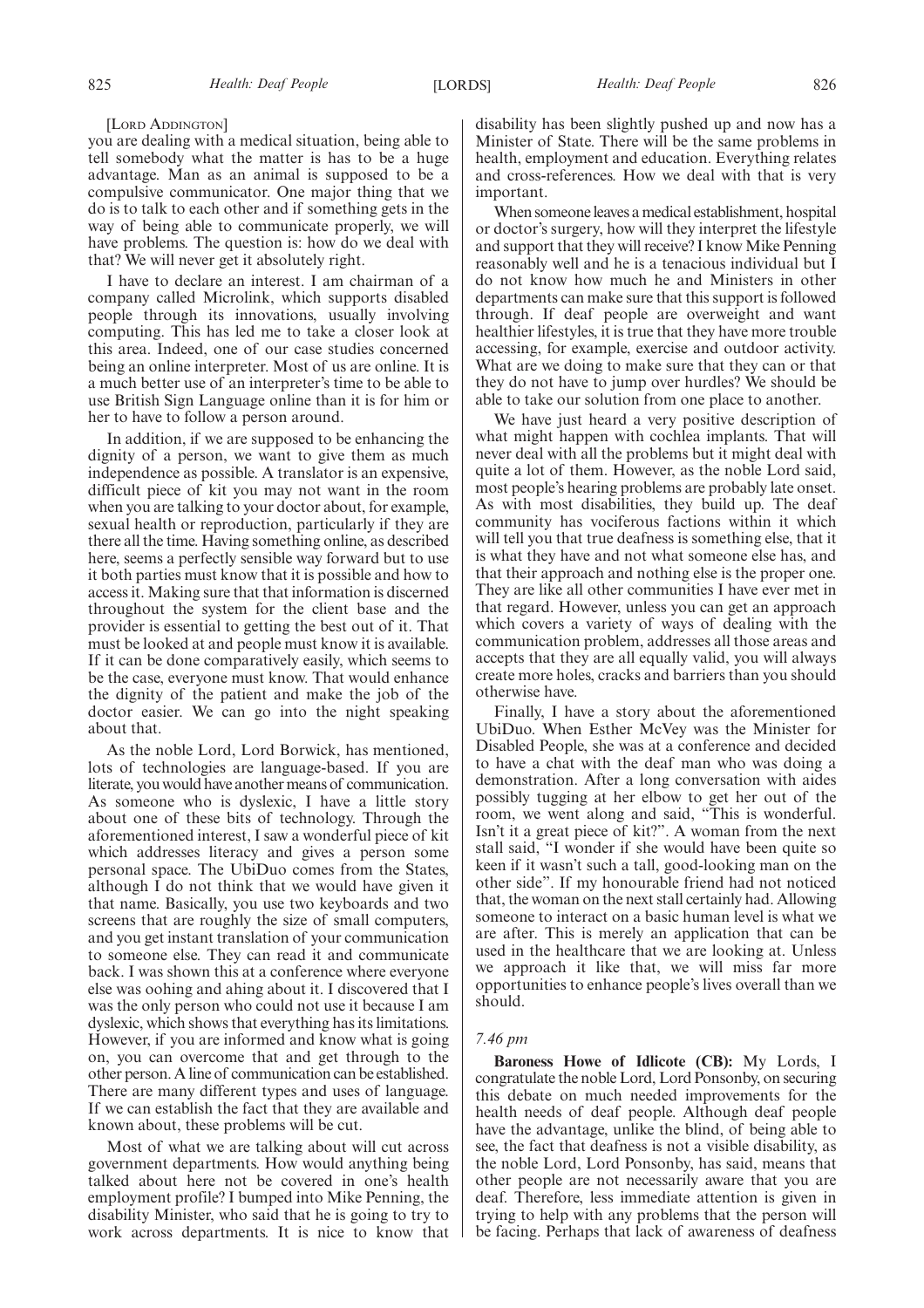also helps to explain why so few Members of your Lordships' House are taking part in this important dinner-break debate.

As someone who has had hearing problems since my children were born, and as I have now reached the limit of what hearing aids can do to help me understand what people are saying, I have some, although obviously not a complete, understanding of the problems and frustrations that deaf patients face. Most definitely I have sympathy with the concerns so graphically illustrated in the pamphlet *How the Health Service is Failing Deaf People*. It clearly makes sense for doctors' surgeries or hospitals to have the kind of BSL support or other technical arrangements to hand that the authors of this pamphlet are advocating should be routine but clearly are not. Although I suspect that not everyone who is deaf will mind having someone close to them speak to the doctor, the individual's wishes should be paramount.

Surely, it must be of concern to us all that so many deaf people have a considerably poorer health record than the average citizen. I was glad to see from a Healthwatch briefing sent to me over the weekend that a few areas of the country are beginning to realise the extent of the problems that deaf or hard-of-hearing patients face. In 2013, Kirklees Healthwatch followed up numerous concerns identified in its survey of the area. I hope that at least some of these—for example, deaf awareness training being developed and rolled out for provider staff, including handling phone calls, personal visitors and booking of BSL interpreters—are beginning to happen. Healthwatch also reports the beginnings of awareness and action in areas such as York, Wakefield, Staffordshire and Stockport. As well as the important reasons in the pamphlets for the relevant help proposed, there are other reasons why a greater priority needs to be given to those who are deaf or in the process of going deaf. Ageing, by itself, inevitably brings hearing loss. As people are living considerably longer these days, they will have hearing problems for a longer period of their lives. As well as that, the way that today's young expose their ears to incredibly loud media sounds will inevitably mean that when age kicks in, their hearing loss is bound to be considerably worse, last longer and probably start at an earlier age.

Interestingly, in your Lordships' House, despite all the modern hearing loops that are fitted in the Committee Rooms, which others may also have found quite difficult to communicate with, I find that the very best hearing loops available are those that we can switch into in the Chamber in itself—where we are at the moment. This has a great deal to do with the considerable improvements that have recently been completed here, but I suspect that it is also helped by the way that the microphones all hang down from the ceiling and speakers are located in the seats of every Bench for people to listen through.

As in so many other ways, because so many noble Lords themselves are going through the stages of ageing, including hearing loss, apart from each one of us checking that appropriate equipment and help are available in our own doctors' surgeries—which I certainly hope every one of us here today will do—debates such as this that seek government backing can also help to raise awareness of the necessary action to be taken.

With that in mind, I look forward to what the Minister can tell us about what the Government will do to reassure the noble Lord, Lord Ponsonby, about his six questions and the others that we have added. These considerable changes must take place in doctors' surgeries and hospitals to meet the wide range of needs described so graphically in the pamphlet, *How the Health Service Is Failing Deaf People*. To continue with such failure would surely be a disgrace.

### *7.52 pm*

**Lord Hunt of Kings Heath (Lab):** My Lords, I am very grateful to my noble friend Lord Ponsonby for his initiative and his excellent speech. I declare my interest as chair of an NHS foundation trust, a consultant and trainer with Cumberlege Connections and president of GS1.

Parliamentary debates about the quality of public services to deaf people are all too infrequent. Therefore, like the noble Baroness, Lady Howe, I welcome the opportunity to put that right tonight. As noble Lords have said, it is particularly opportune because of the publication on 25 March of this excellent report by the deaf health charity SignHealth. I was very privileged to speak at the conference held on 25 March to launch the report.

As my noble friend said, the report makes very sobering reading. He went through some of the details, but the headline results of issues in relation to deaf people in the health service—underdiagnosis, poorer treatment, poorer communication and lack of accessible health information—are a salutary wake-up call to us all. As the noble Baroness, Lady Howe, said, this has been reinforced by some interesting work by local Healthwatches, which we were sent over the weekend. The noble Baroness referred to Kirklees Healthwatch, but I also notice work in York, Wakefield, Staffordshire, Enfield, Islington and Stockport. All of those local Healthwatches are doing good work in their areas. I hope that the Government will listen to what Healthwatch is saying and act on some of its recommendations and proposals.

My noble friend referred to a number of recommendations made by SignHealth to try to turn the situation around, such as communications agreements for each deaf person coming into contact with the health service. It is surely a sensible recommendation that they should be able to book appointments online using SMS text to communicate with services. Also, health information needs to be more accessible in other formats, including British Sign Language and subtitles. Importantly, there is the recommendation on psychological therapies, which ought to be available to deaf people in British Sign Language nationwide. It has been reported to us that Ministers have turned that recommendation down. I would be grateful if the Minister could update the House on that. If Ministers have turned it down, does she think that that is consistent with the Equality Act duty?

I want to ask the Minister about this more generally. She knows that individual National Health Service bodies and the department's arm's-length bodies have public sector equality duties under Section 149 of the Equality Act 2010. This duty requires public authorities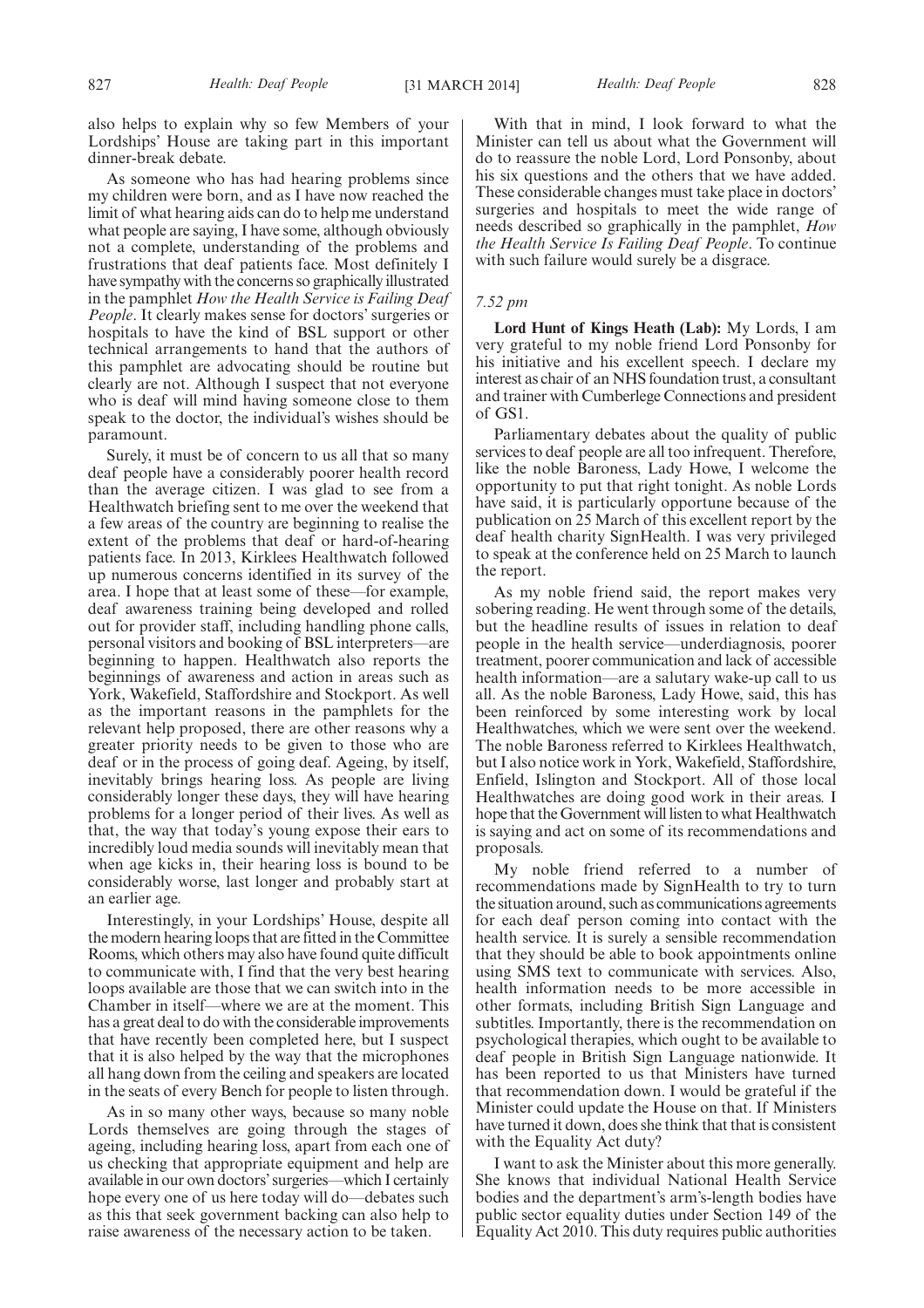#### [LORD HUNT OF KINGS HEATH]

to have due regard to eliminate discrimination between those with and without a protected characteristic and to advance equality of opportunity between those with and without a protected characteristic. My understanding is that that means removing or minimising disadvantages suffered by people in protected groups and considering steps to meet the needs of protected groups where they are different from those of other people. Public authorities are also under a duty to make reasonable adjustments for disabled people to make sure that a disabled person can use a service as close as reasonably possible to the standard usually offered to non-disabled people. From the SignHealth work, it is pretty apparent that for many deaf people that duty is not being effectively applied. Again, what action are the Government taking to monitor the implementation of the Act's duty and what action will they take if it is clear that public authorities are failing in that duty?

We have had some debate about the necessity of interpreting services. I have been contacted by a general practitioner who is particularly concerned about this issue. She tells me that there is currently confusion in the NHS about the funding for interpreters since the reorganisation and replacement of primary care trusts by clinical commissioning groups. My understanding is that in many parts of the country primary care trusts funded interpreting services but, since they were abolished, there seem to be two problems. One is that clinical commissioning groups have not always been prepared to continue to fund those services. Secondly, there has been the issue of how GPs might obtain funding from NHS England, which is the body that they are now in contract with, for interpreting services within their own surgeries. I understand that, while at first some GPs were successful, there are indications that funding is now being withdrawn. That means that GPs will have to pay for interpreting services out of their practice expenses. Again, I would be interested in what the Minister has to say about that.

The noble Lord, Lord Borwick, made an interesting speech and I certainly take his point about literacy and the achievement of the cochlear implant programme. However, I was delighted with the official recognition of British Sign Language some years ago. I recall the bad old days when some deaf children were forbidden to use sign language at school. We have all moved on from that and, for those deaf people who use sign language, it is important that interpreters are available in the NHS. I also share his concern—he raised the point that we debated in October—about whether enough people are coming forward to train as teachers of deaf children. That is a very important point.

I very much take the point raised by the noble Lord, Lord Addington, about online interpretation. He was really saying that that solution was capable of a much wider interpretation than simply talking about deaf people themselves. We must surely be on the edge of a revolution in communications and the use of IT in the health service. This could clearly bring great advantages for many people who find communications difficult at the moment, but I do not think it takes away the responsibility of people in the health service

to improve the way they do things now. It is very clear that some deaf people are finding services very inaccessible indeed.

**Lord Addington:** I totally agree with the noble Lord: it is another way of skinning the cat—that is all.

**Lord Hunt of Kings Heath:** The NHS has a long way to go to use the technology that the noble Lord has put forward. I welcome the suggestions that he made.

My noble friend Lord Ponsonby asked the Minister a number of questions. I would like to put forward a number of proposals for the Government to consider. For many years, the outcome of health services for deaf people has been overlooked. We are talking about a relatively small group of people—people who inevitably find communication difficult. Will the Government consider the appointment of a national champion perhaps a national clinical director—to champion health services for deaf people? The clinical directors that the department and NHS England have taken on have been outstanding in giving leadership in relation to a number of clinical areas. I wonder whether, for deaf people in particular, having a champion at national level could help disseminate information and really bang heads together to ensure that much more focus is given to the needs of these people.

Secondly, will the Minister encourage Healthwatch to continue to build on its work to give specific focus on services for deaf people?

Thirdly, will the Minister encourage health and well-being boards at local level to pick up our concerns about across-the-board services? The noble Lord, Lord Addington, made a very strong point about the role of the Minister for the Disabled at national level. At local level, the health and well-being boards could clearly carry out that same function.

Fourthly, will the Minister encourage the development of clinical networks in each local health area so that thereis co-ordination of services across primary, secondary and tertiary care as regards the needs of deaf people?

Finally, will the Minister institute regular meetings between deaf organisations and the NHS within each local health area so that there can be proper discussion and debate about the needs of deaf people?

This is a very important debate and I am sure that we all look forward to a positive response from the Minister.

#### *8.03 pm*

**Baroness Jolly (LD):** My Lords, I thank the noble Lord for securing this short debate on the health of deaf people, and I welcome the opportunity to discuss the serious concerns that he raises. This has been a really good, well informed debate and many excellent questions have been asked. I would point out that my scripted speech is six-minutes long, so I hope to answer as many of the other questions as possible within the rest of the time available to me. However, in tested and time-honoured tradition, I will send a letter to all noble Lords to address anything that I have not covered.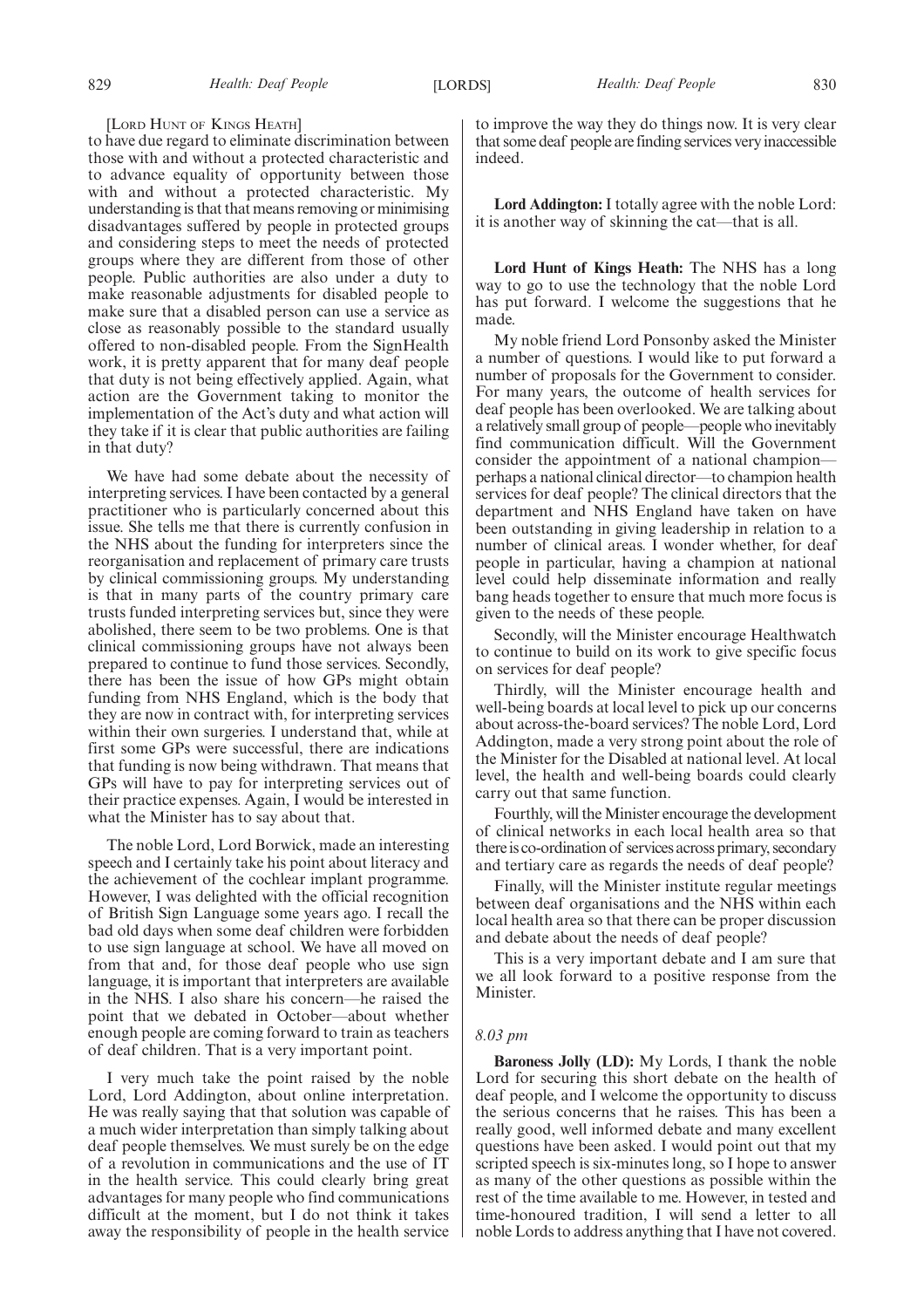831 *Health: Deaf People Health: Deaf People* [31 MARCH 2014] 832

I would also like to take this opportunity to pay tribute to the work of SignHealth and the efforts that it has made to achieve equal access to healthcare and better health outcomes for deaf people. The findings outlined in its recent report, *Sick of It*, are truly shocking. The fact that deaf people are more likely to have undiagnosed conditions such as high blood pressure and diabetes and that they are more likely to receive inadequate treatment when they are diagnosed, is completely unacceptable. ThisGovernment are committed to delivering health outcomes that are among the best in the world for people with hearing loss.

Before getting to the main issue of the health of the deaf population, I would like to spend a few seconds outlining service improvements to those with hearing loss or who are deaf. These include the rollout of a national screening programme for newborn children; significantly reduced waiting times for assessment and treatment, with almost all patients now treated within 18 weeks, with the average being four and a half weeks; and greater choice of hearing aid services—for example, through independent high street providers. In particular, by taking forward measures which enable the early identification of deafness, we are able to provide a clear care pathway for services and enable parents to make informed choices on communication needs.

However, as SignHealth's report shows, it is in the most basic way that we are failing deaf patients. Small adjustments could make a real difference by enabling those with hearing loss to communicate with their health providers. Have services thought about how deaf patients can book a GP appointment if they cannot just pick up a telephone? Once they have made an appointment, will they know when their name is called or will they be left sitting in the waiting room? Once they get to see their GP or hospital clinician, will they be able to communicate with them? I am sure that SignHealth would readily identify with the questions I have posed.

The noble Lord, Lord Addington, talked about the use of technology in communication, and he brings his personal knowledge to bear. Online signing is something that might be sensible, and an intelligent use of services such as Skype might also be helpful. Critical to all of this—and I shall come to it later is the co-commissioning of these sorts of services. That sort of approach would not only give patients their dignity but also help make the GP's job more straightforward.

The noble Baroness, Lady Howe of Idlicote, urged noble Lords to carry out checks in their own practices. I do not think that anyone would dare not to do so after that. Certainly with my own practice in Bodmin, in the heart of Cornwall, I can book online to see a doctor or a nurse. When I turn up for a visit I do not talk to a receptionist, I just press a touch-screen pad which asks me for my date of birth and my gender. It then says, "Ah! Are you Mrs Jolly?", and tells me to sit down and wait. All those services would work perfectly well with deaf people and there is no reason why they should not be replicated throughout the land. What happens behind the consulting room door may not be as good as all of that—I just do not know.

There are currently over 10 million adults in England living with hearing loss; the World Health Organisation estimates that by 2030 the figure will rise to 14.5 million. It is therefore vital that health and social care services are geared up to be able to communicate with deaf people and those with hearing loss in order to promote good health and address their health needs. All options should be considered. The noble Lord, Lord Hunt, told the House about the public sector equality duty. This requires all public bodies, including those who provide health and social care, to, "advance equality of opportunity" and to,

"have due regard to the need to eliminate discrimination".

SignHealth's *Sick of It* report is right to remind deaf people that they have a right to complain when a service provider has not taken their particular needs into account. However, it is up to the service providers to anticipate the requirements of disabled people and the reasonable adjustments that may have to be made for them in advance, before any disabled person attempts to access their service. The reasonable-adjustment duty is an anticipatory duty, so it is just not acceptable for health services not to be equipped to provide communication support for those who need it. This may involve the use of British Sign Language, but it may also involve the use of basic technology such as display screens in GP waiting rooms. It may also involve something as simple as text messaging—nearly all noble Lords referred to that—as all of us become increasingly reliant upon this and other electronic forms of communication.

My noble friend Lord Borwick talked about skills possibly being superseded by technology and referred to cochlear implants, texts and the internet. I defy any noble Lord not to be touched by the moving story of Joanne Milne as she heard for the first time this week but a lot of this will take a long time to roll out. It will take a while before the youngsters reach the age of older people who are deaf or have hearing loss. This will not be an instant fix.

I am happy to be able to report that progress is being made on the NHS information standard. As part of the commitment to improve the experience of patients using NHS services and empower people to be equal partners in their own care, NHS England is developing an information standard for the provision of accessible, personalised information. The standard will ensure that disabled patients, service users and carers receive information from NHS bodies and providers of NHS care in formats that they can understand. It also requires that they receive appropriate support to enable them to communicate with service providers. Successful implementation of this information standard will improve the health outcomes and experience of disabled people. It will also reduce the number of appointments and screening opportunities missed by patients who have received invitations or information in formats that are inappropriate for them. It is intended that the standard will be finalised in late 2014, with organisations required to comply in 2015. Alongside the statutory information standard, NHS England will publish guidance on making reasonable adjustments to meet the communication needs of service users with disabilities.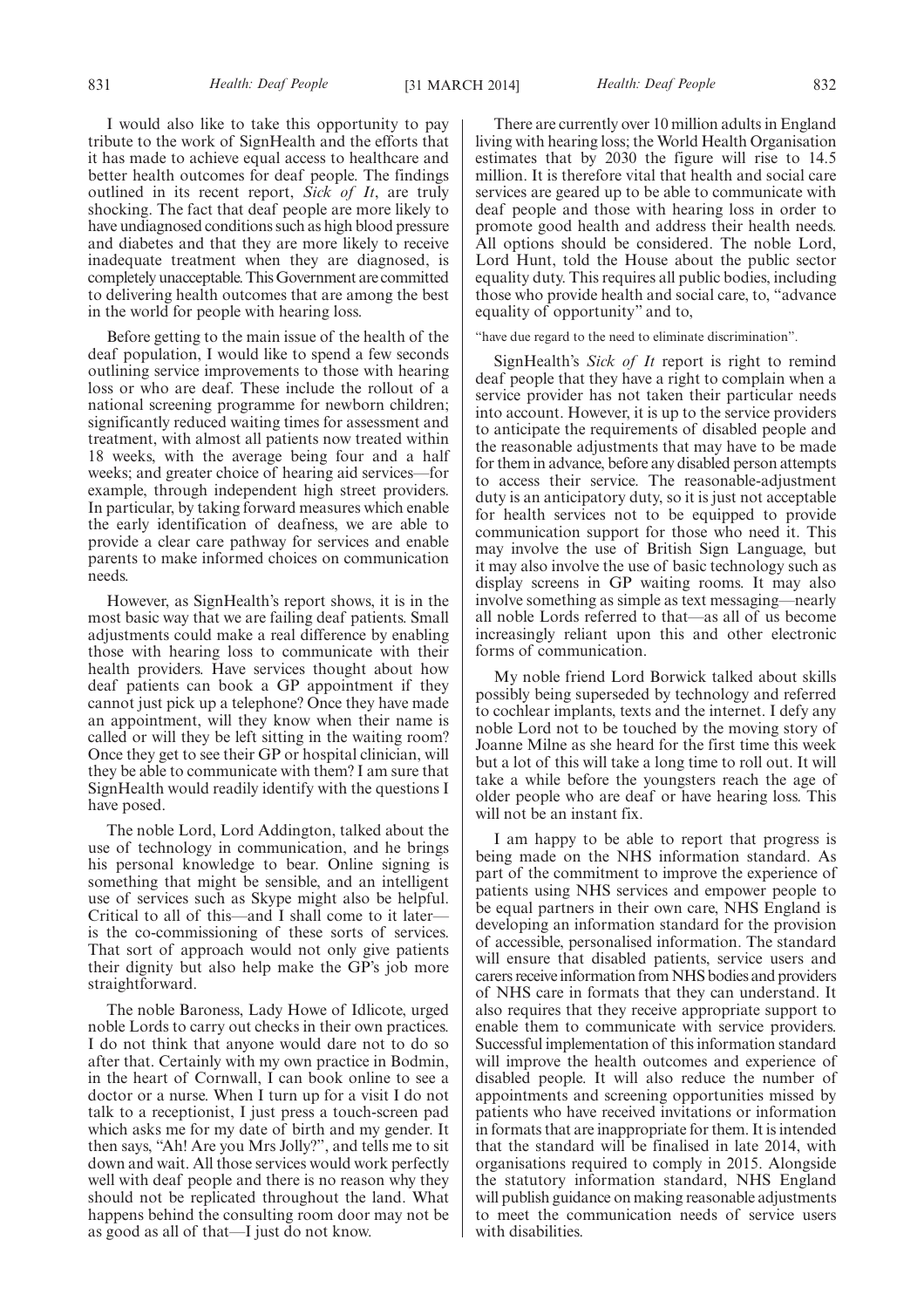We know that there is a need to improve both the commissioning and integration of health and social care services for people with hearing loss, as well as the provision of new and innovative models of care. This is why we are also developing a new action plan on hearing loss. The action plan will identify the key actions that will make a real difference to health and social care outcomes for children, young people and adults with hearing loss. NHS England is currently engaging with a range of stakeholders, including the Department of Health, Public Health England, other government departments and agencies and key stakeholders, and aims to publish the action plan as soon as possible.

I hope that I have been able to reassure the House that the Government have a strong commitment to promoting the needs of deaf people across a range of public services but, in particular, ensuring that deaf people have equal access to health and social care and improved outcomes equal to people who do not have hearing loss. Equality is the watchword.

To answer noble Lords' questions, the noble Lord, Lord Hunt, asked about the decision on psychological therapy provided in British Sign Language and where the responsibility for that should be in specialised commissioning. Following advice from the prescribed specialised services advisory group, and in consultation with NHS England, Ministers have taken the decision that responsibility for commissioning psychological therapies for deaf sign language users should remain with the clinical commissioning groups.

The noble Lord, Lord Hunt, also made five points. There was that of the national champion and how to build on the work thus far. I am happy to take that back and will write to him. On health and well-being boards, they should pick up across-the-board services. We hope that they are doing so. I suspect that health and well-being boards will, in their second report for this coming year, pick up on that sort of thing if they are not doing so already. On co-ordination of services, again, it should be within the gift of health and well-being boards to ensure that social care and all health services are not only properly commissioned but also properly co-ordinated. It sounds an admirable idea that there should be regular meetings with the NHS in each local area for people with hearing loss and deafness. I imagine many people with other sorts of disability would like to see that as well. Perhaps that is something that Healthwatch might be able to facilitate.

Do GPs have to pay for their translation services? Each provider of a public service is responsible for ensuring that they make reasonable adjustments to meet the needs of disabled people. This is not funded centrally but must be found from within local budgets.

The noble Lord, Lord Addington, asked about co-ordinating help for deaf people in other fields, such as education and employment. The Minister of State for Disabled People, in his capacity as chair of the interdepartmental group on disability, recently wrote to Ministers in other government departments to ask what their departments are doing to support their deaf users.

On the questions of the noble Lord, Lord Ponsonby, about plans to ensure that NHS Choices increases the number of videos available in BSL, NHS Choices is very keen to provide more BSL content. It has approached SignHealth and in turn secured funding for the existing BSL videos. Noble Lords might be interested to know that there are videos available on: breast cancer, diabetes, heart disease, lung cancer, prostate cancer, back pain, depression and low mood, getting tested for Chlamydia, preventing high cholesterol and tinnitus. Those are the ones currently signed.

What would the Minister recommend to a deaf person who wants to see a doctor but is told that no interpreter is available? We recommend that they lodge a formal complaint with the GP practice. If the complaint is not resolved, we recommend that the complaint is escalated to CCG or NHS England as set out in the complaints procedure.

What does the Minister think would be the best way to raise deaf awareness among staff working in the health service? It is ultimately the responsibility of individual employers to support the development of the staff they employ. However, Health Education England will provide leadership and work with local education training boards—LETBs—regulatory bodies and health care providers to ensure professional and personal development continues beyond the end of formal training.

What steps will the Government take to encourage NHS England and Public Health England to promote the health of deaf people? The NHS is a universal service for the people of England and NHS England is under specific legal duties in relation to tackling health inequalities and advancing equality. The Government will hold NHS England to account for how well it discharges these duties.

Can we expect NHS computer systems to be able to tell us how many deaf people there are and which services they are accessing? The short answer is regrettably no, not yet. However, the new system being commissioned by NHS England to upgrade the hospital episodes statistics—the HES service—will mean that they include a richer source of hospital data, plus data from care provided outside hospital. While this will not tell us how many deaf people there are, it will tell us about deaf people's access of services. I am sure other improvements to care data in time will be able to give us the number of deaf people there are.

Will implementation of the proposed information standard be supported by a funded programme which can help to educate and support? As part of the engagement activity, we asked health and care professionals and organisations to advise us as to the challenges they experience in meeting the communication needs of patients, carers and services users, as well as the ways they have identified to overcome the challenges. These will be reviewed. The intention is that the findings will inform the drafting of the standard itself and the development of supporting tools. Regarding the psychological therapies question, following a device from the prescribed specialised services group, Ministers have decided that these services should be commissioned by CCGs.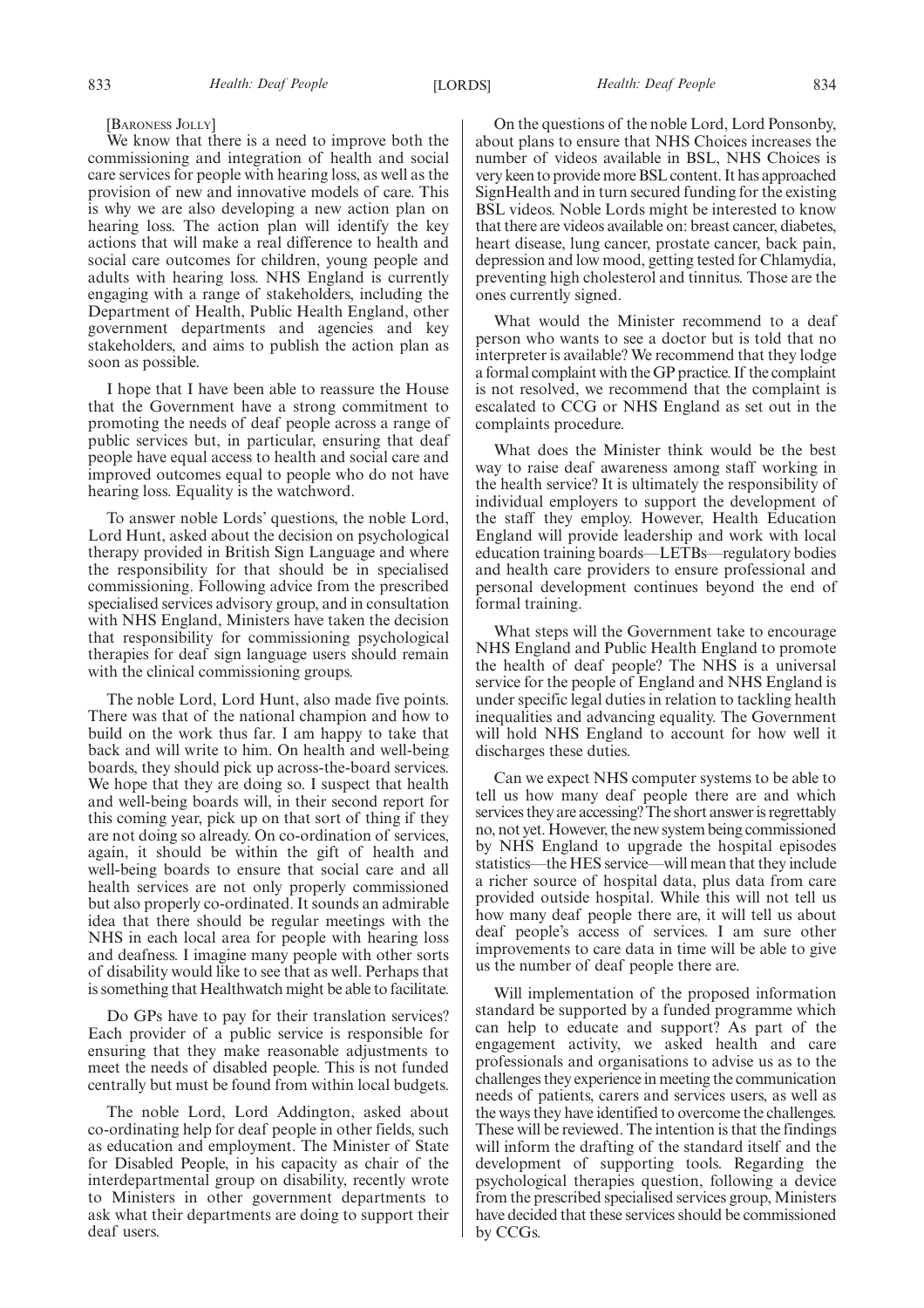I move on to the question of the noble Lord, Lord Borwick: what can be done to encourage more teachers to work in this specialist area? Schools and local authorities are responsible for assessing their workforce and have adequate recruitment and training strategies in place. We expect authorities to work with schools so that they know and build the appropriate skills for the teaching workforce, and the DfE is funding scholarships for teachers to develop their knowledge and skills, including postgraduate qualifications. Regarding the question of texting information, this sort of thing is a local decision. I have told noble Lords how my local GP practice chose to sort it, and others may choose to use texts.

On teacher numbers, so far 600 teachers have achieved or are working towards a qualification relating to special education needs, and a further 500 have applied for the current funding round. I have exhausted the supply of responses from the Dispatch Box, but I feel absolutely sure that when we go through *Hansard*, many more questions that will come to light, so we will write a letter to all noble Lords who have taken part in the debate.

*House adjourned at 8.21 pm.*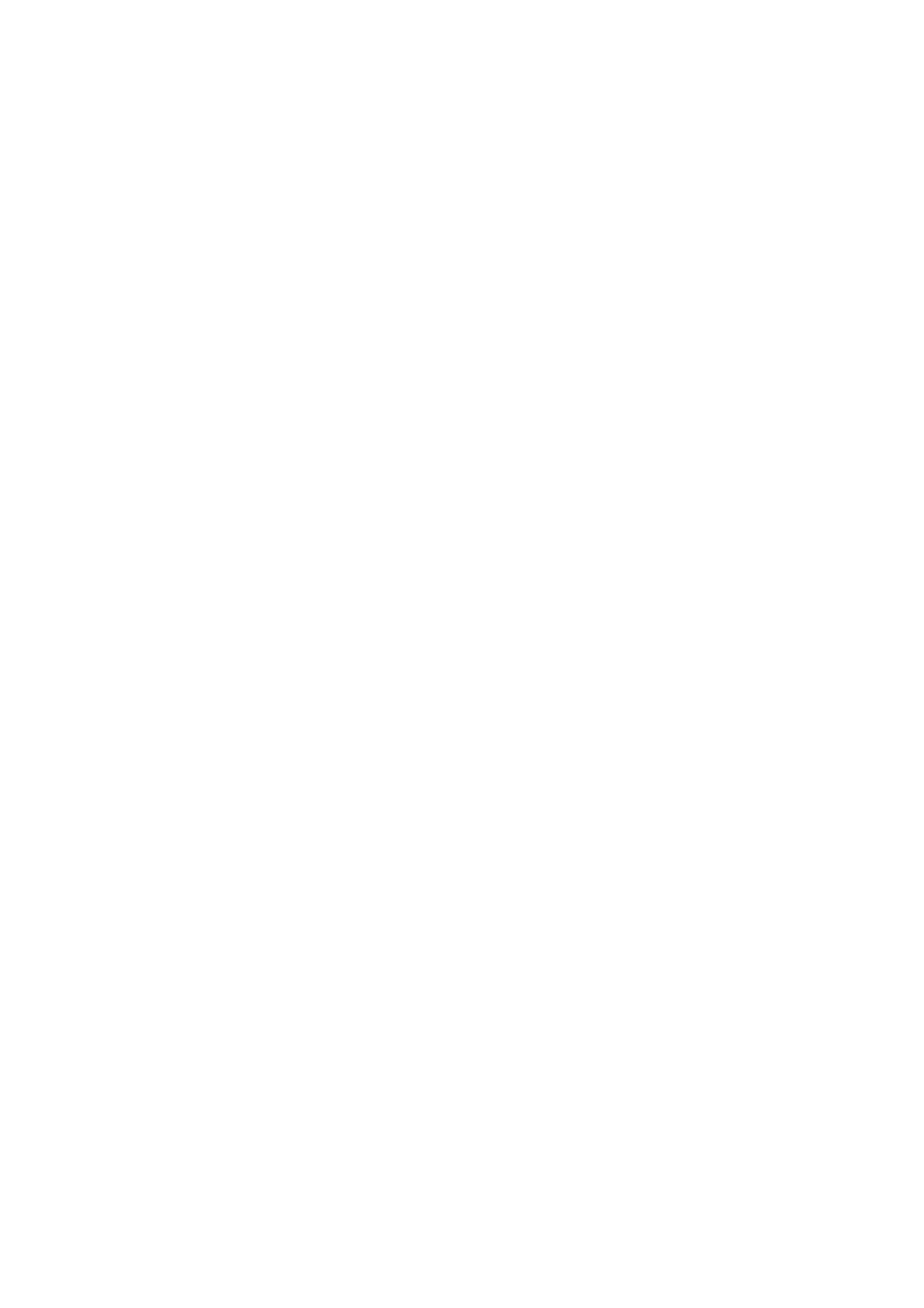# Grand Committee

*Monday, 31 March 2014.*

# **Arrangement of Business**

*Announcement*

# *3.30 pm*

**The Deputy Chairman of Committees (Lord Colwyn) (Con):** My Lords, welcome to the Grand Committee. If there is a Division in the House, the Committee will adjourn for 10 minutes.

# **European Parliamentary Elections (Amendment) Regulations 2014**

*Motion to Consider*

*3.30 pm*

# *Moved by Lord Wallace of Saltaire*

That the Grand Committee do consider the European Parliamentary Elections (Amendment) Regulations 2014.

*Relevant document: 22nd Report from the Joint Committee on Statutory Instruments.*

**Lord Wallace of Saltaire (LD):** My Lords, the first five instruments before us today are for debate together. The two sets of referendums regulations and the police and crime commissioner elections order update respectively the rules for the conduct and administration of local authority council tax referendums, referendums concerning a local authority's governance arrangements in England, and elections of police and crime commissioners in England and Wales. In the main, they do so by applying or copying provisions in the Electoral Registration and Administration Act 2013 and associated secondary legislation, which made a number of changes to the rules for UK parliamentary elections. Noble Lords will be familiar—possibly by now very familiar—with many of these measures, which we have considered in earlier debates on instruments which apply the measures for the conduct of other elections and referendums.

The combination of polls regulations make a small number of changes to the conduct rules and forms used by voters that apply when the poll at a parliamentary election is combined with a poll at another election or referendum. The European parliamentary elections regulations clarify certain issues, mainly arising from the changes made for the conduct of European parliamentary elections by amending regulations made in 2013.

In the main, the changes introduced by all five instruments are intended to come into effect for polls held on or after 22 May 2014, which is the date of the European parliamentary elections and scheduled local elections in parts of England. The changes are designed to improve the accessibility and security of the voting process, and implement a number of recommendations which have been made by, among others, the Electoral Commission and the Association of Electoral Administrators.

The two sets of regulations concerning local authority council tax and governance referendums contain an additional provision on calculating the campaign expenditure limit for campaigners at these referendums. We intend that this should come into force on the day after the two instruments are made. I will set out this change in more detail shortly.

The instruments are part of a comprehensive package of statutory instruments which make various changes to the rules for conducting elections and referendums in the UK. The Government have consulted on the changes with the Electoral Commission and with others such as the Association of Electoral Administrators.

I turn to the provisions in the two sets of regulations concerning local authority council tax and governance referendums, and the PCC elections order. The two sets of referendums regulations change the basis on which the campaign expenditure limit is calculated for local authority council tax and governance referendums. It is currently calculated by reference to the number of electors on the register published after the annual canvass in the year preceding the referendum. However, under the transition to individual electoral registration, a post-canvass register was not produced in 2013. We are therefore providing that in future the limit will be calculated by reference to the register as it exists at the beginning of the referendum period. This period begins at least 28 working days before a council tax referendum, and at least 56 working days before a local authority governance referendum.

All three instruments, including the PCC elections order, update the forms used by voters, such as poll cards and postal voting statements, which are intended to make the voting process more accessible. The instruments also provide for police community support officers to enter polling stations and counting venues under the same conditions as police constables. This will allow police forces additional flexibility in deploying their resources on polling day, and allow them to provide greater visible reassurance to the public. The instruments provide that voters waiting in the queue at the close of poll at 10 pm on polling day, for the purpose of voting, may be issued with ballot papers to enable them to vote or may return postal voting statements or postal ballot papers despite the close of poll.

Members of the Committee may wish to note that relevant revisions in the Representation of the People (England and Wales) Regulations 2001 apply to the local authority council tax and governance referendums instruments, so amendments recently made to those regulations will apply also to these referendums, without the need for further changes to the referendums instruments. Further, the provisions have been copied into the Police and Crime Commissioner Elections (Amendment) Order so that they will apply to those polls. These recent amendments include a requirement for 100% of postal vote indicators to be checked rather than the current minimum of 20%; extension of emergency proxy provisions to those absent on grounds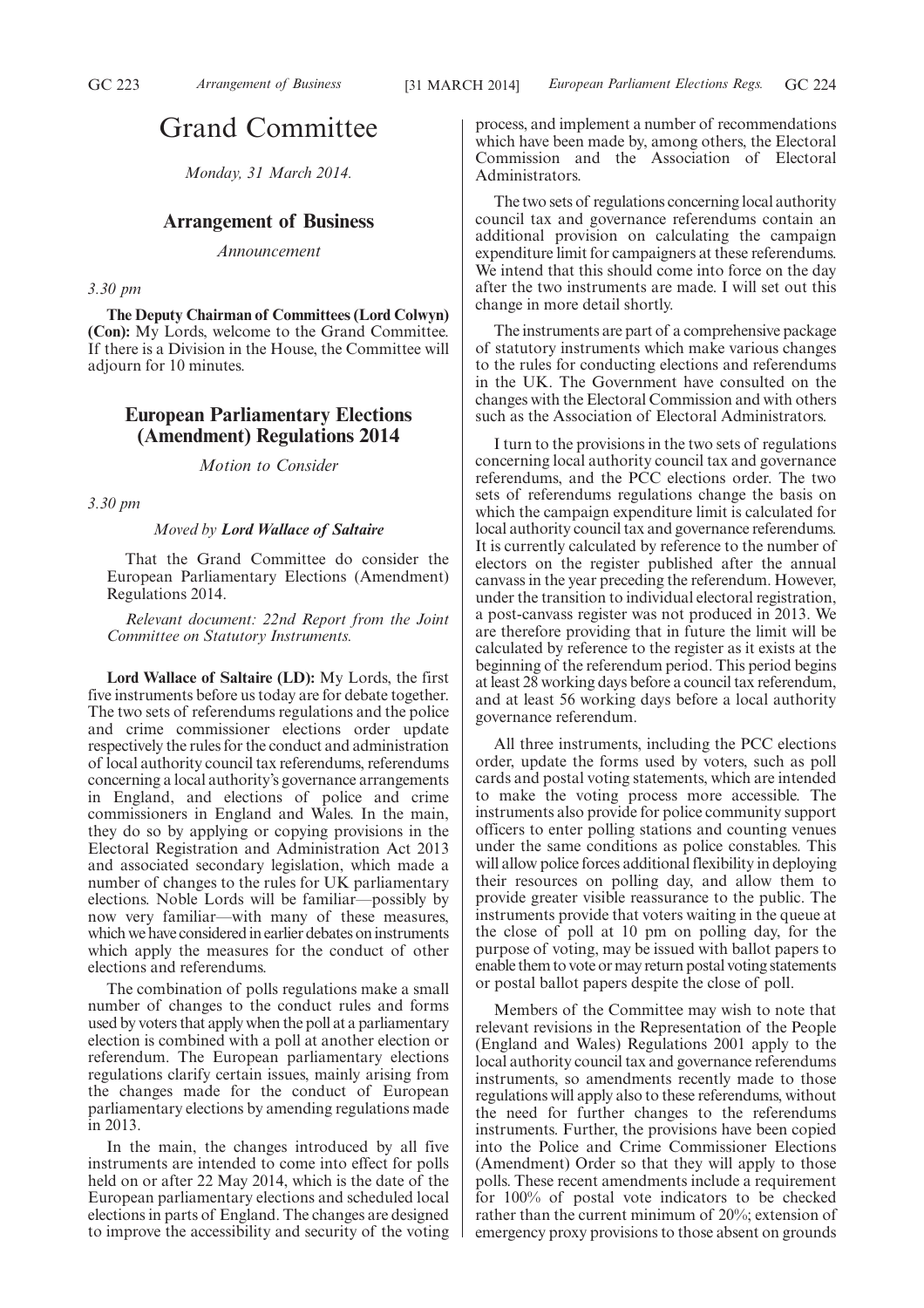[LORD WALLACE OF SALTAIRE]

of business or military service; removal of the restriction on postal votes being dispatched earlier than the 11th working day before the day of the poll.

The Police and Crime Commissioner Elections (Amendment) Order also makes changes to the timing of certain proceedings at PCC elections which will ensure greater consistency with the position at other elections and will facilitate the earlier dispatch of postal votes. In particular, the deadline for candidates to withdraw their nomination is moved from noon on the 16th working day before the poll to 4 pm on the 19th working day before the poll. This will allow postal ballot papers to be printed and therefore issued earlier than at previous elections.

I now turn to the combination of polls regulations. These regulations make a small number of changes to the conduct rules and forms used by voters that apply when the poll at a parliamentary election is combined with a poll at another election or referendum. This includes updating the notice that must be displayed in polling station compartments by making the information clearer for voters. For example, it advises voters to put a cross in the box next to their choice on the ballot paper. The instrument also updates the guidance of voters which is displayed in polling stations when a poll at a parliamentary election is combined with a poll at another election or referendum. The updated guidance gives clearer instructions to voters, including the use of images, to help voters cast their votes.

I turn now to the fifth and final instrument, the European Parliament elections regulations. They, too, make a small number of changes at European parliamentary elections. In particular, they amend the provisions that were inserted by the amending regulations made in 2013 to enable voters waiting in the queue at the close of poll to be issued with a ballot paper and cast their vote at a European parliamentary election. These provisions also enable persons queuing at the polling station at the close of poll in order to return a postal ballot paper or, if they had forgotten to put it in the covering envelope, a postal voting statement to return it.

The instrument before us today ensures that these provisions allowing the return of postal ballot papers apply when a European Parliament election is combined with another poll in England, Wales and Scotland. They also make improvements to the wording on the polling station compartment notice when a European parliamentary election is combined with another poll in England and Wales. The changes reflect the different voting instructions that it may be necessary to display if a European Parliament election is combined with a PCC election or a local referendum because these will, of course, have different voting systems.

In conclusion, these instruments make sensible and relevant changes to the conduct and administration of the polls that they cover in line with those that have been made for UK Parliamentary elections and other polls. They are designed to increase voter participation, further improve the integrity of our electoral system and ensure that the processes underpinning our elections are both more robust and more relevant to the needs of voters. I commend these instruments to the Committee.

**Lord Kennedy of Southwark (Lab):** My Lords, I have only a few points to make in this short debate. Generally we support the regulations and the order and have no issues whatever with them. I have a couple of general points to make and one or two questions, but, generally speaking, we are fine with these. I will go through point by point. In terms of consultation, I think the noble Lord mentioned a couple of times consultation with the commission and with the Association of Electoral Administrators and such. Can he tell us about what consultations actually go on with the parties? I do not think much goes on. Maybe it is done through the Electoral Commission now, but I do think there should be more direct contact with the parties than there has been. I know that we have the panel meeting after the Electoral Commission's political parties panel but I do not know whether there is more than that. There would be a surprising amount of unanimity from the parties on these things, as they have a lot of expertise that the Government could learn from. I know that the Government have some contact, but they could do more on that.

I saw in the note about the regulations on referendums that it refers to the issue about queuing at polling stations. Again, I welcome the fact that people will be issued with a ballot paper if they get there by 10 pm. My only slight worry is that while that all sounds well and good, how will it actually be controlled when it happens? We may not have this situation in the local elections happening next month, and perhaps not in the European elections, but at general election time we certainly need to think about how we will look after that. Yes, someone could arrive at 10 pm, but how is that to be controlled? It is quite hard to control and police it, and so on. The Government can make these regulations, but unless they are very specific about how things actually happen, they will just create another set of problems that cannot be overcome in a draughty church hall somewhere at 9.55 pm. If not now, the Government need to look at that sort of thing and be very specific. Presiding officers certainly need to know exactly how to handle these things; there is an issue there.

The point about police community support officers having the right to enter polling stations is, again, a sensible and welcome move. It certainly lifts a burden from police officers and ensures that there can be a uniformed presence in and around polling stations, which is very welcome. I saw that there is an extension of the proxy emergency provisions on the grounds of doing business or service. I am assuming that they are being extended in the same way as for every other category that can have an extension.

Those are probably the only points that I have. As I said, I do not have a huge issue with anything here; the instruments all seem very sensible. I will make one observation. While we will agree these regulations today, and they will go to the House next week, it is all terribly complicated and I look forward very much to the Law Commission coming forward with its recommendations so that we can get something much more streamlined. This should be a relatively simple process, but we have to have instruments for referendums,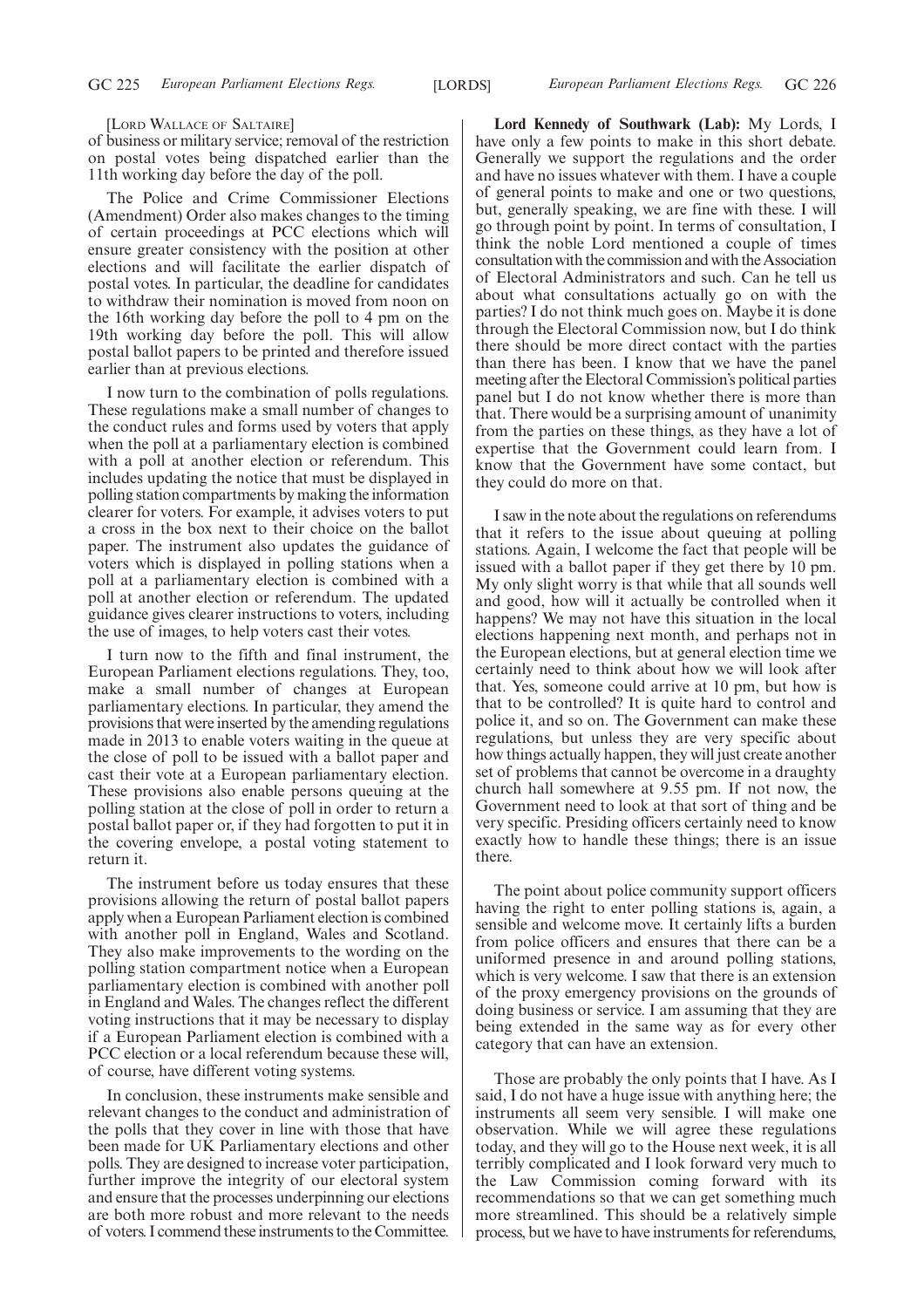police and crime commissioner elections and local authority elections when it is really all the same stuff. The sooner we get this all looked at and repackaged, and put together much more sensibly, the better it will be for everyone concerned.

**Lord Wallace of Saltaire:** I share the noble Lord's feeling on streamlining. There are of course some problems in that, as we have devolved authority to the devolved Assemblies, and as we have introduced a number of different electoral systems—I think there are three or four electoral systems operating now within Scotland, for example—some of this stuff becomes more complicated. We are, as the noble Lord knows, balancing between doing everything we can to make it easier for people to vote and encouraging that, and guarding against fraud. That also requires a delicate balance. However, I agree with him: I hope that it will be possible at some point to simplify the extremely complicated legislation that we now have for these different sets of elections and referendums. Referendums are, after all, still a relatively new dimension of British democracy and perhaps the next Government will take that on, with the assistance of the Law Commission.

On the particular questions that the noble Lord asked, there is no formal process for consultation with the political parties, but I understand that a number of informal conversations are had with them. I will check on that and I promise to write to the noble Lord if there is anything useful that I can say on it, because I take his point about the political parties. Miraculously, I discover that I now have an answer. We meet the Electoral Commission's political parties panel quarterly and raise the question of new SIs being made. I expect that the noble Lord will be familiar with who attends the political parties electoral panel from the Labour Party. It may indeed have been him—yes, I see that it was.

On the closing of polls, let me say in passing that this was a very small issue last time. It happened in a total of 27 polling stations in 10 constituencies at the 2010 election, with just over 1,200 people being affected. We do not know whether this will turn out to have been a one-off or whether it will become a wider phenomenon in future. We took this decision because we had come up with this problem in 2010, and we expect that the Electoral Commission will provide additional guidance on how we manage this in the future. The noble Lord is entirely right, of course, to say that a situation in which a large number of people attempted to storm a polling station at 10 pm would be very difficult for anyone to handle. We have to hope that that sort of event will not happen. Guidance will certainly be offered to returning officers on the close-of-poll provisions and the Electoral Commission will assist with that. I hope that I have now covered most of the noble Lord's questions. I am glad that these regulations have received a general welcome and commend them to the Committee.

# **Local Authorities (Conduct of Referendums) (Council Tax Increases) (England) (Amendment No. 2) Regulations 2014**

*Motion to Consider*

*3.45 pm*

*Moved by Lord Wallace of Saltaire*

That the Grand Committee do consider the Local Authorities (Conduct of Referendums) (Council Tax Increases)(England)(Amendment No. 2) Regulations 2014.

*Relevant document: 22nd Report from the Joint Committee on Statutory Instruments.*

*Motion agreed.*

# **Local Authorities (Conduct of Referendums) (England) (Amendment) Regulations 2014**

*Motion to Consider*

*3.46 pm*

*Moved by Lord Wallace of Saltaire*

That the Grand Committee do consider the Local Authorities (Conduct of Referendums) (England) (Amendment) Regulations 2014.

*Relevant document: 23rd Report from the Joint Committee on Statutory Instruments.*

*Motion agreed.*

# **Police and Crime Commissioner Elections (Amendment) Order 2014**

*Motion to Consider*

*3.46 pm*

*Moved by Lord Wallace of Saltaire*

That the Grand Committee do consider the Police and Crime Commissioner Elections (Amendment) Order 2014.

*Relevant document: 22nd Report from the Joint Committee on Statutory Instruments.*

*Motion agreed.*

# **Representation of the People (Combination of Polls) (England and Wales) (Amendment) Regulations 2014**

*Motion to Consider*

*3.47 pm*

# *Moved by Lord Wallace of Saltaire*

That the Grand Committee do consider the Representation of the People (Combination of Polls) (England and Wales) (Amendment) Regulations 2014.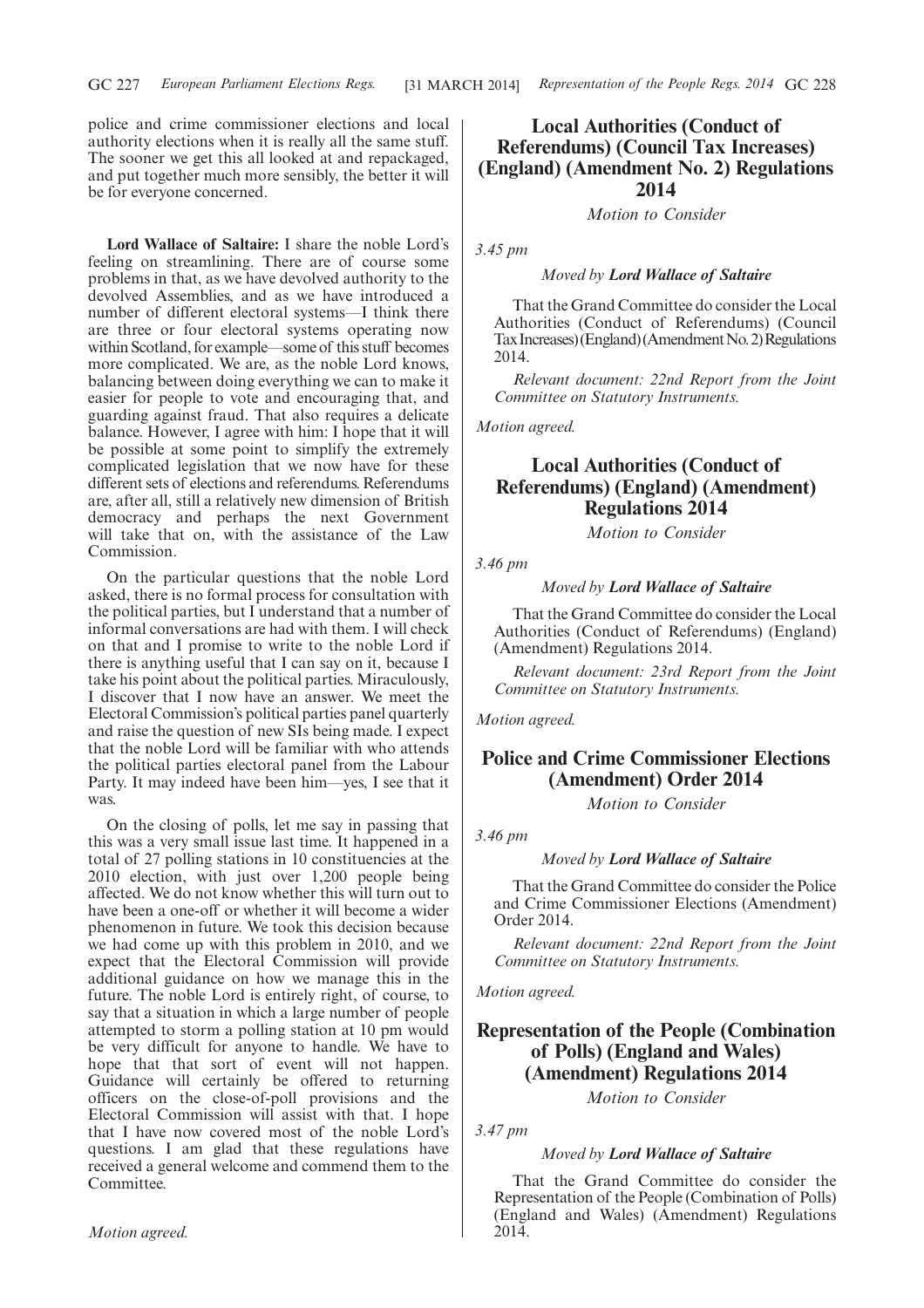[LORD WALLACE OF SALTAIRE] *Relevant document: 22nd Report from the Joint Committee on Statutory Instruments.*

*Motion agreed.*

# **Anonymous Registration (Northern Ireland) Order 2014**

*Motion to Consider*

*3.48 pm*

# *Moved by Baroness Randerson*

That the Grand Committee do consider the Anonymous Registration (Northern Ireland) Order 2014.

*Relevant document: 22nd Report from the Joint Committee on Statutory Instruments.*

**The Parliamentary Under-Secretary of State, Wales Office (Baroness Randerson) (LD):** My Lords, the order was laid before the House on 24 February. It is the first in a series of six statutory instruments to establish a scheme of anonymous registration in Northern Ireland. Four of those instruments were published for consultation in September of last year. The changes are being introduced in a series of instruments for technical reasons.

This first order extends provisions made for Great Britain in primary legislation to Northern Ireland, with amendments to reflect some differences in the electoral systems in Northern Ireland. It also makes other changes required to primary legislation for Northern Ireland, predominantly in relation to local elections. Other instruments to follow will include regulations to implement the system of anonymous registration in respect of different elections and to prescribe provisions relating to political donations by anonymous electors.

As noble Lords will know, the full electoral register lists the name and address of everyone who is entitled to vote. This is used mainly for elections and referendums but can be used for other purposes, such as the prevention and detection of crime and eligibility for jury service. It may also be seen on request by any member of the public, under supervision. Anonymous registration ensures that the names and addresses of individuals who are at risk do not appear on the full register. Those at risk may include victims of domestic violence, witnesses in certain criminal cases and other vulnerable people who wish to vote but whose safety could be compromised by the inclusion of their details on the electoral register.

As in Great Britain, individuals will qualify for anonymous registration if the safety of the applicant or of another person in their household would be at risk if the register contained their name or address. I will bring regulations before the House later this year which will detail the evidence required to show that a person is at risk. As in the draft regulations published last September, a person will be able to show that they are at risk either by presenting a court order demonstrating the risk or by obtaining an attestation from a senior professional—for example, someone in the police—stating that they are at risk.

If a person is shown to be at risk, the scheme works by replacing the name and address of vulnerable individuals in the register with a number. A full list of those voters will be held securely by the chief electoral officer for cross-referencing. This prevents their details being available to someone who might try to trace their whereabouts by means of the electoral register.

Anonymous registration was introduced in Great Britain by Section 10 of and Schedule 1 to the Electoral Administration Act 2006. The scheme was not extended to Northern Ireland at the time due to a number of differences in Northern Ireland that needed to be taken into account. These differences included the additional checks on identity used in Northern Ireland to prevent electoral fraud, and the operation of the jury system in Northern Ireland. However, Section 1 of the Northern Ireland (Miscellaneous Provisions) Act 2006 gave the Secretary of State the power to make equivalent provision for Northern Ireland by Order in Council at a later date.

Many of the Great Britain provisions are extended to Northern Ireland without amendment in this order, but there are four main differences between the provisions for Great Britain and those being put in place for Northern Ireland, either in this order or in the instruments that will follow.

First, the duration of an anonymous entry will be longer than it is in Great Britain. Applications for an anonymous entry must be made annually in Great Britain, in the same way as applications for registration. In Northern Ireland, an anonymous entry can last for a maximum of five years. This makes practical sense in the context of the continuous registration system in Northern Ireland. If persons do not have to reapply to be registered annually, it would be onerous to require vulnerable individuals to reapply for an anonymous entry on an annual basis. This difference is also intended to help the PSNI and other bodies manage the greater volumes of applications for attestations that are expected in Northern Ireland because of the security situation there and the number of people who may be considered at risk.

In view of the longer, five-year timeframe in Northern Ireland, this order allows the chief electoral officer to terminate a person's entitlement to an anonymous entry in some circumstances. The regulations brought forward later this year will set out the details of how the chief electoral officer can make this determination. For example, if the chief electoral officer receives information that a person is no longer part of the household to whom the relevant evidence applies, their entitlement to anonymous registration should be reviewed.

Secondly, as noble Lords will be aware, all voters in Northern Ireland are required to show photographic identification at the polling station to receive their ballot paper. This is incompatible with the principle of maintaining a voter's anonymity and so, under this order, those with an anonymous entry will not be able to vote in person. Instead, this order makes provision for anonymous electors to be automatically eligible for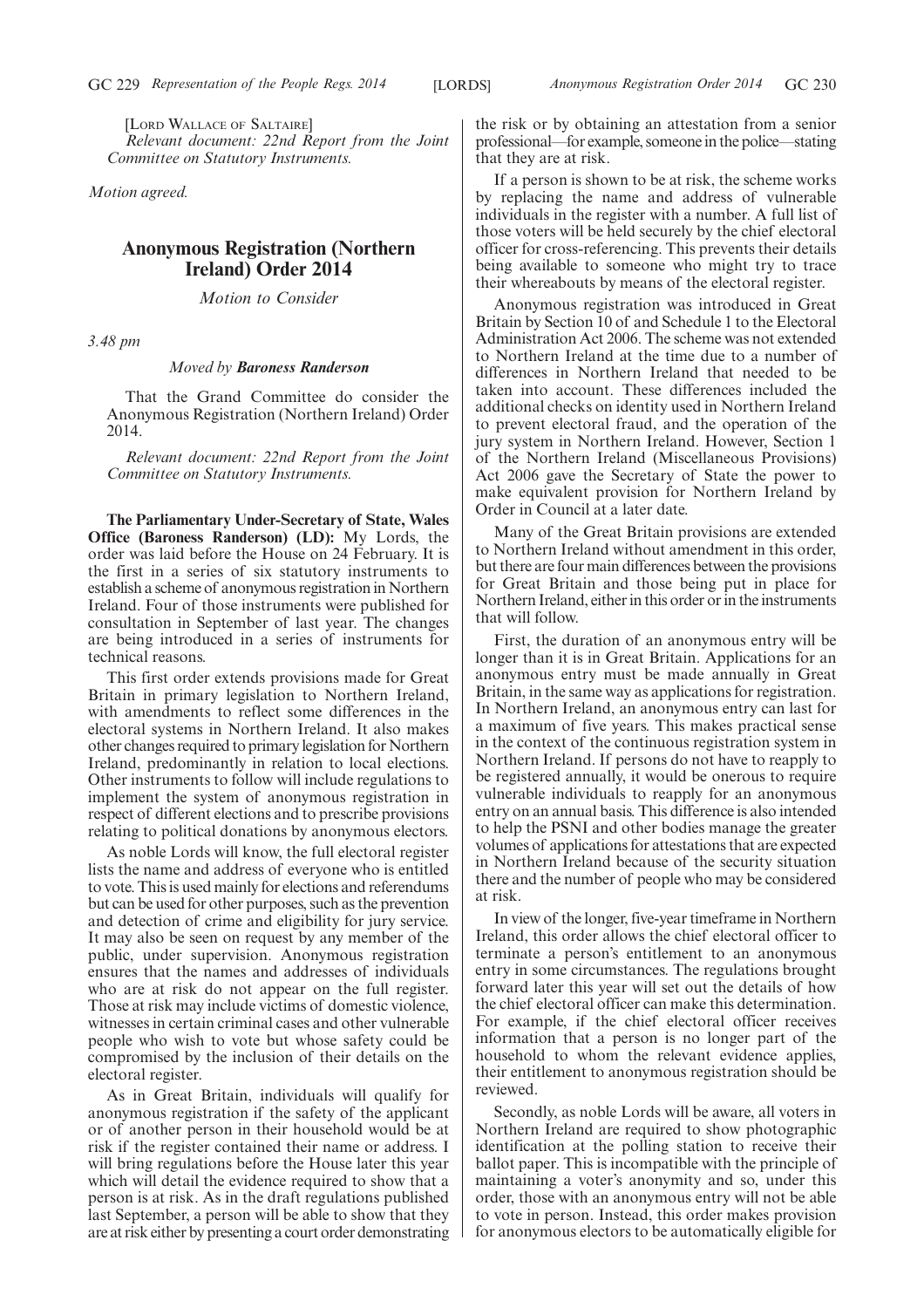a postal vote. This is to prevent a person who is anonymously registered being questioned at a polling station about their identity.

Thirdly, linked to the provisions on postal voting, the order makes it possible for an anonymous elector to submit a tendered ballot paper by post. It is possible to apply for a tendered ballot paper when a person states that they have lost their ballot paper or believes someone else has voted on their behalf. However, a tendered ballot paper can usually be submitted only in person at the polling station. Persons with an anonymous entry will be allowed to submit a tendered ballot paper by post instead to prevent them being disadvantaged by the requirement to use a postal vote.

Lastly, persons with anonymous entries will remain eligible for jury service, as they are in Great Britain. However, because jury service selection operates in a different way in Northern Ireland, the provisions in this order that deal with this matter differ from the England and Wales provisions. The order ensures that any anonymous elector information is protected when the jurors list is passed from the chief electoral officer to the Courts and Tribunals Service.

There have been two phases of consultation on anonymous registration in Northern Ireland. The first was conducted by the previous Government in 2008. The second took place in 2013 on the draft legislation. The consultations have allowed us to take account of the views of a range of devolved bodies that will be involved in implementing the scheme, including the Northern Ireland Courts and Tribunals Service, the Police Service of Northern Ireland and health and social care boards, as well as political parties and groups representing those most likely to benefit from the new system.

I hope that noble Lords will agree it is important that people who wish to exercise their right to vote are able to do so without fear or threat to their safety. This order gives vulnerable people in Northern Ireland the same protection as those in Great Britain. I commend it to the Committee.

**Lord McAvoy (Lab):** My Lords, I am grateful to the Minister for her thorough exposition of the proposed legislation. I should say right from the start—because it always needs to be said in relation to Northern Ireland—that we are fully supportive of the legislation. My honourable friend in the House of Commons, Stephen Pound, in a very entertaining speech, asked a number of questions. Some of them were not, to my book, completely answered, so I will go through them and see if I can get a wee bit more information out of the noble Baroness.

It has been stated by the Minister and others that the necessity for this legislation in Northern Ireland is—as it is in the rest of the United Kingdom—mainly to support women in what they face when being pursued by former partners or husbands or subjected to violence. So the legislation is quite in order.

However, on the higher percentage that is envisaged, it is worth commenting that the higher percentage of anonymous voting approvals for Northern Ireland is, according to the words of Mr Robathan, 40 times greater in Northern Ireland than in the rest of the

United Kingdom. That signifies that there is a continuing situation in which people need anonymity in voting, and the sooner we can move away from that, the better. However, the need for this legislation is still quite clear because women have enough to put up with without being subjected to that as well.

# *4 pm*

I will follow up something that Mr Pound mentioned, which is the status of court orders from the Republic of Ireland. As noble Lords will know, people move back and forth across the border. A situation can arise in which somebody in Northern Ireland marries someone from the Republic and then moves back to the north. It is clear from what the Minister said in Committee that is not legal to mention other jurisdictions—I think that was the word used, but if not, the noble Baroness will know what I mean. There was therefore a legal bar in establishing full reciprocity. Mr Robathan, the Minister in the Commons, said that in the process of attestation great weight would obviously be given to a court order in the Republic of Ireland. Can the Minister elaborate a bit more on that? It would mean a bit more protection for people moving from the Republic to Northern Ireland if a heavy weight was given to reciprocity.

Mr Pound also mentioned another thing, which he did not seem to get an answer to. The attestation of the validity of the anonymisation approvals are directors of social work or PSNI officers of the rank of inspector or above. He made the point that there are only five directors of social work services in the whole of Northern Ireland and Wales; I do not think that anybody is sure about the number of inspectors. Is that situation okay?

Paragraph 7.4d of the Explanatory Notes says:

"There are also differences between Northern Ireland and Great Britain in the way in which persons with an anonymous entry in the electoral register are selected for jury service. Persons with anonymous entries on the register will automatically be considered for jury service, rather than the juries officer having to make a specific request for details of anonymous entries, as is the case in England and Wales".

The key bit follows:

"Specific provision is made to protect information of anonymous electors which is disclosed as part of the jury selection process". How will that work? I am not clear about that. There has been consultation on this, and it has been supported, so it has to be welcomed.

I hope that we will have a wee bit more elucidation on the points raised in questions by Mr Pound, but I repeat that we are fully supportive of the Government's proposals in this field. They are absolutely necessary, and they have our full support.

**Baroness Randerson:** I thank the noble Lord for his support on this. I will do my very best to answer the questions that he feels still need to be answered.

The noble Lord is right that the issue of supporting victims of domestic violence is a key mover behind the legislation. It was introduced for Great Britain very specifically at the request of groups supporting victims of domestic violence. But it is also aimed at supporting, for example, people who are part of the witness protection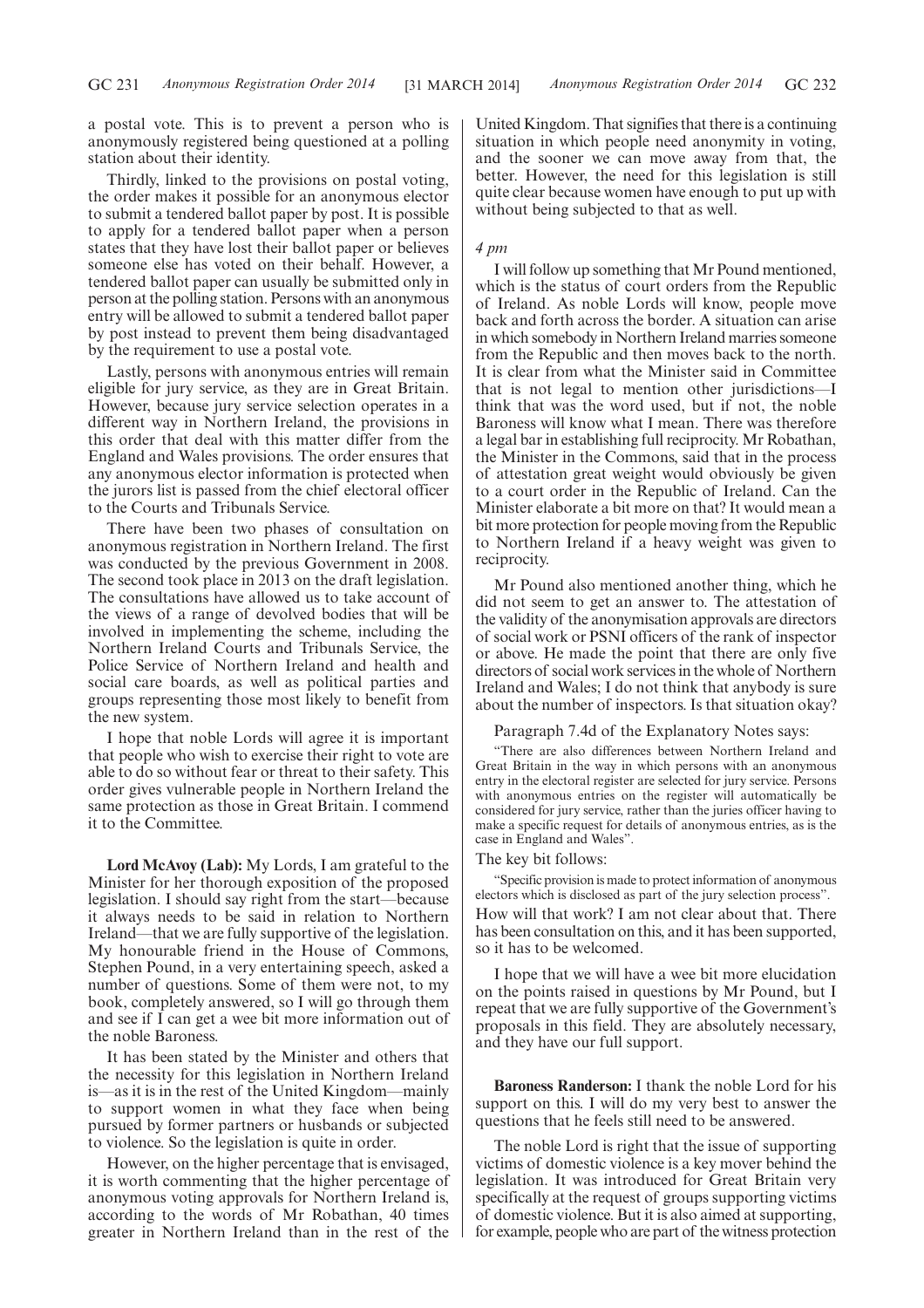[BARONESS RANDERSON]

scheme. I am sure that the noble Lord will appreciate that there are far more people in that situation in Northern Ireland than in Great Britain.

There are currently 1,739 people in the anonymous registration scheme in Great Britain.My right honourable friend the Minister of State in the other place referred to the expectation that there would be around 40 times that number in Northern Ireland. This figure is based on the numbers known to have benefited from existing programmes to protect individuals at risk; for example, 1,805 individuals have benefited from the special purchase of evacuated dwellings scheme in Northern Ireland. Of course, this is just one group of eligible individuals. I mentioned the witness protection scheme earlier, but members of other groups might be judged to be at risk, such as prison officers. I could give other examples, but that one number—1,805—shows that proportionately the numbers would be around 40 times greater for Northern Ireland. Therefore, one of the reasons that the anonymous registration will apply for a five-year term is to enable those involved in the registration and attestation process to deal effectively with the number of requests that we estimate will come forward.

The noble Lord also asked whether Irish court orders would be recognised and treated in a spirit of reciprocity. It is very unusual to reference court orders from outside the UK in domestic legislation because to do so would prevent Parliament scrutinising changes to the law. The Government recognise that it is highly likely that some people at risk in Northern Ireland will be beneficiaries of an Irish court order. On the subject of domestic violence, people marrying across the border with one partner from the Republic and one from Northern Ireland—is obviously a very common thing. Therefore, we will make clear in guidance that, when an attestation is considered, if an applicant holds a similar injunction to those listed in the order from Ireland or any other member state of the EU, an attestation will be made. It is not done in an identical manner. A court order would mean that the anonymous registration would be automatic. An Irish court order would lead to an attestation process, as I understand it. It is important to bear in mind that there is a legal issue here; that is why this is being dealt with in this way.

The noble Lord asked about the level of the staff who will make the attestations. As the number of people registered anonymously is likely to be higher than in the rest of Great Britain, it is important that attestation is seen to be no less rigorous than in Great Britain and that it is very rigorously applied. The Government remain of the view that only people who are eligible to attest applications in relation to Great Britain would also be eligible to attest applications in relation to Northern Ireland. So the process will apply at the same level in both cases. It should not be necessary, however, for people applying for anonymous registration to go in and meet the director of social work or the chief constable.We would expect applications to be considered at a lower level within the organisation, and a recommendation would then be made higher up the chain within the organisation. We have consulted the Department of Health, Social Services and Public Safety in relation to the seniority of social workers who will be eligible to attest applications for anonymous registration. In the case of the PSNI, the attestation will be made at the level of superintendent and above.

I hope that I have answered the noble Lord's questions and I commend the order to the Committee.

*Motion agreed.*

# **Misuse of Drugs Act 1971 (Ketamine etc.) (Amendment) Order 2014**

*Motion to Consider*

*4.12 pm*

### *Moved by Lord Ahmad of Wimbledon*

That the Grand Committee do consider the Misuse of Drugs Act 1971 (Ketamine etc.) (Amendment) Order 2014.

**Lord Ahmad of Wimbledon (Con):** My Lords, this order was laid in Parliament on 5 March. If made, the order will specify two groups of new psychoactive substances from the N-BOMe and benzofuran families, as well as their simple derivatives, as drugs subject to permanent control under the Misuse of Drugs Act 1971. The order will also control a number of medicines, namely lisdexamphetamine, zaleplon, zopiclone, and tramadol. It will also reclassify ketamine under the 1971 Act.

The Government have received recommendations from the Advisory Council on the Misuse of Drugs that these drugs are being misused, or likely to be misused. In the ACMD's view their misuse is having, or is capable of having, sufficiently harmful effects to warrant legislative action under the 1971 Act. My honourable friend the Minister for Crime Prevention was satisfied after consideration of the latest available evidence and the ACMD's assessments that the conditions that have to be satisfied in order to place these drugs under permanent control were met.

Legislative action is necessary as a result of the potential harms identified by the ACMD. This action will send out a strong message to those who are considering experimenting with these drugs and enable us to target our public health messaging in order to protect the public. It will also enable enforcement partners to prioritise resources accordingly to tackle the availability of these drugs.

N-BOMe compounds are highly potent, new psychoactive substances that are regarded as legal alternatives to the class A drug LSD. Noble Lords will recall that a number of these compounds are currently subject to a temporary class drug order approved by the House. These compounds are permanently controlled as class A drugs under the 1971 Act. Clinically observed health effects of the N-BOMe compounds include hypertension, agitation and aggression, visual and audio hallucination and seizures. Anecdotal evidence from self-reported users also highlighted highly negative effects and unwanted feelings including confusion, shaking, nausea, insomnia, and paranoia. These compounds are extremely potent in powder and liquid form and have a high risk of overdose when misused.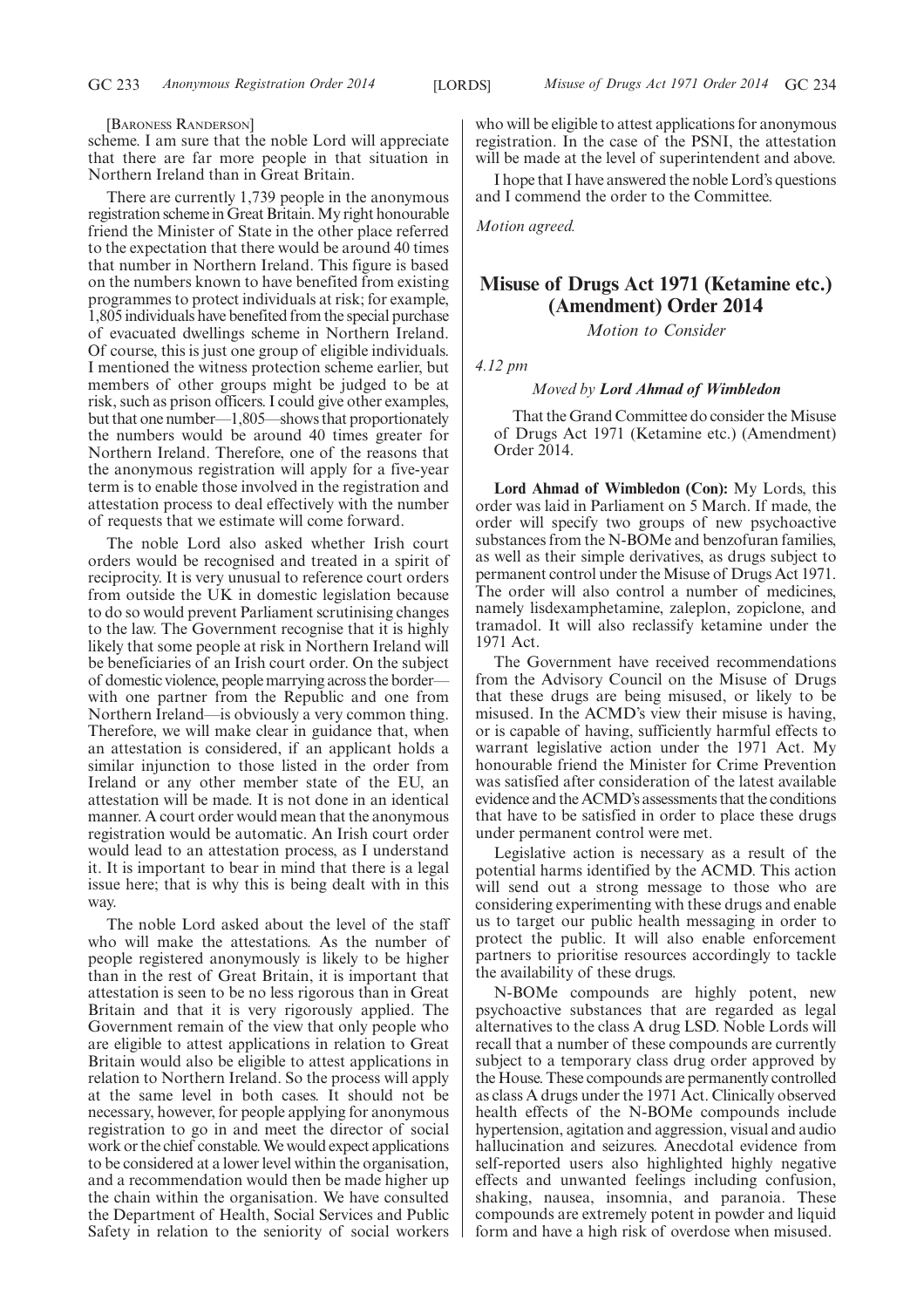On benzofuran substances, compounds such as 5-APB and 6-ABP are marketed as legal forms of ecstasy. They are most commonly sold under the brand name Benzo Fury. Noble Lords will recall that a number of these compounds are also controlled as temporary class drugs. These compounds are being permanently controlled as class B drugs. The effects of the benzofuran compounds include insomnia, increased heart rate and anxiety, with some users reporting ecstasy-like symptoms. Several deaths and hospitalisations in the UK have been associated with the use of these compounds. There are also risks associated with the long-term use of these compounds, such as cardiac toxicity. As in previous cases, the N-BOMe and benzofuran compounds will be controlled using generic, or group, definitions which capture closely related compounds. This will reduce the risk of chemists tweaking the chemical structures of the compounds being controlled to circumvent our drug laws.

Lisdexamphetamine, a drug closely related to the class B controlled drug dexamphetamine, was introduced to the UK medicines market in March 2013. When administered orally, lisdexamphetamine gradually converts to dexamphetamine, the class B drug. Lisdexamphetamine is being controlled as a class B drug. The ACMD reports that lisdexamphetamine has the potential to occasion the physical and social harms associated with amphetamines as a group, although there may be more differences. Physical effects can include anorexia, insomnia, dizziness, headaches and hypertension. After chronic or high doses, convulsions, heart attacks, strokes and death have also been reported.

Zopiclone and zaleplon are sedatives closely related to the benzodiazepine family of drugs and zolpidem, controlled as class C drugs. The ACMD reports that the number of UK prescriptions for these drugs compared to prescriptions for benzodiazepines has been on the increase. The ACMD reports that the harms from the misuse of these two drugs include a risk of coma, respiratory depression and death associated with the use of excess doses of the drugs in combination with alcohol or other central nervous system depressants. Other reported psychosocial effects include depressed mental activity and alertness, memory loss and amnesia, and personality and mood changes through drowsiness, disinhibition, chronic paranoid behaviour and aggression. Data from the national program on substance abuse deaths—NPSAD—also suggests that these drugs play a minor role in drug-related deaths in the UK, mainly in combination with other central nervous system depressants and principally implicated in episodes of intentional poisoning. The ACMD report concludes that, due to the similarities in the chemical structure and effects of these drugs and benzodiazepines, the potential social harm from the misuse of zopiclone and zaleplon would be similar to the social harms associated with the misuse of zolpidem and the benzodiazepines.

Turning to tramadol, it is of significant medical use for treating moderate to severe pain. It has wide-ranging applications, including the treatment of chronic widespread cancer and musculoskeletal pain. However, tramadol, similar to other psychoactive agents, can be misused. Tramadol's pharmacological profile increases the risk of adverse effects seen in overdose. Overdose results in drowsiness, constricted pupils, agitation, rapid heartbeat, hypertension, nausea, vomiting and sweating. Seizures are more common with tramadol overdose than with other opioids and occur in up to 15% of cases. In severe poisoning coma, seizures and hypotension—low blood pressure—can occur.

The ACMD's consideration of tramadol was prompted by concerns from healthcare professionals about the growing misuse of the drug. It revealed an increase in the number of NHS prescriptions for tramadol—from 5.9 million in September 2005 to 11.1 million in September 2012—wide availability on the internet, and an increasing number of deaths in which tramadol was mentioned: 87 mentions on death certificates in 2009 went up to 154 in 2011, representing an increase of 77%. The ACMD reports that the majority of tramadol-related deaths occur where it has been obtained through non-prescribed means. However, overprescribing is also believed to contribute to diversion and misuse.

Ketamine is a synthetic drug used in medical and veterinary practice. It is used as a dissociative anaesthetic and a pain reliever. The ACMD first considered the recreational use of ketamine in 2004, and following its advice ketamine was brought under class C control in 2006. The ACMD reports that evidence of harms from misuse has developed over the years. In addition to well known harms such as increased heart rate and cardiac output, high blood pressure, hallucinations and experiences of alternate realities similar to those found in schizophrenia, long-term ketamine misuse is now known to be associated with a range of chronic problems including chronic bladder and other urinary tract pathology, and damage to the gall bladder, central nervous system and kidneys. The ACMD also reports evidence of acute and chronic toxicity associated with ketamine misuse.

Social harms associated with ketamine use are reported to include a negative impact on families, social skills and participation in social activities. Large doses of ketamine are also known to induce dissociation—intense detachment that can be unpleasant and frightening and can put the user in a position of vulnerability to robbery, assault or, in extreme cases, rape. For all of these reasons, the Government accepted the ACMD's advice to permanently control these drugs under the 1971 Act and reclassify ketamine as a class B drug. It is intended to make two further related statutory instruments that will be subject to the negative resolution procedure.

The Misuse of Drugs (Designation) (Amendment) (No. 2) Order 2014 will amend the Misuse of Drugs (Designation) Order 2001 to place the N-BOMe and benzofuran compounds in part 1 of the order as compounds to which Section 7(4) of the 1971 Act applies, as they have no known legitimate use outside research. Their availability for use in research will be enabled under a Home Office licence. Drugs that have legitimate uses as medicines will be scheduled appropriately in one of four schedules under regulations to ensure their continued availability and use in healthcare. Specific requirements will be applied to each of these depending on the schedule in which they are placed under the regulatory framework to prevent their diversion and misuse.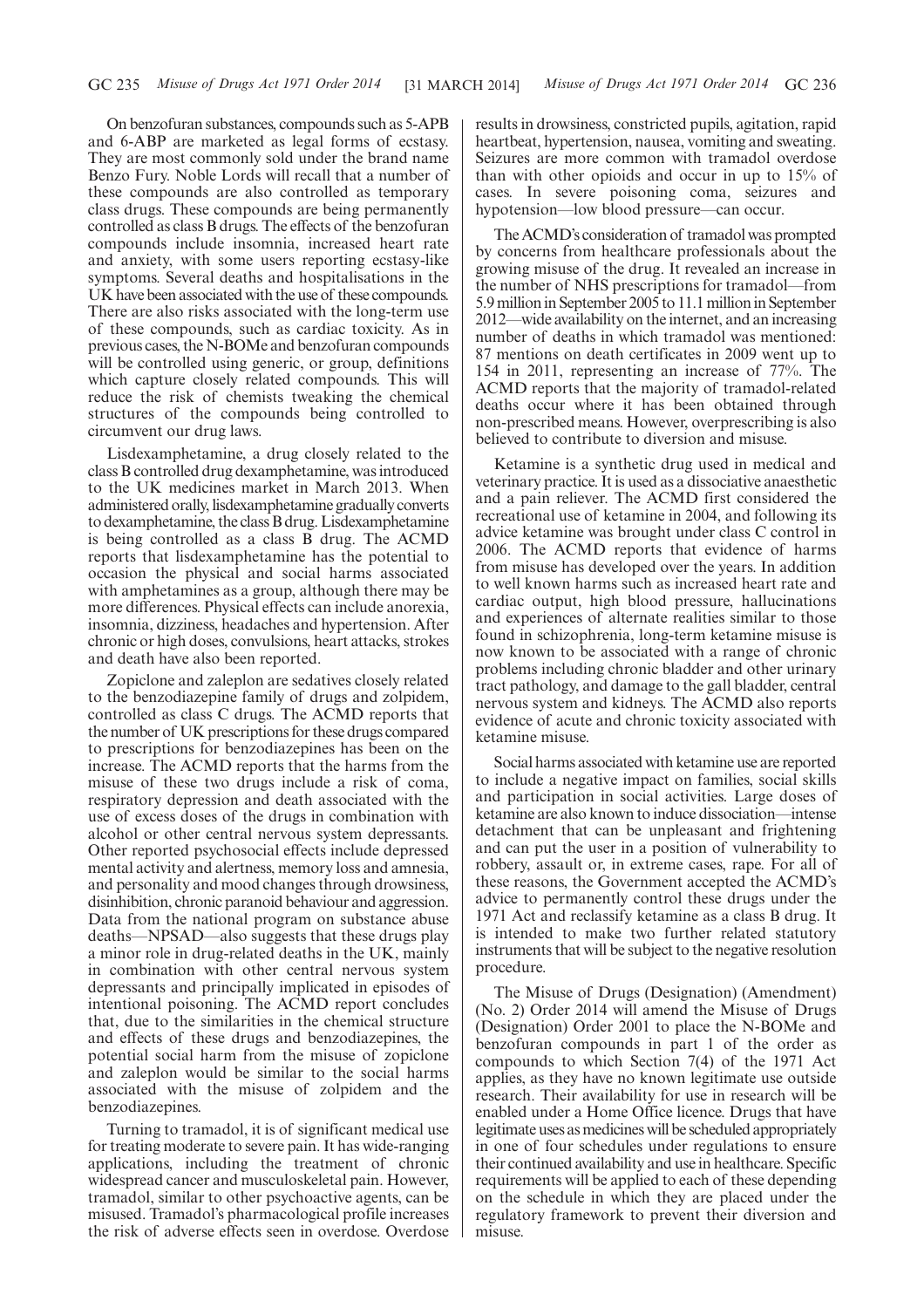[LORD AHMAD OF WIMBLEDON]

The Misuse of Drugs (Amendment) (No. 2) and the Misuse of Drugs (Safe Custody) Regulations 2014 will amend the Misuse of Drugs Regulations 2001 to place lisdexamphetamine in Schedule 2, zopiclone and zaleplon in Part 1 of Schedule 4, and tramadol in Schedule 3 to the 2001 Regulations. These regulations will further place tramadol in Schedule 1 to the Misuse of Drugs (Safe Custody) Regulations 1973, which means that tramadol will be exempted from the safe custody requirements. Ketamine is not being rescheduled immediately after reclassification. It will remain a Schedule 4 Part 1 drug, and will remain available for use in healthcare and veterinary practice pending a public consultation to assess the impact of Schedule 2 status, as recommended by the ACMD, later this year.

These instruments will be laid in time to come into force at the same time as the Order in Council, if it comes into force as proposed. The Government will publicise the approved law changes through a Home Office circular. I commend the order to the Committee.

**The Deputy Chairman of Committees (Lord Colwyn) (Con):** My Lords, I must congratulate the noble Lord on his pretty well faultless pronunciation. The question is that the Grand Committee do consider the draft Misuse of Drugs Act 1971 (Ketamine etc.) Amendment Order 2014.

**Baroness Finlay of Llandaff (CB):** My Lords, I echo the Deputy Chairman's congratulations. Those are pretty difficult drug names to cope with. I have a few comments and a question. The review of zopiclone is welcome. It has often been used inappropriately as a sleeping tablet and viewed as being very safe. The evidence, actually, is not that good for it in terms of patients getting off to sleep. There are lots of other things with sleep hygiene that need to happen to help people sleep. Tramadol has escalated in its prescription and has been viewed as being very safe in the way that physicians have looked at it as an analgesic. I have had a concern for some time that morphine is viewed, with caution, as inappropriate—and more cautiously than may be necessary, because it is a very good analgesic. Therefore, some of these other analgesics, such as tramadol, tend to get prescribed almost too readily and without due caution.

The one I would like to focus on is ketamine. I must declare an interest, having been on the advisory committee of the misuse of drugs sub-committee that was looking at ketamine at the time. I think it is important to record that as a group we were divided on whether ketamine needed to be reclassified. That was because of its clinical use. It is a very useful drug in an emergency. It is a battlefield drug. It has been used in major accidents when you have to get trauma victims out. The safety feature of ketamine is that patients conserve their airway: when you are operating in a collapsed building or on an accident site, when you cannot get access to the person, you may be able to do an amputation under ketamine that otherwise you would not be able to do, because the person will continue to breathe and protect their airway. In fact, they will appear to be conscious. Clinically, I used to use it when I did anaesthetics with children who had severe burns. You could give what is called dissociative anaesthesia: they could turn over and move, but they could tolerate having their dressings changed because they had the analgesia from it.

My question relates to the supply, after reclassification, to hospices where ketamine is used for neuropathic pain. There is a concern—which just fell into my inbox this morning, as it happens—that hospital pharmacies that supply hospices with drugs, particularly morphine, will now have to purchase a licence, at a cost of £5,000. They are concerned that it will make it more difficult for them to have the supply of drugs that they need. I would like a reassurance from the Minister that the legitimate therapeutic supply of ketamine, particularly to hospices and in the community for patients with severe neuropathic pain from malignant disease and from other conditions that are progressive, will not be impeded by reclassification. For some of these patients it is the only drug that will get control over their complex neuropathic pain.

I also ask the Minister whether it will fall under this licensing requirement and whether he will undertake to look at the charge for this licence, which seems to be very high. Voluntary sector hospices are trying to provide a high level of care to patients on behalf of the NHS, bearing a lot of the cost out of their own fundraising, and they want to be linked to a hospital pharmacy because of the quality control and governance assurances that go along with being linked to a hospital pharmacy.

### *4.15 pm*

**Baroness Smith of Basildon (Lab):** My Lords, I am grateful to the Minister for his explanation and to the noble Baroness, Lady Finlay, for the expertise that she brings to this issue. I assume that when she said that the advisory committee to the sub-committee on the misuse of drugs was split on this issue, the kinds of issues that she was raising were ones that caused the concern. I would be interested in the Minister's comments on this one.

With such a serious subject, it is a moment of light relief to enjoy the Minister's pronunciations of the drugs involved. It is one of those rare occasions when I am grateful that I am not the Minister so I do not have to worry about the pronunciations. But the harms of ketamine and the other drugs have been recognised and are alarming. Successive drugs surveys over the past five years have shown that ketamine in particular has become established as a drug of choice for those who go clubbing and for recreational use, and many of those people will have little idea or knowledge of the dangers they face.

There is not really any strong evidence that reclassification will have any greatimpact on the prevalence of those drugs, and I am concerned about the public health campaigns that are needed. Very clear messaging needs to go out, and it needs to start in school. Recreational drug users in clubs are more discerning than those who are addicted to drugs, and other more vulnerable users, and are therefore more susceptible to such messages because they are legal-high users. If you have spoken to parents who have lost children, or whose children have been harmed or damaged by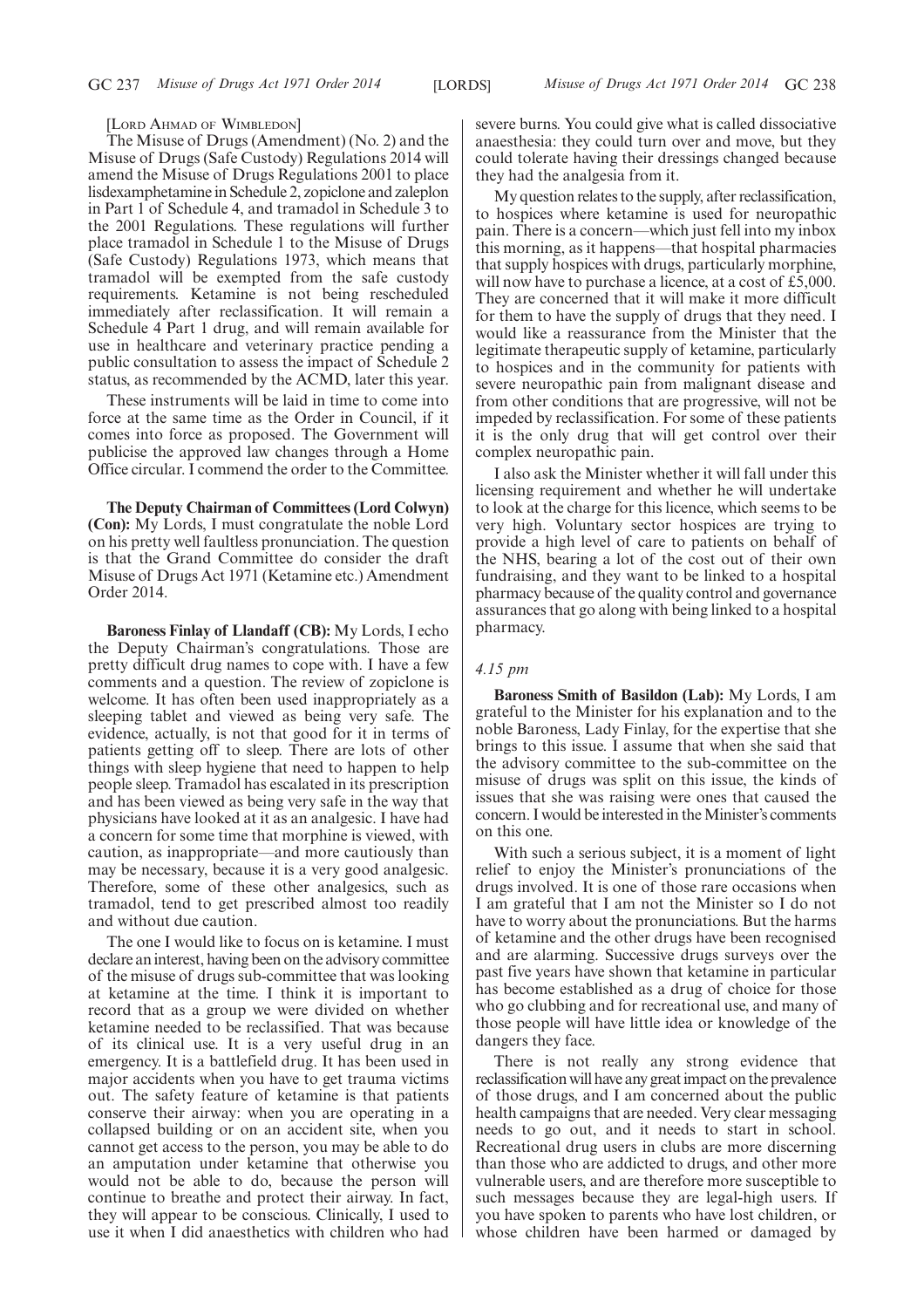recreational drug use, you will know that the messaging needs to be much stronger and much better than it is at the moment. There is a danger that the Government will step back a bit and not take a sufficiently proactive role in this regard to prevent the harms taking hold of a number of young people.

I want to press the Minister on a couple of things. One is the FRANK website. Whenever I raised these issues previously, Ministers always told me, "Ah, we've got the FRANK website". How effective is it? It seems to me that for someone to look at the FRANK website, they have to be interested in the first place and want to understand what is involved. We need to be reassured of its effectiveness. We have to aim further than those who seek out the site because clearly it does not have a wide enough reach. We are not reaching too many of the people who are recreational drug users and who go to clubs and raves but do not understand the harm they are causing themselves. I would like to hear some more not just about the FRANK website but about targeting recreational drug users.

We do not oppose this order because we recognise that there are very serious harms. In relation to ketamine, the Explanatory Memorandum talks about the,

"intense detachment that can be unpleasant and frightening and can put the user in a position of vulnerability to robbery, assault or rape".

It is not just the harm that the drug causes but the harm that is caused to the person who becomes detached and dissociated from their surroundings and therefore particularly vulnerable. There are those who are making significant amounts of money out of causing this harm to others, but I also take the point made by the noble Baroness, Lady Finlay: I am sure that the Government do not want to cause problems for those who require drugs such as ketamine for pain control or other medical purposes. If the noble Lord can give us an assurance in that regard, or even tell us that he will take this away and come back to us, that will be extremely helpful. We do not oppose this order and I am grateful to the noble Lord for his explanation.

**Lord Ahmad of Wimbledon:** My Lords, first, I thank both noble Baronesses and the Deputy Chairman for their kind words. It is always a challenge when you are looking to pronounce words that you are not familiar with. With two young children, now I know the challenges they face—if nothing else, it has taught me greater patience in helping them with their reading skills. Nevertheless, I thank the noble Baronesses for their broad support of the Government's position, and the Committee more widely. I trust that, as both noble Baronesses acknowledged, the Government have made the case for the order to be approved in the House on the basis of the latest available evidence and the ACMD's advice.

Approval of this order will ensure that our drug laws are effective in relation to both established medicines and newly developed pharmaceutical drugs entering the UK market that are being sought for misuse. It will also ensure that we are taking effective action on compounds that have no legitimate use outside research and which are already being pushed on to the legal-highs market.

From having done a debate on the issue of legal highs previously in the House, I think that everyone, no matter where they are in the argument, is cognisant of the fact that for anything that is banned today there will be a derivative ready and on the shelves tomorrow. This is something on which we need to be increasingly vigilant. We will of course ensure that those drugs that have a legitimate use in healthcare and veterinary practice continue to be available under a regulatory framework which protects the public from their potential harms.

Before I turn specifically to the questions that were raised by the noble Baronesses, I commend the ACMD for its continuous work and support of our priorities, including on new psychoactive substances. I have already mentioned that the fast pace of the new psychoactive market continues to require us to be ever more careful with the prioritisation of our resources, and underscores the need for closer working within a broader network of partners in the UK and abroad, and the need to preserve the integrity of our drug laws. The ACMD's advice also reminds us of the dangers of prescription medicine when misused.

I turn to some of the questions that were raised. The noble Baroness, Lady Finlay, speaks with great expertise in these areas. I listened carefully to the issues that she raised. On reclassifying ketamine, as noble Lords are aware, ketamine is already controlled and scheduled, and therefore available for legitimate use in healthcare. As a result, we are able to reclassify it without impacting on its availability for legitimate use. By reclassifying at the earliest opportunity, the Government are sending out a strong message to those who misuse the drug. I assure the noble Baroness that a final decision on scheduling will be made after a public consultation to assess the impact of its schedule 2 status, as recommended by the ACMD.

The noble Baroness asked about other issues relating to its availability. The ACMD has recommended that this subject be subject to a public consultation to assess the impact should ketamine be scheduled, as I have said. As such, ketamine will continue to remain a schedule 4 part 1 drug until a final decision is made on the schedule in which it will be placed following the public consultation.

The noble Baroness made some valid points on availability and the issue of the licensing fee, particularly for hospices. Anyone who has experienced, sometimes sadly and tragically, the absolutely sterling work that hospices do will know that, while it involves great personal tragedy for a lot of the families involved, the role of hospices in the lives of those who are perhaps at their final point is quite incredible. The Government are cognisant of the incredible role they play in community and society. I therefore say to the noble Baroness that licensing requirements will come into play only after rescheduling. I have already mentioned that in the context of the public consultation. On ketamine, I will look at *Hansard* again to see whether there are any outstanding questions.

**Baroness Finlay of Llandaff:** I have a supplementary question to that very helpful answer. Can the Minister assure me that the public consultation will specifically target hospices which may not be aware of, or may not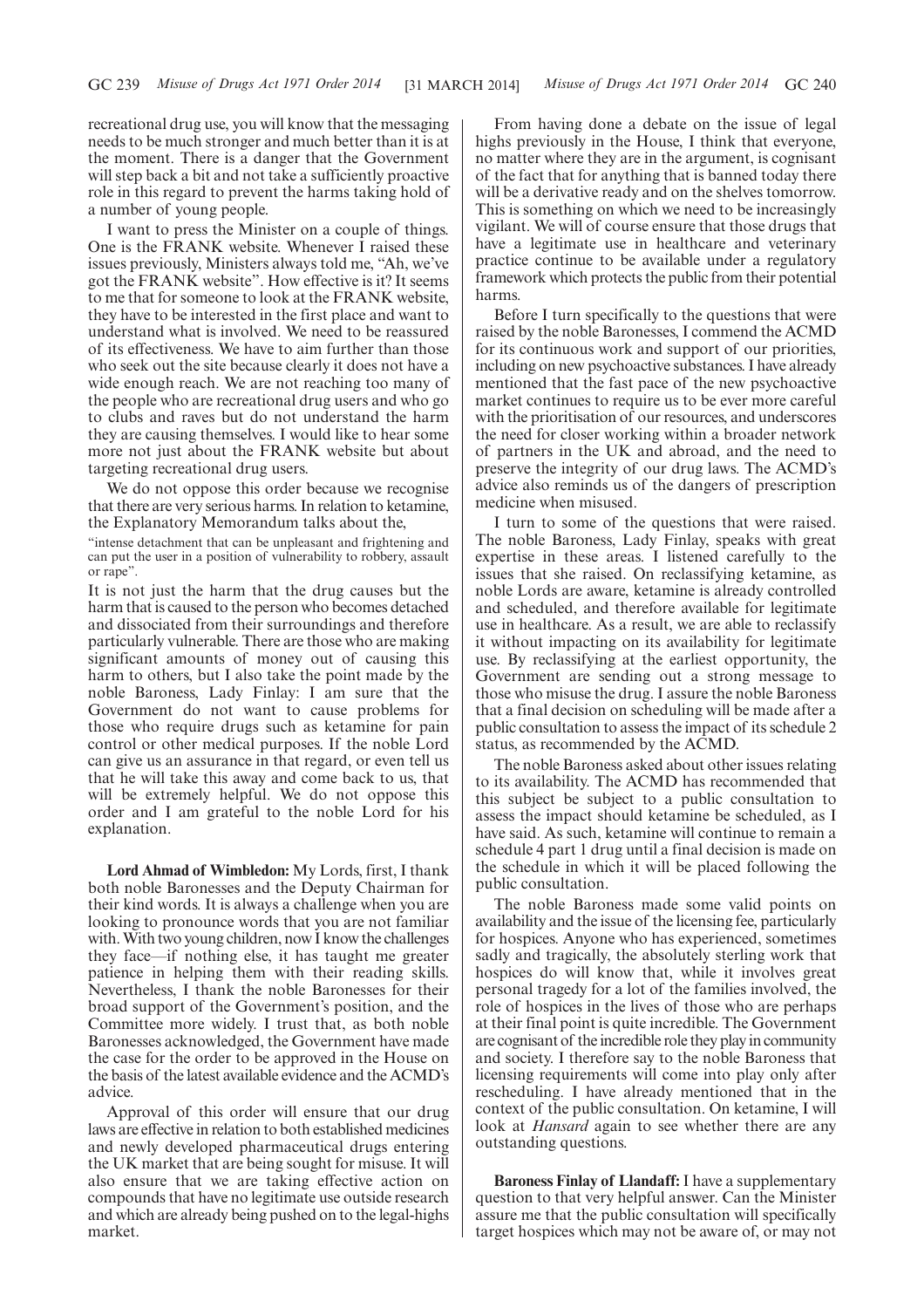[BARONESS FINLAY OF LLANDAFF]

be on the circulation list for, major consultation? They may be quite important prescribers and users of ketamine, particularly because they are away from the main hospital site, so patients can safely receive fairly potent drugs that protect their airways. That becomes particularly important.

**Lord Ahmad of Wimbledon:** I am sure that that is very much the case. However, I will counter the noble Baroness's suggestion by asking her, if she is aware of the names of those bodies, to please forward them, and I shall ensure that officials include them in the official notice of consultation.

The noble Baroness, Lady Smith, raised a couple of questions about talking to FRANK. I remember that when I first came across this website in local government, my first question was, "Who's Frank?", because he seemed to know an awful lot. Of course, FRANK is the website used to share information. The noble Baroness makes a valid point about ensuring that the support and information that is available should not be restricted to just one particular website. Whether we are talking about institutes of higher education or about clubs et cetera—wherever drugs may be used for recreational use—it is important that people are informed about the availability of this website. I have taken on board a couple of suggestions that the noble Baroness made. I also say to her that drugs education is part of the science national curriculum at key stages 2 and 3. Provision in this area can be built also through personal, social, health and economic discussions. The Talk to Frank website was relaunched. More than 35 million people have now used it and millions have called the FRANK helpline.

**Baroness Smith of Basildon:** The Minister said that 35 million people have used the website. Is that 35 million individual users, or have there been 35 million occasions on which somebody has looked at the site?

**Lord Ahmad of Wimbledon:** I would suggest that it is the latter: it refers to hits on the website. The noble Baroness's point is well made and I understand it.

The noble Baroness made some very practical suggestions. I think that we are all at one in believing that we need to tackle the misuse of drugs. If so-called "legal highs" are still available on the market, they should be made available in an orderly fashion. Wherever information can be shared, it should be shared as widely as possible through the healthcare system and any other social support system—the FRANK website is one such example. If there are suggestions as to where other tools can be used to ensure that we make this information more readily available, I am sure that we would all welcome them in terms of sharing best practice. As I said in my opening remarks, when I was in local government we encouraged the sharing of information through local healthcare providers and the local healthcare system to ensure that information was available to all.

Finally, on the new psychoactive substances review, the Government are conscious that more needs to be done to tackle the emergence of new psychoactive substances. This is why my honourable friend the Minister for Crime Prevention is leading a review by an expert panel on how the UK's response to new psychoactive substances can be enhanced beyond the existing measures. The expert panel's primary purpose is to look at how the current legislative framework can be strengthened, as well as at the health and educational aspects of the challenges that we face. The expert panel is expected to report its findings to Ministers in late spring.

I thank both noble Baronesses who participated in this debate for their broad support. They have both made useful suggestions on how we can move this forward. I hope that noble Lords will find that this legislative measure is conducive to ensuring that the public are protected as much possible from the harm caused by drugs that can be dangerous when misused. I commend the order to the Committee.

*Motion agreed.*

# **Criminal Justice and Police Act 2001 (Amendment) Order 2013**

*Motion to Consider*

*4.43 pm*

# *Moved by Lord Ahmad of Wimbledon*

That the Grand Committee do consider the Criminal Justice and Police Act 2001 (Amendment) Order 2013.

*Relevant document: 13th Report from the Joint Committee on Statutory Instruments.*

**Lord Ahmad of Wimbledon (Con):** My Lords, I shall speak also to the draft Misuse of Drugs Act 1971 (Amendment) (No. 2) Order 2013.

The Government seek to control khat as a class C drug under the Misuse of Drugs Act 1971 to protect the public from the potential harms associated with this drug and the threat posed from its international trafficking. The legislation has been drafted to come into force on 26 May, four weeks after the Privy Council's approval.

As required, the Government have consulted the Advisory Council on the Misuse of Drugs, the ACMD, which provided a scientific assessment of the medical and social harms of khat use. We again thank the ACMD for its comprehensive report. It advised that there was no robust evidence to identify direct causal links between khat use and the associated medical harms beyond the risk of serious liver toxicity. It reported that some individuals use khat in a dependent manner. Although it concluded that it is difficult to disentangle the prevalence of khat use as a cause or a symptom of societal harms, we are concerned that we risk underestimating these harms due to the absence of robust evidence. The Government carefully considered this advice alongside broader policy factors, including some communities' concerns that khat use is associated with societal harms that affect them—especially vulnerable users and their families as a compounding factor to family breakdown, unemployment and barriers to integration.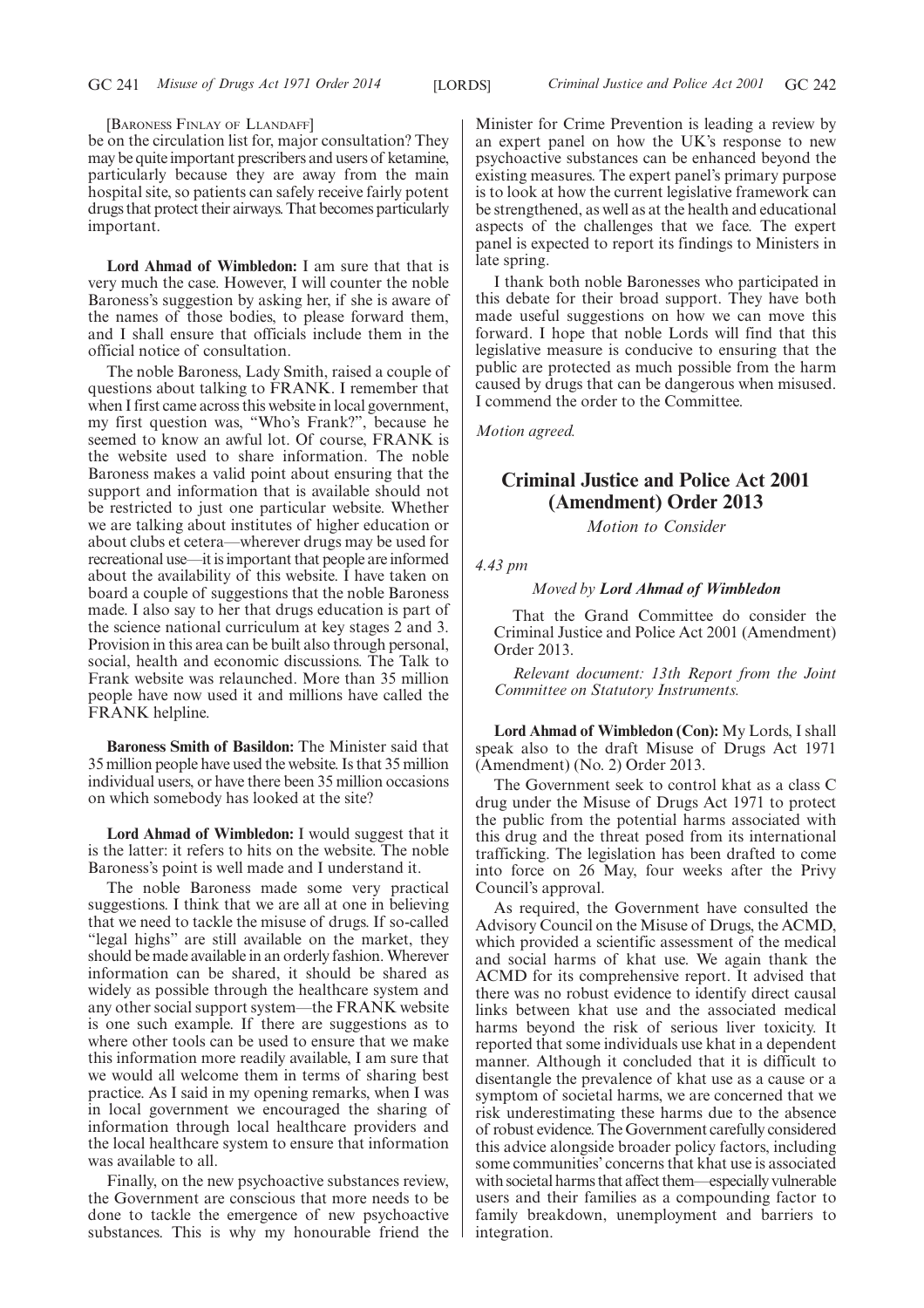# *4.45 pm*

Since the Dutch Government banned khat in January 2013, new evidence has indicated that the UK is at serious risk of becoming a single regional hub for the international trafficking of khat to other EU and G7 countries. It is banned also in France and Germany. In addition, the majority of other EU countries have already controlled khat. In France, the latest seizures of khat en route to other EU countries where it is banned continue to show that it comes via the United Kingdom.

To ensure that there is proportionate law-enforcement response to khat possession offences here, we are introducing an escalation framework that has been developed with the support of the police. In addition to the use of "khat warnings" for a first simple possession offence, the separate draft order laid by the Ministry of Justice will extend the use of penalty notices for disorder to the offence of simple possession of khat when it is the second time that the offence has been committed. Anyone caught possessing khat for the third time or more will face arrest. Serious and repeat offenders involved in the illicit supply, importation and exportation of khat will face the full force of the law.

The two draft orders will be complemented by negative instruments. In accordance with ACMD advice, we will designate and schedule khat as a drug that has no recognised legitimate use beyond research. Another negative instrument will set the financial penalty for the khat PND at £60. I commend the two orders to the Committee.

**Baroness Finlay of Llandaff (CB):** My Lords, I, too, must declare aninterest, having been on the sub-committee looking at khat, when we heard a very different story because, as the Minister has indeed set out, there are no medicinal uses for it. The evidence that the UK is becoming potentially a route and hub for distribution is particularly worrying, as is the effect within those communities on the home life and domestic instability that has occurred. I can understand why there is a push to put this legislation forward because there is a need to say that the drug is not safe and recreational in the ordinary sense, and that there are harms associated with it due to its psychoactive nature.

**Baroness Smith of Basildon (Lab):** My Lords, over a number of years, successive Governments have looked at banning khat, and the evidence for doing so is less robust that that for ketamine. That is clear from the evidence base in the Explanatory Memorandum and the Government's assessment of the options. We agree with the Home Secretary's analysis that the arguments are finely balanced—a point made by the noble Baroness, Lady Finlay—and consider that the benefits of a ban could outweigh the risks. However, we seek a number of assurances from the Government that are needed before that is clear.

We should look at the reasons for considering a ban and the risks of such a ban. The reasons for considering a ban are, first, the social and possible health harms associated with the drug. My understanding is that khat is not easily comparable with other drugs because it is consumed almost entirely within the diaspora of the Horn of Africa countries: namely, Somalia, Yemen, Ethiopia and Kenya. Overall just 0.2% of the UK population have used khat, but some 50% of Somali males are thought to be users, and up to 10% of them are daily users. This makes it very hard to separate the social harms of khat from wider social issues faced by the Somali community, and to a lesser extent the Yemeni and Ethiopian communities. That said, we have received clear representations from within the Somali community about the problems of khat. In her report, the Home Secretary cited the support of 32 groups representing the Somali community. The support for a ban from within the Somali community is clearly articulated in the report on banning khat, removing segregation and promoting integration, which looks at the community perspective and to which some 27 groups are signatories.

The range of social harms with which khat has been associated include low-level public disorder, and there are claims that khat is linked with some criminal behaviour. UK Somali women often cite excessive expenditure on khat for the diversion of household funds as a major cause of marital tension and family breakdowns. It can also be linked with idleness and benefit dependency, and seems to be a key factor in unemployment, low attainment and social exclusion. However, neither the ACMD nor the Home Office review has been able to isolate khat as the cause of those phenomena, because they all seem to be specific to specific cultures. For example, the phenomena are seen in the Somali communities that use khat but not in the Yemeni ones. Therefore, it appears that khat use, and possible dependency, is part of a cycle of behaviour that is extremely damaging, and which leads to a range of social problems and to social exclusion.

Khat has also been linked to health harms, including liver toxicity, as the Minister mentioned, tooth loss, as well as to health issues that relate to the manner in which it is consumed. More seriously, it has been linked to depression, paranoia, and even psychosis, and is cited as a key reason for higher than average acute mental health problems in the Somali community. However, as with all social harms, it is hard to isolate khat from wider factors that impact particularly on the Somali community, such as social deprivation. Therefore we are not able to say that khat is the direct cause of those problems, although it seems that it exacerbates them.

If we look at paragraph 4.3 on page 1 of the Explanatory Memorandum, we see that:

"The ACMD advises that there is no robust evidence to show a direct casual link to adverse medical effects, other than a small number of reports of an association between khat use and significant liver toxicity. It also finds some of the adverse outcomes are *associated* with khat use i.e. a complex interaction of khat with other factors to produce the outcome, but that there is no evidence that it is directly caused by khat use. The ACMD further advises that, from the evidence on societal harms, it is often difficult to disentangle whether khat is the source of community problems or whether, to some extent, its prevalence and use is symptomatic of the problems for some individuals and groups within that community".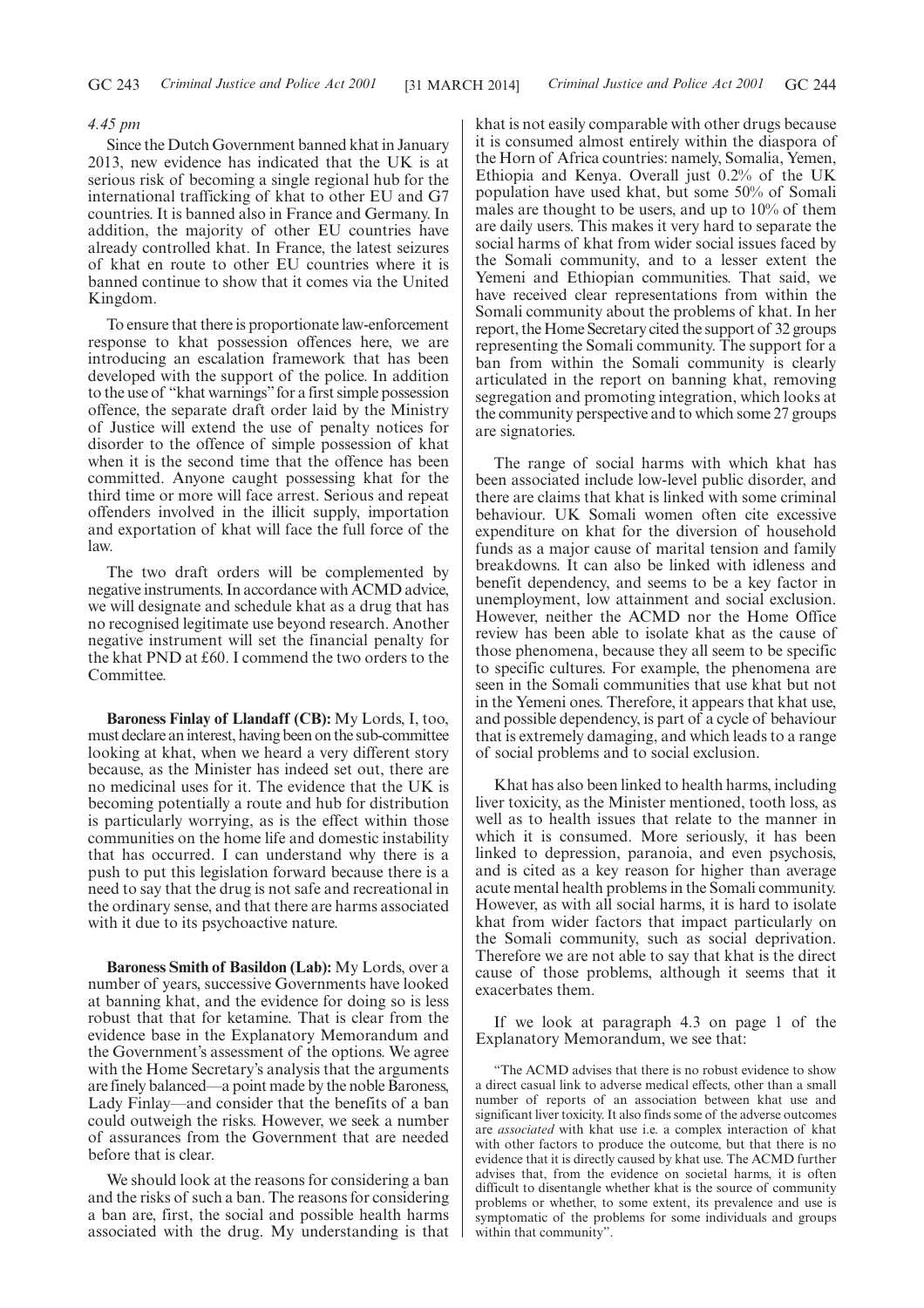[BARONESS SMITH OF BASILDON]

To understand the difficulties, I turn to pages 9 and 10 of the impact assessment, under the heading, "Evidence Base", which states:

"Anecotal evidence reported from communities in several UK cities link khat consumption with a wide range of social harms. Research into these concerns has been undertaken but no robust evidence has been found which demonstrates a casual link between khat consumption and any of the harms indicated".

The Home Secretary makes clear in her Written Statement to Parliament, which is Appendix A of the impact assessment, that although the ACMD report,

"recommended that khat should not be controlled, the ACMD acknowledges that there is an absence of robust evidence in a number of areas and that there are broader factors for the Government to consider when making its decision. The decision to bring khat under control is finely balanced and takes into account the expert scientific advice and these broader concerns".— [*Official Report*, Commons, 3/7/13; col. 56WS.]

Therefore we accept that this is finely balanced and that the Home Secretary's decision takes other, broader factors into account than the medical or scientific.

We also have to examine the risks of banning khat. In assessing risks, we have to consider the risk of the UK becoming a hub for illegal exports to other EU countries and the US, which have already implemented bans—a point made by the noble Baroness, Lady Finlay. That phenomenon has been identified in Sweden and in the Netherlands, but is there any evidence that that is happening here in the UK? The khat ban was first announced in July last year, shortly after the Netherlands ban had come into force. Has any evidence emerged since it was first announced? Khat imports into the UK were falling until last year; has there been a change in pattern since the announcement?

When we look at the impact assessment, that risk is not included as a non-monetised benefit. Neither is any impact on law enforcement agencies considered, other than a reference under "Risks", on page 16, that enforcement costs may be high initially, as:

"Evidence from other countries which have controlled khat suggests that levels of demand may not reduce immediately after the ban comes into effect, if at all. This could mean that if offenders are caught, enforcement costs may be higher soon after the ban though they may fall afterwards".

I did not find that kind of figure in the impact assessment. It is also at odds with the expectations under the heading "Justice" on page 19 of the impact assessment:

"that the khat industry will 'self-regulate'",

and that legislation to ban khat would have,

"a minimal impact on the criminal justice system".

However, there is a significant risk that it could damage community relations. Notwithstanding the support for a ban, as quoted above, the Home Office report *Perceptions of the Social Harms Associated with Khat Use* makes it clear that khat use is both common and widely accepted within the Somali, Yemeni and Ethiopian communities, so to ban khat would be to criminalise an established and accepted social practice. The impact of that has to be fully understood and handled carefully. The Home Office report also signifies that for many khat use is a key cultural signifier and, often, a deliberate attempt to identify with the wider diaspora.

I turn to the equality assessment. Was this signed off by the Minister, or should it have been signed by a Minister? It does not appear to have been but he might be able to give further advice on that. If so, which Minister has signed it off? The escalation framework, referred to by the Minister, is very important and is laid out in the annex. Apparently, it was decided as part of the review of stop and search. Is the rest of that review also available? It is clear that without proper policing measures this could significantly damage community relations for the Somali and Yemeni communities. That will impact on the Prevent agenda, so it would be helpful to know from the noble Lord whether there were discussions with those responsible for that agenda on what their considerations were of how this could be managed. The point is that it is not clear cut.

We have four issues that we wish to raise with the Government, and which we consider would have to be done if they were to proceed with a ban. There must be regulations and some moves taken to ensure that it is effective and properly monitored. Consideration should also be given to the significant risks.

First, we seek a commitment from the Government to keep this matter under review. Specifically, we would need to see a review after 12 months that looked at the impact of reclassification, and the impact on organised crime and community relations. We would want that to include the monitoring framework outlined by the Home Affairs Select Committee in, I think, the second recommendation of its report. We understand that the Government are collecting some of that information in relation to drugs. However, that is not enough because khat is unique among drugs in that it is focused in the Somali and Yemeni communities. Some specific data will need to be collected on community relations and a separate review into khat should be published. The kinds of things we would be looking at in order to fully understand the implications of that decision are on-street stop and searches, and the numbers of arrests and out-of-court disposals.

Secondly, there are issues around policing. Because khat is highly prevalent in the Somali and Yemeni communities, the introduction of a ban on khat would allow any Somali or Yemeni male to be subject to stop and search. This causes enormous concern in those communities. It could have a detrimental effect on community relations and, in turn, undermine the Prevent agenda, as I have mentioned. This is a particular risk in the Somali community, where khat is a social drug and is linked to numerous businesses including cafes and community centres. The policing will need to be sensitive to that risk and we would want to see a specific policing strategy, agreed by the ACPO leads for drugs and the Prevent agenda. This plan would have to be in force before the ban itself is enforced. I understand the escalation agenda and I welcome it, but we need to have that policing plan in place before any ban is enforced.

I have two more points. One is on health and education. There has to be a programme of engagement and support for Somali communities to educate them about the dangers of drugs and alcohol. What we do not want to see in these communities is khat being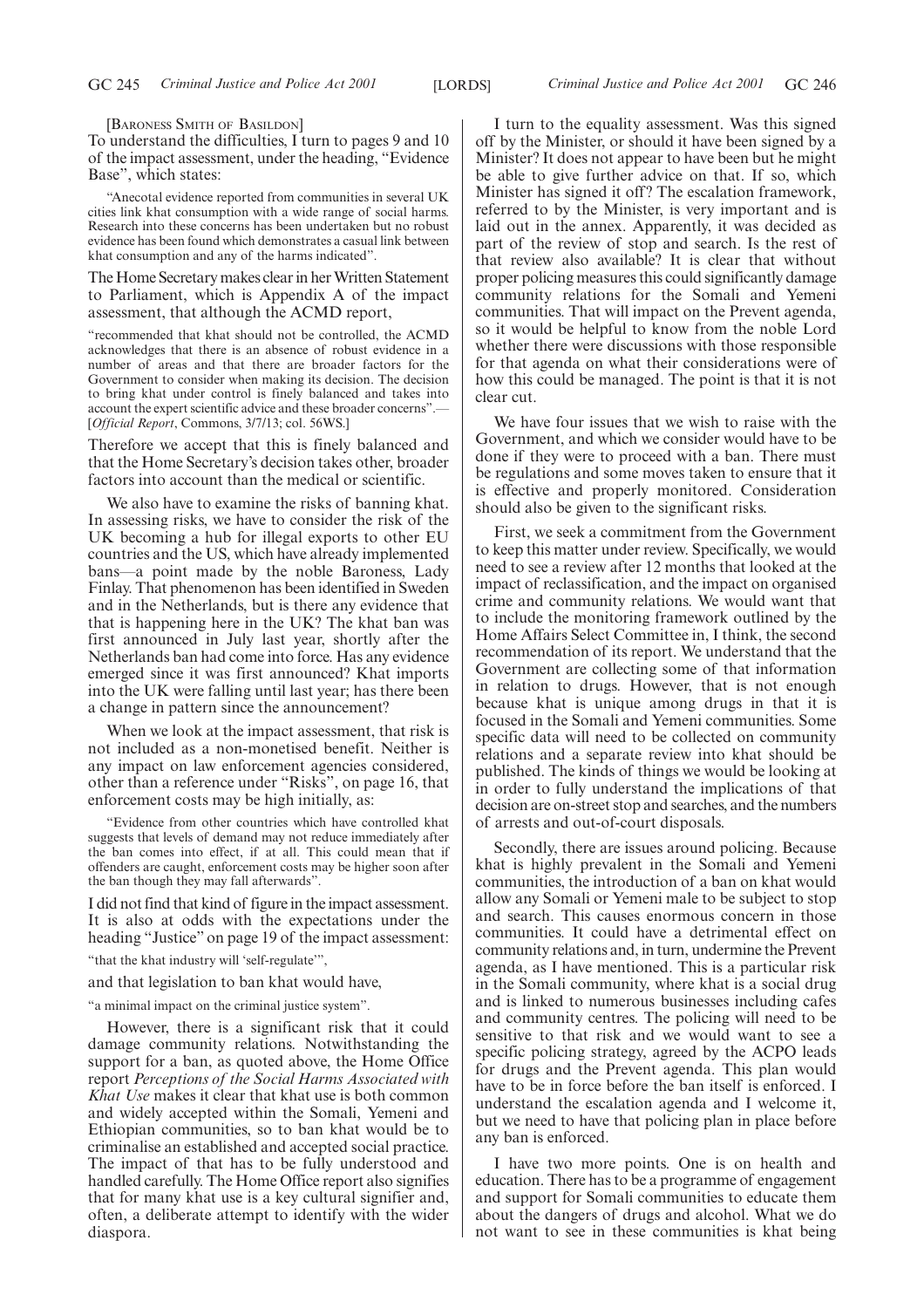replaced with alternative drugs or alcohol, which leads to further problems. A World Health Organisation report referred to that issue as being a specific risk in the banning of khat; so it is an issue which has to be taken seriously.

# *5 pm*

The fourth issue is what we would require to be in place if this ban were to go ahead. We want the Department for International Development to continue to work with the Kenyan Government to alleviate the effects of the khat ban on the Kenyan economy. I am sure the Minister is aware of the Home Affairs Select Committee report that raises serious concerns about the economic impact in Kenya.

I understand that this is a balanced decision that is being made. It is not clear cut, but I think in order to proceed we need assurances that the demands we are making have to be examined, including around implementation, to ensure that the risks do not outweigh any benefit.

**Lord Ahmad of Wimbledon:** My Lords, I thank both the noble Baronesses for their contributions. While brevity was the call of the day in the contribution by the noble Baroness, Lady Finlay, the point was made very well that whatever policy we pursue, we want to ensure that we have the desired effect. One of the deep concerns which emerged, and which is behind the Government's proposal, was the concern over London or the UK becoming a hub. That is not least because, when we are working alongside our European partners, some would perhaps argue that other countries across Europe, Holland being one of them, which have more liberal policies in these matters than we do have already implemented such bans.

I think the noble Baroness, Lady Smith, raised the issue of changes in the pattern. One of the latest figures that we have seen for trafficking evidence is that between January and March 2014, there were 17 seizures of khat. Eleven and a half tonnes of khat were seized while being taken from the UK to France, en route to other countries. While it is just a small window, there has been a change, and I share those statistics with the Committee.

The decision to control khat under the Misuse of Drugs Act 1971 and to adopt an escalation framework for policing khat possession offences was the outcome of a long and thorough consultation process. For the benefit of the Committee, this included research and inquiries on community perceptions and international evidence, which wereled and published by theGovernment and then of course shared with the ACMD, and to the ACMD's own public evidence-gathering sessions and fact-finding visits about community concerns in England and Wales. I will come to some of the specific questions that the noble Baroness, Lady Smith, raised.

The Home Secretary has made clear that the Government's decision was finely balanced, as the noble Baroness, Lady Smith, also acknowledged. My right honourable friend the Home Secretary also made clear that we do not dispute the ACMD's scientific assessment of evidence on harms. The working protocol with the ACMD recognises the broader policy factors that the Government have had to consider alongside all available evidence on medical and social harms to inform drug control and classification decisions. The ACMD's advice helped us to understand the complexity of issues surrounding khat which, in some communities, required our most careful attention.

Beyond the control of khat, we have responded positively to ACMD's recommendations on health and community-based interventions that we need to support and that can be tailored to meet local needs. Indeed, that was one of the concerns the noble Baroness, Lady Smith, raised. Public Health England has updated itsjoint strategic needs assessment guidance forlocal public health commissioners to this effect. It will advise them with reference to the ACMD's recommendations and support providers to take appropriate action in centres of khat use, including preparations for a potential influx of khat users and their families once they find that the drug is no longer available.

The Alcohol and Drug Education and Prevention Information Service provides a tool kit for schools to meet local needs, which will include khat where necessary. The Government have also planned communications activity, including targeted community messaging in the lead-up to the control of khat and afterwards. Khat factsheets have been prepared for local organisations and front-line staff to communicate to users and their families the potential harms of khat, the implications of the law change and where to find locally available support. These factsheets will be made available in four key languages in addition to English: Arabic, Amharic, Somali and Swahili.

This co-ordinated response will support the delivery of our drug strategy aims in these communities to protect the public from drug harms, support dependent and vulnerable users into recovery, and support integration. The Government are fully committed to providing support to anyone who needs it to lead a drug-free life, and to promoting equality of chances among all our communities and citizens, regardless of background.

Law enforcement was another issue raised by the noble Baroness, Lady Smith. The law enforcement response has been developed taking into account the localised and international nature of the khat trade. Law enforcement activity will start at our borders, due to the trade's heavy reliance on airfreight and rapid transportation to the point of sale. It will then be for police forces to deal with any residual activity involving khat where there is a local issue. Our escalation policy and targeted messaging aim to reduce the risk of criminalising small groups of individuals by providing opportunities for local agencies to work with vulnerable users and their families in a sensitive and proportionate manner. Information about local support services will be more readily available.

Before I finish this section, the noble Baroness, Lady Smith, asked about the support being given to police and what plans are in place. There is national police guidance in the khat possession for personal use intervention framework, which was produced in January 2014. If she has not yet seen a copy of that, I will be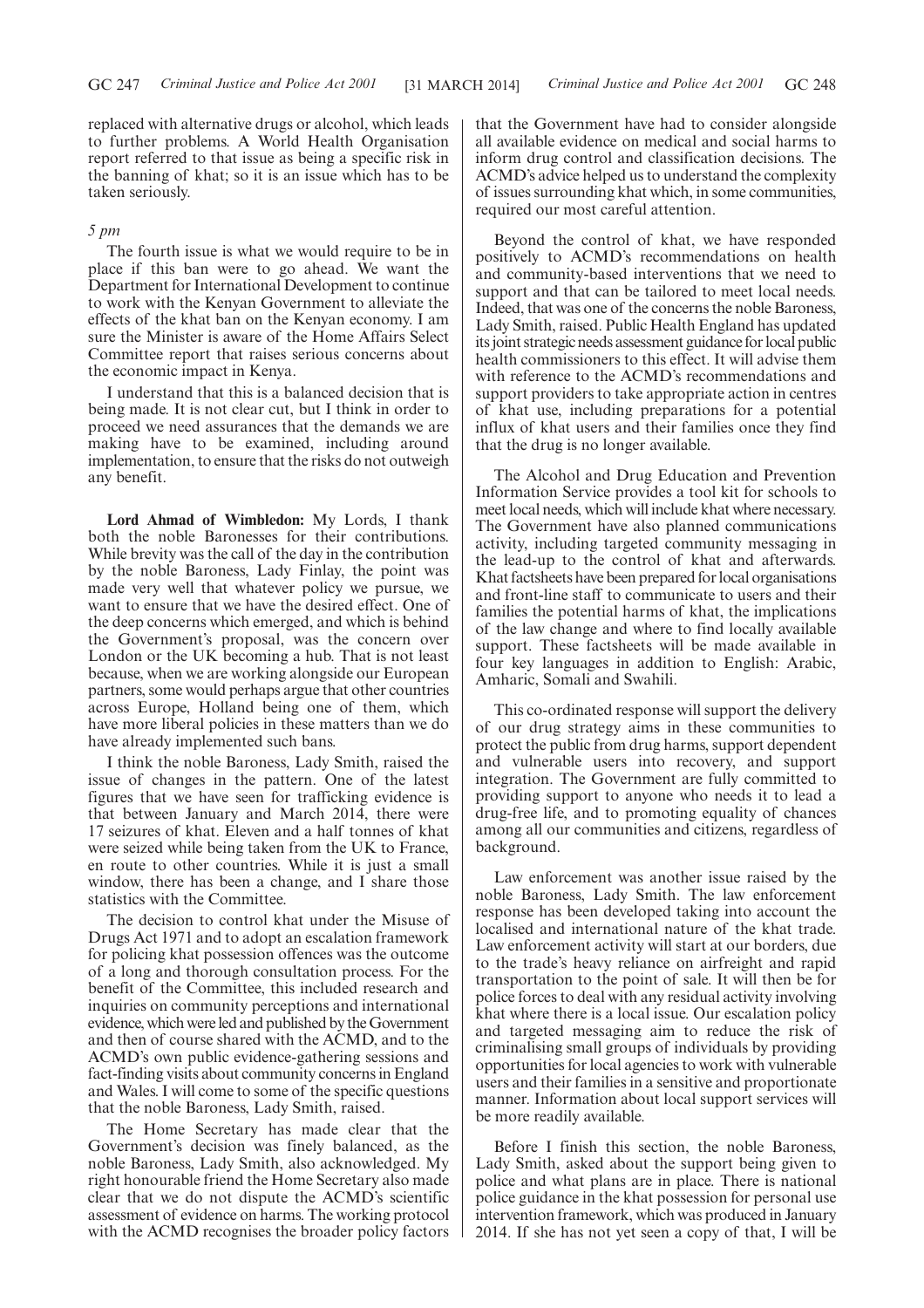#### [LORD AHMAD OF WIMBLEDON]

happy to provide it to her. She raised issues about the equality statement and Ministers' knowledge. Ministers were aware of the equality statement and were fully involved with it, but it was signed off by a senior civil servant.

On social harms enforcement, these harms are quite difficult to assess in certain respects—which I suppose applies to any drug, but it is particularly true of khat. We recognise that there is a need for close monitoring. In that regard, perhaps I may turn to some of the specific questions on this issue raised by the noble Baroness. On reviews, as recommended by the ACMD, we will continue to monitor the situation on khat, as we do with all other banned drugs. We recognise the need to review the outcomes of policies specific to khat in local communities, in addition to the collation of local and national data on prevalence, treatment and seizures, as we do with other drugs.

Nationally, we have re-introduced a question on khat use in the Crime Survey for England and Wales and will create a khat-specific offence recording code to monitor local law enforcement and criminal justice agencies' response to khat-related offences. The noble Baroness referred to the use of stop-and-search powers. As was announced by my right honourable friend the Home Secretary last summer, we will keep the use of stop-and-search powers, which are used too frequently in the Government's opinion, under constant review.

On the law enforcement response, I have already alluded to the national policing guidance. This has been developed specifically for khat and will ensure that the police response to possession offencesis consistent, proportionate and—most importantly—sensitive to local issues and community relations, which was another concern expressed by the noble Baroness. Warnings issued by police will be recorded locally and penalty notices for disorder will be available nationally. It is our belief that the combination of our escalation policy and communications activity will help to reduce the risk of criminalising users by providing opportunities for local agencies to work together to signpost vulnerable users and their families to available support services.

On health and education—another concern raised by the noble Baroness—Public Health England will, first, share and promote effective partnership working among local agencies responding to khat-related concerns; secondly, highlight the need to tailor drug prevention initiatives where appropriate; and, thirdly, continue to use the Alcohol and Drug Education and Prevention Information Service toolkit for schools to meet local needs, which may include needs in relation to khat. In its letter to the Home Secretary, the UK Somali network stated:

"As community leaders we have been in discussion with Local Authorities, Health Bodies and the Metropolitan Police Service to reduce any disruptions to society and with further guidance and support from all Government agencies, we will put in the necessary framework or safety net for the most vulnerable that require treatment and prevention at the local level".

We know that this is already happening effectively with local authorities at a local level.

The noble Baroness also asked about the wider, international concerns relating to specific countries, including Kenya in particular. We will of course communicate UK khat policy updates throughout all our international posts. With regards to Kenya, the Home Secretary has set out the Government's response to the Home Affairs Select Committee's report on khat, including the concern raised about the potential impact of a UK khat ban on the Meru region's khat industry.We of course appreciate the associated concerns that have been raised about livelihoods, and that is why the UK continues and will continue to deliver a number of projects in Meru county throughout the Kenya market access programme, which is intended to better enable low-income households to participate in a range of value-added markets. For example, this programme currently supports work on aquaculture, livestock and improving the productivity of agricultural communities in Kenya. The Government are also considering how best to improve the commercialisation of rangelands, including through supporting investment in the livestock value chain, tourism and leisure, as well as in other value-added markets. It is our belief that through these objectives and working together with the Kenyans we will achieve the objective of lifting some of the poorest Kenyans out of poverty and providing Kenya with an exit from aid.

I trust that I have answered most of the questions. It is notable that the noble Baroness rightly raised some specific issues about communities that are impacted by khat, the Somali community in particular. Perhaps I may share a quote from Mohamed Ibrahim, who is chair of the London Somali Youth Forum, in his letter to the Home Secretary in July 2013. He wrote:

"I would like to inform the Government that Somali youths, community/mothers and professionals are fully behind such ban, because this about unlocking their potential as citizens, removing barriers to progress".

I assure noble Lords that we will continue to monitor the situation in the UK, which will help to develop the evidence base for future research into understanding the links between khat use and its associated harms, as the ACMD has recommended.

**Baroness Smith of Basildon:** I am grateful to the Minister, who has made every effort to address the points that I raised. He is right—this is a finely balanced decision. I am a bit disappointed with some of his answers. I know he made an effort to address them, but I raised specific points that were not out of the blue because I spoke to the noble Lord, Lord Taylor, and his office last week. There have also been discussions over the weekend between my colleagues in the other place and the Government. I would like to consider further the points that the noble Lord has made. The implementation of this measure is so important. When something is finely balanced the implementation has to be very sensitive, and he has not been able to satisfy me on my specific points about the review or about policing. I should like to consider whether a further debate on the Floor of the House is needed, but I am grateful for the noble Lord's efforts to address a number of the points I raised.

*Motion agreed.*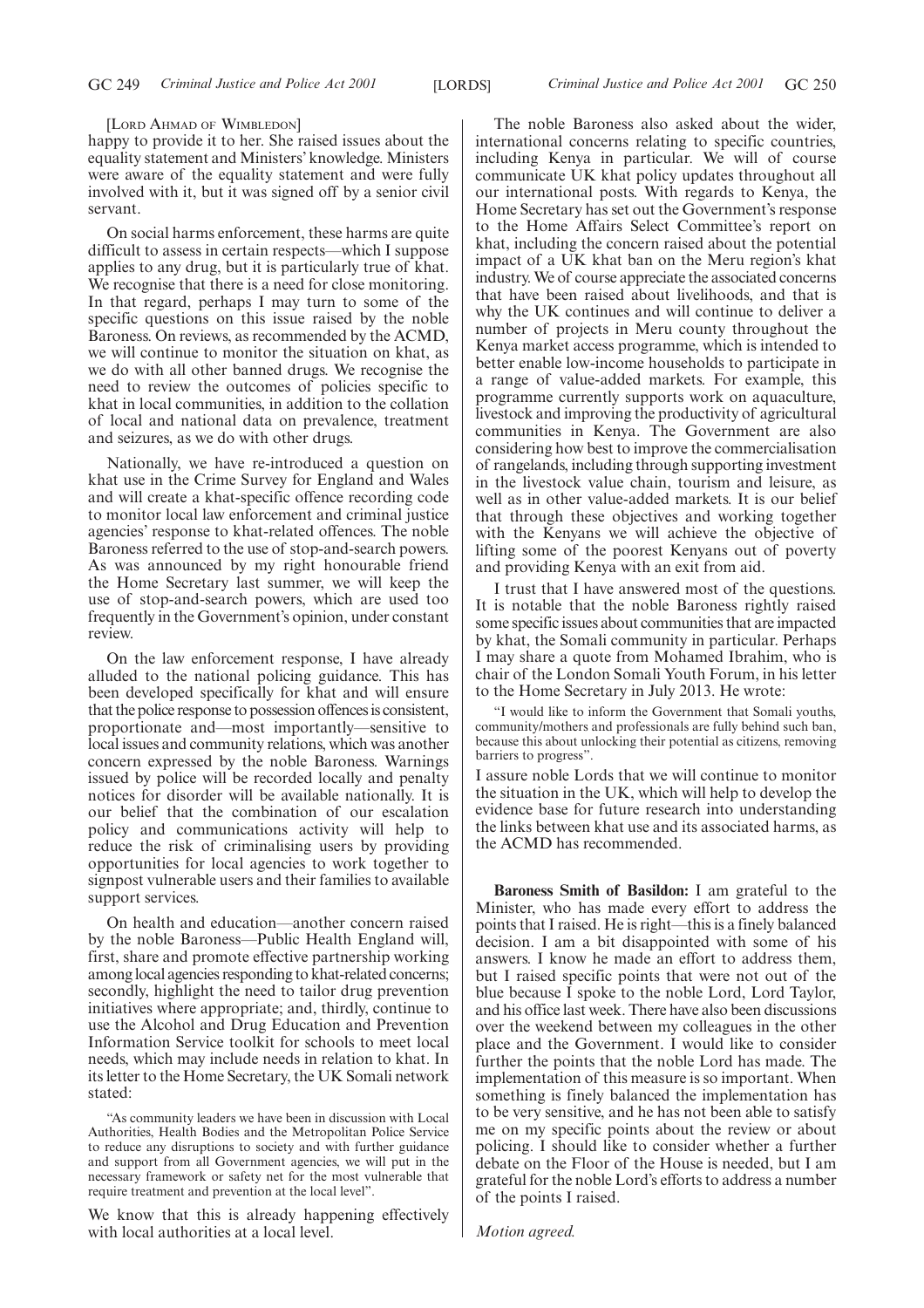*Motion to Consider*

*5.13 pm*

# *Moved by Lord Ahmad of Wimbledon*

That the Grand Committee do consider the Misuse of Drugs Act 1971 (Amendment) (No. 2) Order 2013.

*Relevant document: 13th Report from the Joint Committee on Statutory Instruments*

# *Motion agreed.*

# **Disabled People: Independent Living Fund**

*Question for Short Debate*

*5.14 pm*

# *Asked by Baroness Campbell of Surbiton*

To ask Her Majesty's Government what arrangements they are putting in place to ensure that disabled people currently in receipt of money from the Independent Living Fund will not be left in hardship when the Fund is wound up next year and the responsibility for Fund recipients is handed to local authorities.

**Baroness Campbell of Surbiton (CB):** My Lords, independent living lies at the heart of disabled peoples' participation in their community. My interest in this concept is both personal and professional. Independent living support has enabled me to gain an education and enjoy a fulfilling career. Without it, I would be incapable of doing anything beyond the walls of my home. I am not alone; there are thousands just like me, who have been liberated by this support.

On 6 March, the Government issued a statement announcing, for the second time, their intention to close the Independent Living Fund, the ILF. Only the date of closure has changed: it has been put back to June 2015. Their first attempt at closure was challenged by a small group of disabled people who took the case to the Court of Appeal in 2013. The court ruled in their favour, announcing that the Government's decision was unlawful under the public sector equality duty. The courts recognised that ILF users will be "significantly disadvantaged" if they have to rely solely on existing local authority provision, and that something more is expected of the Government to fulfil their obligations under the Equality Act and the UN Convention on the Rights of Persons with Disabilities.

One of the judges stated that if the forthcoming legislation on social care, or the code of guidance on transferring responsibility for ILF users tolocal authorities, "does not arrive in time or turns out to be too anaemic in content to enable the Convention principles to be brought to bear in individual cases",

then there would need to be reconsideration as to whether the public sector equality duty had been fulfilled. He also warned that,

"the level of Treasury funding for … this class of ILF users in transition back to"—

local authority provision—

"in particular is so austere as to leave no option but to reverse progress already achieved in independent living".

I look forward to hearing from the Minister how the Government have addressed the concerns raised by the courts. Their equality impact assessment offers precious little reassurance on either count.

The Government's decision to close the fund was not a surprise. Like so many government-funded initiatives to support disabled people's independence, it fell prey to Treasury cuts and a shaky case for non-duplication and rationalisation. While the ILF budget has risen to the region of £290 million, this money helps over 18,000 severely disabled people, many of whom were previously dependent on expensive residential care or traditional day services. One of their biggest fears is of being forced to return to such provision when ILF funding ceases.

Times have changed. We now recognise that all Britain's citizens, including those with the most severe disabilities, should enjoy the same life chances, freedoms, and responsibility to contribute, as everyone else. The days of mainstream institutionalised care should be behind us. As the deputy president of the Supreme Court said last week, when ruling that three disabled people had been deprived of their liberty in comfortable care facilities:

"A gilded cage is still a cage".

Today, six out of 10 ILF users have some form of learning disability, and people—

**The Deputy Chairman of Committees (Lord Bichard) (CB):** My Lords, there is a Division in the House. The Committee will adjourn for 10 minutes.

*5.19 pm*

*Sitting suspended for a Division in the House.*

### *5.29 pm*

**Baroness Campbell of Surbiton:** To continue, today six out of 10 ILF users have some form of learning disability and people with significant learning disabilities are the highest single group, making up 33% of all users. About one-third of these use their ILF grant to enable them to live in supported accommodation. They and their families have paid tribute to how it has changed their lives, improved their health, expanded their horizons and, for some, opened up training and job opportunities. It became apparent when the fund was closed to new applicants in 2010 that this group would be particularly disadvantaged. The ILF told the Dilnot commission that:

"Many of these people have previously lived in residential care or long stay hospitals ... Local Authority representatives have told us that supported living placements for this group are becoming harder to finance since ILF stopped accepting applications".

The Government's consultation responses and impact assessment make it quite clear that ILF users will face a reduction in funding. This was confirmed by the response to the consultation from the Association of Directors of Adult Social Services and the Local Government Association: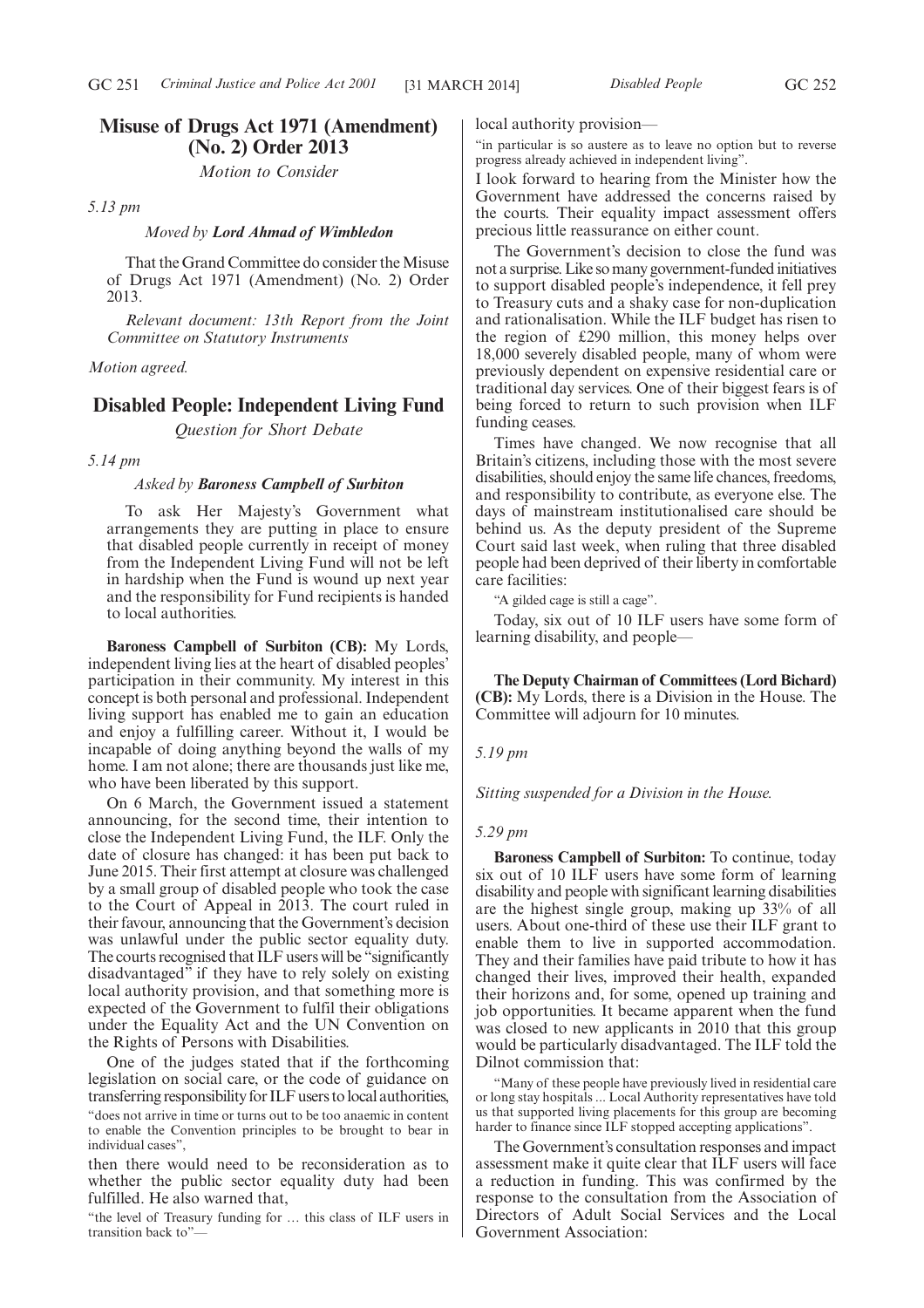[BARONESS CAMPBELL OF SURBITON]

As ILF recipients transfer into the LA system in 2015, and are subsequently reviewed against",

the local authority assessment criteria,

"the value of the personal budget calculated through the Resource Allocation System … will generally be at a lower level than the initial ILF/LA budget".

Disabled people and their families are acutely aware of this prediction. They see their autonomy, independence and well-being slipping away. It is not surprising that they want to save the ILF because they mistrust local authorities' ability to deliver independent living outcomes—outcomes which enable them to live in the community and not simply survive, the latter now being described by many as "clean and feed" provision.

Scope's recent research evidence also indicates that local authority social care eligibility criteria and assessment based on personal care needs cannot hope to replicate ILF outcomes. It is true that equivalent funding is being transferred to local authorities, on a formula based on ILF estimates of what it would have paid recipients in each authority. However, the Government and local authorities are adamantly opposed to protecting this money via ring-fencing, so there is no guarantee that the funds will be used to support those transferring from the ILF. I can see the temptation to plunder the fund now: for mending potholes, funding crisis care or simply balancing the books. Let us not forget that the sum involved is a tiny fraction of further cuts planned in local government funding.

The Government giveth and the Government taketh away. For better or worse, the Government have decided to close the ILF. My concern now is that without proper protection and monitoring, the new process and procedures for delivery will fail to meet the 21st-century rights of disabled people to independent living, as articulated in Articles 19, 24 and 27 of the UN Convention on the Rights of Persons with Disabilities. It is clear that the courts share this concern.

Policy responsibility for future support for ILF users now passes to the Health Secretary and implementation falls within the framework set out in the Care Bill. I am a little bewildered that the Health and Social Care Minister is not responding to this debate: surely we are here to debate the future of independent living support, not the past. Along with my fellow Peers, I have worked closely with the Government to ensure that disabled people's rights and responsibilities are embedded in the Care Bill: Inclusion London, Disability Rights UK and Scope have all produced constructive research evidence and practical ideas, shaping the continuity of care provisions, assessment procedures and much more. I want to see this model of collaboration throughout the ILF transition. In addition, regulations and detailed statutory guidance on the assessment of needs being prepared under the Bill must specifically address the needs of those transferring from the fund. Can the Minister confirm whether this is happening?

We have only 15 months to get the new structure for delivering independent living support fit for purpose. I am therefore asking the DWP, DCLG and the Department of Health Ministers for two immediate actions. The first is to initiate a reference group to oversee and monitor the effects of the ILF transition for two years. This group should work along the same lines as the current continuity of care group which involves disabled people, including myself, Government officials and local authority practitioners. Secondly, the Ministers for Social Care and Local Government should develop statutory regulation and guidance to ensure that the current principles and resources secured for independent living purposes continue after the transfer.

Without that twofold plan the Government are in jeopardy of undoing 30 years of independent living development, which has brought the most severely disabled people out from the shadows of dependency services. Let us ensure that they do not return to the back room, watching TV, or end up in 21st-century "gilded cages". I look forward to hearing the Minister's response, and very much look forward to this debate.

### *5.35 pm*

**Lord Cormack (Con):** My Lords, I can say "Amen" to that. We are all greatly in the debt of the noble Baroness, Lady Campbell, not only for the way in which she has introduced this debate today but for the shining example that she gives us all, day in, day out, when she is in this building. I first became conscious of her presence on a Sunday afternoon in August. I was listening to "Desert Island Discs", and had to pull into a car park because I did not want to be early for my lunch until I had heard everything that the noble Baroness had said and had chosen. That was the most inspiring episode of that programme I have ever heard. We have here someone who has overcome enormous disabilities to be a leader, and is a Member who plays a very full part in the deliberations of your Lordships' House. We should listen with respect and care to what she has said.

It seems that the die is cast as far as the Government's decision is concerned. Personally, I regret that. We now have to ensure that the things that could happen do not happen. We must not give the disabled in our midst a postcode lottery, and there has to be a guarantee of help which is at least the equivalent of that to which they have become accustomed. However, inevitably, there is a feeling of real concern and doubt in the disabled community, and I hope that when my noble friend comes to sum up this debate, he will be able to put all our minds at rest. There is a duty upon whoever is in government to help those who are least able to help themselves without the sort of assistance that they have had over the past 30 years. Coming in from the cold, out of the shadows—one can use various expressions. However, the fact is that this fund has enabled people to fulfil themselves in a way that was not possible before. What we all need, as we struggle with life, is independence, security and stability.

For many of us, it is not too difficult to have those three things, but for those who labour under great disability, it is. I cannot begin to say that I understand fully or even partially the sort of obstacles that the noble Baroness has so valiantly and inspiringly overcome. However, we all have problems from time to time that make us just a little aware of those obstacles. When I broke my arm once, and for six weeks could not use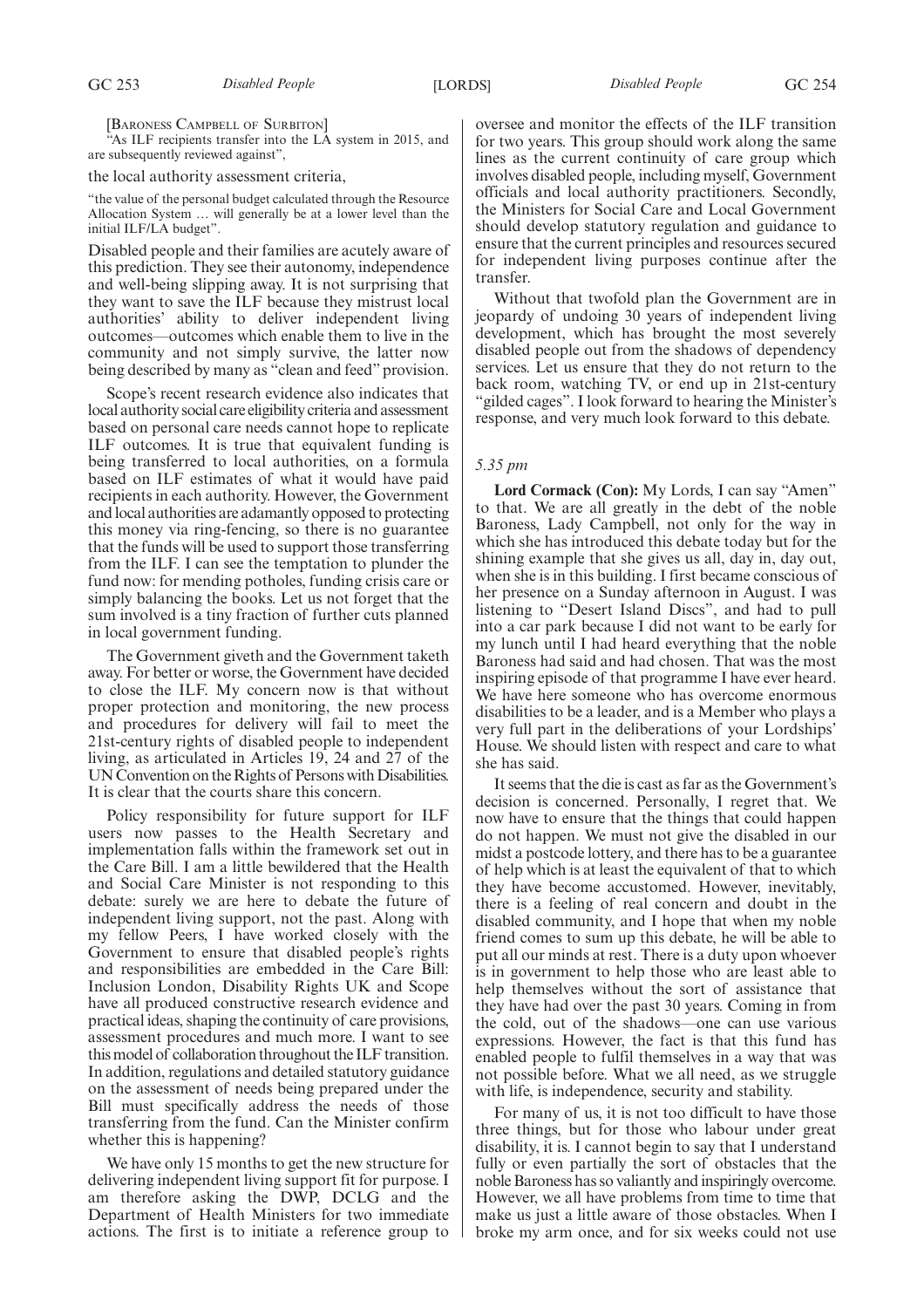my right hand at all, I became a little conscious of them. Last year, as some of your Lordships will know, I was hobbling around with a stick because I had a particularly bad back. I thought that I faced spinal surgery—and thank God I did not. However, during that period I became acutely conscious of what some of my colleagues in this House have overcome. They are an inspiring example to us all.

I cannot understand the logic of winding up the fund. I find it difficult. But it is incumbent upon the Government to answer with real conviction, dedication and determination the points put by the noble Baroness, Lady Campbell, in her concluding remarks. Knowing my noble friend, in this place and in another one, I know that he is a man of real compassion and I hope he will be able to set our minds at rest.

It really would be appalling if in June 2015, when we are all celebrating the birth of the rule of law in the meadows of Runnymede in June 1215, we foreclosed on some of those in our society whose need is particularly great. If anyone deserves practical compassion, it is the noble Baroness and those like her. I thank her for all she has done. I thank her for the inspiration she gave us this afternoon, and I look forward in hope and expectation to the Minister being able to put our minds at rest.

### *5.40 pm*

**Baroness Hollins (CB):** My Lords, I congratulate my noble friend on introducing this debate and on her advocacy for the right of disabled people to live independently. My own interest derives from my work as a psychiatrist with people with learning disabilities for more than 30 years, and as the mother of two disabled adults.

The Independent Living Fund provides important support for more than 18,000 disabled people. I know that many people with a learning disability, particularly those with profound and multiple learning disabilities, have benefited from the fund. The Government's view that such a discretionary fund should be subsumed into the mainstream social care budget of the local authority might perhaps be an agreeable one if social care were not being so horribly squeezed already and if people with disabilities were not already being adversely affected by cuts to welfare benefits.

My noble friend referred to the serious delays to progress in the post-Winterbourne View programme that aims to move people who are in institutional or supposedly specialist hospital care back into their home communities. This has been held up. Local authorities seem to have no incentive: it is cheaper for cash-strapped local authorities to admit people to NHS or private specialist hospitals than to provide skilled suitable support for them at home.

In the past three years, an estimated £2.68 billion has been cut from adult social care budgets—a figure cited by the Association of Adult Directors of Social Services. Of course, the result has been a tightening of the eligibility criteria, meaning that many people have already lost much-needed support. The Care Bill, a very welcome piece of legislation, sets a national eligibility threshold that is intended to bring consistency across the country. However, the Government have said that they will set the threshold of care at "substantial", meaning that many people—I am thinking here of people with learning disabilities—will lose out and find their independence threatened. Such a restriction will undoubtedly leave local authorities struggling to deliver on the new well-being principle set out in the Bill.

Organisations such as Mencap, which assisted with research for my speech today, and others within the Care and Support Alliance have highlighted the impact on those with mild and moderate needs losing care as the threshold rises. A few hours of care a week for someone with a mild learning disability might be the difference between living independently and being alone and lonely at home. It might mean being supported to get out into the community, being involved in leisure activities, being helped to organise money and pay bills, and being less vulnerable to exploitation. Last week I watched a play performed by a theatre company of actors with learning disabilities. The play was called *Living Without Fear.* The actors illustrated graphically the lives of people with inadequate support living at home, and the kind of disability hate crime and exploitation that some people with inadequate support will face.

Many people rely on relatively cheap and low levels of care. The loss of such care risks isolating them and denying them independence—something, of course, that is central to this debate. The Independent Living Fund supports a number of people with low or moderate needs. It is members of this group who might well be hit twice. The focus of the fund on supporting independence could be lost by being subsumed into a general adult social care budget. One worry I have is that the welcome move toward supported living for people with learning disabilities will be slowed down now with a retreat to a residential warehousing model of care, which we have been working so hard over the past 30 years to turn around.

Like the noble Baroness, Lady Campbell, I look forward to the Minister's response on how the transition will be handled, particularly in light of the increasing financial constraints faced by local authorities. I am interested in the Minister's comments on how the effects of the abolition of the fund will be evaluated and reported.

### *5.46 pm*

**Baroness Wilkins (Lab):** My Lords, the Government have been given the clearest of warnings that their plans to close the Independent Living Fund and transfer its responsibilities to local authorities could relegate thousands of disabled people to residential care—either that or they would be living such reduced lives that they would be deprived of their current ability to live independently, have a family life, be educated, be employed, do voluntary work and contribute to their communities. Is the coalition Government honestly willing to accept this? Do they understand the wholly justified fear that this decision has generated?

I congratulate the noble Baroness, Lady Campbell, on securing this debate, and I look forward to the Minister's response to her positive suggestions on ways in which this miserable situation can be alleviated.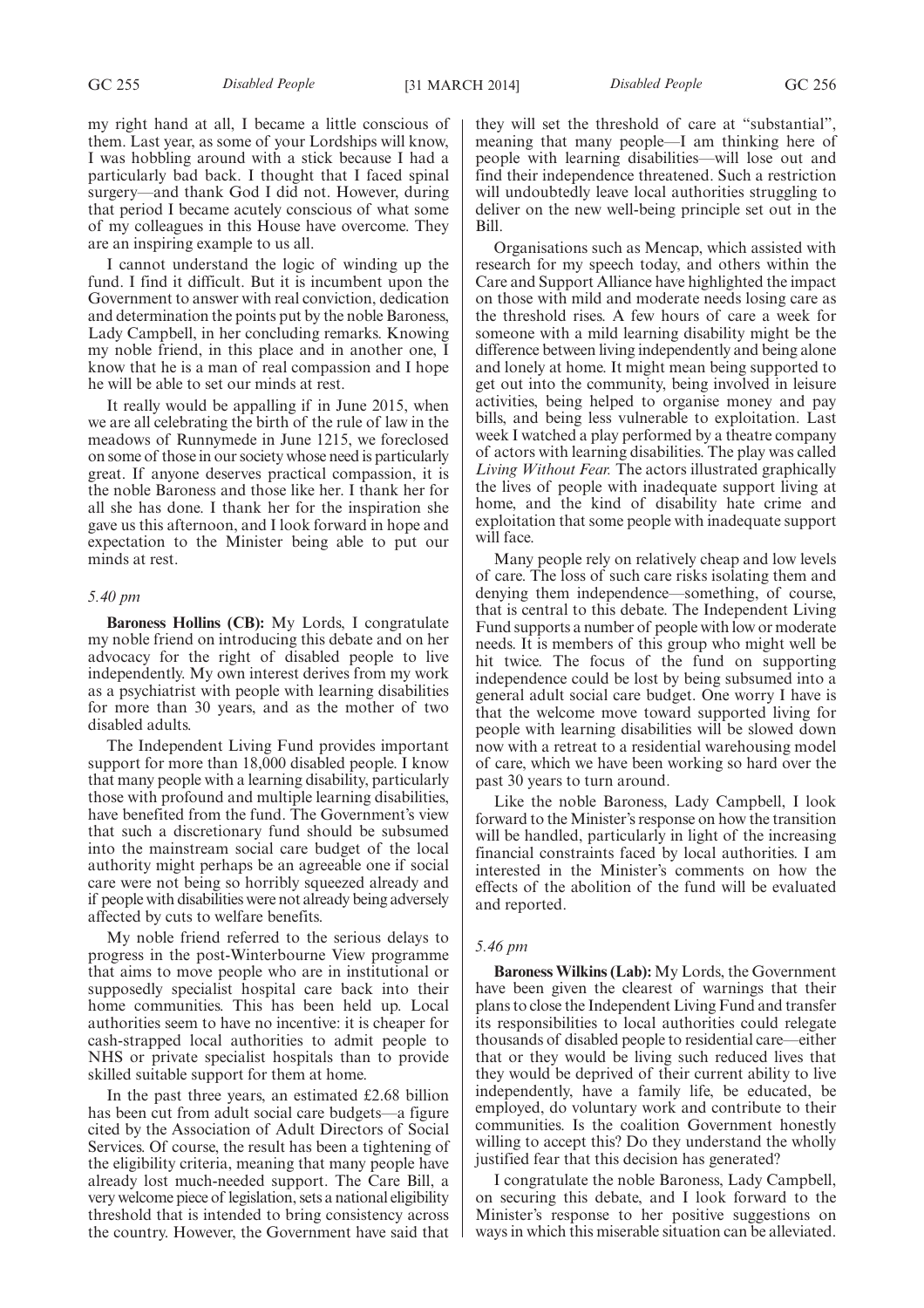### [BARONESS WILKINS]

It is just not possible for the Government to deny that we have a crisis in social care. Only this past week, the Nuffield Trust reported that a quarter of a million older people have lost their basic social care over the past four years due to cuts in council budgets. The report's authors warned that the NHS and Government are now "flying blind"in planning services for vulnerable people because there is no way of assessing the true impact that social care cuts are having on their lives.

Over the past three years, £2.68 billion has been cut from adult social care budgets despite the increasing numbers of working-age disabled people needing care. Research contained in the report *The Other Care Crisis* last year found that this is having a significant impact on the ability of disabled people to live independently; 40% of respondents said that the social care services do not meet their basic needs, such as washing, dressing or getting out of the house. How can the Government support a policy which now probably condemns another 20,000 to join that fate?

This is the situation we face, yet somehow the Minister for Disabled People, in his Statement on 6 March, could say:

"The key features that have contributed to the Independent Living Fund's success, in particular, the choice and control it has given disabled people over how their care and support is managed, are now provided, or are very soon to be provided, within the mainstream system".—[*Official Report*, Commons, 6/3/14; col. 143WS.]

I take it that the Minister was basing his argument on the Care Bill, with its very welcome introduction of the well-being principle in Clause 1. But this principle does not include key concepts of independent living, such as choice, inclusion and equal participation.

How soon will it be that a local authority argues that a former ILF user's well-being is being met in residential care, despite it being totally against the individual's wishes or choice? All attempts by the Labour Opposition in the Commons to include independent living in the well-being principle were voted down by the Government. Moreover, as we constantly argued during its passage, the Care Bill has little chance of achieving its aims without sufficient finance. First it has to overcome the current  $£1.2$  billion shortfall in funding social care for disabled people under 65, let alone care for older people. I feel sure that the Minister will cite the £3.8 billion joint health and social care funding—the so-called "better care funding"—as the solution. Welcome as this is, it is not new funding. NHS England and the Local Government Association have pointed out:

"The £3.8bn pool brings together NHS and Local Government resources that are already committed to existing core activity".

The fundamental question that lies behind this debate is whether social care is capable of delivering a right to independent living. Disabled people have been striving to establish this for the past 30 years. Far from abolishing the ILF, we need a system which builds on the way it has enabled thousands to live ordinary lives. We need a system based on universal principles, which funds the additional costs that disabled people have—of all ages and across the whole range of impairments and long-term health conditions. It needs to be a nationally consistent system, with no element of postcode lottery.

The noble Baroness, Lady Campbell, has proposed to the Government a way to alleviate the misery of the policy they are adopting. I hope that the Minister will grasp it and at the very, very least persuade his fellow Ministers to ring-fence the ILF funds when they are transferred.

### *5.51 pm*

**Lord Low of Dalston (CB):** My Lords, I am grateful to the noble Baroness, Lady Campbell, for initiating this debate on replacement arrangements for the Independent Living Fund. Closure of the ILF potentially represents a crisis in funding to support the independent living of a significant group of some of the most severely disabled people in the United Kingdom.

The ILF is a national scheme providing financial support for almost 20,000 disabled people to live independently in the community rather than in residential care. It was originally set up in 1988 as a temporary measure to mitigate the impact of implementing new community care legislation and a review of social security benefits for disabled people which was being undertaken by the Government of that time.

However, the desire of disabled people to live more independently was vastly underestimated. Within its first year, the fund attracted 900 applications a month, later rising to more than 2,000. The fund proved very popular. It worked very well. It met a real need and, as a result, has survived to this day, supporting nearly 20,000 disabled people, many of whom have some of the most severe and complex needs.

In June 2010, the Government closed the fund to new applicants. In December 2012, they proposed to abolish it altogether. In November 2013, the Court of Appeal ruled against the Government's decision to abolish the fund. However, on 6 March this year, as we have heard, the Minister for Disabled People announced his intention to close the fund anyway, on 30 June 2015.

The Government's thinking is that the ILF should close and funding will be transferred to local authorities so that current claimants can be supported through the mainstream adult social care system. I recognise that the ILF is something of an anomaly, falling as it does on the DWP budget and sitting outside the mainstream system of social care funding. However, sometimes it is appropriate that the imperatives of bureaucratic tidiness should give way to the pragmatism of what works.

I acknowledge that the Government have said funding from the ILF will be transferred to local authorities and the devolved Administrations. However, this must be judged against the state of social care funding. Cuts to local authority budgets of more than 20% since 2010 have had a devastating impact on social care provision. The amount spent by councils on adult social care has fallen by  $\hat{z}$ . 2.8 billion, or 20% between 2011 and 2014, and the Audit Commission's *Tough Times 2013* report, published at the end of last year, found that while reductions in adult care accounted for 14% of council cuts between 2010-11 and 2011-12, they will account for 52% in 2013-14.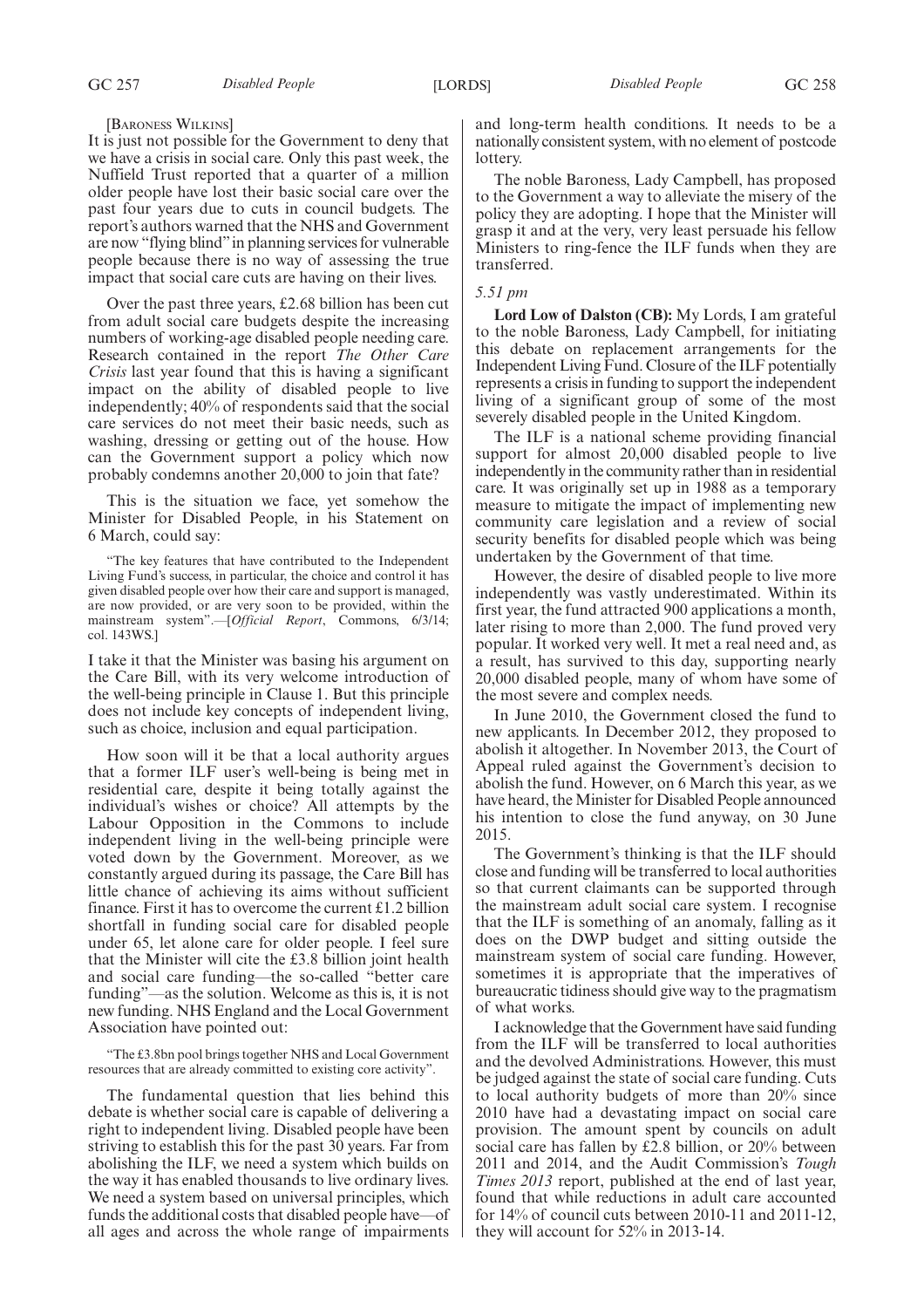Consequent pressures on local authority budgets have meant that thresholds for care have risen dramatically, meaning that fewer disabled people qualify for social care. Since 2008, 97,000 fewer disabled people aged 18 to 64 have received social care, and even those still eligible for care experience the rationing of support. In these circumstances, the Government's assertion that the social care system will simply pick up where the ILF left off is unrealistic in the extreme. This is especially the case when it is realised that the £320 million that the ILF currently costs will not be ring-fenced when it is transferred to local authorities.

As the Government have stated their intention to set the new national eligibility threshold at a level equivalent to "substantial", the more than 3,000 ILF claimants in group 1, a significant proportion of whom have low or moderate needs, will likely not receive any support to live independently once the fund closes. Without this support, ILF claimants will find it harder to live independently and risk being forced to live in residential care, breaching Article 19 of the UN Convention on the Rights of Persons with Disabilities, which sets out the equal right of all disabled people to choose to live in the community and government's duty to take effective and appropriate measures to facilitate this right.

Like everybody else, I want to ask the Minister what replacement arrangements for the fund it is proposed will be put in place. With the closure of the ILF, I want also to ask whether the Government will commit to developing a strategy for local and central government to support disabled people to live as independently as possible. As part of such a strategy, will they make independent living a key outcome for delivering social care for disabled people?

The ILF system, however flawed, exists in recognition of the fact that people with high support needs are at particularly high risk of social exclusion. They face particular barriers to living independently in the community and their needs in this regard are not adequately addressed by mainstream provision. By taking away the support provided by the Independent Living Fund, the Government, whether intentionally or not, are sending a message that independent living for disabled people is not a priority for either local or national government. That is at the heart of the concerns that disabled people who receive support through the ILF are expressing.

# *5.58 pm*

**Lord Kirkwood of Kirkhope (LD):** My Lords, it is a pleasure to follow the noble Lord, Lord Low of Dalston. I entirely agree with his concluding point that the needs of people who have multiple impediments are not being properly taken account of. I join others in congratulating the noble Baroness, Lady Campbell of Surbiton, on introducing this debate. She is being entirely realistic in the demands that she makes, and I support both of them. I hope that the Committee will not allow the Minister to duck both the propositions that she put: first, her idea of a reference group to monitor the two-year period that is just about to unfold; and secondly, the possibility of regulations and guidance that would continue thereafter. These are both entirely appropriate and I agree with her desire to bring them about.

Like some other colleagues, I am a refugee from the days when the 1988 regulations were put in place by that great man, Lord Newton, and Nick Scott. Those were the days of an enlightened Conservative Administration—some of us remember that. There was a real problem in 1988, and Tony Newton cut through some of the difficulties of moving the supplementary benefit into the new social security system and was enlightened enough to set this thing up.

We would be moving in entirely the wrong direction if the Independent Living Fund was closed. One of the books I received for Christmas—I am still reading it because it is very, very thick—is Andrew Solomon's *Far from the Tree: Parents, Children and the Search for Identity*. It is inspiring and I recommend it to the Minister in particular because it might occupy his time and prevent him from getting involved in anything more nefarious in the department. It is an inspirational book because it shows what can be done with proper support. It also shows what can be done regarding employment if there is adequate support.

The simple point I want to make is that if you look at the work being done by the noble Lord, Lord O'Donnell, on the question of well-being and the inadequacies of using GDP and simple monetary ways of measuring some of these issues faced by severely impaired individuals, we are missing an opportunity. Some of the case histories that Andrew Solomon considers in his book represent positive contributions to the families. In those cases, not only is well-being demonstrably and undeniably increased but they create a business case for preventive spending for the long term. If people get into work, they do not need nearly as much financial support. With assistance, they can trade their way out of difficulty.

Looking forward, the idea is not easy and is still novel. We should be testing whether systems such as the Independent Living Fund can be reconfigured in a way that considers spending as preventive. The reference group that we are thinking about setting up here—I hope that the Minister can consent to that—could additionally be tasked with looking at individual examples in which severe impairments are faced by family members and at how they can be turned around into success stories, and in which the well-being of everyone involved can be increased. That is a very interesting aspect of public policy that we are missing at the moment, and from which we are stepping away by closing the Independent Living Fund. We are doing the wrong thing. I would personally agree to the setting up of a reference group such as that suggested by the noble Baroness, with guidance to examine in a more informed way the issues and possibilities for preventive spending.

Like my noble friend Lord Cormack, I am already a signed-up member of the fan club of the noble Baroness, Lady Campbell of Surbiton. I will therefore follow her lead and support her in every way that I can in trying to establish the reference group that she is asking for.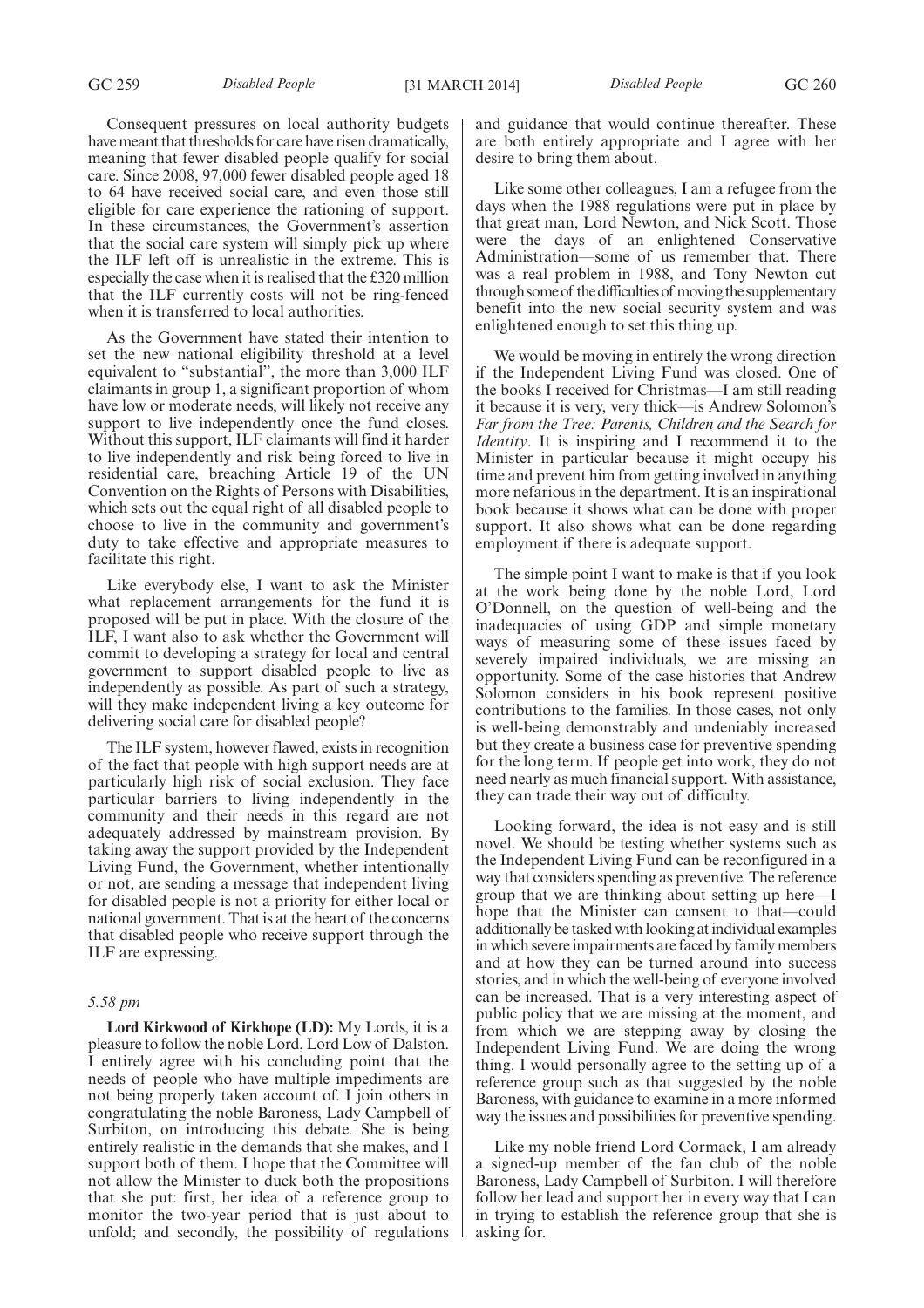# *6.02 pm*

**Baroness Grey-Thompson (CB):** My Lords, I thank my noble friend Lady Campbell of Surbiton for tabling this debate.

In my time in your Lordships' House, I have had the pleasure of participating in, among others, the passage of the Welfare Reform Act and the legal aid Act, and the Care Bill. Through the legislation that has been passed we will see some of the biggest changes to the lives of disabled people in many, many years. While there have been varying amounts of media coverage over the welfare and legal changes, the effect of disbanding the Independent Living Fund has happened rather under the radar—perhaps because the role and funding available has been gradually eroded over time.

Inclusion London has argued that the ILF provided both value for money and value for disabled people. The ILF has only about 2% overhead costs, compared to 16% on average, for local authorities. The £350 million the ILF costs in government funding each year supports around 20,000 disabled people. This equates to, on average, £17,500 per person, equivalent to approximately £337 per week, or £48 per day. This compares—I was going to say "very well"—extraordinarily well to the notorious Winterbourne View private hospital, where the average cost was £3,500 a week.

The user base of ILF is mostly young disabled people; only a small percentage, around 6.4%, is over 65 years old. The ILF has had consistently high user outcome satisfaction, ranging from 94% in 2009-10 to 97% in 2012-13. Perhaps that was because it was centred on the person. I, like many, was extremely disappointed that the journey of the ILF appears to have been so tortuous recently and that disabled people, having been through the High Court case, were thrown a lifeline only to have it removed again. That was very ably explained by my noble friend Lord Low.

### *6.04 pm*

### *Sitting suspended for a Division in the House.*

### *6.14 pm*

**Baroness Grey-Thompson:** My Lords, it is important to remember that the Independent Living Fund was designed to give disabled people the same rights as anyone else: to work, to socialise, to have a family, to participate in society and—I know it sounds a bit dramatic—just to live. That was brought home to me when a number of people got in touch with me because of this debate. Fran said that it enabled her,

"to live, not just exist".

Right now, I feel very lucky that, at least for the time being, I do not have care or support needs.

We are debating this issue at a time when the media coverage surrounding disabled people is inherently negative. You only have to scan the coverage to see that they—or rather, "we"—are being portrayed as scroungers and skivers who are a drain on society. The size of the welfare budget is endlessly debated, but what it widely encompasses is usually not. Scope's report, which was launched this morning, highlighted how little attitudes have changed in many areas over the past 20 years.

My real worry is that it will become "too expensive" for disabled people to live independent lives. If the funding is not ring-fenced, a disabled person's independence is balanced against a contribution to, say, upgrading street lighting. There is a real danger that it becomes a decision about the benevolence that we choose to bestow on disabled people rather than something that should be clearly defined.

I mentioned that a number of people got in touch with me, and this is a snapshot of what I was told. Sue told me that they would move from being able to fit care plans to people's needs to having to plan around care visits. Jackie said that once the ILF goes, so does the safety net around disabled people. Rachel said that disabled people are frightened for their future, and that they may be made to live in care homes. Fran, who I quoted earlier, gave a very balanced response:

"By employing and managing my own support, I create full time permanent jobs for personal assistants on a living wage at zero profit (I manage, including paying Tax and NI and recruit my staff for free) rather than carers on zero hour contracts on min wage with private companies profiting. Also it has been strongly evidenced that this central fund costs less than equivalent social services support per hour, due to low central administration and overhead costs, so care packages will need to be cut to create any saving. I am deeply scared this is putting thousands of Disabled people back to the pre-1980s era—unseen, institutionalised or trapped at home with inadequate support".

I believe that the time to save the ILF in this format has passed. However, I like the idea put forward by the noble Lord, Lord Kirkwood, that we need to reconfigure what we are doing. It is essential that what happens from here, and the protection of the budget, get the urgent consideration they require.

### *6.17 pm*

**Lord McAvoy (Lab):** My Lords, I add my congratulations and thanks to those of colleagues who thanked the noble Baroness, Lady Campbell of Surbiton, for her integrity in bringing us here and for the quality of her presentation. The quality of presentations from other colleagues has also been first class.

The closure of the Independent Living Fund is a truly reprehensible decision, which is already causing recipients of the fund immeasurable hardship. The fund has served disabled people well. For those in receipt of the fund there is now a continual anxiety and fear about what comes next.

Like other colleagues, I press the Government to say what arrangements they are making to communicate with recipients of the fund and with local authorities. Responsibility will be devolved to local authorities from June 2015, but there remains no comprehensive strategy for implementation. Is it really the case that local authorities have no information on how the fund is to be devolved, divided, or maintained? What discussions are the Government having with local authorities?

Even more importantly, what is being done to inform recipients of the changes being made and to guide them through them? The closure of the ILF is already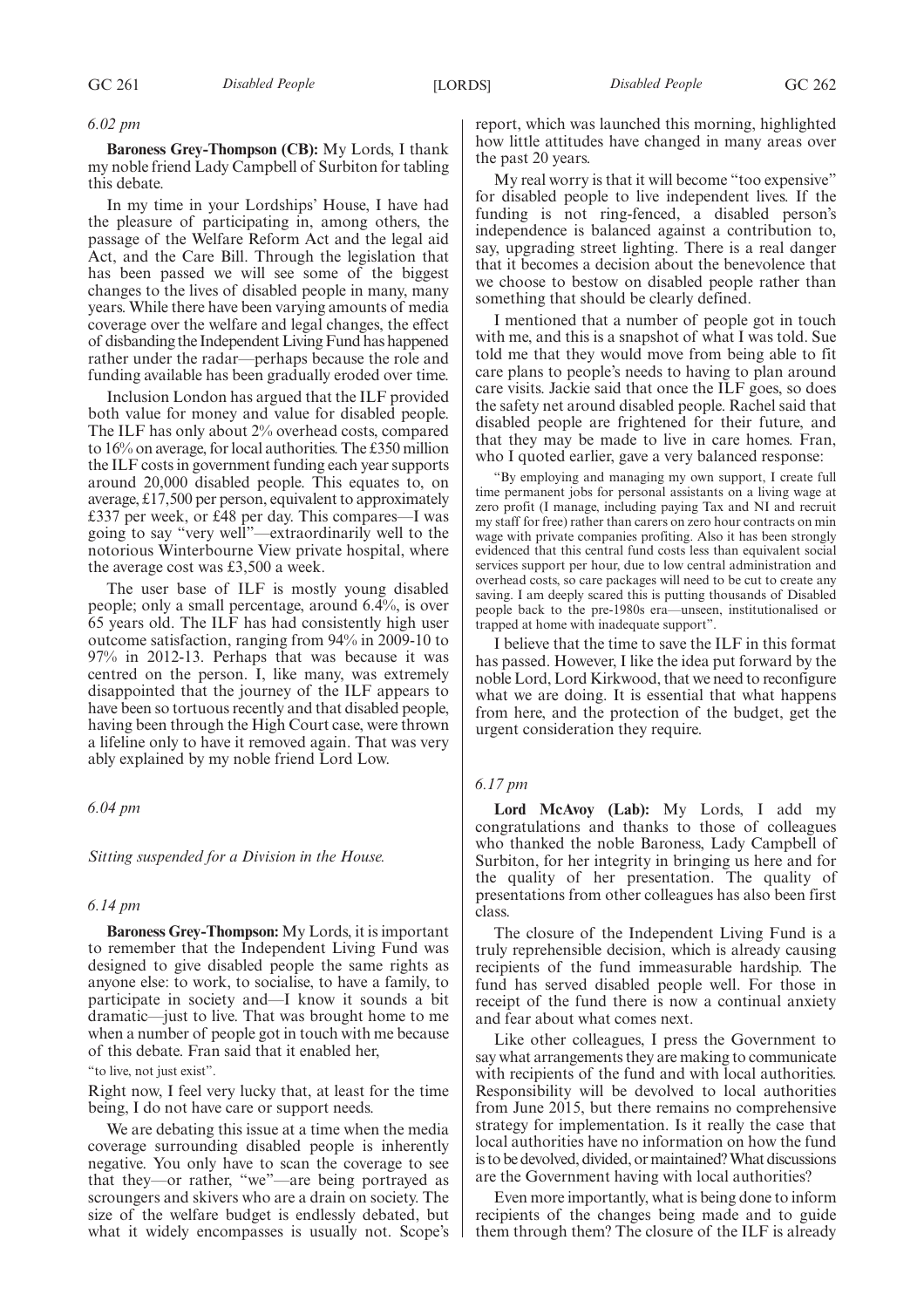adversely impacting upon recipients lives; many feel ignored and marginalised.Worryingly, the Government's equalities analysis, which the courts forced them to carry out, is full of imprecision. The Government seem unsure of the actual effects their policy will have. Some £262 million will be available to local authorities and devolved Administrations in place of the ILF in 2015-16, but what will happen after that date? The money being given to local authorities, as I think every Member of the Committee has mentioned, is not ring-fenced. Local authorities' social care budgets were cut by £893 million in 2012-13 and will be cut by a further 28% in 2013-14. It would be unsurprising if cash-strapped local authorities used this money to mitigate the effect of these cuts. What protections are the Government putting in place to ensure that this money is used appropriately? Why is the money not being ring-fenced?

It is clear that local authorities will have to apply their own assessment and eligibility criteria unless the Government build in some form of protection on transfer. Why have the Government not done this and what assessment has been made of this likely postcode lottery? That concern was also raised by the noble Lord, Lord Cormack.

It has been suggested that existing social care support assessments provide a means for determining support. However, in submissions to the Government's consultation, several local authorities reported that group 1 users may not meet social care criteria. The equalities assessment noted:

"For those Group 1 users not in receipt of any support from their local authority, the loss of ILF funding will most likely have a significant effect".

This represents 40% of group 1 users. There is a clear identification of risk to these people. What is being done to address this?

There is a disturbing lack of information on what is going to happen after June 2015. It is essential that recipients and local authorities have more information and are kept informed. What guarantees are the Government planning to ensure that former ILF funds are spent correctly? What protections will there be for group 1 recipients who are not in receipt of local authority support? These issues are already causing immense distress to disabled people and, if they go unaddressed, will cause serious hardship. Like the noble Lord, Lord Kirkwood of Kirkhope, I fully support the call of the noble Baroness, Lady Campbell, for a reference group. If there is no one there to fight the corner of people who are less able than the majority around them, they will in my opinion inevitably suffer. I call on the Government to respond to the noble Baroness's call for a reference group.

#### *6.22 pm*

**Lord Bates (Con):** My Lords, first, like all noble Lords in this debate, I pay tribute to the noble Baroness, Lady Campbell of Surbiton. My noble friend Lord Cormack was absolutely right in his tribute to her as a shining example in this place, and he gave me the injunction to listen to her with care and respect. That is absolutely what we will do in the way in which we are responding to the debate, and in seeking to provide the assurances that are being sought.

We have heard about the valuable role that the Independent Living Fund has played and continues to play in enabling severely disabled people to live independently. The noble Baroness, Lady Campbell, talked from her personal experience, and the noble Baroness, Lady Grey-Thompson, referred to the feedback that she had received from people who had written to her. The reality is that the Independent Living Fund had been a significant success. The noble Lord, Lord Low, referred to the popularity of the fund when it was instituted in 1988. Over the past 26 years, the number of people whom it has helped has gone up from 300 to 20,000 at its peak, and now down to around 18,000. These changes mean that the features that have contributed to the ILF's success are now, or very soon will be, available within the mainstream system across the UK. It is also the case that the ILF has always benefitted from the relatively small proportion of the severely disabled people who use the mainstream adult social care system, numbering about 1.3 million. Indeed, that broad care for disability is something that the noble Lord, Lord Kirkwood, referred to as coming from an enlightened Administration in the shape of the much missed Lord Newton. I served in that department as a PPS—although, I have to say in these times, not in a nefarious way at all—in supporting Nicholas Scott as he was taking forward that excellent piece of legislation, the Disability Discrimination Act 1995, which was really a sea change in the way that disabled people were treated and respected in our society.

On 6 March the Government announced the closure of the ILF on 30 June 2015. Funding will transfer to the English local authorities and the devolved Administrations. Local authorities in England will take direct responsibility for meeting the eligible care and support needs of ILF users. The devolved Administrations can decide how they wish to support ILF users in Scotland, Wales and Northern Ireland.

Significant points have been raised and we want to look at them very carefully. In relation to the reference group, which the noble Baroness, Lady Campbell, referred to, the ILF is committed to working in partnership with local authorities to ensure a smooth transition for users. The transitional arrangements now being implemented were developed from an extensive engagement between the ILF and a wide range of stakeholders, including local authorities across the UK, charities and other organisations representing disabled people, and ILF users themselves, 2,000 of whom responded to the consultation. Therefore, we feel that the consultation has been carried out and we do not think that such a group is necessary at this time.

The subject of visits was raised by the noble Lord, Lord McAvoy. Before June 2015 each user will be visited by the ILF, accompanied wherever possible by a local authority social care worker. These visits are designed to review the individual's current support package to ensure a joint understanding of the outcomes being secured and to address concerns about transition. Once the programme of visits is complete, the ILF will contact local authorities to ensure that they have all the necessary information about every individual user in their area.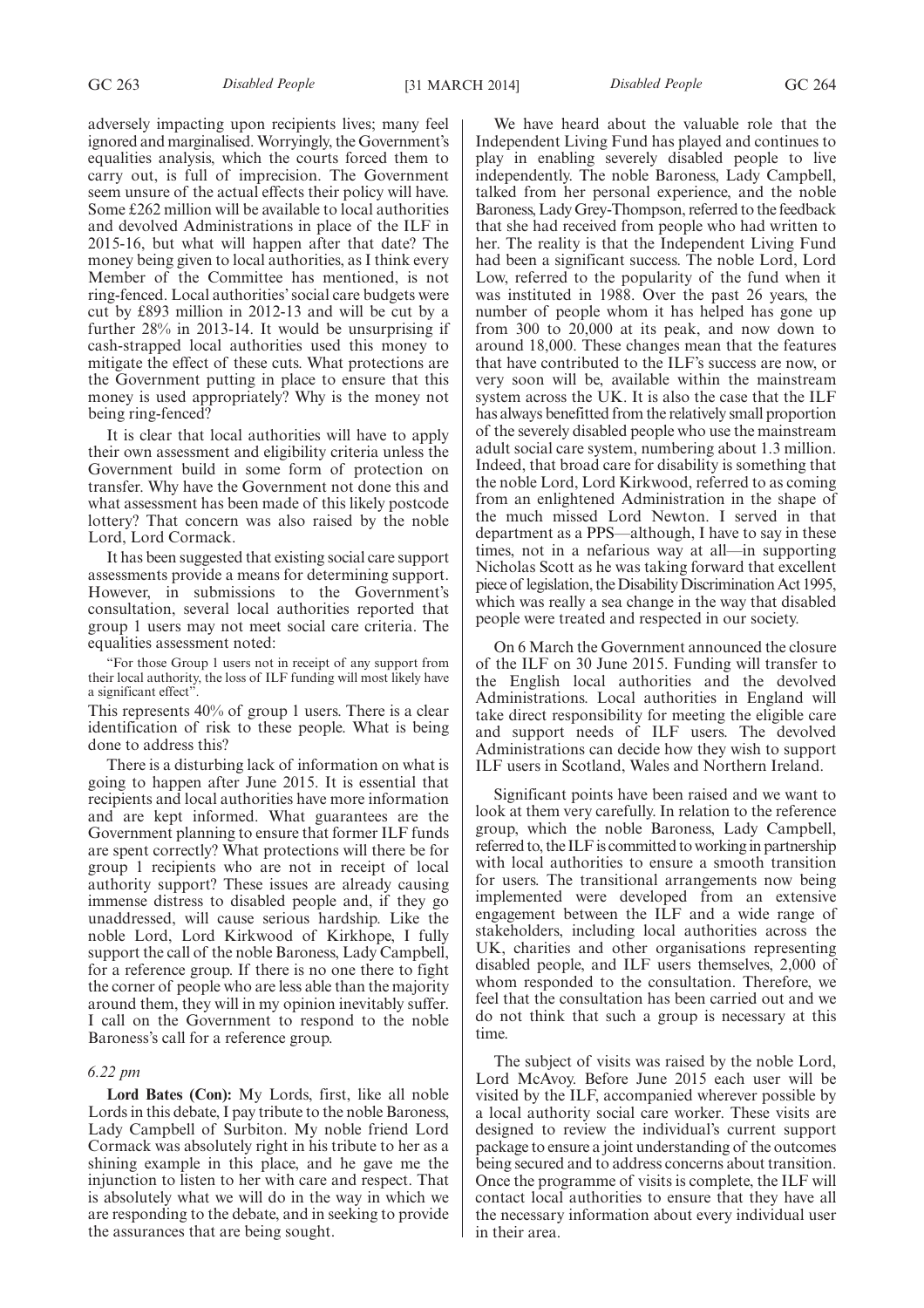#### [LORD BATES]

A number of noble Lords, particularly the noble Baroness, Lady Wilkins, mentioned the court case. Because of that uncertainty, a programme of visits to each and every one of the 18,000 people who are going to be affected had to be halted for a time as the closure of the fund was quashed. That has now restarted. There is no doubt that the level of anxiety understandably felt by those people who do not have a support plan begins to reduce once a plan is in place. We believe that that trend will continue as we move forward.

In terms of the essential nature of how we interact with the local authorities, a code of practice is now in place between the local authorities and the ILF. It has been drawn up with the Local Government Association. One of the reasons why—in fact, probably the reason why—we are now contemplating removing, in the words of the noble Lord, Lord Low, this anomaly and trying to bring it into the mainstream is that the quality of care provided at a local level by local authorities, on all the evidence I have seen, has risen dramatically over the past 25 years, to a point where that can be now considered. I will come on to the central part of that, which is the Care Bill. But there is that code of practice, which sets out the criteria for those visits to be undertaken with support and, crucially, that it is the duty of the local authority to ensure that the support plan is in consultation with a current member of the Independent Living Fund. If they are not satisfied with that, then it is also the duty of the local authority to signpost them in the direction of where they can receive advocacy and support in order to address their concerns and make sure that they actually get the help that they need, delivered in a seamless way.

I acknowledge the depth of concern shared by many users about how this decision could affect them. Some are concerned that they will not qualify for local authority support or that reductions to their care packages will mean that they cannot secure the independent living outcomes that they now achieve. This was a point raised by several noble Lords. It is right to address some of these issues in more detail. Local authorities already have a statutory duty to fund eligible care needs. The Care Bill will introduce a new national minimum-eligibility threshold for England in order to receive support from the Independent Living Fund. The two are very much part of the package.

The majority of current users, around 15,200, must have local authority funding of at least £340 a week. It is reasonable to assume that this group have support needs that mean that they will qualify for support from their local authority. In fact, that point, which my noble friend Lord Cormack raised, about having the minimum guarantee, I think is contained in that minimum eligibility and also in the code of practice. It is also right that the Government consider the position of all disabled people. The noble Lord, Lord Low, referred to the point about the slightly anomalous position about disabled people deciding about the Independent Living Fund—rather, the position of all disabled people when deciding how best to distribute the available resources—but does not believe that continuing with the current two-tier system is the right approach. It is becoming increasingly difficult to justify the present arrangements.

On the position for those who applied to the ILF before 1993, the noble Lord, Lord McAvoy, referred to group 1 and group 2 cohorts who are treated slightly differently. The position of those in group 1, ILF before 1993, some 2,800, is less straightforward. Some of this group may well have needs that fall below the new minimum threshold and will not therefore qualify for local authority support. Most of them, however, do have some local authority support, with almost 27% getting more than £600 a week. This suggests that many will be eligible for local authority support once the ILF closes. The noble Baroness, Lady Campbell, and others mentioned the UN Convention on the Rights of Persons with Disabilities. We do believe that it is compliant with this and are taking great care and careful note of this. The noble Lady also questioned why a spokesman for the Department for Work and Pensions was responding to the debate rather than the Minister for Health and Social Services. Of course, for historical reasons, the Minister for Disabled People—we talked about the late Sir Nicholas Scott—has always resided within the Department for Work and Pensions. He has, however, a collective role in co-ordinating all responses across Government for and in the interests of disabled people.

Legislation coming into force from April 2015 aims at promoting greater independence and will increase choice and control for disabled people. The Care Bill represents the most significant reform of social care in England in more than 60 years. Local authorities will be required to take individual well-being into account when making decisions about care and support, including the outcomes we want to achieve. The Bill will give users of the social-care system the right to a personal budget, which so many members stress as being critical and instrumental in giving a sense of independence and dignity to disabled people. Broadly similar legislation has come into force in Scotland, and will come into force in Wales in 2015.

I want to respond to the comments made by the noble Baronesses, Lady Hollins and Lady Wilkins, and others about funding. Social care expenditure has not fallen by  $20\%$ —£2.7 billion—since 2010-11; £2.7 billion represents the savings that councils have had to make to meet demand. Spending has been roughly flat in cash terms over the period, and the latest survey shows that councils are expecting a small increase in expenditure over the next year.

The noble Baroness, Lady Wilkins, asked about statutory guidance, as did the noble Baroness, Lady Campbell. The Government's position on how local authorities manage their finances is clear: they should have the freedom to meet their statutory responsibilities flexibly and responsively in line with local priorities. I hear the point made about a postcode lottery. It is a phrase which rolls off the tongue, but I am sure that the noble Baroness, who knows these areas very well, would acknowledge that there are wide differences in the take-up of the Independent Living Fund between local authorities. For example, wide differences in take-up have always existed between England and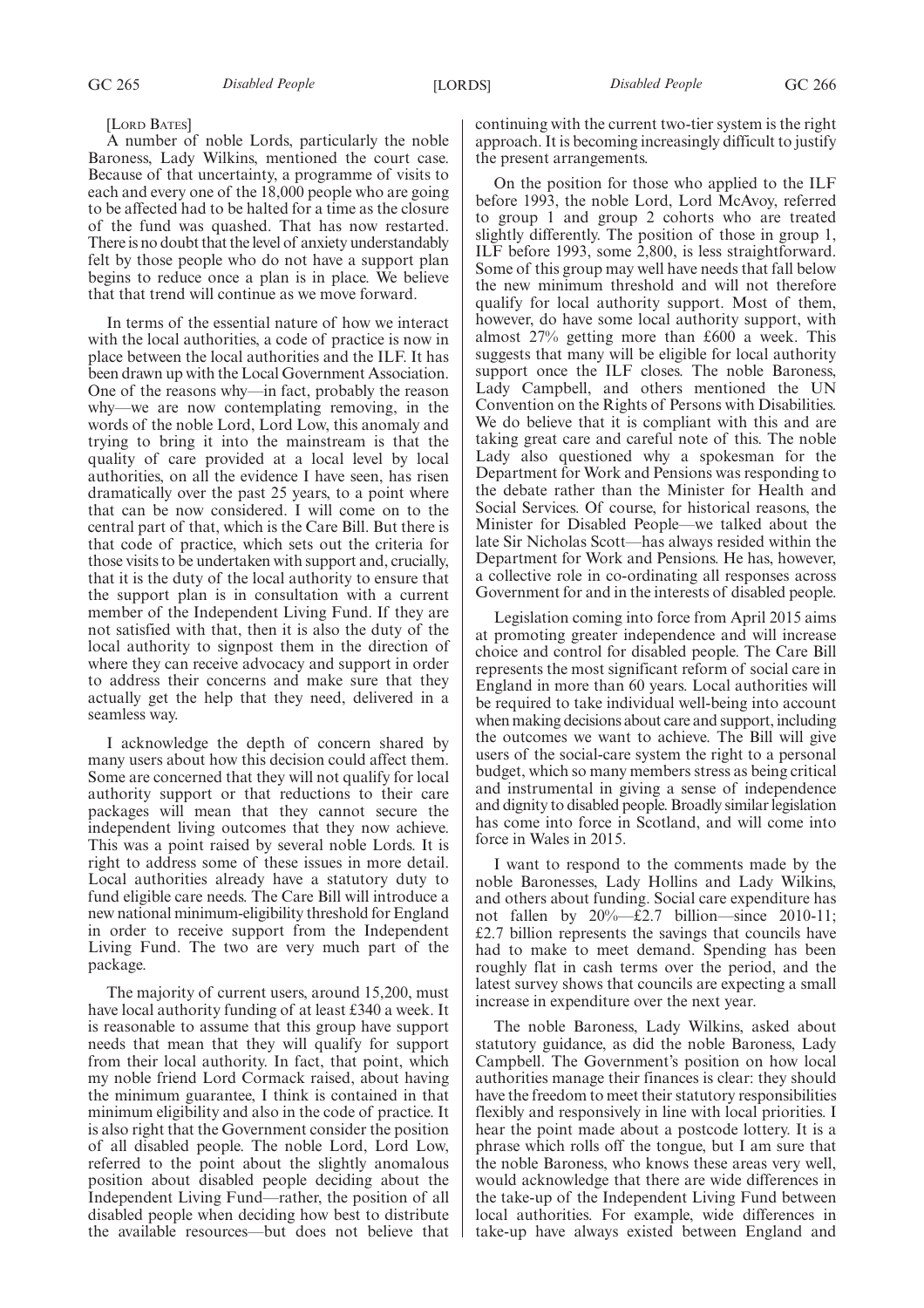Scotland. We believe that through establishing the code of conduct, through having those personal support plans and, most crucially, through instigating the minimum-eligibility criteria that the Care Bill upholds, these dangers will be minimised.

The noble Baroness, Lady Hollins, asked about monitoring and evaluation. We said in the equality analysis which took place following the court decision that we are committed to monitoring the impact of all policies relating to this area. I give a personal undertaking to relay to my colleagues at the Department for Work and Pensions the concerns raised by noble Members of this Committee today to ensure that we have the right monitoring system in place and that those who need this vital help continue to receive it.

*Committee adjourned at 6.36 pm.*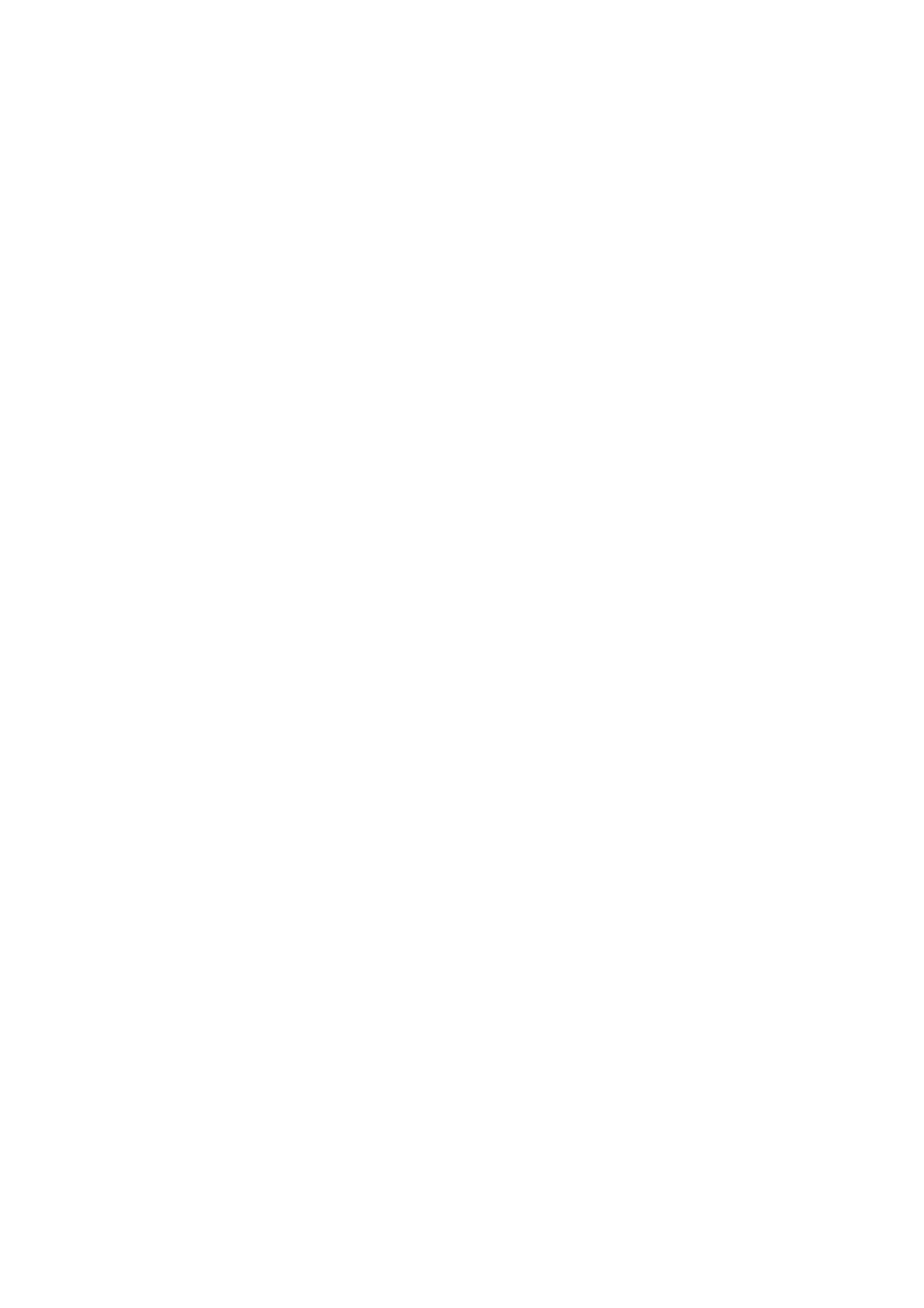# Written Statements

*Monday 31 March 2014*

## **Alcohol: Licensing**

*Statement*

**The Parliamentary Under-Secretary of State, Home Office (Lord Taylor of Holbeach) (Con):** My rt hon Friend the Secretary of State for the Home Department (Theresa May) has today made the following Written Ministerial Statement:

The Government has consulted on whether to relax licensing hours nationally for England matches with late kick off times during the FIFA World Cup in June and July 2014. Following this, the Government has decided to relax licensing hours nationally to mark England's participation in the tournament.

The relaxation of licensing hours will relate to the sale of alcohol for consumption on the premises and the provision of late night refreshment in licensed premises in England, at specified dates and times only.

Today I am publishing the Government response to the consultation.

A copy of theGovernment response to the consultation will be placed in the House Library. It is also available at: www.gov.uk/government/consultations/world-cuplicensing-hours

## **Architects Registration Board: Periodic Review**

*Statement*

**TheParliamentaryUnder-Secretaryof State,Department for Communities and Local Government (Baroness Stowell of Beeston) (Con):** My hon Friend the Parliamentary Under Secretary of State for Communities and Local Government (Stephen Williams) has made the following Written Ministerial Statement.

I am today announcing the start of the Periodic Review of the Architects Registration Board. Periodic Reviews are part of the Government's commitment to ensuring that all Arms Length Bodies continue to have regular challenge on their remit and governance arrangements.

The Review will examine whether there is a continuing need for the Board's functions (Architect Registration under the Architects Act 1997). Should the Review conclude there is a continuing need for the Board's functions it will go on to assess the most effective and value for money means of delivery and the appropriate control and governance arrangements needed to meet the recognised principles of good corporate governance. I will inform both Houses of the outcome of the Review when it is completed.

A copy of the Terms of Reference for this review has been placed in the Library of the House.

## **Companies House: Public Targets**

*Statement*

**TheParliamentaryUnder-Secretaryof State,Department for Business, Innovation and Skills (Viscount Younger of Leckie) (Con):** My Rt hon Friend the Minister of State for Business and Energy (Michael Fallon) has today made the following statement.

I have set Companies House the following targets for the year 2014/15:

| <b>Public Targets</b> |  |
|-----------------------|--|
| Customer              |  |

CH Direct services are available 99.7% of the time

WebCHeck services are available 99.7% of the time

WebFiling services are available 99.7% of the time

Software filing services are available 99.9% of the time

98% of document images ordered by search customers are available within the CH Direct download area within 35 seconds

Achieve an overall satisfaction score of more than 88% in the Companies House satisfaction Survey conducted by Ipsos Mori by end November 2014

To achieve a monthly soft compliance rate of 99% for accounts submitted to Companies House

To achieve a monthly soft compliance rate of 98% for returns submitted to Companies House

CEO to respond to all letters delegated to him from MPs within 10 working days of receipt

*Digitisation*

To achieve an average electronic filing target of 70% for accounts (received and accepted) by the end of the year

To achieve an average electronic filing target of 87.5% for all transactions (excluding accounts) by the end of the year

*Staff Engagement*

Ensure that the average working days lost per person is no more than 7.5 days

*Process*

To reduce carbon created from utilities by 10% per building user, at Crown Way (compared with previous year) by end of March 2015 99.9% of electronic transactions received are available to view on the public record (image format) within 48 hours

99.8% of electronic images on CH systems are complete and legible 99.8% of paper images on CH systems are complete and legible *Finance*

95% of all undisputed invoices are paid within 5 days of receipt Taking one year with another, to achieve a 3.5% average rate of return based on the operating surplus expressed as a percentage of average net assets

Achieve by 2016/17 a reduction, in real terms, of 25% compared to 2013/14 in the operational monetary cost of the operation's organisational costs (3 year target)

## **Defence Nuclear Safety Committee and Nuclear Research Advisory Council: Triennial Reviews**

#### *Statement*

**The Parliamentary Under-Secretary of State,Ministry of Defence (Lord Astor of Hever) (Con):** My right hon. Friend the Secretary of State for Defence (Mr Philip Hammond) has made the following Written Ministerial **Statement** 

I am today announcing the start of the Triennial Reviews of the Defence Nuclear Safety Committee (DNSC) and the Nuclear Research Advisory Council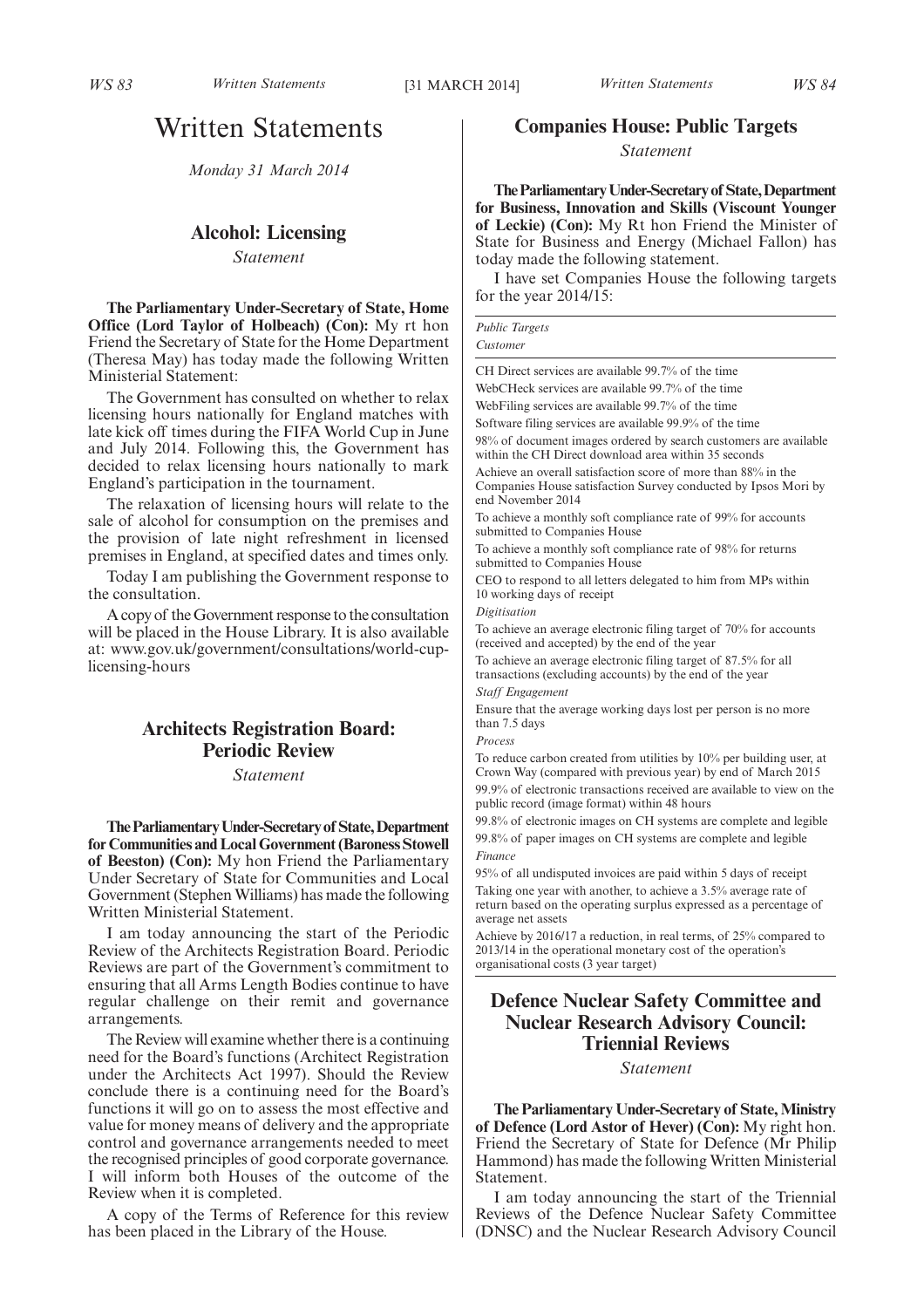(NRAC). Triennial reviews are part of the Government's commitment to ensuring that Non Departmental Public Bodies continue to have regular independent challenge.

The DNSC's remit includes all safety aspects relating to the naval nuclear propulsion plant and nuclear weapon systems, including related issues of design, development, manufacture, storage, in service support, handling, transport, operational training, support facilities and capabilities, and the safety of workers and the public.

The NRAC is responsible for reviewing the Atomic Weapons Establishment (AWE) nuclear warhead research and capability maintenance programme, including the requirement for above ground experiments and other facilities and techniques necessary to develop and maintain a UK nuclear weapon capability in the absence of underground testing; NRAC also examines AWE's programme of international collaboration.

The Reviews will examine whether there is a continuing need for DNSC and NRAC's function, their form and whether they should continue to exist at arm's length from Government. Should the reviews conclude there is a continuing need for the bodies, they will go on to examine whether the bodies control and governance arrangements continue to meet the recognised principles of good corporate governance.

I will inform both Houses of the outcome of the reviews when they are completed.

## **Defence Support Group** *Statement*

**The Parliamentary Under-Secretary of State,Ministry of Defence (Lord Astor of Hever) (Con):** My hon. Friend the Minister for Defence Equipment, Support and Technology (Philip Dunne) has made the following Written Ministerial Statement.

The Strategic Defence and Security Review 2010 set out this Government's commitment to selling the Defence Support Group (DSG), currently a Trading Fund of the Ministry of Defence (MOD). This decision took account of the front line's enduring requirement for DSG's services, and concluded that, in principle, it was no longer necessary for Government to own and operate these capabilities. Contractor support to maintain equipment, including major platforms, has been recognised practice in the Air and Maritime domains for many years, so continued support to the Land domain by DSG under new ownership is entirely analogous. There is significant potential for the Land-focused elements of DSG in the private sector. We intend to structure the sale in such a way as to preserve continuing assured access to the services provided by DSG through a contract for service provision.

Over recent months, the MOD has conducted a pre-qualification process with industry and developed the prospectus on which DSG will be taken to market. As part of these preparations, including market testing andinternal assessment, I have decided that the Electronics and Components Business Unit (ECBU) of DSG, and its sites at Sealand and Stafford, will be excluded from the sale and retained in the MOD. I have now taken the decision to launch the sale of the Land-focused business of DSG.

An Invitation to Negotiate has now been issued to nine potential single bidders and consortia who passed the pre-qualification stage. The nine parties represent a very strong and credible field of interested parties, demonstrating the high degree of market interest from the private sector and confidence in the DSG sale.

The DSG workforce and Trade Unions are being informed in parallel. The final sale decision will be taken later in the year after final bids have been received and evaluated. Sustaining the capabilities provided by DSG remains of critical importance to the Ministry of Defence and the British Army.

Selling the land business of DSG will be the best way to enable transformation into the long-term partner for the delivery of heavy vehicle repair services to the Army that we now require.

## **Democratic People's Republic of Korea** *Statement*

#### **The Senior Minister of State, Department for Communities and Local Government & Foreign and Commonwealth Office (Baroness Warsi) (Con):** My right Honourable Friend, the Minister of State for Foreign and Commonwealth Affairs (Hugo Swire), has made the following written Ministerial statement:

On27March theUNHumanRightsCouncil (UNHRC) passed a resolution on the situation of human rights in the Democratic People's Republic of Korea. I would like to update the House on this resolution and the role the UK has played in its passing.

Unlike in recent years, the resolution was not adopted by consensus. In part this reflects the current composition of the Human Rights Council, which is less supportive of country specific resolutions. But it also reflects the fact that this year's resolution was much stronger, following the horrific findings of the Commission of Inquiry into human rights violations in the DPRK and the comprehensive recommendations set out in the Inquiry's report. I am pleased to report that the final text of the resolution supports the report and makes clear the need for violators of human rights and perpetrators of crimes against humanity to be held to account. This includes a specific request that the UN Security Council consider referral of the situation in the DPRK to the appropriate international criminal justice mechanism.

The resolution also proposes concrete measures to ensure the work of the Commission of Inquiry is continued. The mandate of the Special Rapporteur is extended and the Office of the High Commissioner for Human Rights (OHCHR) is requested to provide the Rapporteur with increased support, including through a new structure to strengthen monitoring and documentation of the situation of human rights in the DPRK, as well as through engagement and capacity building of others working to address this issue. These measures will ensure that whenever and however the DPRK regime is brought to account, the material will be there to build a strong case against those responsible for violations.

The UK played an active role in negotiations on the resolution, working with EU partners and Japan to ensure a strong first draft, with clear language on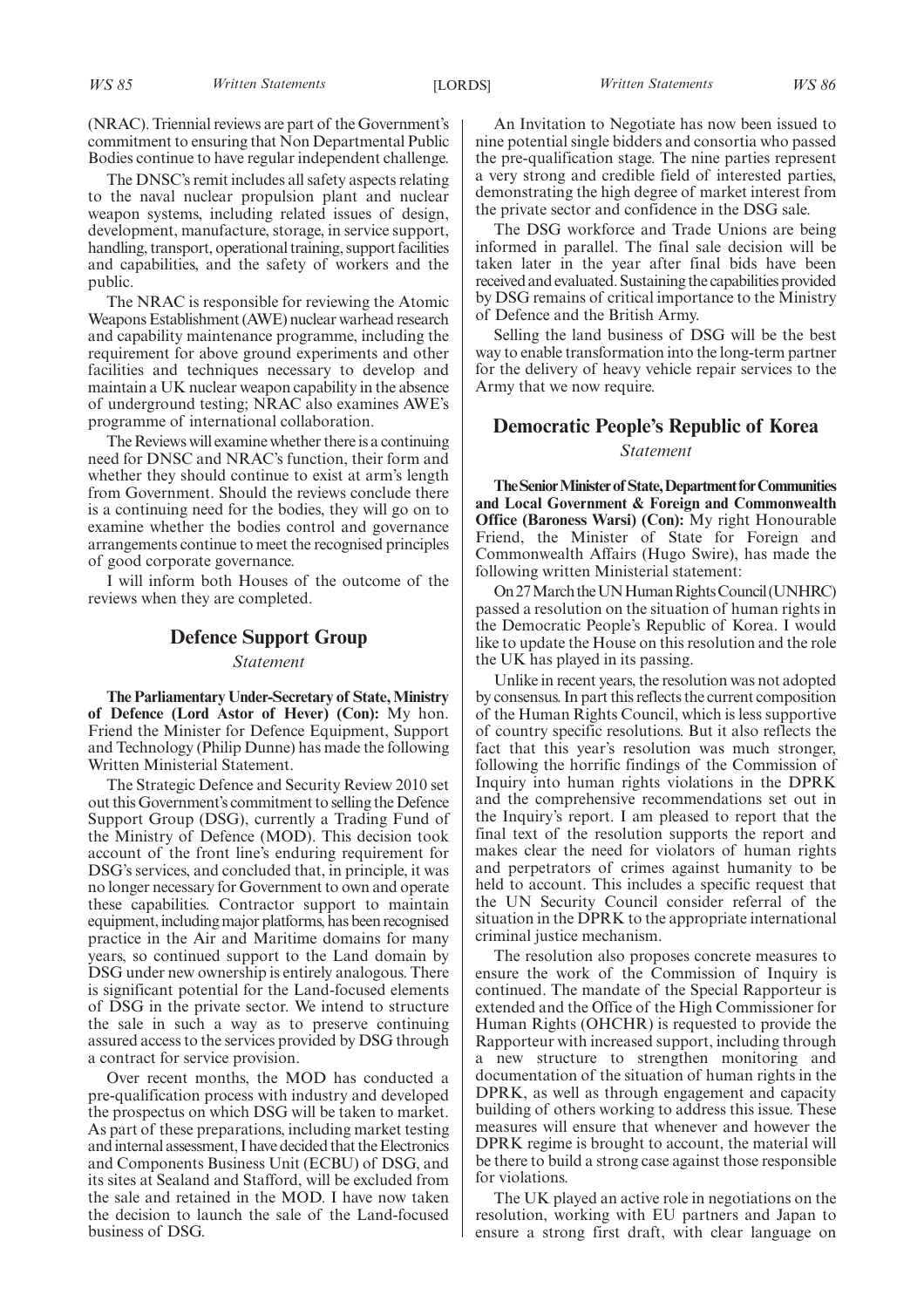accountability. Officials lobbied hard to ensure the resolution would pass, as did I both during my own visit to Geneva at the beginning of the Council and subsequently.

The reports of human rights violations in the DPRK that are documented by the Commission of Inquiry are systematic and deeply disturbing. It is incumbent on the international community to respond. This resolution is a good start.

On 31 March 2014, during a pre-planned and preadvised live-fire exercise, a small number of DPRK artillery shells landed in waters south of the Northern Limit Line (NLL) in the Yellow Sea. The South Korean military responded with its own artillery fire into waters on the northern side of the NLL. There were no reported casualties. We would urge both sides to exercise restraint and not to retaliate further. We do not believe this incident is connected to the Commission of Inquiry.

## **Energy: Thermal Analysis Review**

#### *Statement*

**TheParliamentaryUnder-Secretaryof State,Department of Energy and Climate Change (Baroness Verma):** In November 2013, the Nuclear Decommissioning Authority's Radioactive Waste Management Directorate (RWMD) informed my Department of a modelling error in their assessments of the on-site cooling time required for spent fuel from new nuclear reactors before it could be placed in an off-site Geological Disposal Facility (GDF).

RWMD subsequently corrected the error and published revisions of two disposability assessments and a feasibility study that included data from the model. These can be found at: http://www.nda.gov.uk/rwmd/producers/ latest.cfm and I have placed copies of these reports in the libraries.

There is no impact on safety at any existing site, as the corrections only increase the estimated length of time for which spent fuel from any new reactors would need to be kept in interim storage.

All other aspects of the corrected reports remain unchanged and RWMD has confirmed that the error does not affect future planning for a GDF.

My department has thoroughly assessed RWMD's corrected figures in relation to a number of previous decisions and policy areas, some of which were debated by Parliament. We have concluded that the corrected figures have no substantive impact on policy or previous decisions, including the Hinkley Point C deal.

I set out below our consideration and findings.

*Regulatory Justification of the EPR and AP1000 reactor designs.*

My predecessor published decisions in October 2010 that the EPR and AP1000 nuclear reactor designs were Justified in accordance with the Justification of Practices Involving Ionising Radiation Regulations 2004 ('the Justification Regulations'). These decisions took the form of Statutory Instruments which were approved by both Houses of Parliament in November 2010.

Justification decisions involve assessing the benefits of proposed new radioactive practices against their potential detriment to health. The published decisions took account of RWMD's modelling of interim storage times.

The Justification Regulations make provision for the circumstances in which a review may be undertaken. My assessment is that the revised modelling does not create any new health detriments that were not considered during the Justification process and does not raise any new issues about the ability to manage interim storage that may impact on the benefits of the EPR or AP1000 reactors.

I have therefore concluded that the revised modelling does not meet the "new and important" criteria needed to consider reviewing the Justification Decisions and that I do not need to review my predecessor's decisions.

*Nuclear National Policy Statement and Hinkley Point Development Consent*

The Nuclear National Policy Statement sets the framework for Development Consent decisions under the Planning Act 2008. It was approved by Parliament and designated in July 2011. It included a statement on waste disposal, based on RWMD's assessments, which made clear that interim storage would be needed on a range of timescales, during which facilities would continue to be effectively regulated.

The material in the NPS was referred to by the Planning Inspectorate in its advice to me on the application for development consent for the new nuclear power station at Hinkley Point and referred to by me in my decision.

There are no reasons to believe that the regulatory regime could not effectively regulate the increase in interim storage times under RWMD's revised assessments and I have therefore concluded that there are no grounds for a review of the Nuclear NPS or any of the decisions taken with reference to it.

*Funded Decommissioning Programmes (FDP) and Waste Transfer Contracts*

No decisions have yet been taken on whether or not to approve the Funded Decomissioning Programme for Hinkley Point C. Further to the publication of the corrected reports, the developer has been asked to update their respective FDP submission for the site and this information will be taken into account in any decision.

#### *Euratom Article 37*

General data was provided to the Commission in relation to the planned spent fuel storage facilities at Hinkley Point C. This data focused on the overall plans for storage, rather than the storage period, and already takes into account a margin of error that includes the corrected figures.

We have drawn the attention of the European Commission to the re-published reports, as they provide an opinion on Article 37 applications, but do not believe that any further action is necessary.

*Generic Design Assessment (GDA) and Site licensing & permitting*

The original disposability reports written by RWMD were used as evidence in the GDA process and cited in the Regulators' technical findings.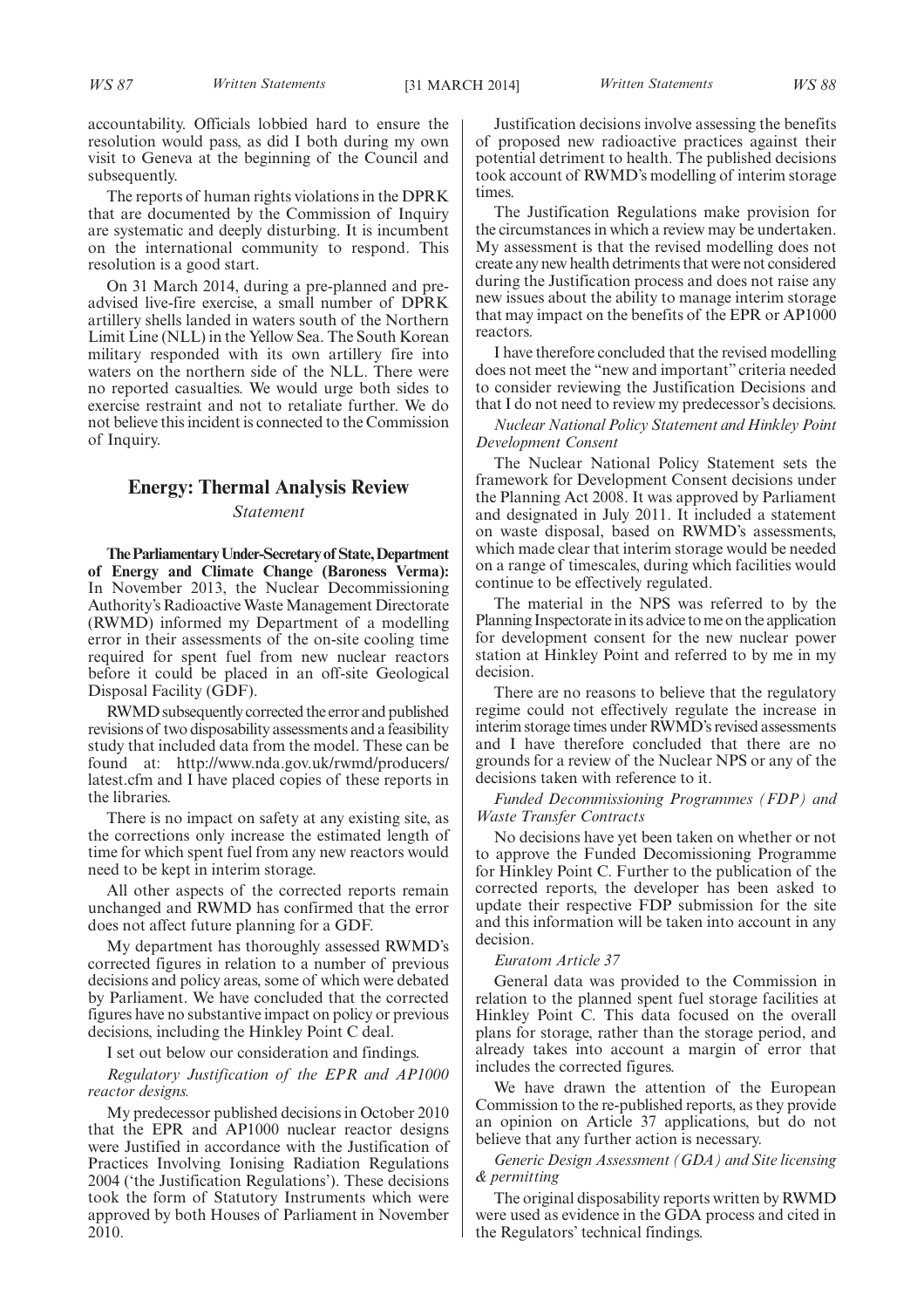Further to the corrected disposability reports being published, the Regulators are working with EDF (the recipient of the GDA design acceptances for the EPR design) to assess if there are any impacts to their GDA decision and findings.

Should any changes be required these will be addressed as part of the wider, on-going site licensing and permitting process. Similarly any impact to the findings for the AP1000 design would be addressed in any subsequent assessment or site licensing and permitting process.

## **European Police College**

*Statement*

**The Parliamentary Under-Secretary of State, Home Office (Lord Taylor of Holbeach) (Con):** My rt hon Friend the Minister of State for Policing and Criminal Justice (Damian Green) has today made the following Written Ministerial Statement:

The Government has decided to opt in to the Member State Initiative for a Regulation of the European Parliament and of the Council to relocate the European Police College (CEPOL) from Bramshill (UK) to Budapest (Hungary) (European Union Document Nos. 2013/0812 (COD), ENFOPOL 395 CODEC 2773 PARLNAT 307).

The current CEPOL Council Decision states that the headquarters of CEPOL shall be in Bramshill. The draft Regulation replaces the part of the CEPOL CouncilDecision that specifies Bramshill, with a statement that the seat shall be in Budapest. The Bramshill site is owned by the Home Office, and is also currently used by the College of Policing. The site costs the Home Office £5m per annum to run, and is not economically viable. The Home Secretary therefore decided in December 2012 that Bramshill should be sold. It was placed on the market in the summer with a listing price of £20-25m, and we are on schedule to complete the sale by March 2015. The sale of Bramshill means that we will be unable to continue housing CEPOL there.

The publication of the draft Regulation is an important step towards ensuring that CEPOL vacates the Bramshill site in good time for any sale. Buyers would expect vacant possession, so in the context of securing the sale it is very much in UK interests to support the proposal. CEPOL have been guaranteed occupation of the site until September 2014, as the new site in Budapest will not be ready to house CEPOL until the end of August 2014.

We are keen to cooperate fully in the process of moving CEPOL from Bramshill to its new location. To give CEPOL staff some much needed assurance this process needs to be completed quickly. The Regulation has been helpfully progressed in the EU to accommodate our objectives in moving CEPOL from Bramshill.

## **Fishing: Common Fisheries Policy**

#### *Statement*

**TheParliamentaryUnder-Secretaryof State,Department forEnvironment, Food and Rural Affairs (Lord DeMauley) (Con):** My Hon Friend the Parliamentary Under-Secretary of State (George Eustice) has today made the following statement.

The UK Government is today launching a package of public consultations concerning the implementation of reforms to the Common Fisheries Policy (CFP).

As part of the reform of the CFP, a new basic regulation and Common Market Organisation of Fishery and Aquaculture Products (CMO) entered into force on 1 January 2014. The new European Maritime and Fisheries Fund (EMFF), which will support our fishing industry under these reforms, is due to be adopted shortly. The package of consultations being launched today covers aspects from all three of these areas.

Securing fundamental reform of the CFP was crucial, but successfully implementing these reforms is of equal importance to ensure that we can safeguard our marine environment and all those who rely on it.

One the most important achievements of the CFP reform negotiations is the phased introduction of a landing obligation, also known as a discard ban. The landing obligation will put an end to the wasteful practice of discarding, preventing fish being thrown back into the sea after being caught unless under very specific exemptions. This will start in 2015 for pelagic fisheries, and be rolled out to other fisheries from 2016.

The consultations launched today set out the Government's proposed approach to implementing the pelagic landing obligation in England. Some of the main issues that we are gathering views on include how we will ensure our stocks are managed sustainably, how we monitor compliance and how we manage available quota to match it to the catch that would previously have been discarded.

At the same time we are seeking views on how we can best use the EMFF to support implementation of the reformed Common Fisheries Policy. We are also consulting on a new national aquaculture strategy and how we implement changes to the fish labelling legislation in England and introduce new legislation on marketing standards in England and Wales for fishery and aquaculture products.

The CFP reform has attracted interest and passion from many different groups. A key element to making these reforms work in practice will be continuing to work closely with all those affected. This is why my department will continue to work closely with the fishing industry and other interested groups as we develop our policy to implement these reforms.

# **Nuclear Liabilities Financing Assurance Board: Triennial Review**

## *Statement*

**TheParliamentaryUnder-Secretaryof State,Department of Energy and Climate Change (Baroness Verma) (Con):** On 10th October 2013, I announced through a written ministerial statement, the commencement of the triennial review of the Nuclear Liabilities Financing Assurance Board (NLFAB). I am now pleased to announce the completion of the review.

NLFAB plays an important role providing independent andexpertadvice toMinisterson the financingarrangements in the Funded Decommissioning Programme (FDP).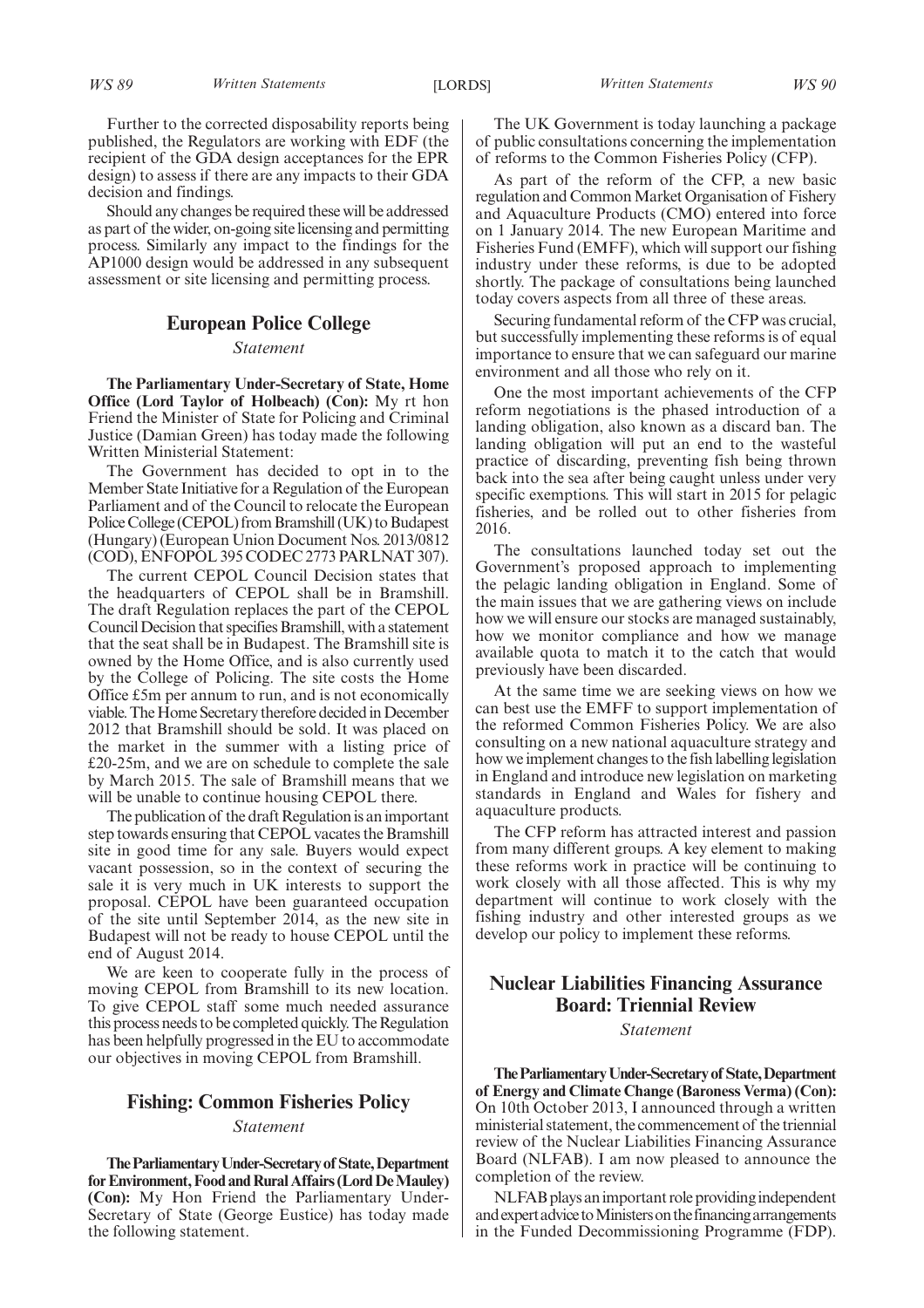Under the Energy Act 2008 the operator must submit the FDP to the Secretary of State. Nuclear related construction can only take place once the FDP has been approved by the Secretary of State.

The review concludes that the functions performed by NLFAB are still required and that it should be retained as an advisory non-departmental public body (NDPB). The review also looked at the governance arrangements for the body in line with guidance on good corporate governance set out by the Cabinet Office. The report makes some recommendations in this respect; these will start to be implemented shortly.

The full report of the NLFAB review of can be found on the Gov.uk website: https://www.gov.uk/ government/publications/triennial-review-report-

nuclear-liabilities-financing-assurance-board-nlfab and copies have been placed in the Libraries of both Houses.

### **Policing**

#### *Statement*

**The Parliamentary Under-Secretary of State, Home Office (Lord Taylor of Holbeach) (Con):** My rt hon Friend the Secretary of State for the Home Department (Theresa May) has today made the following Written Ministerial Statement:

Her Majesty's Chief Inspector of Constabulary has today laid before Parliament his annual assessment of policing in England and Wales in accordance with Section 54 of the Police Act 1996. Copies are available at www.hmic.gov.uk and in the Vote Office.

#### **Sri Lanka**

#### *Statement*

**The Senior Minister of State, Department for Communities and Local Government & Foreign and Commonwealth Office (Baroness Warsi) (Con):** My right Honourable Friend, the Secretary of State for Foreign Affairs (William Hague), has made the following written Ministerial statement:

Further to my written Ministerial statement of 18 March [40WS], the UN Human Rights Council (UNHRC) passed a resolution on Sri Lanka on 27March. This resolution calls for an international investigation into allegations of violations and abuses of international law on both sides during the civil war, and for progress on reconciliation, human rights and a political settlement. The British Government is pleased with this outcome and strongly believes that it was the right decision.

My right Honourable friend the Prime Minister committed the UK to calling for an international investigation following his visit to Sri Lanka last year where he witnessed the situation on the ground first hand. The UK was an important co-sponsor of the resolution, alongside the US, Montenegro, Macedonia and Mauritius.

The passing of this resolution sends an important and strong message to the Sri Lankan government – that they must address the grievances of the recent past in order to help secure lasting peace and reconciliation, and a prosperous future for all the people of SriLanka.The resolution represents a significant step forward in ensuring the truth is established for the Sri Lankan people.

By voting in favour of this resolution, the international community has shown that it has listened to the many independent voices, including the High Commissioner for Human Rights herself and domestic support in Sri Lanka, calling for an international investigation and helped the UN HRC to establish a strong and unambiguous resolution. The United Kingdom will continue to work with the UN HRC and our international partners to ensure proper implementation of this resolution. We encourage the Sri Lankan government fully to co-operate with the resolution, and to work alongside the international community for the benefit of its people.

It is important also to recognise that Sri Lanka is an extraordinary country with enormous potential and the end of the conflict presents an opportunity for it to become a strong and prosperous nation. This resolution will help to address the legitimate concerns of all communities. It presents an opportunity to tackle the root causes of conflict, continued human rights concerns and set Sri Lanka on the right path for reconciliation. We hope that the Sri Lankan government will embrace that opportunity.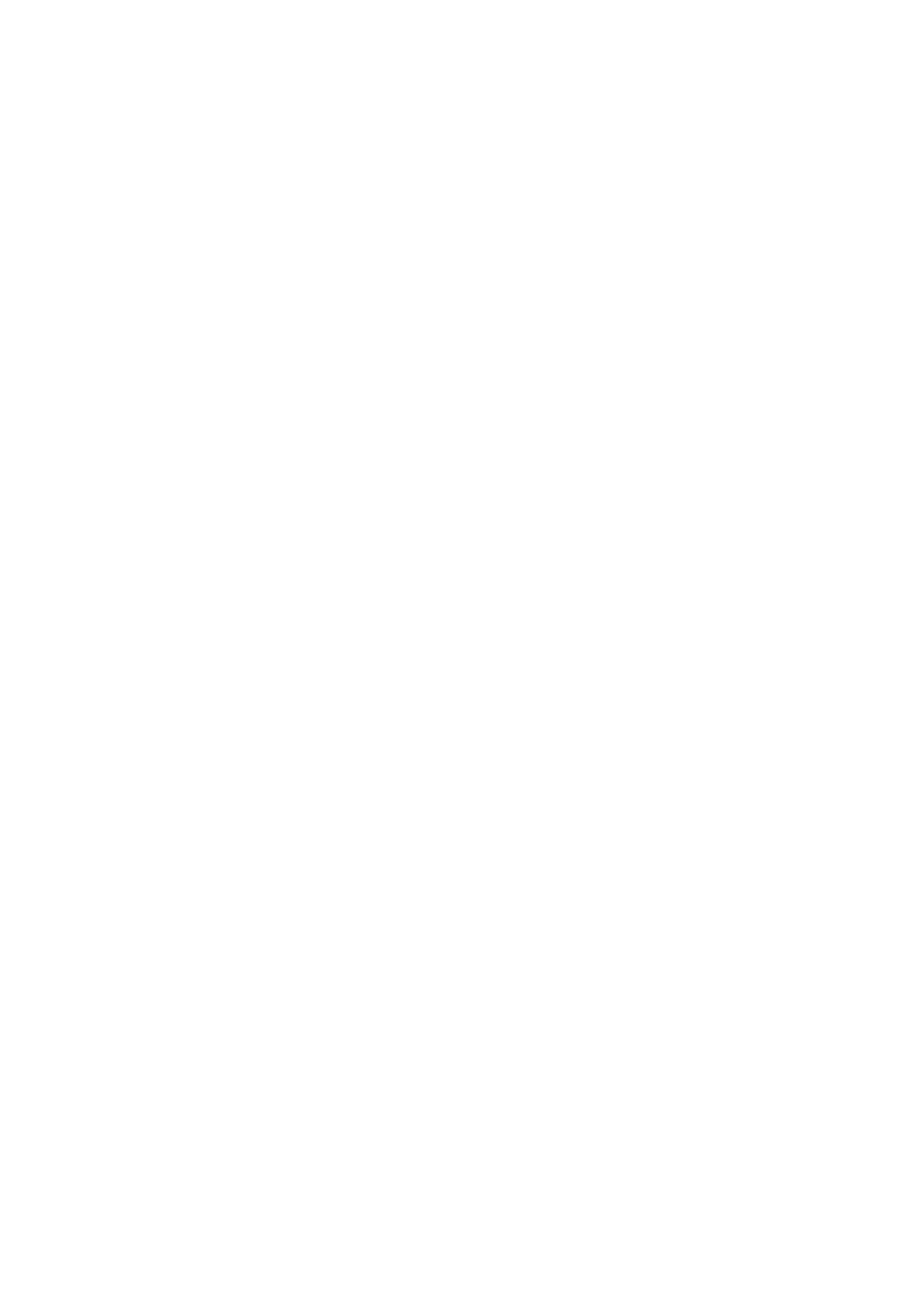# Written Answers

*Monday 31 March 2014*

## **Apprenticeships** *Questions*

*Asked by Lord Touhig*

To ask Her Majesty's Government how many of the apprenticeships created in each of the last three years have lasted less than six months. [HL6142]

To ask Her Majesty's Government what percentage of apprenticeships lasting less than six months in each of the last three years was run by training providers and employers respectively. [HL6143]

To ask Her Majesty's Government what percentage of people found employment within three months of completing an apprenticeship which lasted less than six months in each of the last three years. [HL6144]

To ask Her Majesty's Government what has been the change in the number of apprentices paid below the minimum wage since 2010. [HL6145]

To ask Her Majesty's Government how many apprenticeships currently on offer lasting less than six months they consider as "high value vocational qualifications" and may be classed at Tech Levels. [HL6146]

To ask Her Majesty's Government how many apprenticeships lasting less than six months they include on their list of vocational qualifications which will be reported in 14–16 performance tables and in 16–19 performance tables. [HL6147]

**Lord Ahmad of Wimbledon (Con):** Information on Apprenticeship achievements by average length of stay is published online for the 2009/10 to 2011/12 academic years:

https://www.gov.uk/government/uploads/system/ uploads/attachment\_data/file/284791/June13\_ Apprenticeship\_ALOS.xls

Care should be taken when interpreting Apprenticeship durations as they are dependent on the mix of Apprenticeship levels and frameworks, and the prior attainment of learners (some will already have completed parts of the Apprenticeship). The adjusted measure is

intended to exclude those Apprentices with some prior attainment. We have taken steps to raise standards and improve

quality. In August 2012 we introduced a minimum duration of 12 months for all Apprenticeships.

We do not make the distinction between employers and training providers who run Apprenticeship programmes; both are contracted as Apprenticeship providers with the Skills Funding Agency.

Information on Apprenticeship employment outcomes is not available broken down by the duration of the Apprenticeship. Learning outcomes data are published on the Further Education (FE) choices website to help better inform learner choices:

http://fechoices.skillsfundingagency.bis.gov.uk

The proportion of Apprentices estimated to be paid below their minimum wage in 2011 and 2012 is published in Table 2.8 of the Apprenticeship Pay Survey 2012. A comparable estimate is not available for 2010.

https://www.gov.uk/government/publications/ apprenticeship-pay-survey-2012

Any substantive Level 3 qualifications taken as part of an Apprenticeship programme are included in the 16-19 performance tables. Overall Apprenticeship programmes are not currently listed separately, but it is intended that they will be in the future.

### *Asked by Lord Storey*

To ask Her Majesty's Government how many apprenticeship positions created by or facilitated by (1) Liverpool City Council, and (2) Liverpool Futures CIC, in each year since 2012 resulted in an offer of full-time employment for individuals involved. [HL6171]

**Lord Ahmad of Wimbledon:** Information on Apprenticeship participation by provider is published in a Supplementary Table to a Statistical First Release:

https://www.gov.uk/government/statistical-datasets/fe-data-library-local-authority-tables

https://www.gov.uk/government/uploads/system/ uploads/attachment\_data/file/284386/January2013 \_Participation\_by\_Provider\_Funding\_Stream\_Learner\_and \_Learning\_Characteristics201112.xls

Information on learning outcomes is made available on the Further Education (FE) choices website to help better inform learner choices:

http://fechoices.skillsfundingagency.bis.gov.uk

## **Armed Forces: Officers** *Question*

#### *Asked by Lord Willis of Knaresborough*

To ask Her Majesty's Government whether applicants for senior ranks above and including Colonel, Captain and Group Captain in the Army, Navy and Royal Air Force are required to include their educational history, including secondary school attended, when being considered for appointment. [HL6197]

**The Parliamentary Under-Secretary of State,Ministry of Defence (Lord Astor of Hever) (Con):** Officers are selected for promotion in the Armed Forces, and are not therefore required to apply. Selection is based purely on merit, performance, specialist skills and potential. Educational history is not considered, unless a candidate is being nominated for a competed post, or one requiring specialist qualifications. At no point is secondary education considered.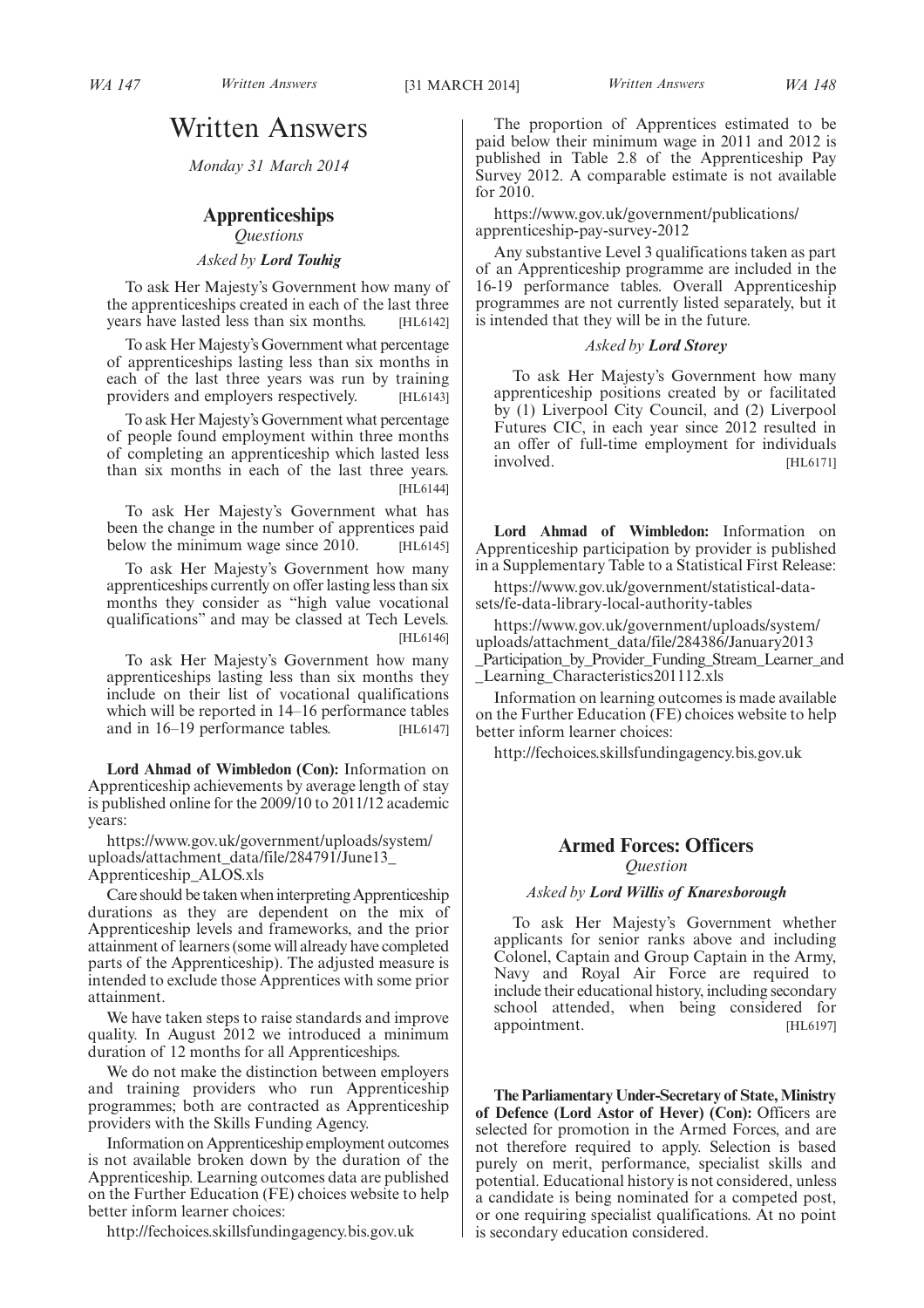# **Armed Forces: Scotland**

*Question*

#### *Asked by Lord Bourne of Aberystwyth*

To ask Her Majesty's Government how much money is to be spent by the Ministry of Defence in each year from 2015 to 2020 in Scotland. [HL5768]

**The Parliamentary Under-Secretary of State,Ministry of Defence (Lord Astor of Hever) (Con):** Defence is a reserved issue and so the defence budget is not apportioned by region but is planned on a UK basis to provide the best levels of protection and security for all parts of the UK and its citizens at home and abroad. Decisions on future spending are therefore based on meeting the UK's defence and security requirements and ensuring value for money to the taxpayer.

## **Channel Islands**

*Questions*

#### *Asked by Lord Tyler*

To ask Her Majesty's Government how many UK Border Agency staff are permanently deployed in Jersey, Guernsey and Sark. [HL6248]

**The Parliamentary Under-Secretary of State, Home Office (Lord Taylor of Holbeach) (Con):** There are no Border Force Officers deployed to Jersey, Guernsey or Sark.

Jersey has its own Customs and Immigration Service. Guernsey has an Immigration, Nationality and Passport Department. Both islands have their own immigration rules.

## *Asked by Lord Tyler*

To ask Her Majesty's Government what UK Border Agency controls are in place for entry into the UK from Jersey, Guernsey and Sark. [HL6249]

**Lord Taylor of Holbeach:** There are no physical border controls in place for those entering the UK from Jersey, Guernsey or Sark. Jersey, Guernsey and Sark are part of the Channel Islands. The UK, Channel Islands, Isle of Man and the Republic of Ireland collectively form a common travel area (CTA). Under Paragraph 15 of the UK Immigration Rules a person who has been examined for the purpose of immigration control in one part of the CTA does not normally require to be examined on arrival into any other part of the CTA.

## **Civil Service: Senior Posts** *Question*

#### *Asked by Lord Willis of Knaresborough*

To ask Her Majesty's Government, as at 1 March, how many senior civil servants in the Ministry of Defence were male; and how many were educated privately. [HL6195]

**The Parliamentary Under-Secretary of State,Ministry of Defence (Lord Astor of Hever) (Con):** As at 1 March 2014, there were 183 male Senior Civil Servants in the Ministry of Defence. This figure includes those employed in Trading Funds and on loan from Other Government Departments (OGDs), but excludes those on loan to OGDs and those on Special Unpaid Leave.

Details of the education of members of the SCS are not held.

## **Cyclists: Fatalities** *Question*

### *Asked by Lord Taylor of Warwick*

To ask Her Majesty's Government what is being done to reduce the number of cyclist deaths on United Kingdom roads. [HL6269]

**The Minister of State, Department for Transport (Baroness Kramer) (LD):** I refer the Noble Lord to my answer of 24 Feb 2014, Official Report, column WA170 (HL5360). Since my answer we have launched the THINK! campaign on 24 March 2014.

## **Drugs: Prescribed Drug Addiction** *Questions*

#### *Asked by Baroness Meacher*

To ask Her Majesty's Government what proportion of people in England are receiving (1) methadone therapy, and (2) buprenorphine therapy; what other types of treatments are available; and what is the breakdown of the usage of those types of treatments by each of the four Public Health England regions. [HL6069]

**TheParliamentaryUnder-Secretaryof State,Department of Health (Earl Howe) (Con):** Data on the proportion of people receiving medicines is not held centrally; the National Drug Treatment Monitoring System (NDTMS) collects data on patients who receive prescribing interventions in a range of settings, but not which drugs they are prescribed.

The Health and Social Care Information Centre publishes data on the number of prescriptions dispensed in the community and in 2012-13 just less than three million prescription items containing either methadone or buprenorphine were dispensed through primary care facilities.

In addition to methadone and buprenorphine, which are recommended by the National Institute for Health and Care Excellence (NICE) for treating drug misuse, drug treatment should always involve evidence based psychosocial interventions. These psychosocial interventions are designed to treat drug misuse and help drug misusers achieve specific treatment goals. They are the mainstay of treatment for the misuse of cocaine and other stimulants, and for cannabis and hallucinogens.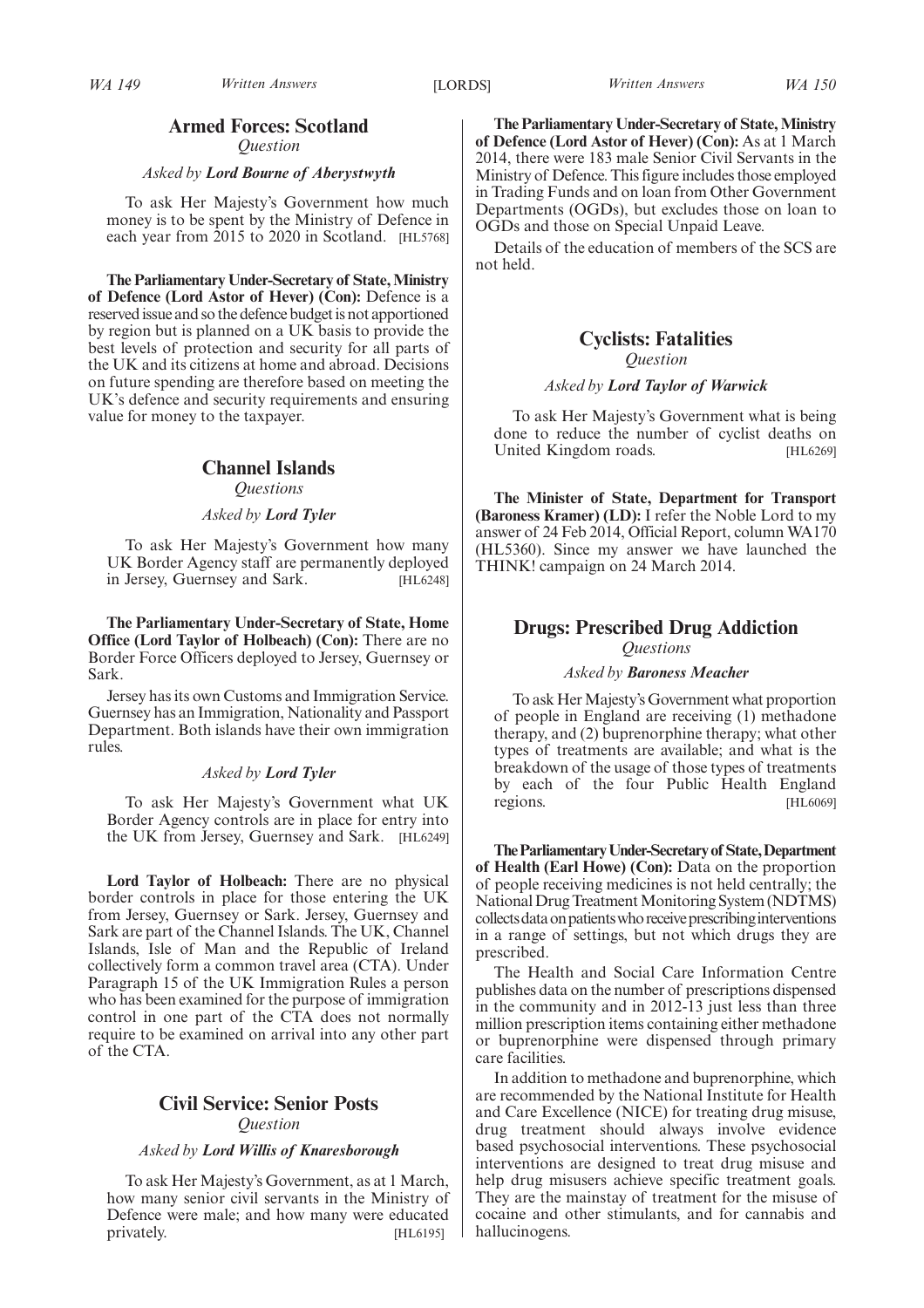People receive prescribing and psychosocial interventions in different settings, and these are recorded by the National Drug Treatment Monitoring System (NDTMS) as;

- Community;
- Primary Care;

— Inpatient Unit (prescribing in this setting is mostly for detox);

*Psychosocial*

- Residential rehab; and
- Recovery House.

The NDTMS data which shows how many people received psychosocial interventions and prescribing in each of these settings, broken down into the four public health regions is in the following table.

*Table 5.2.3: Interventions received by clients in treatment 2012-13, new interventions*

|                                | Pharmacological |                                 |                  |                  |          |
|--------------------------------|-----------------|---------------------------------|------------------|------------------|----------|
| Setting & Intervention<br>Type | London          | Midlands and East of<br>England | North of England | South of England | National |
| Community                      | 9,804           | 20,069                          | 22,027           | 14,620           | 66,520   |
| In-Patient Unit                | 470             | 431                             | 550              | 613              | 2,064    |
| Primary Care                   | 2,161           | 5,738                           | 5,622            | 5,493            | 19,014   |
| Prison                         | $\mathbf{0}$    | $\mathbf{0}$                    | $\Omega$         | $\overline{0}$   | $\theta$ |
| Residential                    | 61              | 187                             | 36               | 178              | 462      |
| Recovery House                 | $\Omega$        | 4                               | 13               | $\theta$         | 17       |
| Total                          | 12,105          | 25,374                          | 29,139           | 19,774           | 86,392   |
| Missing Setting                | 37              | 3                               | 1,728            | $\overline{0}$   | 1,768    |

| Setting & Intervention<br><i>Type</i> | London | Midlands and East of<br>England | North of England | South of England | <b>National</b> |
|---------------------------------------|--------|---------------------------------|------------------|------------------|-----------------|
| Community                             | 20,347 | 27,441                          | 37,968           | 24,097           | 109,853         |
| In-Patient Unit                       | 449    | 319                             | 489              | 336              | 1,593           |
| Primary Care                          | 1,731  | 3,733                           | 7,780            | 1,003            | 14,247          |
| Prison                                |        |                                 |                  |                  | $\theta$        |
| Residential                           | 350    | 368                             | 338              | 527              | 1,583           |
| Recovery House                        | 48     | 11                              | 64               |                  | 127             |
| Total                                 | 22,246 | 31.231                          | 47,004           | 25,171           | 125,652         |
| Missing Setting                       | 233    |                                 | 1,775            | $\theta$         | 2,011           |

|                        | Total number of<br>individuals* |                      |                  |                  |                 |
|------------------------|---------------------------------|----------------------|------------------|------------------|-----------------|
| Setting & Intervention |                                 | Midlands and East of |                  |                  | <b>National</b> |
| <i>Type</i>            | London                          | England              | North of England | South of England |                 |
| Community              | 20,641                          | 33,835               | 41,872           | 25,783           | 122,131         |
| In-Patient Unit        | 473                             | 463                  | 644              | 624              | 2,204           |
| Primary Care           | 2,766                           | 6,406                | 10,416           | 6,025            | 25,613          |
| Prison                 | $\theta$                        | $\mathbf{0}$         | $\Omega$         | $\theta$         | $\overline{0}$  |
| Residential            | 352                             | 381                  | 345              | 533              | 1,611           |
| Recovery House         | 48                              | 15                   | 65               | 4                | 132             |
| Total                  | 22,689                          | 38,351               | 51,812           | 27,777           | 140,629         |
| Missing Setting        | 236                             |                      | 1,782            | $\Omega$         | 2,021           |

\* This is the total number of individuals receiving each intervention type and not a summation of the psychosocial and prescribing columns.

Table 5.2.3 provides information on interventions commenced after the changes to the core dataset on 1 November 2012 (see section 1.5 for more detail on this change). It shows the number of clients who received each intervention by setting for interventions starting on or after 1 November 2012 based on the new intervention codes. If a client's intervention features in Table 5.2.3, the same intervention (for interventions that can be directly mapped between tables) is not featured in Table 5.2.2 to avoid double counting.

#### *Asked by Baroness Meacher*

To ask Her Majesty's Government how many patients in England receiving methadone or buprenorphine relapsed and received the same medication again on re-entry into treatment in (1) 2011, (2) 2012, and (3) 2013. [HL6070]

**Earl Howe:** The data requested is not collected centrally. However, the National Drug Treatment Monitoring System (NDTMS) collects data on people who have received a prescribing intervention, and can track if they re-enter the treatment system at a later date. The specific drugs they are prescribed or the prescribing intention is not recorded.

The following table below shows the numbers of people who indicated an opiate among their problematic substances and successfully completed treatment following a prescribing intervention, the numbers (of the above) who subsequently re-entered the treatment system within six months, and the numbers (of the above) who re-entered the treatment system indicating an opiate among their problem substances and then received a prescribing intervention.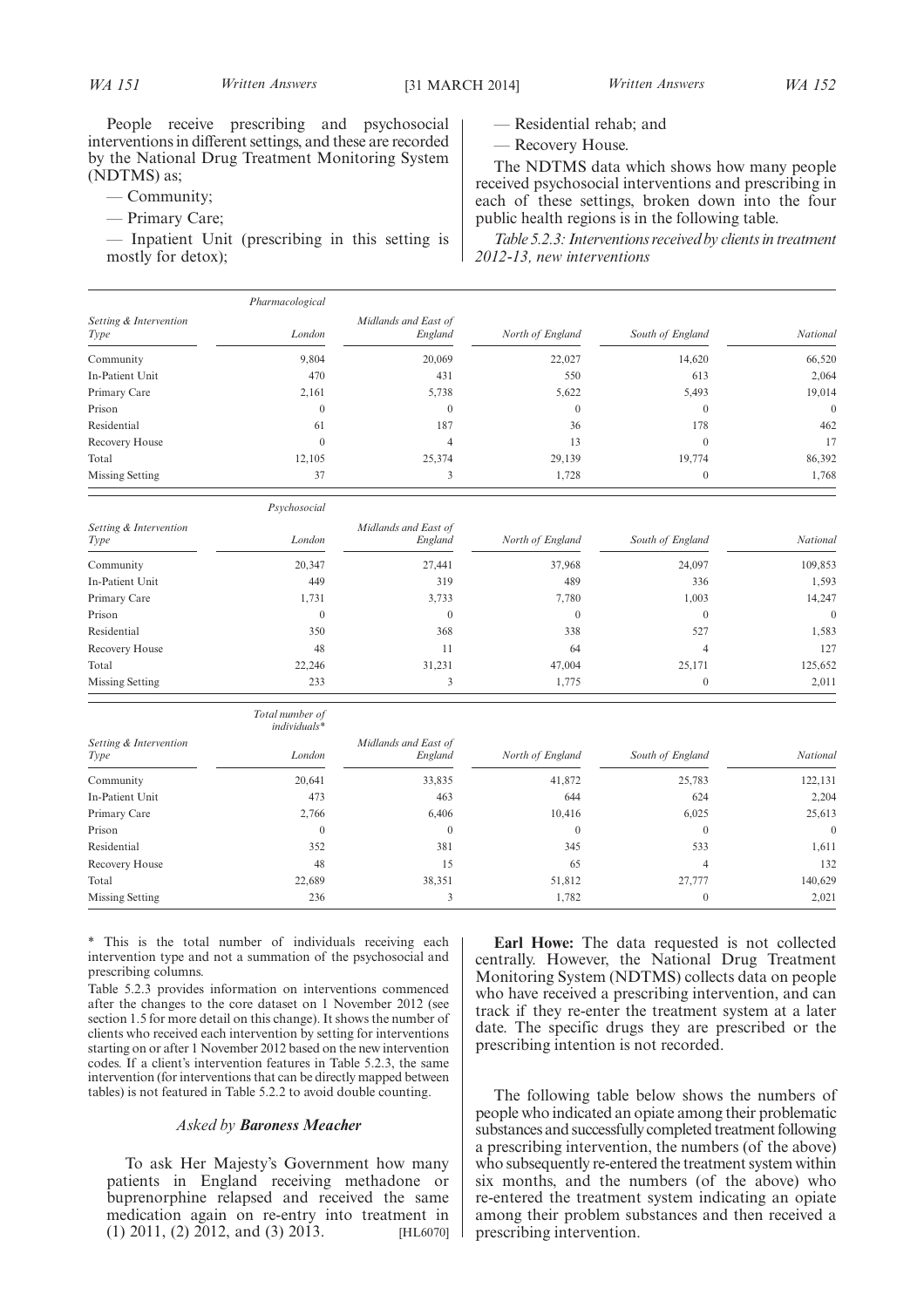It is important to note that since specific drugs prescribed are not recorded, we do not know which drugs were prescribed when the patient re-entered the treatment system. They may have been re-prescribed the same drug they were receiving before, or they may have been prescribed a different drug from the one they received before (e.g. they were receiving methadone, but received buprenorphine when they returned). It is also possible that they may have received prescribing for a different purpose when they returned to treatment. Some people who have received prescribing may return to treatment for support which does not involve prescribing.

The numbers recorded are those who received prescribing as part of any treatment pathway before they completed treatment, so may have been receiving a range of other interventions in different settings as part of their treatment journey (e.g. psychosocial interventions, residential rehabilitation and structured community based rehabilitation ).

Figures are presented for 2011 and 2012 calendar years. The figures for 2013 are not yet available.

The NDTMS dataset has been changed (effective from November 2012) to take better account of prescribing intentions, so now it records whether prescribing was intended for assessment and stabilisation, maintenance, withdrawal or relapse prevention.

| Group                                                                                                                                                 | 2011   | 2012   |
|-------------------------------------------------------------------------------------------------------------------------------------------------------|--------|--------|
| Number of people in<br>treatment for opiate<br>use receiving<br>prescribing<br>interventions who<br>successfully completed<br>treatment               | 13,623 | 12,662 |
| Number who<br>re-entered treatment<br>within six months                                                                                               | 2,950  | 2,686  |
| Percentage re-entering<br>treatment                                                                                                                   | 21.7%  | 21.2%  |
| Number who<br>re-entered treatment<br>within six months and<br>presented to treatment<br>for opiate use and<br>received a prescribing<br>intervention | 2,516  | 2,271  |
| Percentage re-entering<br>treatment who<br>presented to treatment<br>for opiate use and<br>received a prescribing<br>intervention                     | 18.5%  | 17.9%  |

#### *Asked by Baroness Meacher*

To ask Her Majesty's Government what proportion of people prescribed methadone have been assessed also for buprenorphine, in accordance with the recommendation of the National Institute for Health and Care Excellence. [HL6071]

**Earl Howe:** This data is not collected centrally. The National Drug Treatment Monitoring System (NDTMS) collects data on patients who receive prescribing interventions in a range of settings, but not which drugs they are prescribed.

## **EU: Imports** *Question*

#### *Asked by Lord Pearson of Rannoch*

To ask Her Majesty's Government what was the weighted percentage average of effectively applied European Union tariffs borne by passenger cars made in (1) Japan, and (2) South Korea, and imported into the United Kingdom for the last year for which figures are available. [HL6086]

**The Minister of State, Department for Business, Innovation and Skills & Foreign and Commonwealth Office (Lord Livingston of Parkhead) (Con):** In 2013 the weighted average tariff effectively applied to passenger carsimported into the UK from Japan was 10% and from South Korea was 4.7%. Under the terms of the EU-Korea Free Trade Agreement the EU's tariffs on Korean cars are being phased out and will eventually fall to zero.

## **Government Departments: Surveys** *Questions*

#### *Asked by Lord Mendelsohn*

To ask Her Majesty's Government what customer, user and satisfaction surveys were conducted in the last 12 months in the Attorney General's Office and the agencies that report to it; which of them have been reported to the management board in the last 12 months; and which were commissioned by the management board. [HL5907]

**The Advocate-General for Scotland (Lord Wallace of Tankerness) (LD):**The Treasury Solicitor's Department (TSol), which provides legal services to a number of government departments and bodies, conducted an annual client satisfaction survey in January 2014. The outcome of the survey was reported to the TSol Board and is one of the measures agreed with TSol by HM Treasury.

The Crown Prosecution Service (CPS) are conducting a survey of victims of crime who had received the revised victim communication and liaison scheme which is currently being piloted by three CPS Areas. The survey is still ongoing but will feed into the evaluation of the pilots later this year.

There have been no other external customer, user or satisfaction surveys conducted by the Law Officers' Departments during the past 12 months.

#### *Asked by Lord Mendelsohn*

To ask Her Majesty's Government what customer, user and satisfaction surveys were conducted in the last 12 months in the Wales Office and the agencies that report to it; which of them have been reported to the management board in the last 12 months; and which were commissioned by the management board. [HL6217]

**The Parliamentary Under-Secretary of State, Wales Office (Baroness Randerson) (LD):** The Wales Office has not conducted any customer or user surveys in the last 12 months.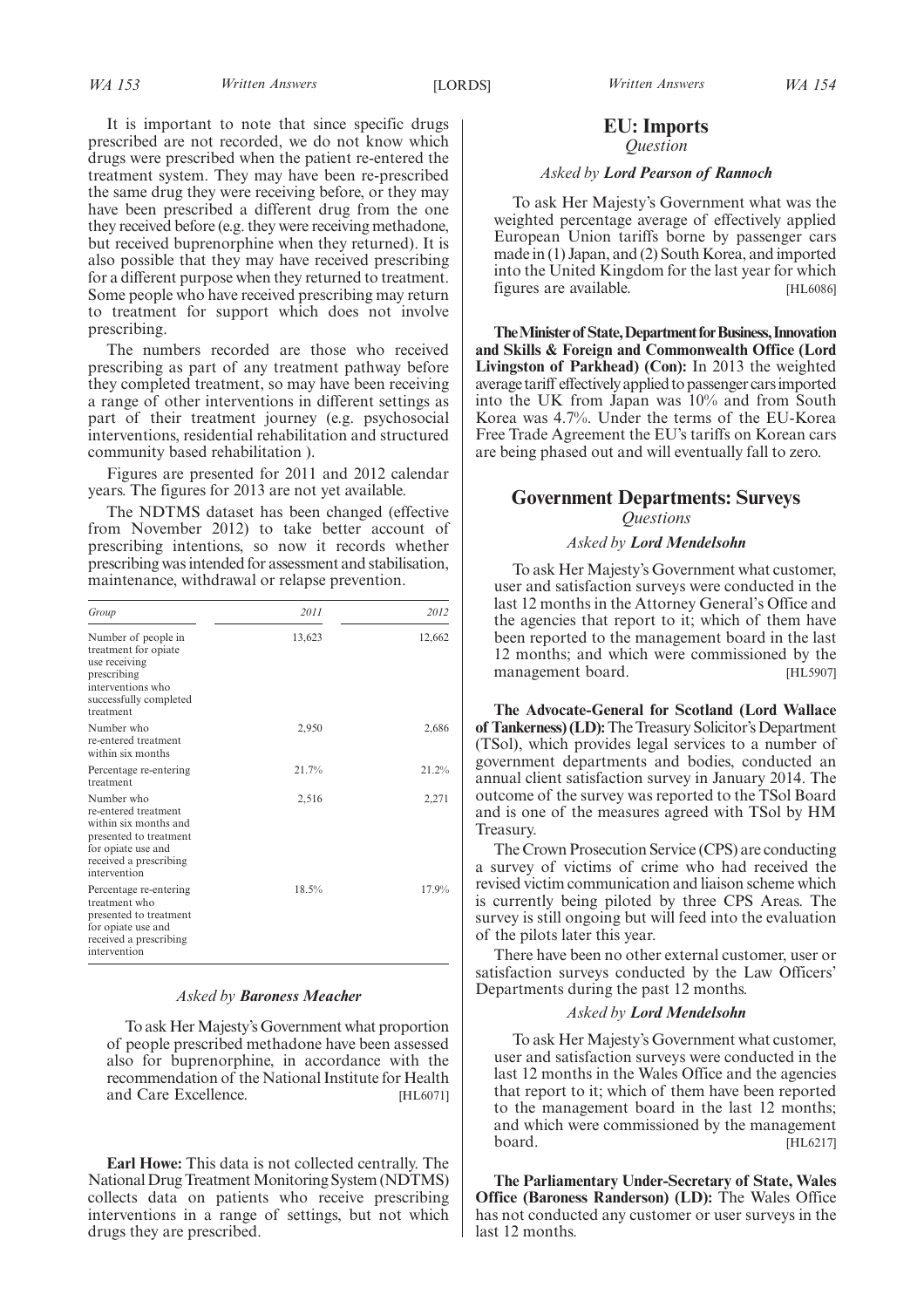However, the Wales Office conducts a staff engagement survey annually, and the results are reported to the Department's management board.

#### *Asked by Lord Mendelsohn*

To ask Her Majesty's Government what customer, user and satisfaction surveys were conducted in the last 12 months in the Department for Work and Pensions and the agencies that report to it; which of them have been reported to the management board in the last 12 months; and which were commissioned by the management board. [HL6218]

**TheParliamentaryUnder-Secretaryof State,Department for Work and Pensions (Lord Freud) (Con):** The Department for Work and Pensions conducts an annual Claimant Service and Experience Survey which measures customer satisfaction. The survey includes customers of Jobcentre Plus and the former agency Pensions, Disability and Carers Service. Fieldwork for the 2013 survey was completed in September. The survey is approved by the Operations Executive Team and key findings have been reported to them.

The Child Maintenance Group conducts customer satisfaction surveys to cover all its statutory schemes. Quarterly surveys are run for the 1993/2003 and 2012 schemes and a monthly survey for the Options Gateway to tell how customers think suppliers are delivering service. All of these surveys are commissioned and reviewed for internal use by the CMG Executive Team.

## **Health: Parkinson's Disease** *Question*

### *Asked by Baroness Howe of Idlicote*

To ask Her Majesty's Government what plans are in place in Health Education England to ensure that its programme of work includes emphasis on Parkinson's medication being given on time. [HL6158]

**TheParliamentaryUnder-Secretaryof State,Department of Health (EarlHowe) (Con):**Timelydeliveryof medication will form part of wider work on medicines optimisation, which is being led by the National Institute for Health and Care Excellence and professional bodies, including the Royal Pharmaceutical Society (RPS). The RPS issued *Professional Standards for Hospital Pharmacy Services; Optimising patient outcomes from medicines* in 2012. This states that pharmacists should take steps to minimise omitted and delayed medicines doses in hospitals.

Additionally, on 19 March 2014, Health Education England (HEE) launched a new framework to help pharmacy professionals to improve their skills in carrying out consultations with patients about medicines and in delivering public health messages, including those with Parkinson's disease.

HEE will work with stakeholders to influence training curricula as appropriate although the content and standard of clinical training is ultimately the responsibility of the professional bodies.

## **Higher Education: Television Services** *Question*

#### *Asked by Lord Wigley*

To ask Her Majesty's Government how many universities or other institutions of higher education in England are able to use their funds to operate their own television services, or invest in facilities for use by independent television service providers. [HL6110]

**Lord Ahmad of Wimbledon (Con):** Higher Education Institutions are autonomous institutions which can use the income they receive from various sources for any service consistent with their own charitable purpose and their legal obligations.

## **Housing**

## *Question*

#### *Asked by Lord Whitty*

To ask Her Majesty's Government how much money has been borrowed by local authorities in England for house building in each of the last five years; and what was the cap on such borrowing for each of those years. [HL6064]

**TheParliamentaryUnder-Secretaryof State,Department for Communities and Local Government (Baroness Stowell of Beeston) (Con):** We do not hold data on how much local authorities have borrowed for the purposes of house building.

The limit on borrowing is for the purposes of all capital expenditure on a local authority's housing stock, which would include house building. In England, these limits only apply to the 167 local authorities who still retain sufficient housing stock to necessitate them maintaining Housing Revenue Accounts.

Before the financial year 2012-2013 borrowing was controlled through a complex revenue redistribution in the housing subsidy system. The Self-Financing Settlement reform introduced by this Government has given local authorities control over their own housing revenue, but limits have been introduced to control public sector borrowing, given that such borrowing counts against the Public Sector Borrowing Requirement. A table showing the 2012-2013 borrowing limit for each stock-holding authority, which has remained the same for 2013-2014, is being deposited in the Library of the House.

We have commissioned an independent review to consider how local authorities are using their freedoms and flexibilities under self-financing to deliver new housing, and what more they might do to support housing supply.

# **NHS: General Practitioners**

## *Question*

### *Asked by Lord Taylor of Warwick*

To ask Her Majesty's Government how many people they estimate are having their health put at risk because they have to wait too long to see their general practitioner. [HL6267]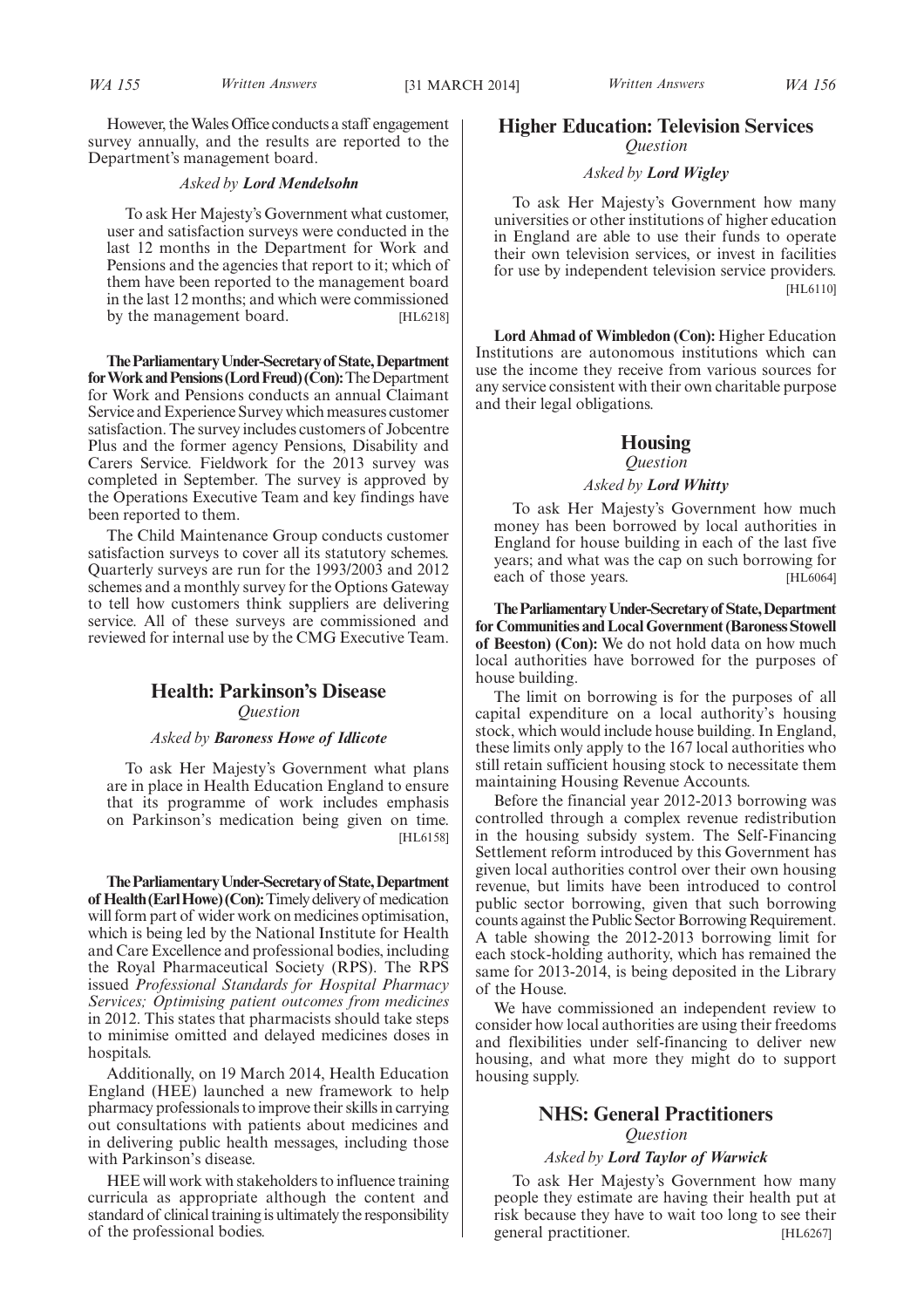**TheParliamentaryUnder-Secretaryof State,Department of Health (Earl Howe) (Con):** We have been advised by NHS England that data on the number of people having their health put at risk because they have to wait too long to see their general practitioner (GP) is not collected.

NHS England has also advised that public health policy to improve awareness of potentially serious, so called red flag symptoms, is being rolled out. GPs should use a variety of methods to allow urgent assessment when such symptoms are reported.

We know that 76% of respondents to the GP patient survey stated that their experience of getting a GP appointment was either very good or fairly good.

#### **NHS: Private Patients**

*Question*

#### *Asked by Lord Campbell-Savours*

To ask Her Majesty's Government in what circumstances private patients awaiting or receiving treatment are accommodated in the same wards as National Health Service patients, in National Health Service wards in National Health Service hospitals. [HL6321]

**TheParliamentaryUnder-Secretaryof State,Department of Health (Earl Howe) (Con):** National Health Service hospitals must ensure that private and NHS care are kept as clearly separate as possible. Any privately funded care must be provided by an NHS trust at a different time and place from NHS commissioned care except in exceptional circumstances such as when doing so would endanger patient safety.

## **Non-departmental Government Bodies: Staff**

*Question*

#### *Asked by Lord Adonis*

To ask Her Majesty's Government how many employees were recruited by the Student Loans Company in 2013; and, of that number, how many were graduates. [HL6038]

**Lord Ahmad of Wimbledon (Con):**The Student Loans Company recruited a total of 499 employees in 2013.

The organisation does not centrally hold details relating to the qualification levels of staff.

## **Pensions**

#### *Questions*

#### *Asked by Lord Harrison*

To ask Her Majesty's Government what recent steps they have taken to ensure that information on the engagement activities of pension funds and other institutional investors with investee companies is made fully accessible. [HL6270]

To ask Her Majesty's Government what assessment they have made of the case for large occupational defined contribution pension schemes to be active owners or stewards of their assets, in line with the definition of stewardship as outlined in the Financial Reporting Council's Stewardship Code. [HL6271]

To ask Her Majesty's Government what assessment they have made of the case for large occupational defined benefit pension schemes to be active owners or stewards of their assets, in line with the definition of stewardship as highlighted in the Financial Reporting Council's Stewardship Code. [HL6272]

**TheParliamentaryUnder-Secretaryof State,Department** for Work and Pensions (Lord Freud) (Con): The Government supports the principles set out in the Financial Reporting Council (FRC) UK Stewardship Code including schemes becoming active stewards of their investments and reporting on that stewardship. The Code sets out a number of areas of good practice to which the FRC believes institutional investors should aspire, and operates on a 'comply or explain' basis. It includes guidance for pension schemes and other asset owners on steps they can take to protect and enhance the value that accrues to the ultimate beneficiary. The FCA requires UK authorised asset managers to report on whether or not they apply the Code.

The UK stewardship code is voluntary, however we would encourage workplace pensions schemes to comply with the principles set out in the code. In addition we are developing governance standards of workplace defined contribution schemes, and have asked the Law Commission to investigate how fiduciary duties currently apply in the investment chain. The Pensions Regulator's defined contribution Code of Practice also sets out the legal requirements and standards they expect trustees of defined contribution schemes to attain. This includes a section on investment which also references the FRC Stewardship code. These initiatives are part of our on-going work to ensure schemes are governed and administered to deliver in members' interests.

#### *Asked by Lord Harrison*

To ask Her Majesty's Government, in the light of the findings of the Kay Review, what role they consider that local authority pension funds should take in leading the way in becoming active owners of their assets. [HL6275]

**TheParliamentaryUnder-Secretaryof State,Department for Communities and Local Government (Baroness Stowell of Beeston) (Con):**Each local authority that administers a pension fund in England and Wales is already subject to statutory guidance regarding adoption of theFinancial Reporting Council's Stewardship Code and is required to publish its statement of the principles governing its investment decisions. Ministers will consider whether the existing guidance needs to be revised in the light of the findings of the Kay Review.

## **Police: Strip Searches** *Question*

#### *Asked by Lord Beecham*

To ask Her Majesty's Government whether, in the light of the disavowal by HM Chief Inspector of Prisons and HM inspector of Constabulary of the Metropolitan Police's statement that they had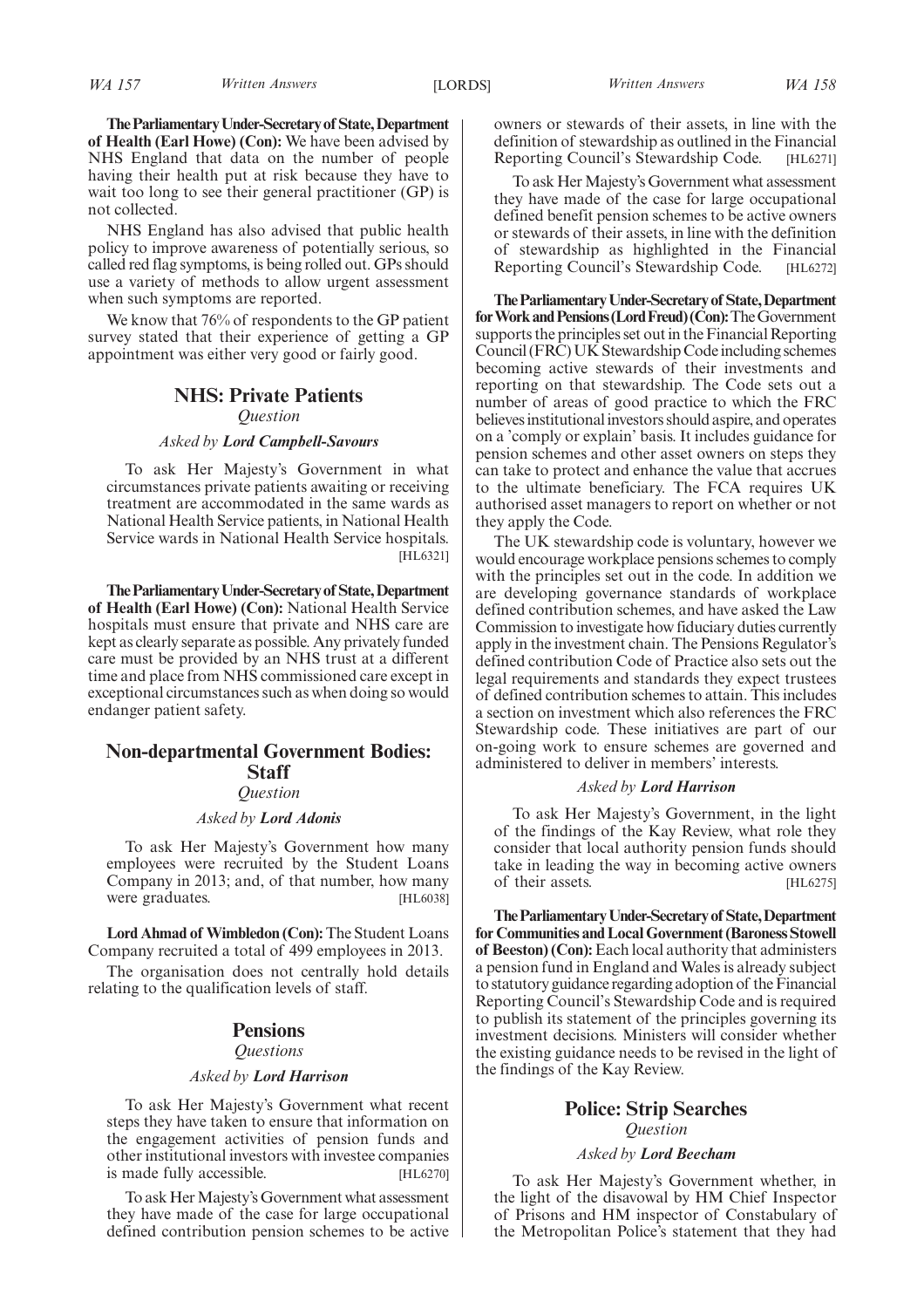found the use of strip searches of children in custody to be "proportionate and appropriate", whether they will institute an inquiry into the Metropolitan Police's practice of such searches. [HL6208]

**The Parliamentary Under-Secretary of State, Home Office (Lord Taylor of Holbeach) (Con):** It is important that the police have the ability to conduct a thorough search of any suspect (irrespective of age) whilst in police custody, not only to investigate crimes of which they are suspected, but also for their own safety whilst in custody. The use of these powers is an operational matter for the Chief Constable of each police force in England and Wales. However, their use must be in accordance with the safeguards set out in the Police and Criminal Evidence Act 1984 Code of Practice C.

The Government takes the welfare of children very seriously. It is for this reason that the Home Secretary has asked Her Majesty's Inspector of Constabulary to include the use of the strip search procedure on children as part of the thematic inspection into the treatment of vulnerable people in police custody, which was commissioned in January.

## **Railways: Euston Station** *Question*

*Asked by Lord Bourne of Aberystwyth*

To ask Her Majesty's Government what plans they have for the re-development of Euston station. [HL6050]

**The Minister of State, Department for Transport (Baroness Kramer) (LD):** The construction of the HS2 terminus at Euston station is a significant opportunity to maximise the economic potential of the high speed line and regenerate a site that has been neglected. Building on the current proposals in the hybrid Bill, the Government has asked HS2 Ltd and Network Rail to work with the rail industry and the local community to see if a more comprehensive proposal for the redevelopment of the station can be developed.

# **Railways: High Speed 2**

*Questions*

#### *Asked by Lord Harris of Haringey*

To ask Her Majesty's Government when they expect to publish their response to the HS2 Property Compensation consultation. [HL6231]

To ask Her Majesty's Government what is the difference both in absolute terms and in percentage terms in the compensation for those affected by HS2 who (1) live in the Rural Support Zone, and (2) live outside it. [HL6232]

To ask Her Majesty's Government whether they will publish the boundaries of the Rural Support Zone for HS2 and list the local authorities within which the Zone falls. [HL6233]

To ask Her Majesty's Government whether people who live outside the Rural Support Zone whose properties are affected by HS2 will be considered for a property bond scheme. [HL6234]

**The Minister of State, Department for Transport (Baroness Kramer) (LD):** The Government is not yet able to confirm the outcome of the recent consultation on property compensation for Phase One of HS2, but expects to make an announcement soon.

# **Schools: Governors** *Question*

### *Asked by Lord Storey*

To ask Her Majesty's Government what steps they are taking to fill vacant school governor positions. [HL6223]

**The Parliamentary Under-Secretary of State for Schools (Lord Nash) (Con):** Responsibility for filling a vacancy on a governing body rests with the relevant appointing body for that vacancy. This will vary depending on the category of school and the category of governor.

Governing bodies should review their membership and size on a regular basis and ensure that appointments are made in an efficient and timely manner. The Governors' Handbook recommends that for every vacancy, governing bodies should conduct a skills audit to identify any gaps in the skills, knowledge and experience of existing governors. Governing bodies should also set out the specific skills and experience that the school needs for the relevant appointing body or electorate.

The Department for Education has committed funding to School Governors' One-Stop Shop (SGOSS), the governor recruitment charity, to March 2015. SGOSS provides a free service, matching high quality candidates that want to become governors with schools that have governor vacancies, according to the skills the schools need. In addition we are working with employers to encourage them to promote volunteering as a governor to their staff. This can potentially provide schools with an important source of highly skilled governors and is also an excellent learning and development opportunity for the employees concerned, carrying benefits back to their employer.

## **Ukraine**

#### *Question*

#### *Asked by The Earl of Sandwich*

To ask Her Majesty's Government what is their estimate of the extent of illegal transactions and embezzled funds from Ukraine being invested in the City of London; and what plans they have to enable some of those funds be repatriated. [HL6190]

**The Parliamentary Under-Secretary of State, Home Office (Lord Taylor of Holbeach) (Con):** HM Treasury has implemented European Union sanctions against individuals identified as responsible for the misappropriation of Ukrainian state funds.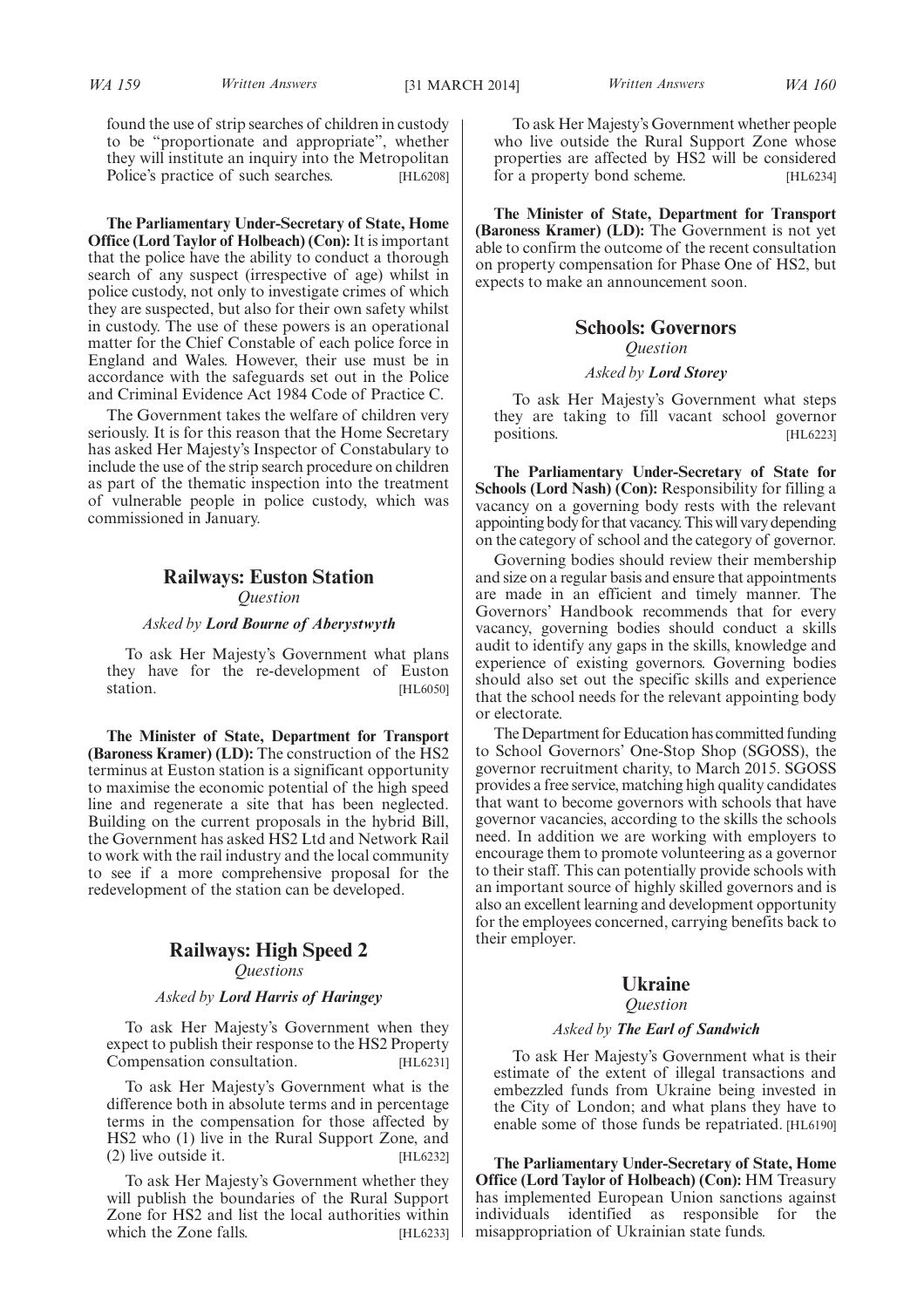# **Winter Fuel Allowance** *Question*

### *Asked by Lord Bradley*

To ask Her Majesty's Government how many pensioners received winter fuel payments in each of the parliamentary constituencies in the city of Manchester in (1) 2010–11, (2) 2011–12, and (3) 2012–13. [HL6375]

**TheParliamentaryUnder-Secretaryof State,Department** for Work and Pensions (Lord Freud) (Con): The information is available: https://www.gov.uk/government/collections/ winter-fuel-payments-caseload-and-householdfigures.

The result of these sanctions is that any assets in the UK, which are owned, held or controlled by any of the 18 listed individuals identified as responsible for the misappropriation of state funds are now frozen. We will be working to ensure that these measures are robustly implemented, including by looking to uncover assets which may be hidden behind complex company structures.

A multi-agency team comprised of the National Crime Agency, the Metropolitan Police Service and the Crown Prosecution Service has visited the Ukraine to offer technical assistance and support to the Ukrainian authorities in their efforts to identify and recover embezzled state funds. All appropriate criminal justice and administrative routes to support the Ukrainian authorities are being pursued.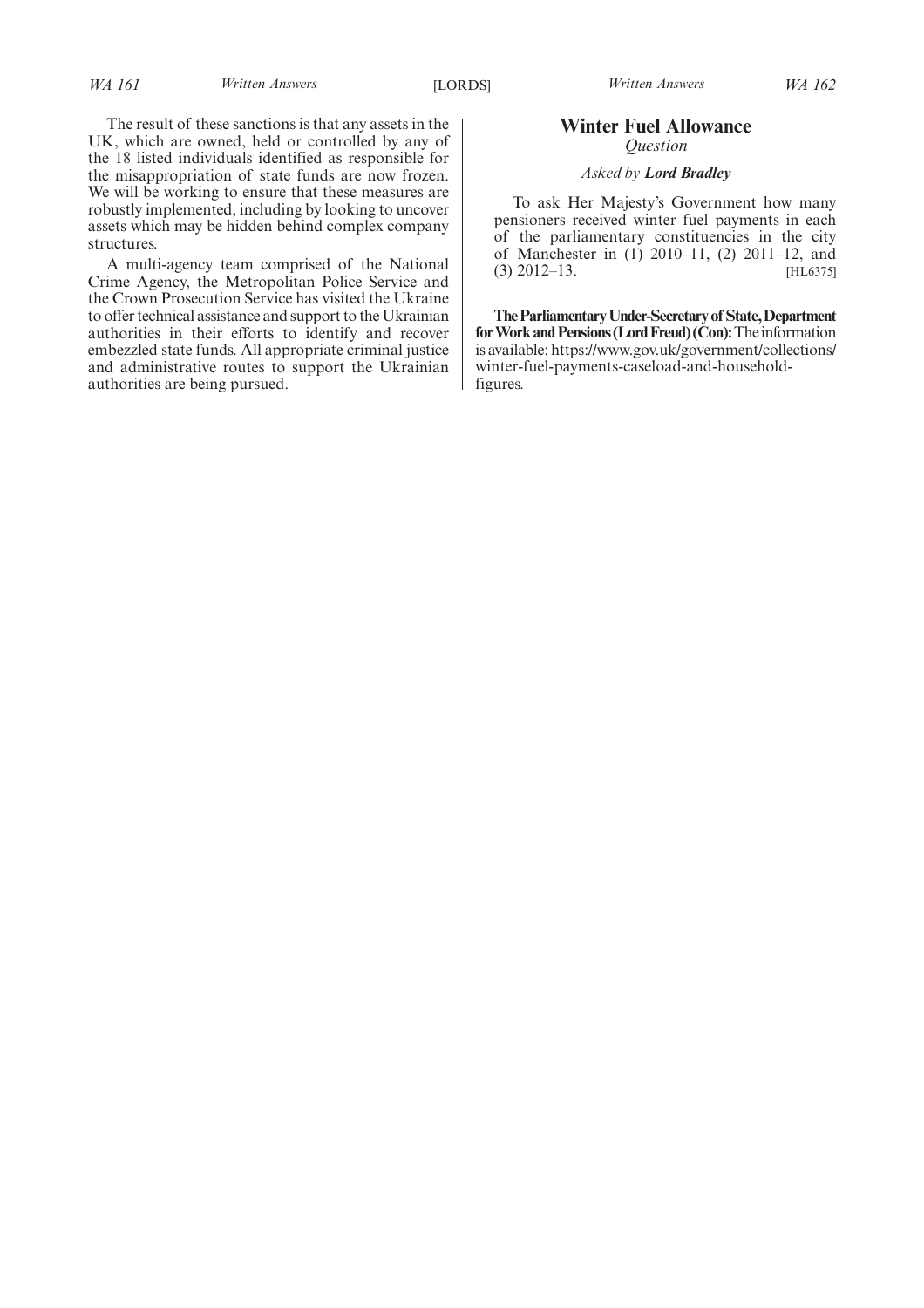# Monday 31 March 2014

# ALPHABETICAL INDEX TO **WRITTEN STATEMENTS**

| Col. No.                                                                                        | Col. No.                                       |
|-------------------------------------------------------------------------------------------------|------------------------------------------------|
|                                                                                                 |                                                |
|                                                                                                 |                                                |
| Defence Nuclear Safety Committee and Nuclear<br>Research Advisory Council: Triennial Reviews 84 | Nuclear Liabilities Financing Assurance Board: |
|                                                                                                 |                                                |
|                                                                                                 |                                                |

## Monday 31 March 2014

# ALPHABETICAL INDEX TO WRITTEN ANSWERS

| Col. No. | Col. No.                                      |
|----------|-----------------------------------------------|
|          |                                               |
|          |                                               |
|          | Non-departmental Government Bodies: Staff 157 |
|          |                                               |
|          |                                               |
|          |                                               |
|          |                                               |
|          |                                               |
|          |                                               |
|          |                                               |

# NUMERICAL INDEX TO WRITTEN ANSWERS

| Col. No. | Col. No. |
|----------|----------|
|          |          |
|          |          |
|          |          |
|          |          |
|          |          |
|          |          |
|          |          |
|          |          |
|          |          |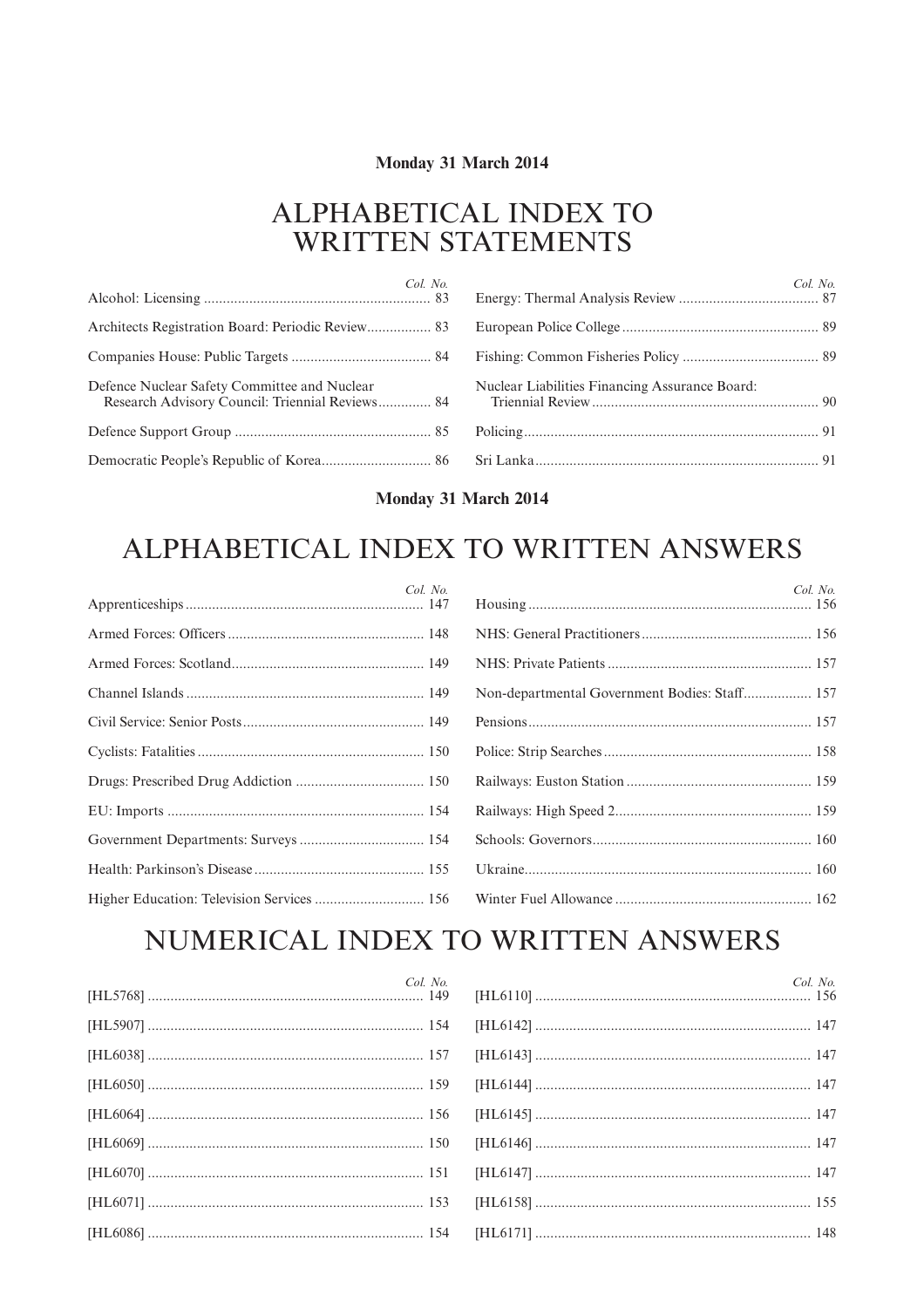| Col. No. | Col. No. |
|----------|----------|
|          |          |
|          |          |
|          |          |
|          |          |
|          |          |
|          |          |
|          |          |
|          |          |
|          |          |
|          |          |